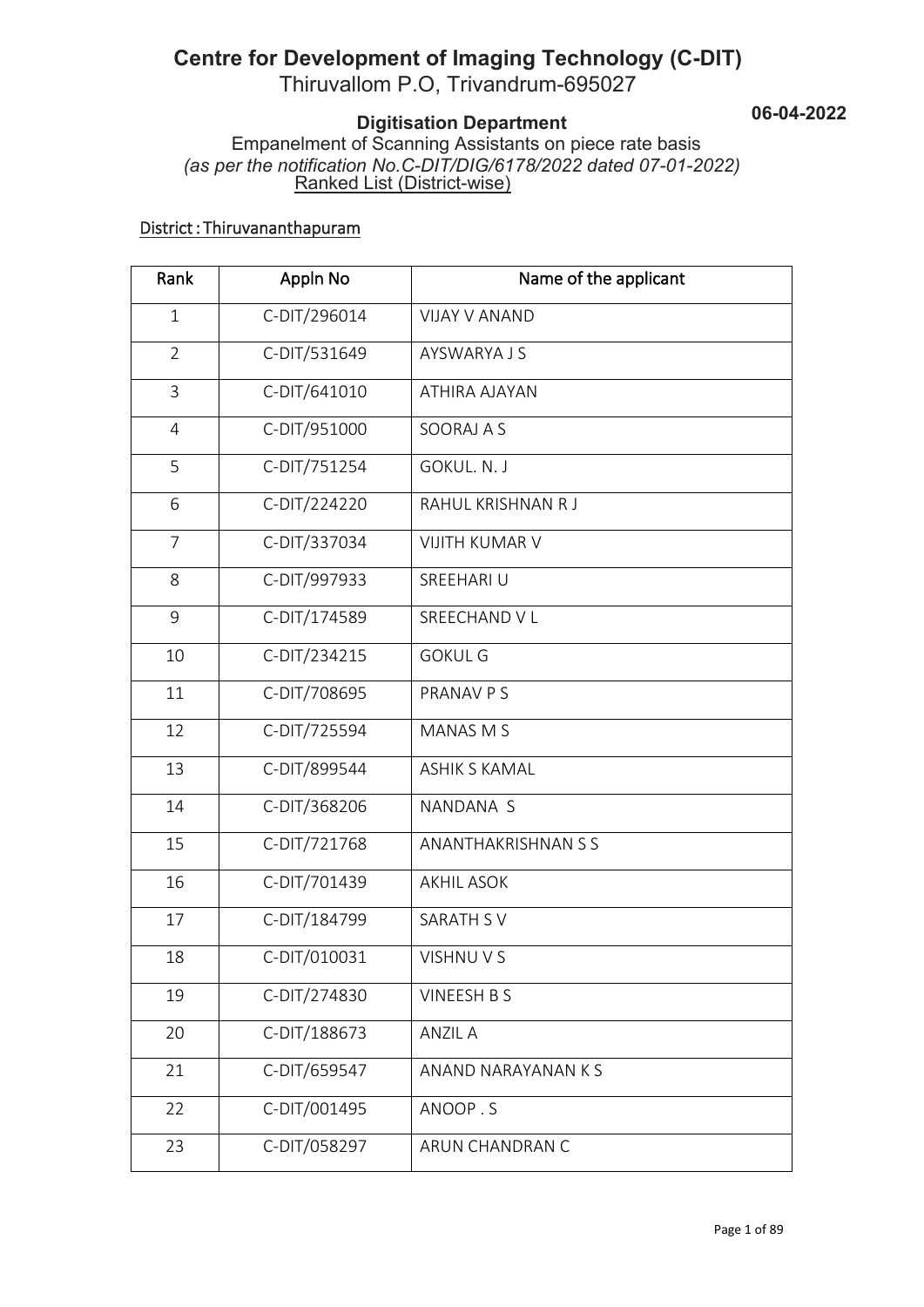| 24 | C-DIT/188391 | <b>NIKHIL S R</b>      |
|----|--------------|------------------------|
| 25 | C-DIT/238998 | JAFAR B S              |
| 26 | C-DIT/602368 | SAIKRISHNAN U G        |
| 27 | C-DIT/593535 | <b>ABHIJITH A S</b>    |
| 28 | C-DIT/524823 | ATHIRA A               |
| 29 | C-DIT/380985 | PRINCY PS              |
| 30 | C-DIT/734516 | SARANYA SL             |
| 31 | C-DIT/403712 | ATHULYA PAPPACHAN      |
| 32 | C-DIT/752000 | ARYA.J.B               |
| 33 | C-DIT/548384 | ARCHANA AJIKUMAR       |
| 34 | C-DIT/660255 | AKHIL. K. B            |
| 35 | C-DIT/336846 | SIBI. S.K              |
| 36 | C-DIT/619654 | GAUTHAM.P.NAIR         |
| 37 | C-DIT/917065 | SHALU V G              |
| 38 | C-DIT/898641 | <b>KEERTHI MOHAN J</b> |
| 39 | C-DIT/582203 | SETHULAKSHMI SAJEEV    |
| 40 | C-DIT/106071 | SETHULAKSHMI SAJEEV    |
| 41 | C-DIT/136318 | SARANYA SREEKANTAN     |
| 42 | C-DIT/708370 | <b>VEENASB</b>         |
| 43 | C-DIT/782720 | JISHNU .J.D            |
| 44 | C-DIT/158523 | <b>VINEETH B</b>       |
| 45 | C-DIT/288296 | ANIL KUMAR G           |
| 46 | C-DIT/459729 | <b>ARUN MOHAN</b>      |
| 47 | C-DIT/407426 | ABHISHEK.M             |
| 48 | C-DIT/871690 | ASWIN VENU M           |
| 49 | C-DIT/231526 | ANJANA MOHAN A         |
| 50 | C-DIT/526192 | SREE RESHMI G S        |
| 51 | C-DIT/920515 | <b>VIDHYA S</b>        |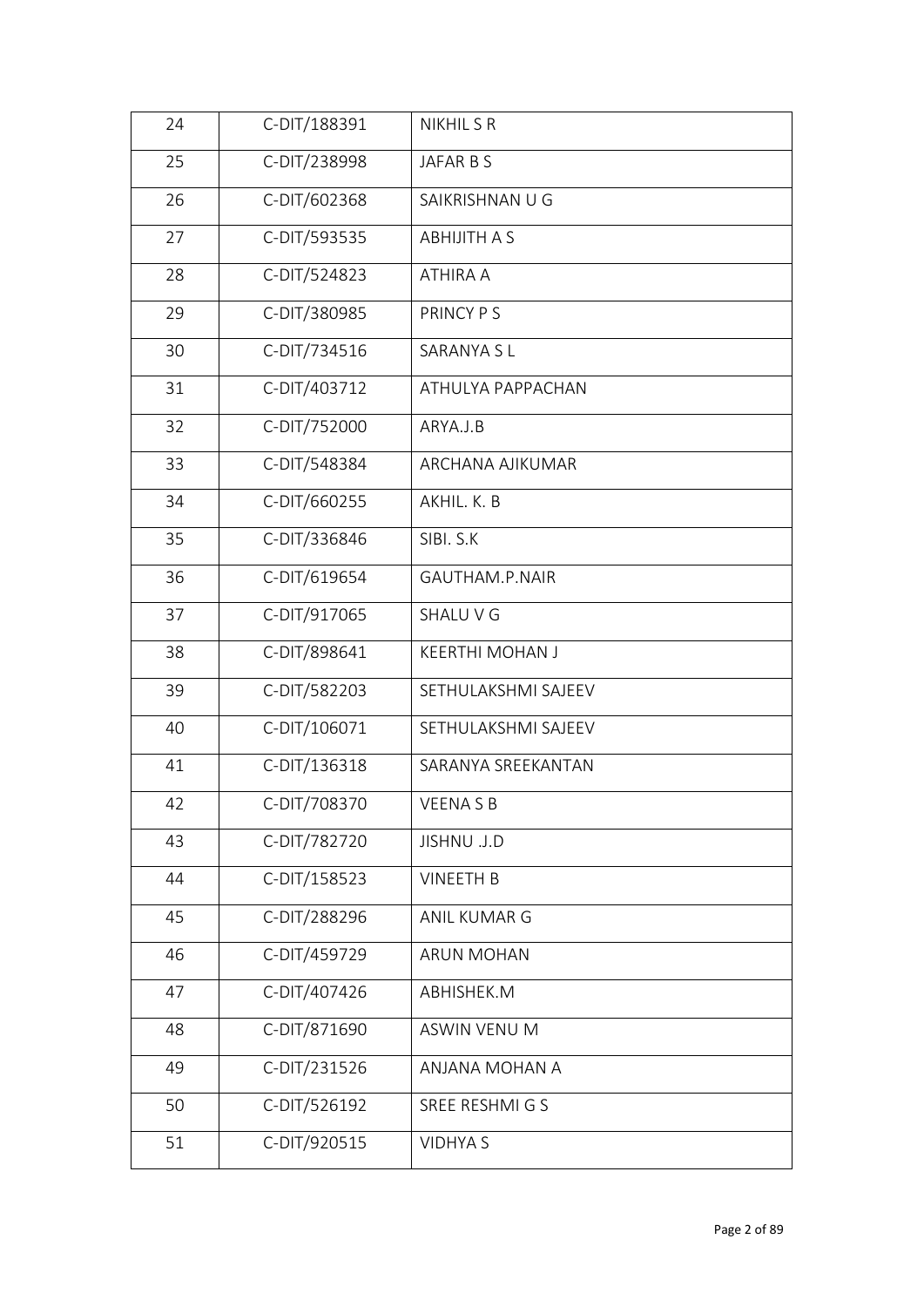| 52 | C-DIT/552783 | <b>VEENA GAYATHI CK</b> |
|----|--------------|-------------------------|
| 53 | C-DIT/661569 | MEGHA S S               |
| 54 | C-DIT/816905 | <b>ASHNA S R</b>        |
| 55 | C-DIT/141569 | <b>KRISHNA A P</b>      |
| 56 | C-DIT/973717 | SREELEKSHMI S S         |
| 57 | C-DIT/756629 | NEETHU M                |
| 58 | C-DIT/659671 | <b>NITHINDAS S</b>      |
| 59 | C-DIT/227868 | SHINE BRIGHT B L        |
| 60 | C-DIT/791595 | SIVAKRISHNAN S K        |
| 61 | C-DIT/561258 | <b>AKSHAY A</b>         |
| 62 | C-DIT/100817 | <b>ABHIJITH A</b>       |
| 63 | C-DIT/508326 | MIDHUN.J                |
| 64 | C-DIT/739443 | NEETHU PRAKASH          |
| 65 | C-DIT/099166 | ARUNIMARAVI             |
| 66 | C-DIT/917289 | SEETHAL M.V             |
| 67 | C-DIT/544276 | SURABHI.P               |
| 68 | C-DIT/880574 | <b>ASWATHY AV</b>       |
| 69 | C-DIT/195900 | RATHEESH CHANDRAN CS    |
| 70 | C-DIT/739523 | ANANDHU VIKRAMAN        |
| 71 | C-DIT/762153 | VINEESH V S             |
| 72 | C-DIT/282830 | NITESH D P              |
| 73 | C-DIT/974111 | <b>JAYAND J</b>         |
| 74 | C-DIT/877638 | ADARSH U K              |
| 75 | C-DIT/397148 | RAJAN JOSE              |
| 76 | C-DIT/326405 | <b>AKARSH M S</b>       |
| 77 | C-DIT/510883 | ASWIN. M. S             |
| 78 | C-DIT/255440 | <b>SHAMNAD S</b>        |
| 79 | C-DIT/457585 | <b>SUJITH S</b>         |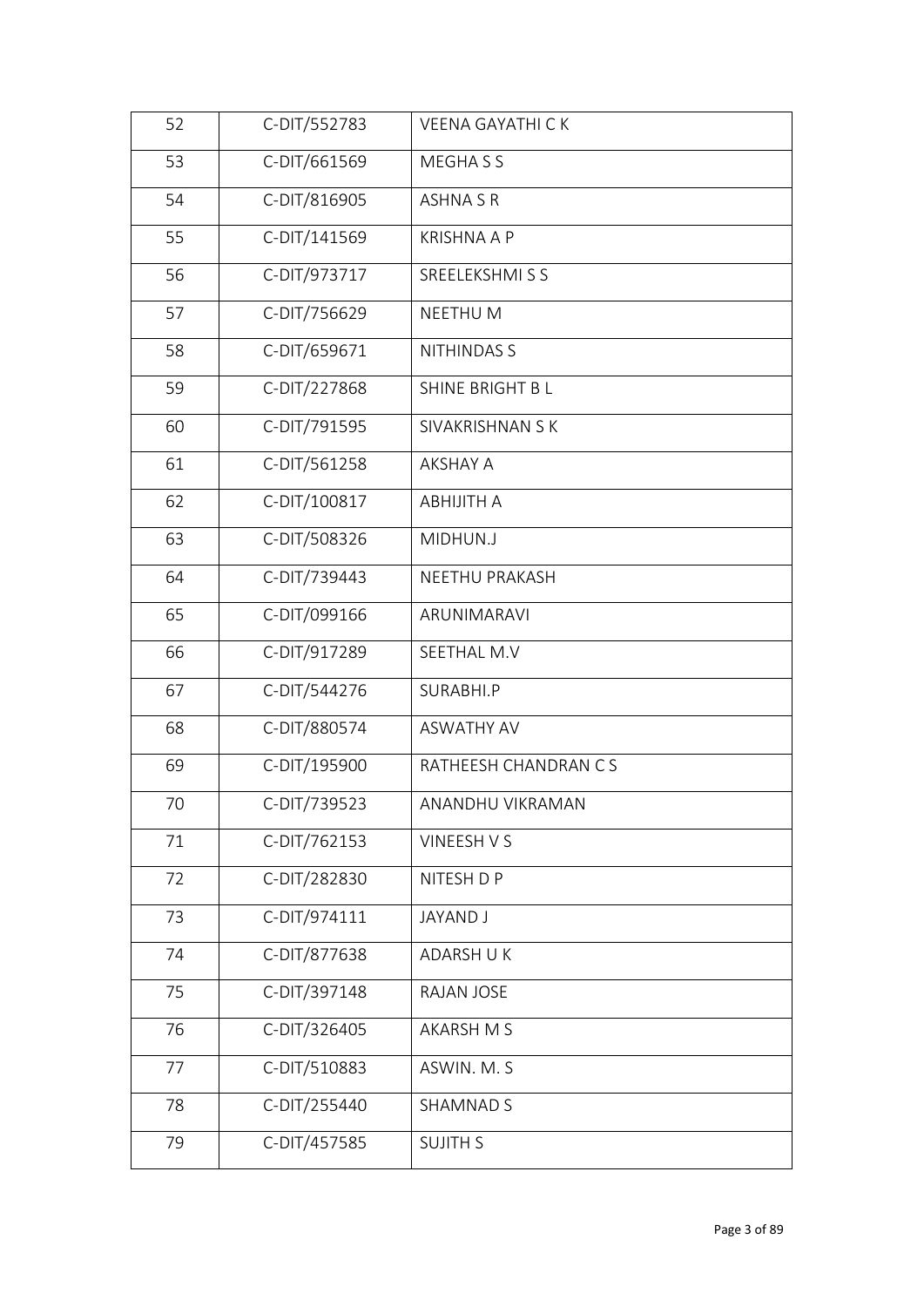| 80  | C-DIT/866121 | <b>ASWANI P SREEJAN</b> |
|-----|--------------|-------------------------|
| 81  | C-DIT/432298 | NEETHU P S              |
| 82  | C-DIT/418620 | ARYA R NAIR             |
| 83  | C-DIT/453912 | MEGHA S                 |
| 84  | C-DIT/011902 | ARYARAJ R               |
| 85  | C-DIT/409149 | <b>KARTHIKA H S</b>     |
| 86  | C-DIT/630991 | SONA B S                |
| 87  | C-DIT/349100 | SREELEKSHMI M S         |
| 88  | C-DIT/424565 | SARANKUMAR. S. G        |
| 89  | C-DIT/611633 | ANEESH MS               |
| 90  | C-DIT/397389 | SREERAG.G.M             |
| 91  | C-DIT/756901 | <b>VIJESH M</b>         |
| 92  | C-DIT/234305 | NITHIN PRAKASH          |
| 93  | C-DIT/069783 | SREENATH S NAIR         |
| 94  | C-DIT/099880 | AMAL DAS B              |
| 95  | C-DIT/201058 | <b>KAVITHA S A</b>      |
| 96  | C-DIT/340896 | SUBHA.S.P               |
| 97  | C-DIT/867037 | <b>ANUPRIYA S NADH</b>  |
| 98  | C-DIT/673219 | DEVIKA N                |
| 99  | C-DIT/520538 | AFILIYA NASRIN A N      |
| 100 | C-DIT/232840 | ARSHA BABU              |
| 101 | C-DIT/727648 | RAJESH G S              |
| 102 | C-DIT/359652 | MAHATH CS               |
| 103 | C-DIT/542825 | ARAVIND KRISHNA A R     |
| 104 | C-DIT/969673 | SHIBIN RAJ R P          |
| 105 | C-DIT/869253 | KIRAN.P.S               |
| 106 | C-DIT/912851 | ATHULRAJ.S.S            |
| 107 | C-DIT/163503 | <b>VIGNESH S</b>        |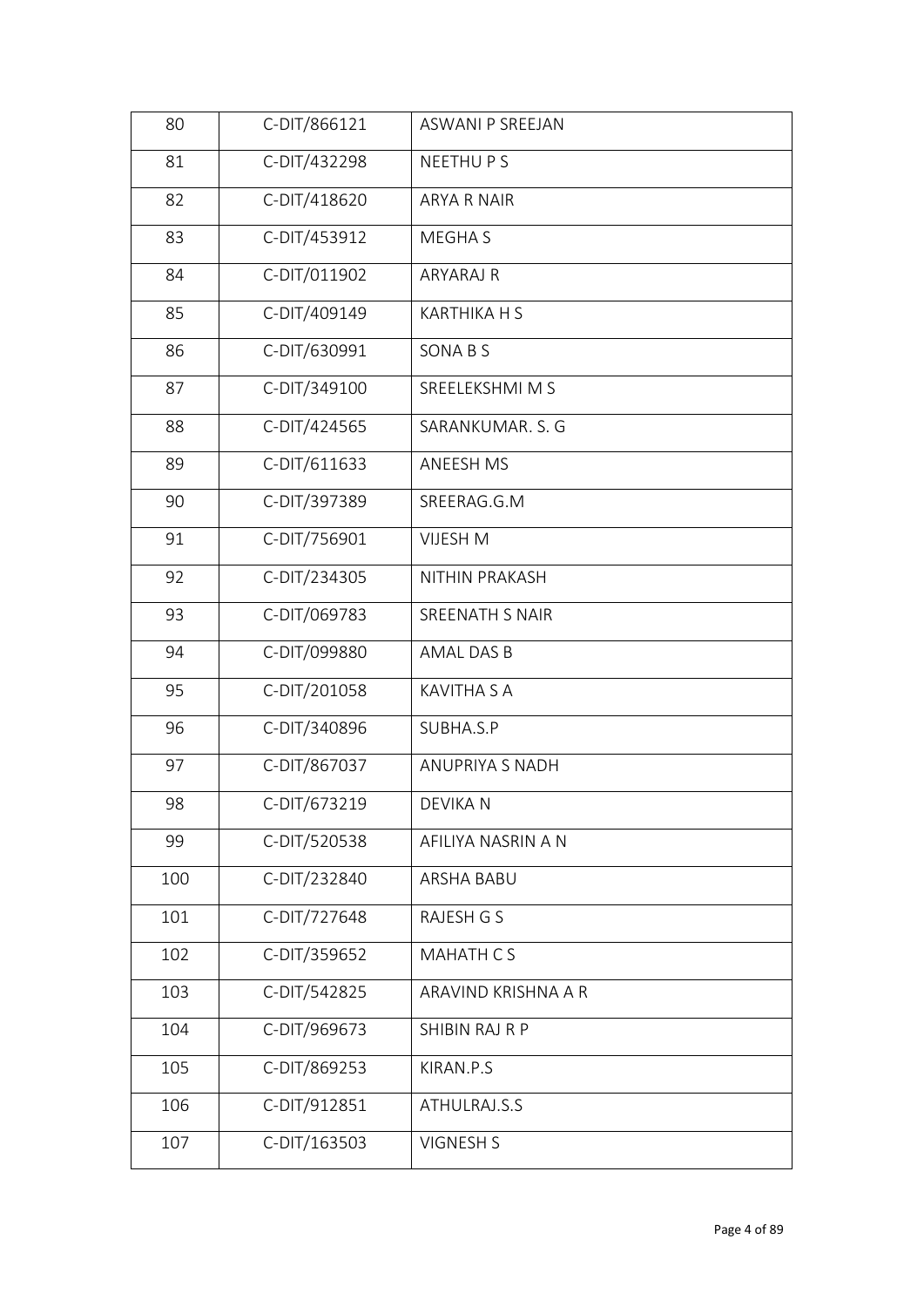| 108 | C-DIT/983537 | PRIYANKA PS           |
|-----|--------------|-----------------------|
| 109 | C-DIT/978474 | SANDHYA.B.R           |
| 110 | C-DIT/575818 | <b>NEETHU A</b>       |
| 111 | C-DIT/122618 | <b>SRUTHIMS</b>       |
| 112 | C-DIT/105548 | <b>ANJALI M S</b>     |
| 113 | C-DIT/009338 | VIJI C                |
| 114 | C-DIT/489948 | SUJITHA.V.R           |
| 115 | C-DIT/957807 | <b>FOUSIYA A</b>      |
| 116 | C-DIT/409363 | AISWARYA KRISHNAN     |
| 117 | C-DIT/678437 | MEERA VIGNESWARAN DV  |
| 118 | C-DIT/856527 | ABDUL RASHEED DILSHAD |
| 119 | C-DIT/472917 | <b>VISHNUK</b>        |
| 120 | C-DIT/411876 | <b>AKHIL M.S</b>      |
| 121 | C-DIT/137152 | <b>GOKUL RJ</b>       |
| 122 | C-DIT/585822 | SIVA PRASAD P G       |
| 123 | C-DIT/521905 | VIVEK.D.JOHNS         |
| 124 | C-DIT/212988 | SALMAN RASHEED        |
| 125 | C-DIT/835733 | <b>SUMAYYA S</b>      |
| 126 | C-DIT/224612 | SARANYA M S           |
| 127 | C-DIT/819918 | ANJANA K              |
| 128 | C-DIT/293908 | ALEENA S              |
| 129 | C-DIT/599256 | SHIJI SS              |
| 130 | C-DIT/313879 | <b>VIJITHA J</b>      |
| 131 | C-DIT/911206 | ARUN V S              |
| 132 | C-DIT/333495 | VISHNU CHANDRAN C     |
| 133 | C-DIT/151920 | <b>IRIJU I</b>        |
| 134 | C-DIT/971447 | <b>GOKUL S</b>        |
| 135 | C-DIT/799239 | SANDEEP GANGAN        |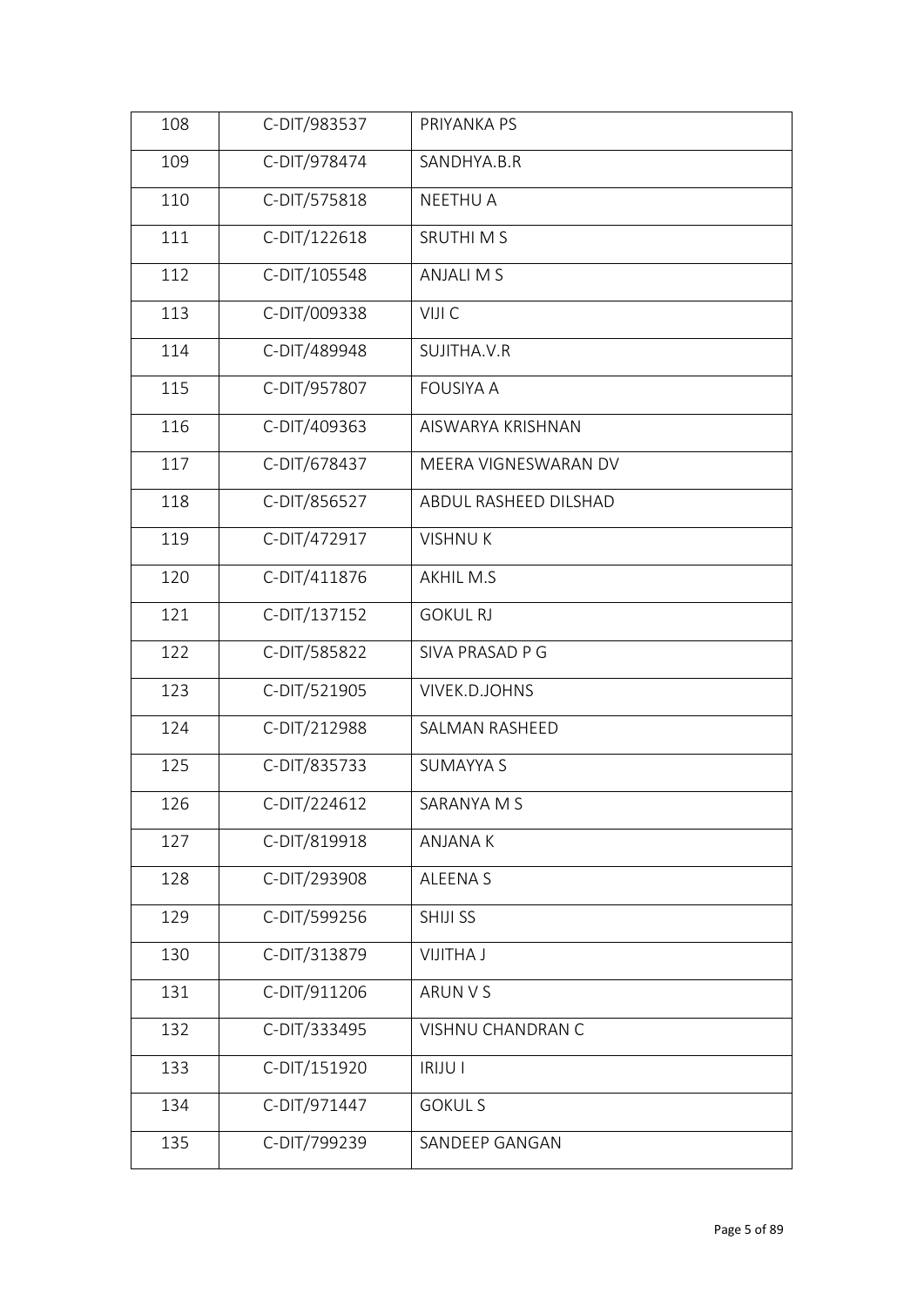| 136 | C-DIT/694835 | KRISHNANUNNI P M        |  |
|-----|--------------|-------------------------|--|
| 137 | C-DIT/640581 | <b>ANCIN W</b>          |  |
| 138 | C-DIT/887301 | MINU V CHANDRAN         |  |
| 139 | C-DIT/093219 | NEETHU RAJ R K          |  |
| 140 | C-DIT/450085 | ANJANA A                |  |
| 141 | C-DIT/619206 | SARANYA S R             |  |
| 142 | C-DIT/331404 | S SOUMYA                |  |
| 143 | C-DIT/310067 | <b>GREESHMAL</b>        |  |
| 144 | C-DIT/626354 | <b>DEEPTHI J DARSAN</b> |  |
| 145 | C-DIT/933961 | <b>SARANYA S R</b>      |  |
| 146 | C-DIT/723414 | RAVEESH R S             |  |
| 147 | C-DIT/104299 | PRAVEEN P.G             |  |
| 148 | C-DIT/210396 | SIVA PRASAD S S         |  |
| 149 | C-DIT/815847 | VISHNU S S              |  |
| 150 | C-DIT/745582 | <b>JITHU RV</b>         |  |
| 151 | C-DIT/088128 | NAZEEM MOHAMMED         |  |
| 152 | C-DIT/296787 | SHINE RAJ S             |  |
| 153 | C-DIT/135228 | AMAL BABU B             |  |
| 154 | C-DIT/781865 | SOORAJ S                |  |
| 155 | C-DIT/452926 | <b>RAGHUL J S</b>       |  |
| 156 | C-DIT/838636 | <b>NITHINGR</b>         |  |
| 157 | C-DIT/882696 | AKHIL KRISHNAN U S      |  |
| 158 | C-DIT/419226 | SALINI DEVI G S         |  |
| 159 | C-DIT/790449 | PRAJITHA P S            |  |
| 160 | C-DIT/133821 | <b>SUMIL</b>            |  |
| 161 | C-DIT/299988 | LEKSHMI GOPAN           |  |
| 162 | C-DIT/619922 | ARYA V S                |  |
| 163 | C-DIT/533044 | AKSHAYA VADAKKEL        |  |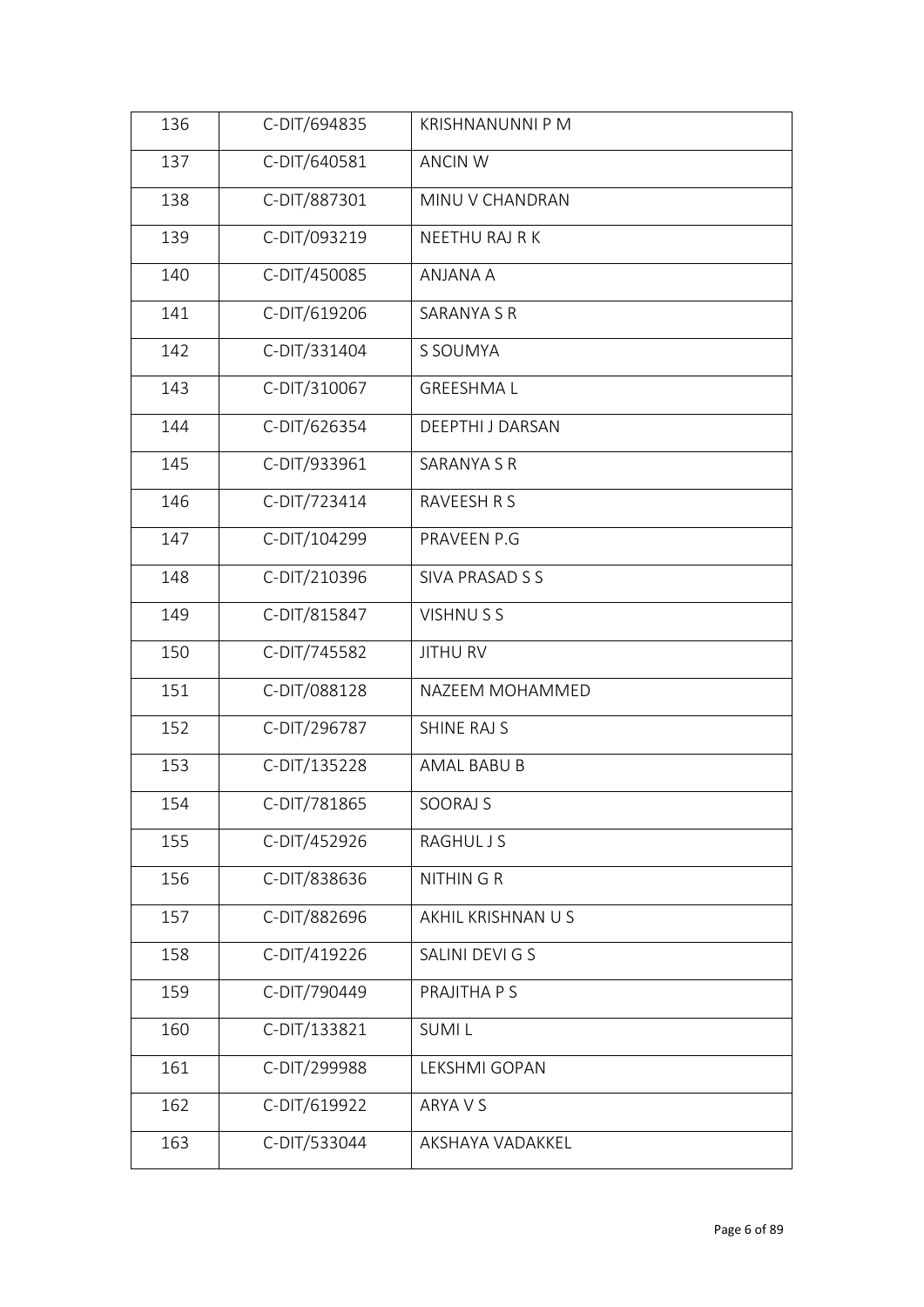| 164 | C-DIT/638630 | <b>ABHAYA S R</b>      |
|-----|--------------|------------------------|
| 165 | C-DIT/221405 | SHIMYA A L             |
| 166 | C-DIT/830561 | <b>ARUN LAZAR</b>      |
| 167 | C-DIT/341801 | PRAVEEN.S.B            |
| 168 | C-DIT/462307 | <b>FIROZKHAN S</b>     |
| 169 | C-DIT/681942 | <b>VISHNUPRASAD, K</b> |
| 170 | C-DIT/062379 | HARIKRISHNAN U R       |
| 171 | C-DIT/047514 | AKSHAY. M              |
| 172 | C-DIT/919471 | ARCHANA R G            |
| 173 | C-DIT/694478 | DEEPTHI BS             |
| 174 | C-DIT/988573 | <b>DEVIKA M</b>        |
| 175 | C-DIT/003151 | RADHIKA GJ             |
| 176 | C-DIT/553562 | <b>CHANDINI C</b>      |
| 177 | C-DIT/122432 | SHYMA M S              |
| 178 | C-DIT/179457 | SREELAKSHMI.S          |
| 179 | C-DIT/579234 | JAZEELA BEEVI. A       |
| 180 | C-DIT/970680 | ARCHANA G M            |
| 181 | C-DIT/893648 | <b>VISHNUMAYA B</b>    |
| 182 | C-DIT/721205 | <b>SUHAS R</b>         |
| 183 | C-DIT/988114 | RESMI S R              |
| 184 | C-DIT/150249 | SHILPA RADHAKRISHNAN   |
| 185 | C-DIT/640817 | <b>INDUBP</b>          |
| 186 | C-DIT/938934 | <b>AKHIL PRAKASH</b>   |
| 187 | C-DIT/024836 | <b>ARJUN ASHOK</b>     |
| 188 | C-DIT/979276 | <b>BIPIN A KUMAR</b>   |
| 189 | C-DIT/382437 | SANTHOSH KUMAR S       |
| 190 | C-DIT/499037 | <b>VISHNUS</b>         |
| 191 | C-DIT/895731 | ROHIT PV               |
|     |              |                        |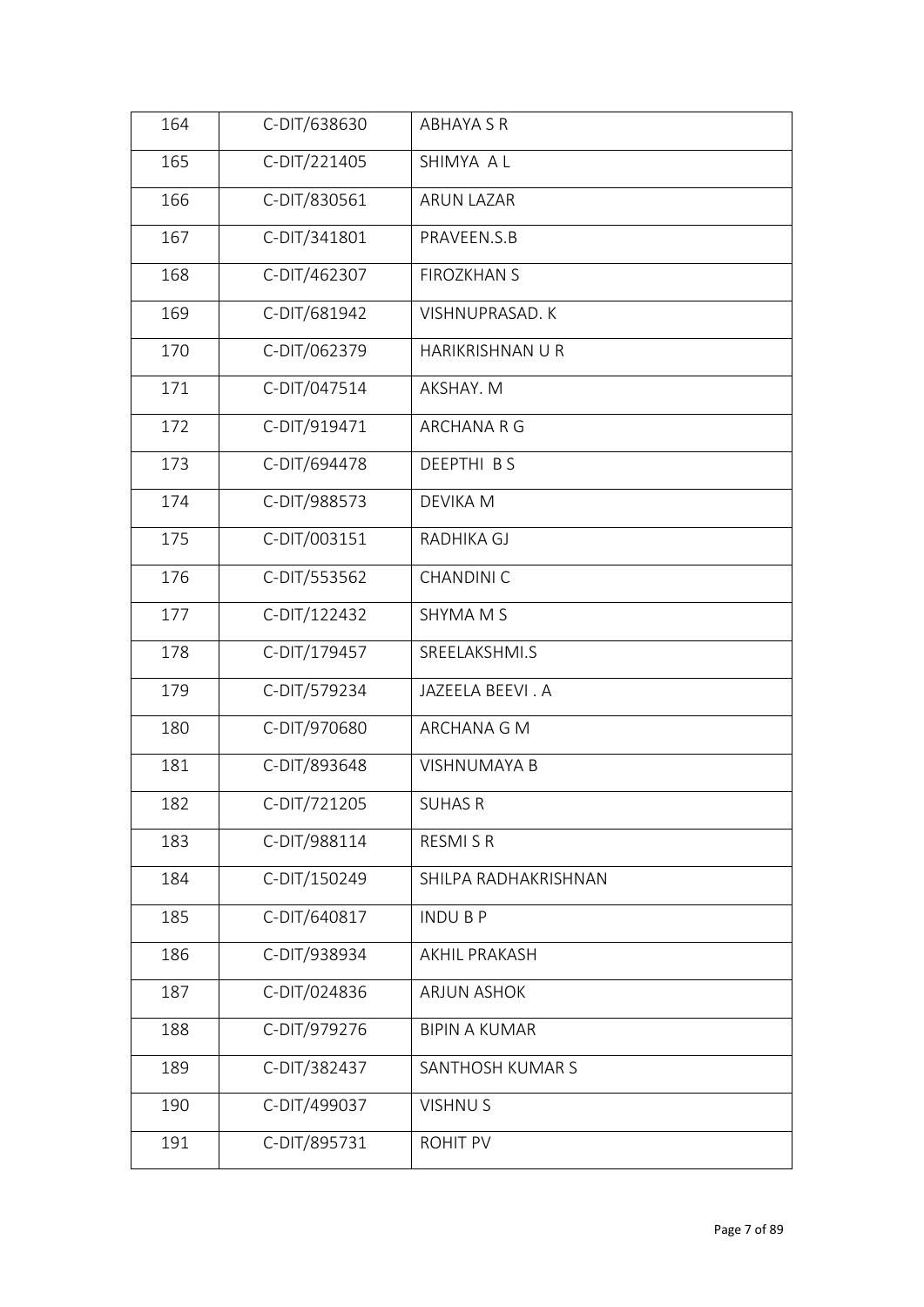| 192 | C-DIT/924260 | MANOJ KUMAR V K         |
|-----|--------------|-------------------------|
| 193 | C-DIT/413913 | ANANDHUKA               |
| 194 | C-DIT/855981 | <b>ARSHA S KUMAR</b>    |
| 195 | C-DIT/319795 | AMINA FIROZ SHA         |
| 196 | C-DIT/873026 | <b>ANNIE SANTHOSH</b>   |
| 197 | C-DIT/656659 | DIVYA.S.R               |
| 198 | C-DIT/892265 | SANDEEP K S             |
| 199 | C-DIT/818320 | NIJI MOHAN M J          |
| 200 | C-DIT/593068 | <b>RAHEES T</b>         |
| 201 | C-DIT/223509 | <b>MANOJ BR</b>         |
| 202 | C-DIT/243152 | <b>ABHIJITH S</b>       |
| 203 | C-DIT/570650 | <b>BIJO G</b>           |
| 204 | C-DIT/223672 | AKHIL B V               |
| 205 | C-DIT/489782 | SREERAG S               |
| 206 | C-DIT/572692 | JINO JOY                |
| 207 | C-DIT/187886 | SIBI US                 |
| 208 | C-DIT/299831 | NIFLA BEEVIAJ           |
| 209 | C-DIT/764494 | <b>SUMAYYA N</b>        |
| 210 | C-DIT/283952 | KRISHNA PRIYA           |
| 211 | C-DIT/364384 | <b>ASHLY S RAJ</b>      |
| 212 | C-DIT/521558 | ANOOJA G                |
| 213 | C-DIT/594740 | <b>AARATHI B SURESH</b> |
| 214 | C-DIT/104861 | SAJAN CK                |
| 215 | C-DIT/636029 | AMAL.M                  |
| 216 | C-DIT/654999 | ANU N P                 |
| 217 | C-DIT/615911 | AMAL S S                |
| 218 | C-DIT/308767 | <b>ABHINSS</b>          |
| 219 | C-DIT/740741 | ANEESH. C. V. DEV       |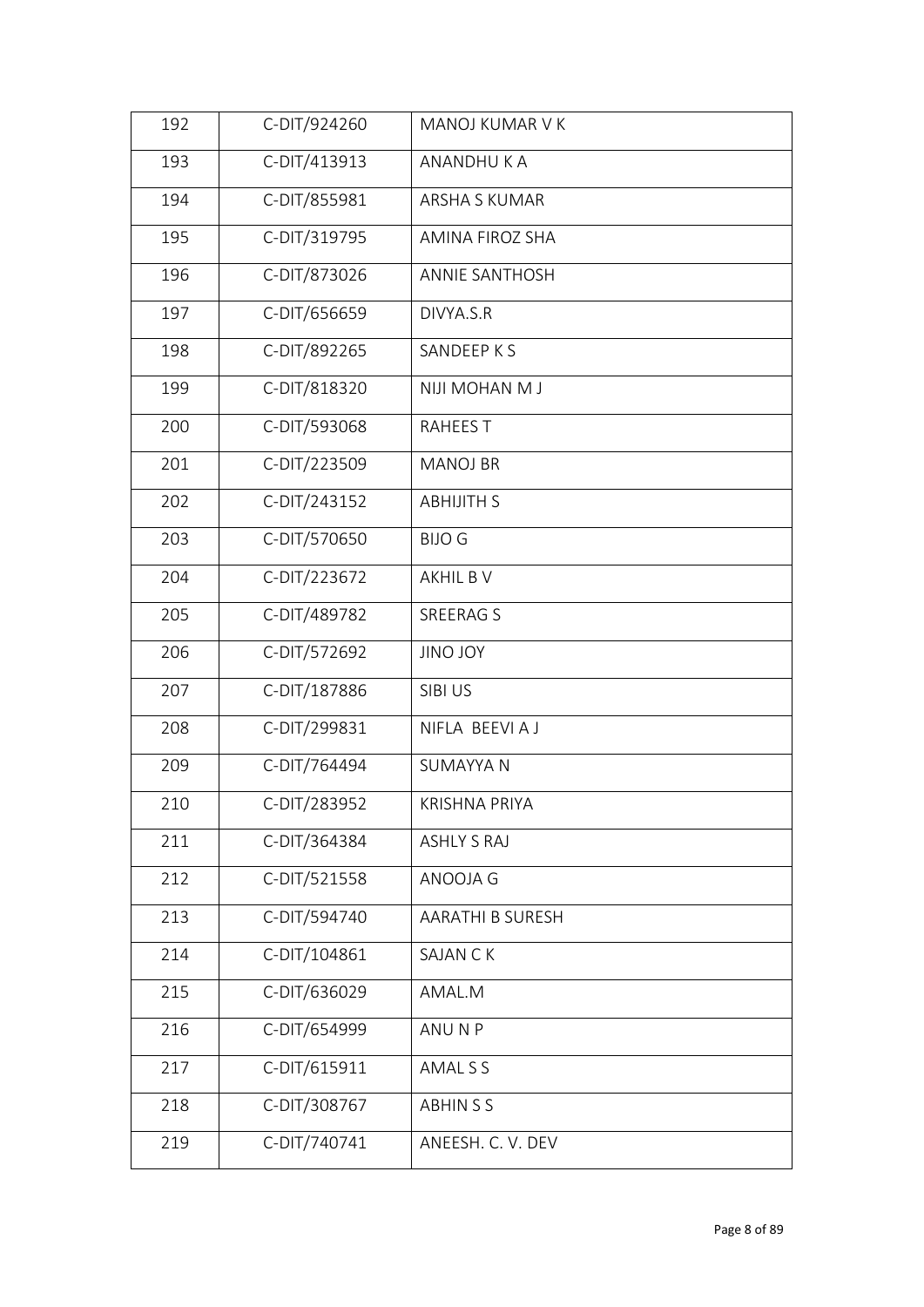| C-DIT/231017<br>221<br>ANEESH.R.S<br>222<br>C-DIT/267914<br>JAI PRAKASH P<br>C-DIT/797046<br>VIPIN DEV V S<br>223<br>C-DIT/920864<br>224<br>ROHINI GANESH U<br>225<br>C-DIT/616160<br>MANJU MADHU M S<br>C-DIT/855936<br>226<br><b>SUNITHA CS</b><br>C-DIT/666153<br>227<br>CHANDRALEKHA G<br>C-DIT/031030<br>228<br>ARYA S R<br>229<br>C-DIT/113540<br>SILPA RAJESH<br>230<br>C-DIT/507203<br>NITHIN SREEKUMAR<br>C-DIT/769055<br>231<br>VIDHYA I<br>C-DIT/172248<br>232<br><b>GOKUL P KUMAR</b><br>233<br>C-DIT/595005<br><b>KIRAN B S</b><br>C-DIT/482173<br>234<br><b>GOPU KRISHNAN KS</b><br>C-DIT/756863<br>235<br>ARAVIND PAVITHRAN<br>C-DIT/299693<br>236<br><b>VISHNUPV</b><br>C-DIT/147814<br>237<br>SAJITH M |
|-------------------------------------------------------------------------------------------------------------------------------------------------------------------------------------------------------------------------------------------------------------------------------------------------------------------------------------------------------------------------------------------------------------------------------------------------------------------------------------------------------------------------------------------------------------------------------------------------------------------------------------------------------------------------------------------------------------------------|
|                                                                                                                                                                                                                                                                                                                                                                                                                                                                                                                                                                                                                                                                                                                         |
|                                                                                                                                                                                                                                                                                                                                                                                                                                                                                                                                                                                                                                                                                                                         |
|                                                                                                                                                                                                                                                                                                                                                                                                                                                                                                                                                                                                                                                                                                                         |
|                                                                                                                                                                                                                                                                                                                                                                                                                                                                                                                                                                                                                                                                                                                         |
|                                                                                                                                                                                                                                                                                                                                                                                                                                                                                                                                                                                                                                                                                                                         |
|                                                                                                                                                                                                                                                                                                                                                                                                                                                                                                                                                                                                                                                                                                                         |
|                                                                                                                                                                                                                                                                                                                                                                                                                                                                                                                                                                                                                                                                                                                         |
|                                                                                                                                                                                                                                                                                                                                                                                                                                                                                                                                                                                                                                                                                                                         |
|                                                                                                                                                                                                                                                                                                                                                                                                                                                                                                                                                                                                                                                                                                                         |
|                                                                                                                                                                                                                                                                                                                                                                                                                                                                                                                                                                                                                                                                                                                         |
|                                                                                                                                                                                                                                                                                                                                                                                                                                                                                                                                                                                                                                                                                                                         |
|                                                                                                                                                                                                                                                                                                                                                                                                                                                                                                                                                                                                                                                                                                                         |
|                                                                                                                                                                                                                                                                                                                                                                                                                                                                                                                                                                                                                                                                                                                         |
|                                                                                                                                                                                                                                                                                                                                                                                                                                                                                                                                                                                                                                                                                                                         |
|                                                                                                                                                                                                                                                                                                                                                                                                                                                                                                                                                                                                                                                                                                                         |
|                                                                                                                                                                                                                                                                                                                                                                                                                                                                                                                                                                                                                                                                                                                         |
|                                                                                                                                                                                                                                                                                                                                                                                                                                                                                                                                                                                                                                                                                                                         |
| 238<br>C-DIT/030194<br>VIJUN V T                                                                                                                                                                                                                                                                                                                                                                                                                                                                                                                                                                                                                                                                                        |
| C-DIT/757039<br>239<br>VISHNU MOHAN M N                                                                                                                                                                                                                                                                                                                                                                                                                                                                                                                                                                                                                                                                                 |
| C-DIT/186413<br>240<br>RAHUL AR                                                                                                                                                                                                                                                                                                                                                                                                                                                                                                                                                                                                                                                                                         |
| 241<br>C-DIT/597472<br>SHAHANA A                                                                                                                                                                                                                                                                                                                                                                                                                                                                                                                                                                                                                                                                                        |
| C-DIT/020219<br>242<br>SNEHA PRADEEP                                                                                                                                                                                                                                                                                                                                                                                                                                                                                                                                                                                                                                                                                    |
| C-DIT/646023<br>243<br>ANEESHA J S                                                                                                                                                                                                                                                                                                                                                                                                                                                                                                                                                                                                                                                                                      |
| C-DIT/601237<br>244<br>ATHIRA I L                                                                                                                                                                                                                                                                                                                                                                                                                                                                                                                                                                                                                                                                                       |
| C-DIT/957038<br>245<br><b>KEERTHI JOY</b>                                                                                                                                                                                                                                                                                                                                                                                                                                                                                                                                                                                                                                                                               |
| C-DIT/903248<br>246<br><b>SREE SANTH S</b>                                                                                                                                                                                                                                                                                                                                                                                                                                                                                                                                                                                                                                                                              |
| C-DIT/877323<br>247<br>VINEESH V D                                                                                                                                                                                                                                                                                                                                                                                                                                                                                                                                                                                                                                                                                      |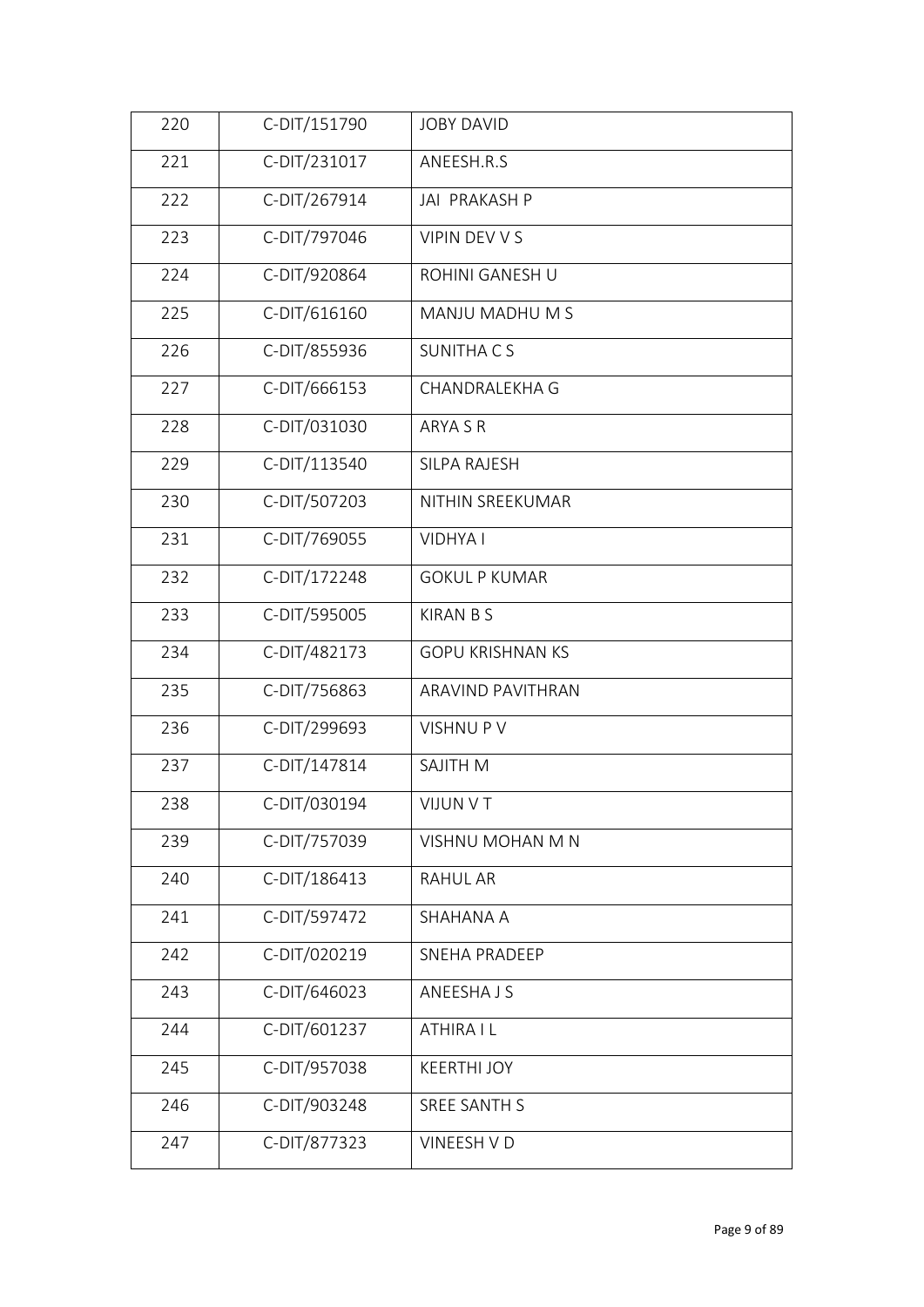| 248 | C-DIT/900099 | <b>SUMITH S S</b>       |
|-----|--------------|-------------------------|
| 249 | C-DIT/689478 | <b>SREEJITH S</b>       |
| 250 | C-DIT/138055 | <b>SAJAN SB</b>         |
| 251 | C-DIT/647174 | <b>KIRAN MA</b>         |
| 252 | C-DIT/401434 | SREEGOVINDH J S         |
| 253 | C-DIT/440904 | <b>ANVAR A</b>          |
| 254 | C-DIT/109576 | <b>KIRAN G</b>          |
| 255 | C-DIT/739876 | <b>VAISAKHS</b>         |
| 256 | C-DIT/194287 | RAMEEZ                  |
| 257 | C-DIT/339301 | NAYANA G CHANDRAN       |
| 258 | C-DIT/015374 | <b>SAJITHA V</b>        |
| 259 | C-DIT/838425 | SHIJINA S K             |
| 260 | C-DIT/126225 | SRUTHIN KRISHNAN S K    |
| 261 | C-DIT/271954 | MAHESH P S              |
| 262 | C-DIT/215313 | ANOOP M JOHNS           |
| 263 | C-DIT/314982 | ANANTHU V               |
| 264 | C-DIT/051479 | <b>JITHIN V</b>         |
| 265 | C-DIT/621475 | AKHILASH ALEXANDER      |
| 266 | C-DIT/552774 | NANDHU RAJ R S          |
| 267 | C-DIT/169716 | <b>KIRAN G KRISHNAN</b> |
| 268 | C-DIT/493311 | <b>SHARATH G</b>        |
| 269 | C-DIT/066988 | <b>VINAYA N</b>         |
| 270 | C-DIT/396503 | <b>CHINCHUB</b>         |
| 271 | C-DIT/344403 | KEERTHANA P JAYAN       |
| 272 | C-DIT/046967 | KRISHNARAMACHANDRAN     |
| 273 | C-DIT/423063 | <b>JINIJS</b>           |
| 274 | C-DIT/015433 | NADEERA S S             |
| 275 | C-DIT/235056 | <b>ASWATHY S NAIR</b>   |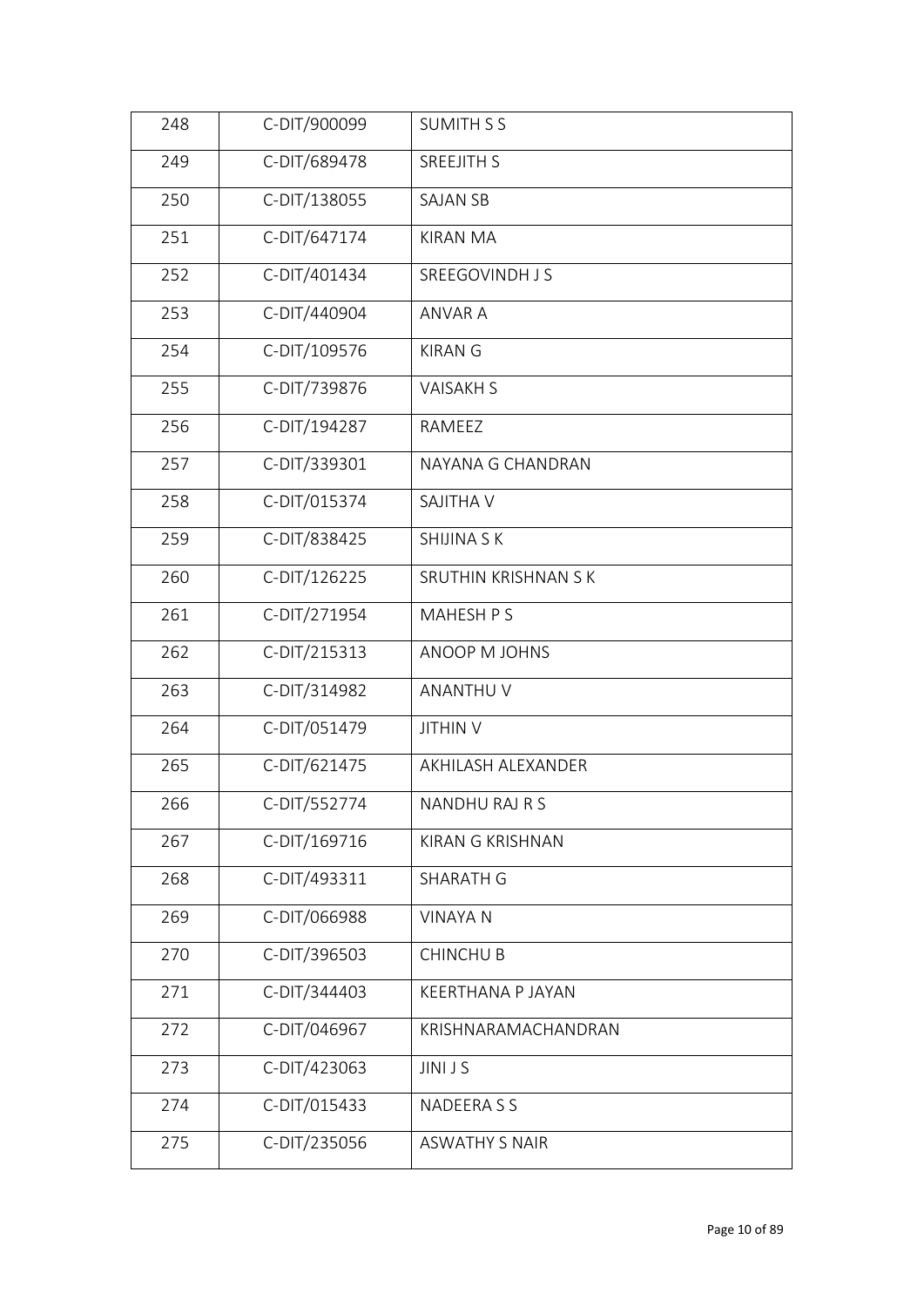| 276 | C-DIT/198362 | RESHMA RAJ P             |
|-----|--------------|--------------------------|
| 277 | C-DIT/135353 | SANGEETHA.S.NAIR         |
| 278 | C-DIT/281659 | <b>KAVITHA V S</b>       |
| 279 | C-DIT/360076 | <b>GEETHU SANAL A</b>    |
| 280 | C-DIT/964843 | ADYA KRISHNAN U          |
| 281 | C-DIT/150281 | ANJU S                   |
| 282 | C-DIT/304833 | DARSANA S R              |
| 283 | C-DIT/946640 | <b>ASHARAJ R</b>         |
| 284 | C-DIT/184337 | <b>KRISHNA CHAND A P</b> |
| 285 | C-DIT/360329 | <b>SOJAN A</b>           |
| 286 | C-DIT/643467 | AKHIL BABU S             |
| 287 | C-DIT/250596 | ADARSH.A                 |
| 288 | C-DIT/600669 | AJEESH S B               |
| 289 | C-DIT/167930 | SHUFAIB.M                |
| 290 | C-DIT/802437 | <b>RAHUL R</b>           |
| 291 | C-DIT/199093 | <b>AVINASH D H</b>       |
| 292 | C-DIT/169566 | <b>MEERA S NAIR</b>      |
| 293 | C-DIT/847999 | AKHILA RAJ A             |
| 294 | C-DIT/013463 | SUSHMITHA S              |
| 295 | C-DIT/751976 | ARYA ASOKAN              |
| 296 | C-DIT/746058 | <b>HAREESH BABUS</b>     |
| 297 | C-DIT/328313 | <b>BIPINRAJ BS</b>       |
| 298 | C-DIT/010115 | <b>EBIN THOMAS</b>       |
| 299 | C-DIT/399062 | <b>JUSTIN JOHNSON</b>    |
| 300 | C-DIT/518215 | <b>JITHIN S</b>          |
| 301 | C-DIT/047469 | <b>RAHULK</b>            |
| 302 | C-DIT/577209 | DARSAN.S                 |
| 303 | C-DIT/989150 | JAYALEKSHMI.L            |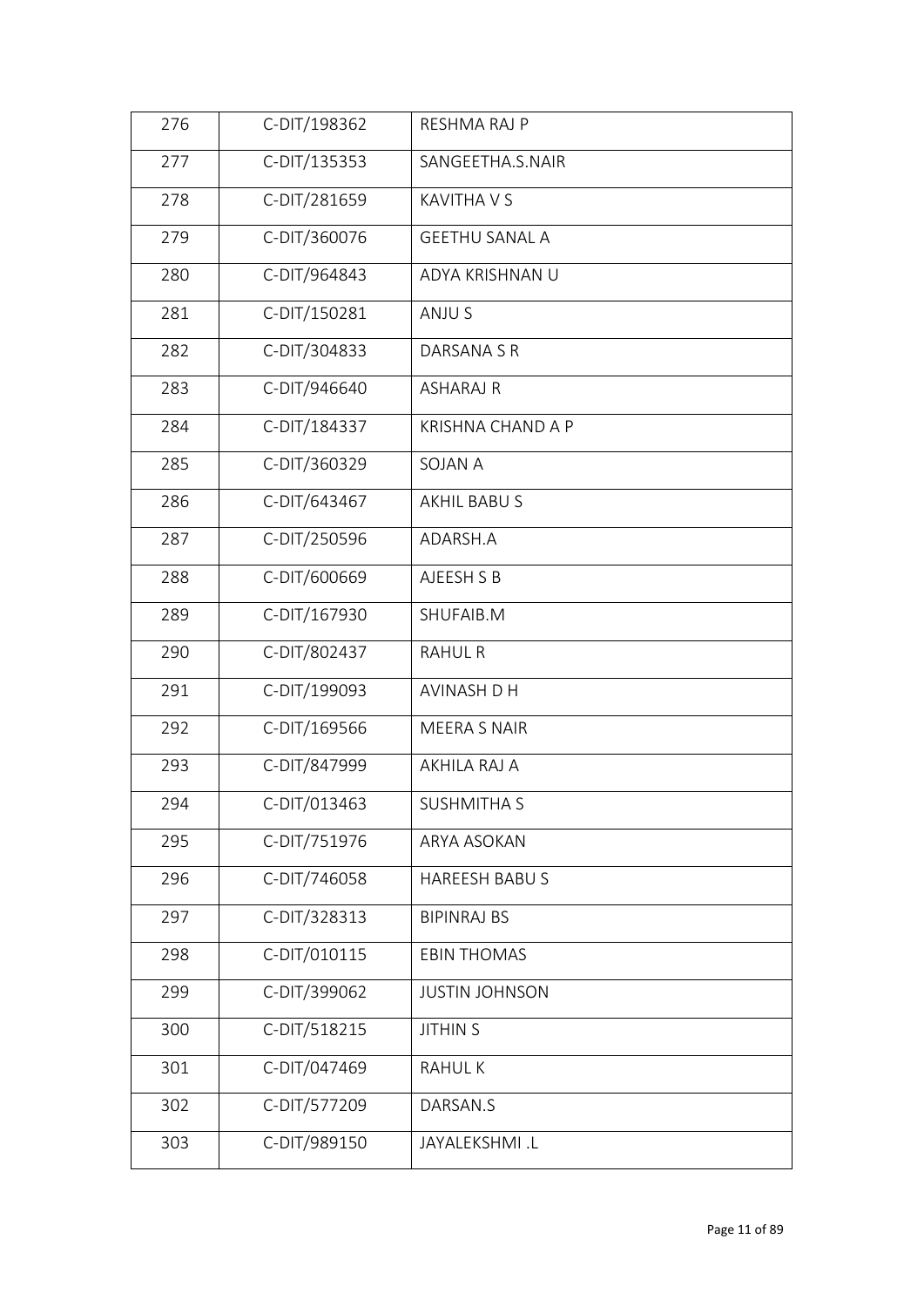| 305<br>C-DIT/846886<br>APARNA A R           |  |
|---------------------------------------------|--|
| C-DIT/444172<br>306<br><b>ALFIYA A</b>      |  |
| 307<br>C-DIT/064853<br>RAKHI V S            |  |
| 308<br>C-DIT/144366<br>MAHESH M M           |  |
| 309<br>C-DIT/424098<br>PRIYA S              |  |
| C-DIT/098175<br>310<br><b>VISHNUPR</b>      |  |
| 311<br>C-DIT/591026<br>ARUN KUMAR N S       |  |
| C-DIT/890981<br>312<br>ARUN.B.S             |  |
| 313<br>C-DIT/712858<br>ANANDU KRISHNAN      |  |
| C-DIT/007304<br>314<br>MUKESH LAL S         |  |
| 315<br>C-DIT/533662<br><b>ARAVIND L</b>     |  |
| C-DIT/487985<br>316<br>SIBI S VIJAY         |  |
| 317<br>C-DIT/961109<br>ARUNJITH V S         |  |
| C-DIT/725738<br>318<br>MUHAMMED ARIF I      |  |
| C-DIT/269029<br>319<br>LEKSHMI V P          |  |
| C-DIT/130212<br>320<br><b>ASWATHY GOPAL</b> |  |
| C-DIT/108836<br>MINI S NAIR<br>321          |  |
| C-DIT/209296<br>322<br>SINU BS              |  |
| C-DIT/446274<br>323<br><b>ATHIRAL</b>       |  |
| C-DIT/749248<br>324<br><b>SWAPNAS</b>       |  |
| 325<br>C-DIT/257474<br>SANDEEP M            |  |
| C-DIT/984673<br>326<br>ARYA CHANDRAN S      |  |
| C-DIT/590162<br>327<br>SANU S S             |  |
| C-DIT/654256<br>328<br>NANDAKUMAR K A       |  |
| 329<br>C-DIT/922536<br>ANOOP S R            |  |
| C-DIT/268644<br>330<br>AJMAL SHAJAHAN       |  |
| C-DIT/456242<br>331<br>MAYA T               |  |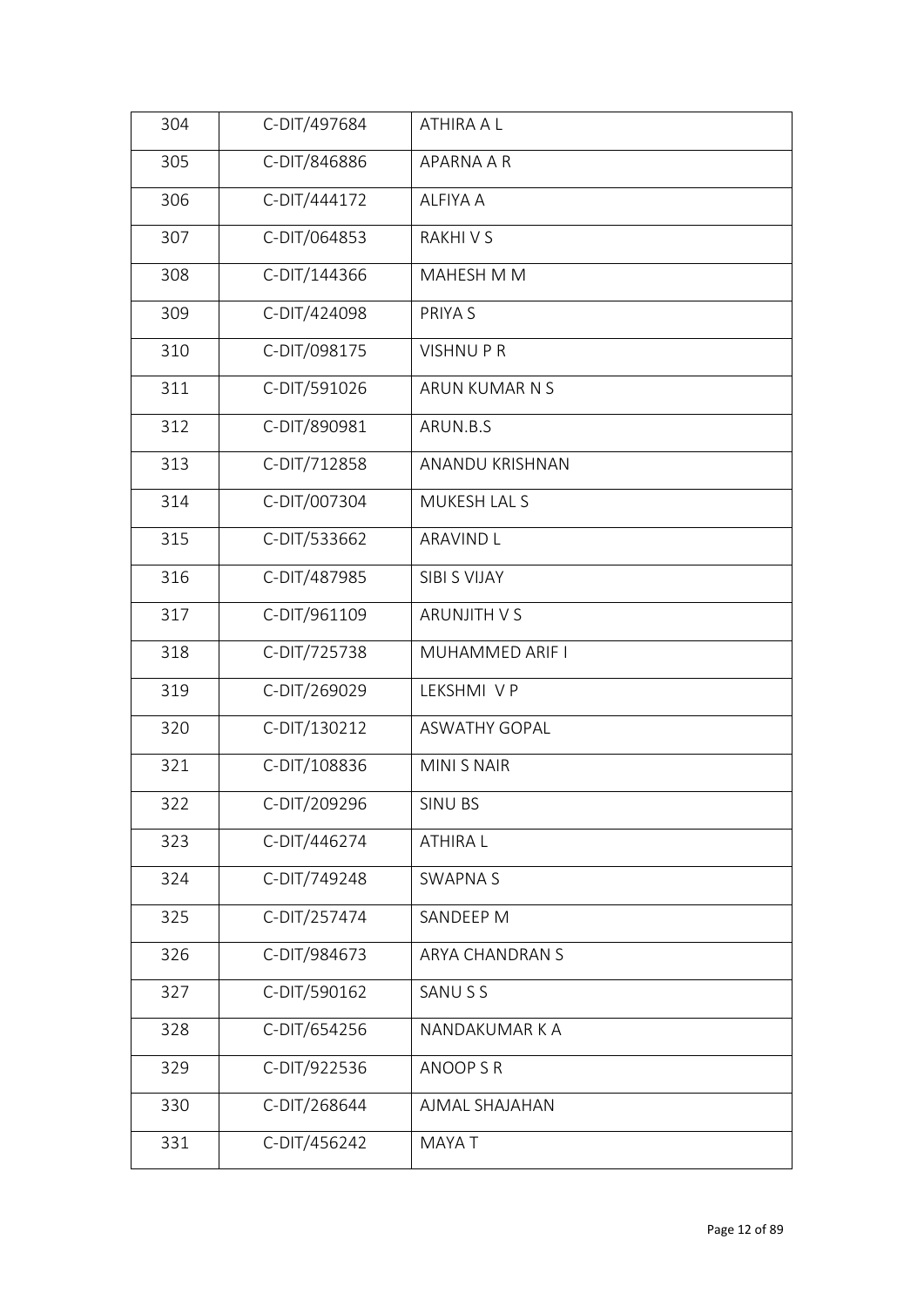| 332 | C-DIT/838630 | ARYA S S               |
|-----|--------------|------------------------|
| 333 | C-DIT/802981 | APARNA R NAIR          |
| 334 | C-DIT/389372 | AISWARYA MADHU         |
| 335 | C-DIT/394714 | SREEJA K S             |
| 336 | C-DIT/472701 | RATHEESH A R           |
| 337 | C-DIT/377401 | AKHIL M RAJ            |
| 338 | C-DIT/742385 | AJIN S                 |
| 339 | C-DIT/637053 | MUHAMMAD RIYAS N       |
| 340 | C-DIT/813434 | <b>VISAKH S</b>        |
| 341 | C-DIT/140488 | <b>DIVYA G</b>         |
| 342 | C-DIT/723335 | <b>SRUTHI S</b>        |
| 343 | C-DIT/385307 | SYAMA PRAKASH          |
| 344 | C-DIT/402113 | <b>SUNANDAL</b>        |
| 345 | C-DIT/649810 | SURYA SURENDRAN        |
| 346 | C-DIT/208944 | <b>GAYATHRI GANESH</b> |
| 347 | C-DIT/215849 | <b>SURYA S G</b>       |
| 348 | C-DIT/370149 | <b>BISMITHA S</b>      |
| 349 | C-DIT/931378 | SHAFEEK S M            |
| 350 | C-DIT/881226 | SAGAR Y                |
| 351 | C-DIT/680929 | <b>BINI CHANDRAN</b>   |
| 352 | C-DIT/217561 | NIKHIL E R             |
| 353 | C-DIT/842363 | SREEKUMAR V            |
| 354 | C-DIT/406438 | <b>JASIR J</b>         |
| 355 | C-DIT/291852 | RAHUL.S                |
| 356 | C-DIT/219744 | <b>NIKHIL R</b>        |
| 357 | C-DIT/655042 | <b>JISHNUMS</b>        |
| 358 | C-DIT/717675 | <b>SHAHIN S</b>        |
| 359 | C-DIT/209076 | <b>TONY ALEX</b>       |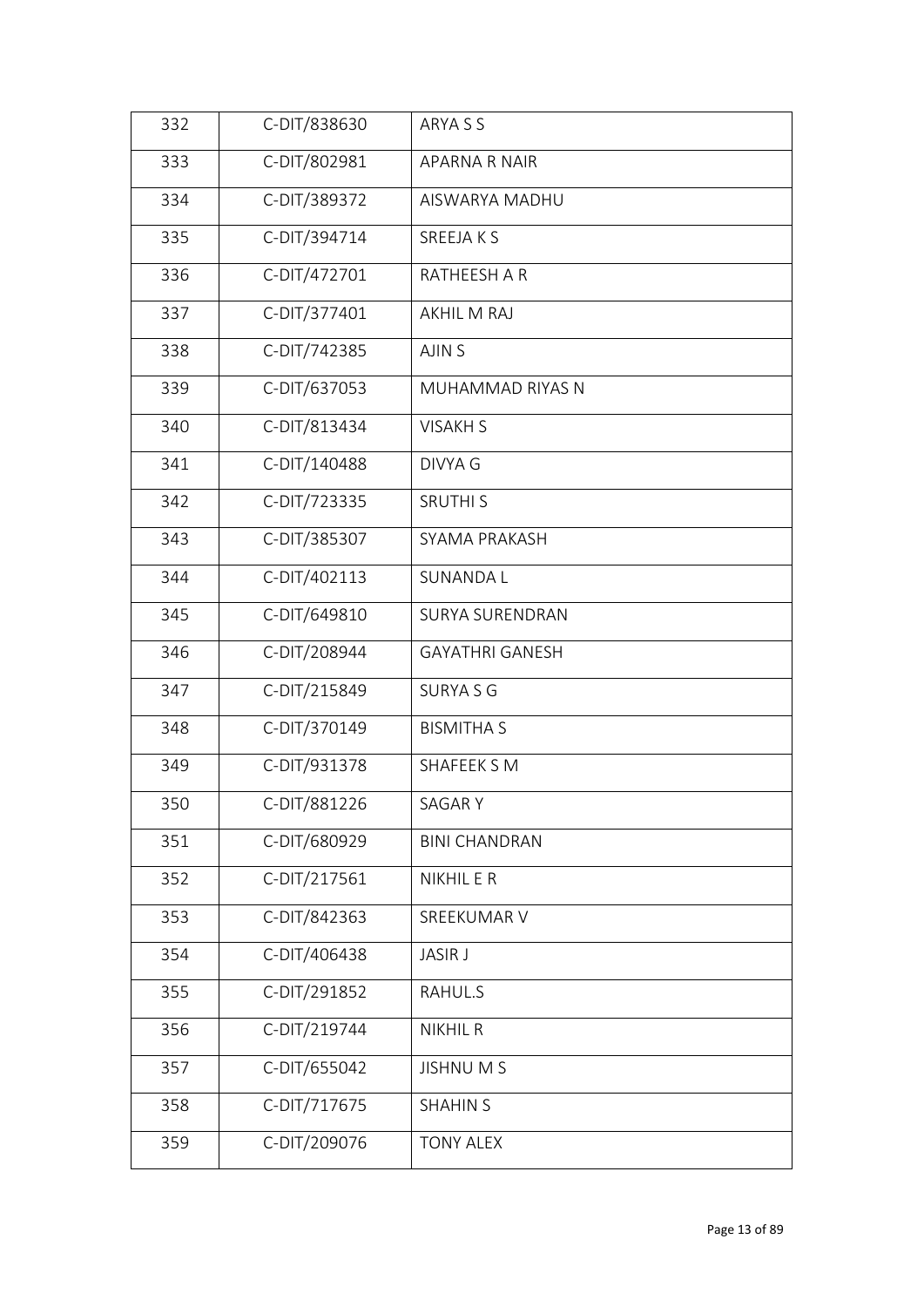| 361<br>C-DIT/408271<br><b>VAISHNAV M</b><br>362<br>C-DIT/791249<br><b>RASHID A</b><br>C-DIT/660730<br><b>VIGNESH S</b><br>363<br>364<br>C-DIT/702963<br>MAHIMA M S<br>C-DIT/113590<br>365<br><b>SHILPA VS</b><br>366<br>C-DIT/735305<br>SHILPA SANKAR S<br>367<br>C-DIT/734391<br>AKSHAYA VIJAYAN<br>C-DIT/104427<br>368<br>SYAMA U<br>C-DIT/904880<br>369<br><b>VAISHNAVI NARAYAN NS</b><br>370<br>C-DIT/784381<br>LEO V. SADASIVAN<br>C-DIT/199652<br>371<br>AKHIL A L<br>C-DIT/470041<br>372<br><b>ADARSH P</b><br>C-DIT/190764<br>373<br>MERIN RAJ M R<br>C-DIT/027840<br>374<br><b>SARATH SS</b><br>C-DIT/238839<br>375<br><b>ABHIJITH A N</b><br>C-DIT/950807<br>376<br>SREERAJ R<br>C-DIT/025093<br>377<br><b>ABHIJITH JS</b> |
|--------------------------------------------------------------------------------------------------------------------------------------------------------------------------------------------------------------------------------------------------------------------------------------------------------------------------------------------------------------------------------------------------------------------------------------------------------------------------------------------------------------------------------------------------------------------------------------------------------------------------------------------------------------------------------------------------------------------------------------|
|                                                                                                                                                                                                                                                                                                                                                                                                                                                                                                                                                                                                                                                                                                                                      |
|                                                                                                                                                                                                                                                                                                                                                                                                                                                                                                                                                                                                                                                                                                                                      |
|                                                                                                                                                                                                                                                                                                                                                                                                                                                                                                                                                                                                                                                                                                                                      |
|                                                                                                                                                                                                                                                                                                                                                                                                                                                                                                                                                                                                                                                                                                                                      |
|                                                                                                                                                                                                                                                                                                                                                                                                                                                                                                                                                                                                                                                                                                                                      |
|                                                                                                                                                                                                                                                                                                                                                                                                                                                                                                                                                                                                                                                                                                                                      |
|                                                                                                                                                                                                                                                                                                                                                                                                                                                                                                                                                                                                                                                                                                                                      |
|                                                                                                                                                                                                                                                                                                                                                                                                                                                                                                                                                                                                                                                                                                                                      |
|                                                                                                                                                                                                                                                                                                                                                                                                                                                                                                                                                                                                                                                                                                                                      |
|                                                                                                                                                                                                                                                                                                                                                                                                                                                                                                                                                                                                                                                                                                                                      |
|                                                                                                                                                                                                                                                                                                                                                                                                                                                                                                                                                                                                                                                                                                                                      |
|                                                                                                                                                                                                                                                                                                                                                                                                                                                                                                                                                                                                                                                                                                                                      |
|                                                                                                                                                                                                                                                                                                                                                                                                                                                                                                                                                                                                                                                                                                                                      |
|                                                                                                                                                                                                                                                                                                                                                                                                                                                                                                                                                                                                                                                                                                                                      |
|                                                                                                                                                                                                                                                                                                                                                                                                                                                                                                                                                                                                                                                                                                                                      |
|                                                                                                                                                                                                                                                                                                                                                                                                                                                                                                                                                                                                                                                                                                                                      |
|                                                                                                                                                                                                                                                                                                                                                                                                                                                                                                                                                                                                                                                                                                                                      |
| 378<br>C-DIT/143316<br>JITHIN BABU VS                                                                                                                                                                                                                                                                                                                                                                                                                                                                                                                                                                                                                                                                                                |
| 379<br>C-DIT/387848<br>CHANDU CHANDRAN                                                                                                                                                                                                                                                                                                                                                                                                                                                                                                                                                                                                                                                                                               |
| C-DIT/419592<br>380<br>MANILA MOHAN M                                                                                                                                                                                                                                                                                                                                                                                                                                                                                                                                                                                                                                                                                                |
| C-DIT/690874<br>381<br>NEETHU DARSAN S                                                                                                                                                                                                                                                                                                                                                                                                                                                                                                                                                                                                                                                                                               |
| C-DIT/022657<br>VIJI V R<br>382                                                                                                                                                                                                                                                                                                                                                                                                                                                                                                                                                                                                                                                                                                      |
| C-DIT/329765<br>383<br><b>REENASS</b>                                                                                                                                                                                                                                                                                                                                                                                                                                                                                                                                                                                                                                                                                                |
| C-DIT/223598<br>384<br>RAHUL M NAIR                                                                                                                                                                                                                                                                                                                                                                                                                                                                                                                                                                                                                                                                                                  |
| C-DIT/697918<br>385<br>PUSHKALA NAIR P R                                                                                                                                                                                                                                                                                                                                                                                                                                                                                                                                                                                                                                                                                             |
| C-DIT/473032<br>386<br><b>VIJITHA V S</b>                                                                                                                                                                                                                                                                                                                                                                                                                                                                                                                                                                                                                                                                                            |
| C-DIT/762709<br>387<br>VIDYAMOL O S                                                                                                                                                                                                                                                                                                                                                                                                                                                                                                                                                                                                                                                                                                  |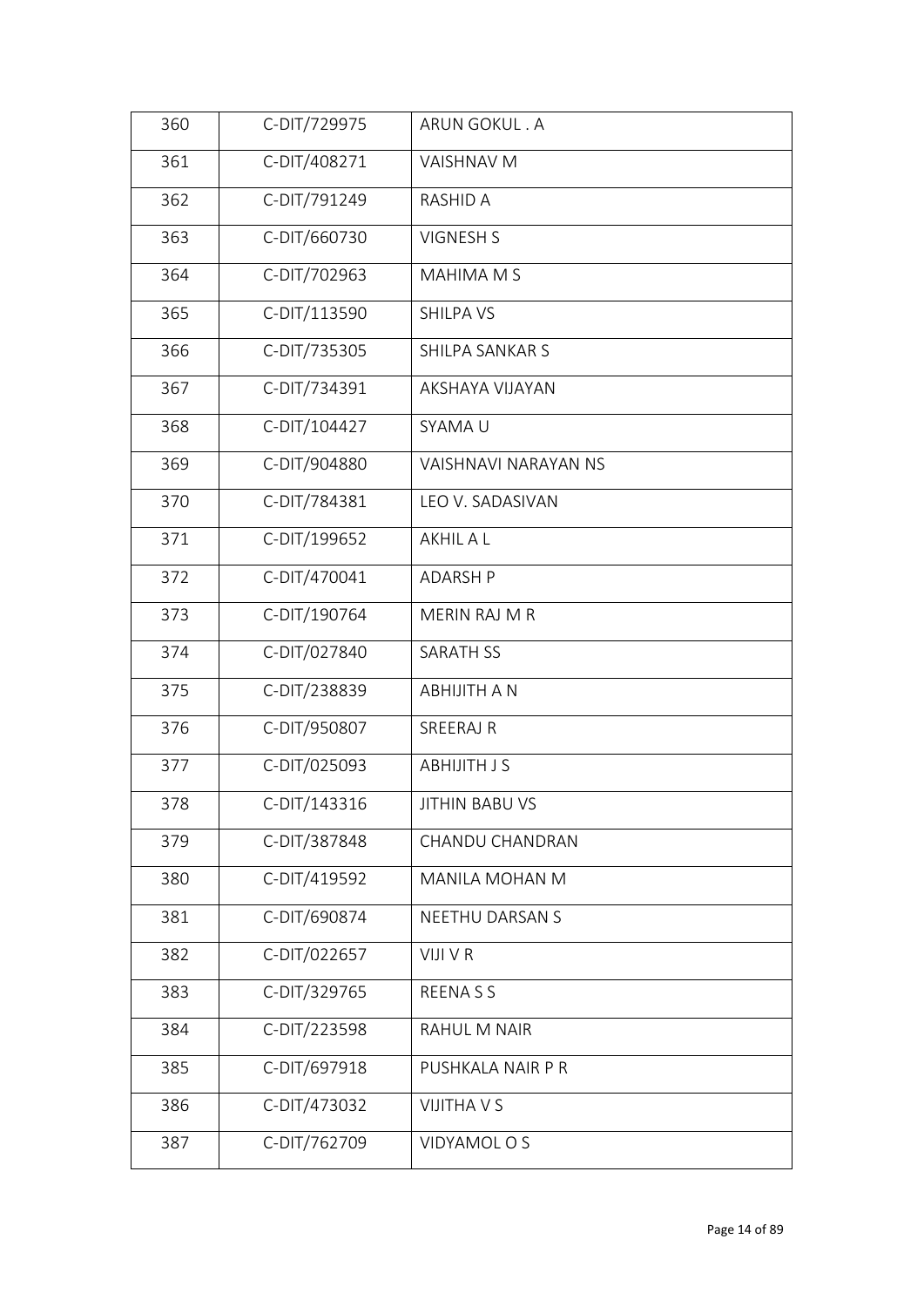| 388 | C-DIT/048925 | <b>SUMINA S R</b>    |
|-----|--------------|----------------------|
| 389 | C-DIT/168888 | <b>RAHUL HR</b>      |
| 390 | C-DIT/991974 | MAHEEN R A           |
| 391 | C-DIT/483309 | PREJIN RS            |
| 392 | C-DIT/874007 | <b>ANANTHU ASHOK</b> |
| 393 | C-DIT/408486 | SIDHARTH S           |
| 394 | C-DIT/381755 | <b>REMYADAS R S</b>  |
| 395 | C-DIT/734114 | SREEDEVI L           |
| 396 | C-DIT/811238 | <b>RESHMA S</b>      |
| 397 | C-DIT/006232 | <b>SUMAYYA S</b>     |
| 398 | C-DIT/468607 | <b>SRUTHIVS</b>      |
| 399 | C-DIT/404920 | AKSHARA U K          |
| 400 | C-DIT/187770 | SANDHYA.S.R          |
| 401 | C-DIT/449668 | NITHIN KISHORE S S   |
| 402 | C-DIT/879701 | <b>ASHARAF A</b>     |
| 403 | C-DIT/817706 | <b>KANNAN V VK</b>   |
| 404 | C-DIT/689719 | <b>NAJUMAL N</b>     |
| 405 | C-DIT/332940 | <b>GEETHU SUNDAR</b> |
| 406 | C-DIT/930997 | ATHIRA L V           |
| 407 | C-DIT/243692 | ATHIRA KRISHNA       |
| 408 | C-DIT/320762 | ANJU B               |
| 409 | C-DIT/987831 | ASWATHY.B            |
| 410 | C-DIT/879098 | <b>JINCY J S</b>     |
| 411 | C-DIT/315045 | SHARANYA C R         |
| 412 | C-DIT/128674 | AJITH C              |
| 413 | C-DIT/096798 | SHANAVAS.A           |
| 414 | C-DIT/833477 | JAYASANKAR J         |
| 415 | C-DIT/765453 | NISHAD S IBRAHIM     |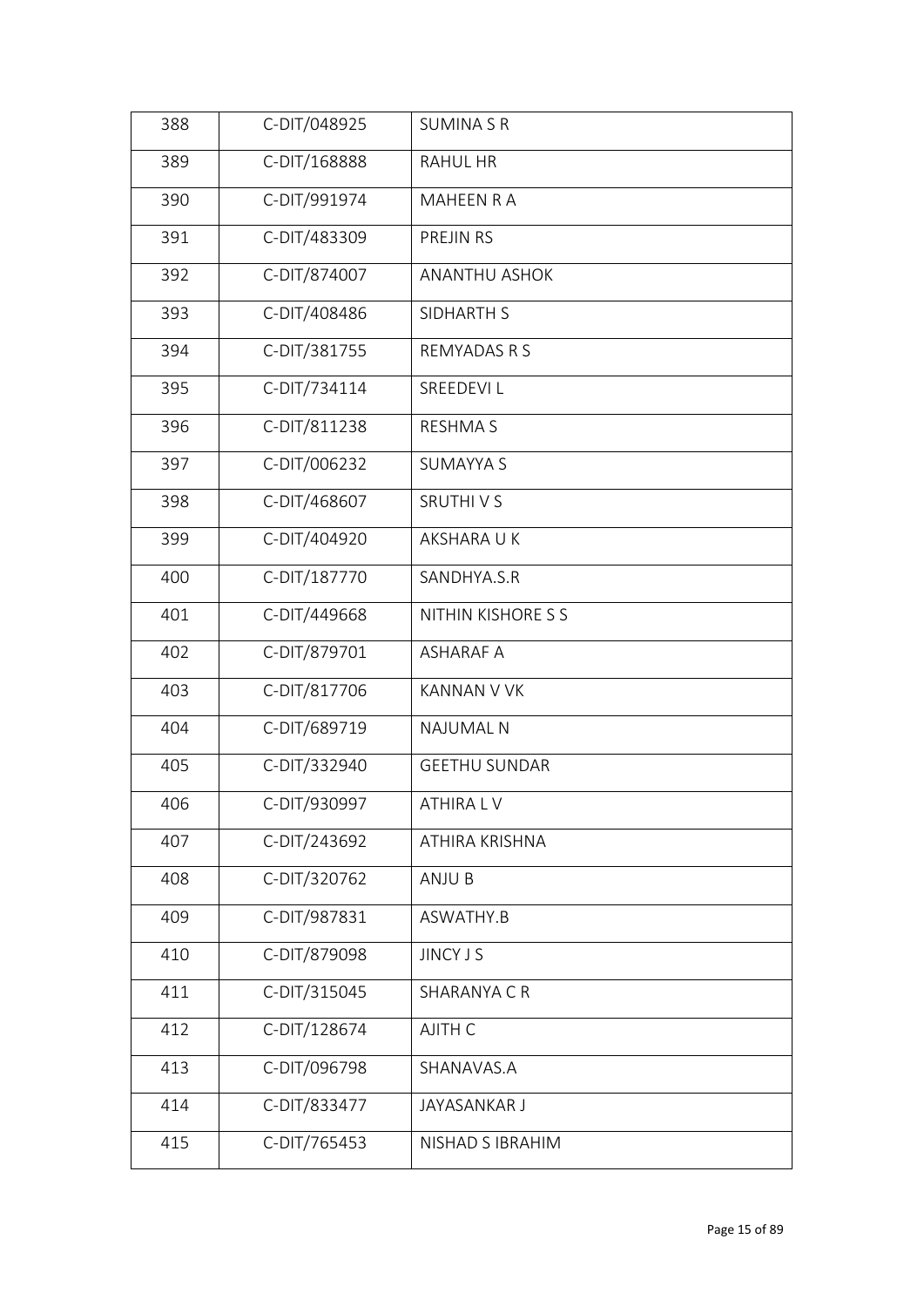| 416 | C-DIT/703066 | AMAL R.S                 |
|-----|--------------|--------------------------|
| 417 | C-DIT/849767 | <b>AJAY S KUMAR</b>      |
| 418 | C-DIT/258263 | AKHILCHANDRA             |
| 419 | C-DIT/853879 | <b>ABHIJITH SURESH S</b> |
| 420 | C-DIT/024306 | ANUSHMA B S              |
| 421 | C-DIT/783000 | <b>ANJITHA V R</b>       |
| 422 | C-DIT/009310 | <b>VIJISHMA V G</b>      |
| 423 | C-DIT/434931 | RAJEEVMOHAN V            |
| 424 | C-DIT/778439 | THARA.S                  |
| 425 | C-DIT/506188 | <b>AKHILESH VU</b>       |
| 426 | C-DIT/107983 | <b>DILEEPS</b>           |
| 427 | C-DIT/622675 | <b>SHYNI G</b>           |
| 428 | C-DIT/951918 | MUHAMMED SHAMEER AB      |
| 429 | C-DIT/070168 | <b>ARJUNTA</b>           |
| 430 | C-DIT/060412 | AMAL S DEV               |
| 431 | C-DIT/880261 | <b>RAHULSS</b>           |
| 432 | C-DIT/471046 | ABHILASH.S               |
| 433 | C-DIT/176404 | AL AMEEN N               |
| 434 | C-DIT/248723 | ARUNKUMAR J S            |
| 435 | C-DIT/612695 | <b>RAKESH R R</b>        |
| 436 | C-DIT/444014 | <b>REMYAR</b>            |
| 437 | C-DIT/564636 | SMITHARANI R S           |
| 438 | C-DIT/674334 | RUGMA VIJAYAN            |
| 439 | C-DIT/295277 | AISWARYA S L             |
| 440 | C-DIT/839913 | <b>VIJITHA V</b>         |
| 441 | C-DIT/443552 | POORNA PV                |
| 442 | C-DIT/180950 | LEKSHMY K S              |
| 443 | C-DIT/493545 | SUDHEESH P S             |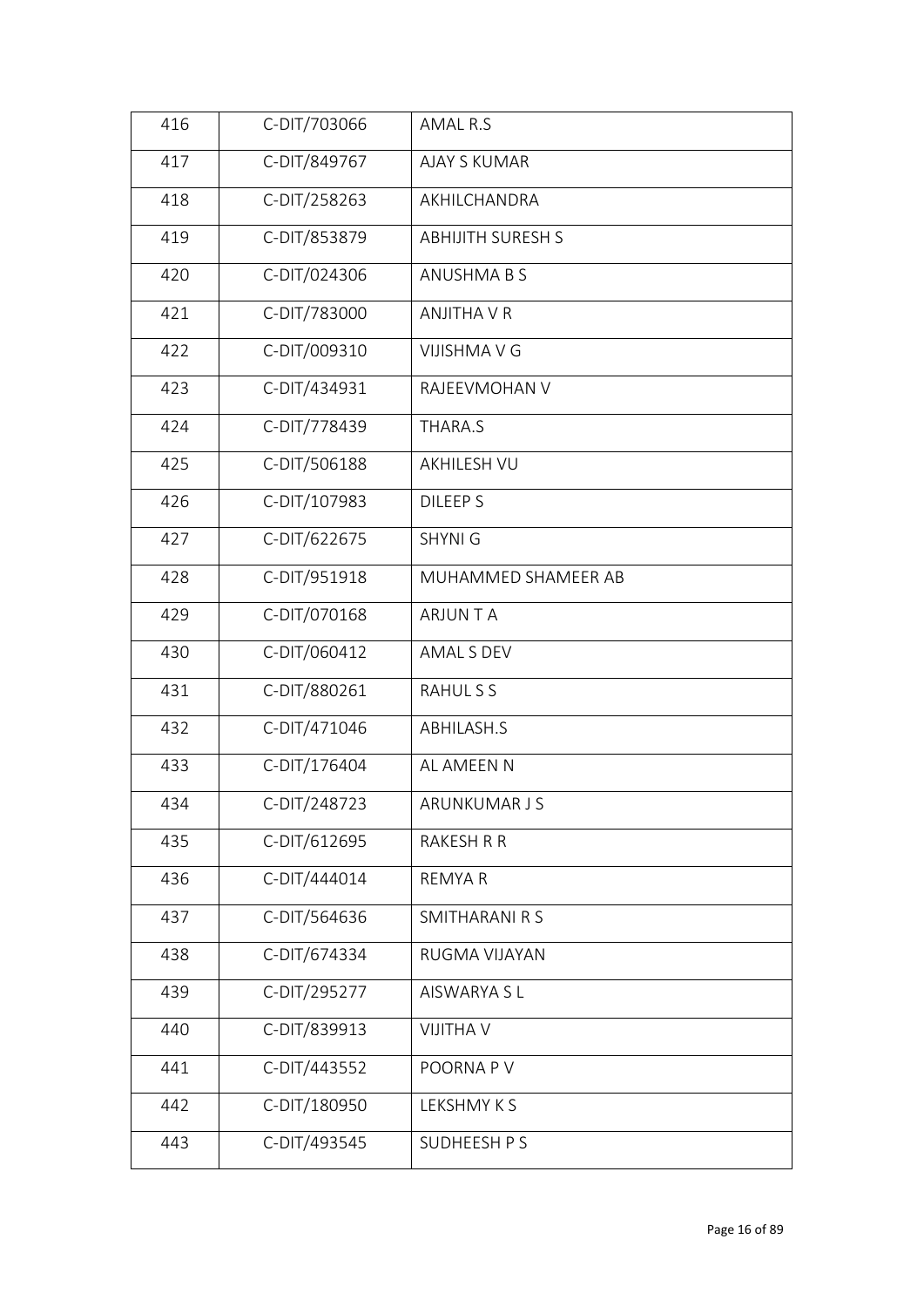| 444 | C-DIT/323454 | LEKSHMI S J               |
|-----|--------------|---------------------------|
| 445 | C-DIT/042720 | <b>AKHIL S</b>            |
| 446 | C-DIT/641135 | <b>SHYAM P</b>            |
| 447 | C-DIT/191181 | SREERAG U B               |
| 448 | C-DIT/342683 | SOORAJLAL                 |
| 449 | C-DIT/993758 | JEENA KU                  |
| 450 | C-DIT/260438 | <b>ATHIRA S</b>           |
| 451 | C-DIT/476770 | MEENU EESAN               |
| 452 | C-DIT/866510 | THERESA DENNIS NAZARATH   |
| 453 | C-DIT/087400 | SONA JUHI S M             |
| 454 | C-DIT/649152 | NEETHU KRISHNAN           |
| 455 | C-DIT/467106 | <b>ABINA SP</b>           |
| 456 | C-DIT/043654 | <b>VINEESH A</b>          |
| 457 | C-DIT/439262 | <b>SOORAJ R</b>           |
| 458 | C-DIT/165589 | <b>SWATHY S B</b>         |
| 459 | C-DIT/569728 | REJI.S                    |
| 460 | C-DIT/658760 | <b>JESNAM</b>             |
| 461 | C-DIT/595833 | <b>VRINDA S AJAY</b>      |
| 462 | C-DIT/998798 | MANEESHA N S              |
| 463 | C-DIT/856877 | LEKSHMI MR                |
| 464 | C-DIT/969343 | DHANEESH B S              |
| 465 | C-DIT/289513 | NEETHUMOL V S             |
| 466 | C-DIT/709674 | AHILESH.A.P               |
| 467 | C-DIT/108680 | <b>ATHULRAJ</b>           |
| 468 | C-DIT/071025 | ATHMAJITH J S             |
| 469 | C-DIT/079752 | SOORAJ S A                |
| 470 | C-DIT/645300 | <b>SUMAYYA F</b>          |
| 471 | C-DIT/377697 | <b>GEETHU CHANDRAN. L</b> |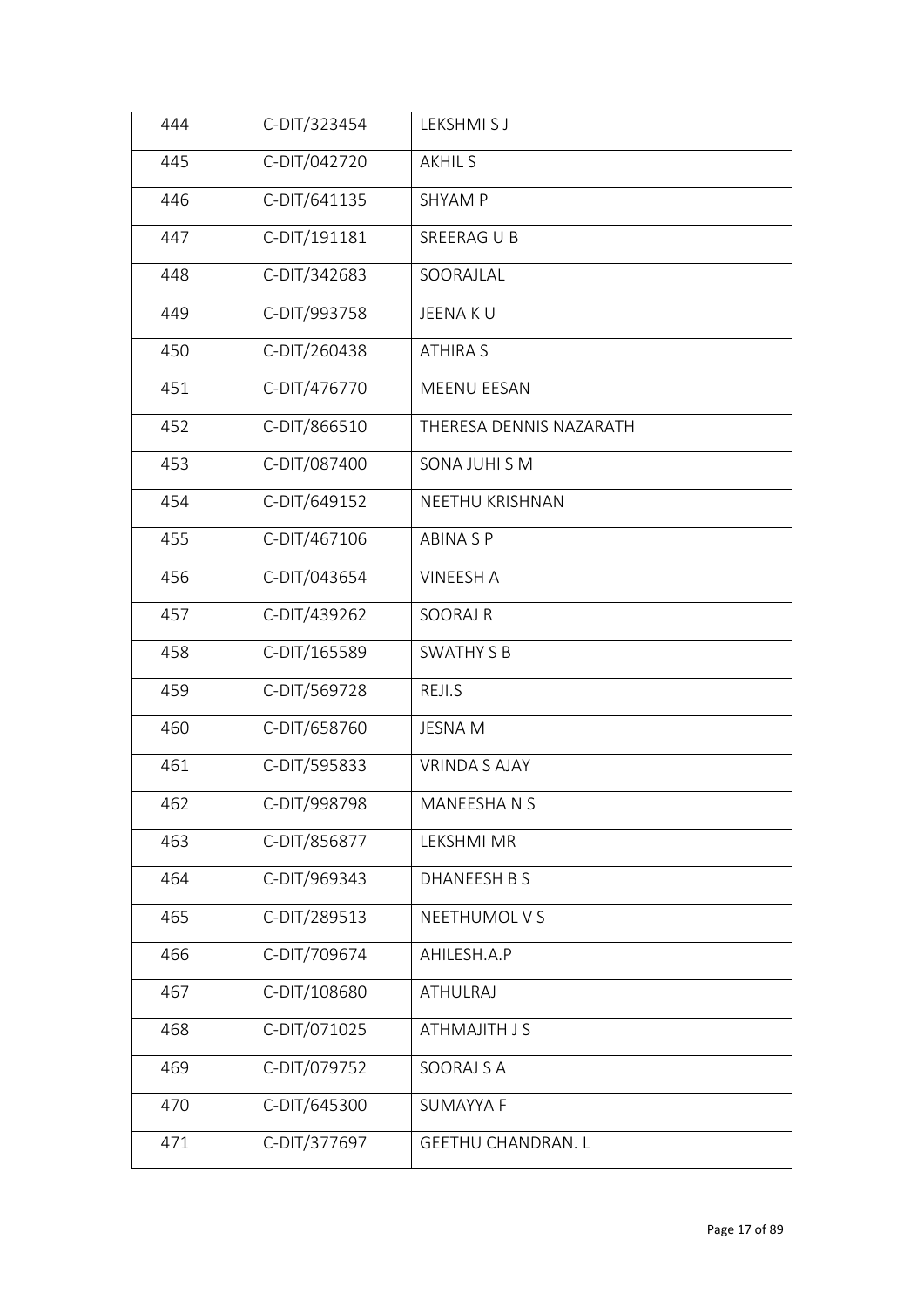| 472 | C-DIT/715779 | <b>SUCY P R</b>        |
|-----|--------------|------------------------|
| 473 | C-DIT/343039 | KARTHIKAPS             |
| 474 | C-DIT/757811 | DHINU V T              |
| 475 | C-DIT/847800 | <b>KRISHNA KUMAR R</b> |
| 476 | C-DIT/249394 | LALITHAMBIKAI          |
| 477 | C-DIT/888495 | <b>VISHNUN</b>         |
| 478 | C-DIT/629894 | <b>SUNIJITH S</b>      |
| 479 | C-DIT/272951 | SARATH KUMAR S         |
| 480 | C-DIT/009467 | <b>ANOOPK</b>          |
| 481 | C-DIT/650359 | VISHNU.T.R             |
| 482 | C-DIT/348915 | <b>NANDUN</b>          |
| 483 | C-DIT/602822 | <b>SACHIN S</b>        |
| 484 | C-DIT/133466 | ASWATHY.K.G            |
| 485 | C-DIT/464936 | ABHIRAMI L R           |
| 486 | C-DIT/574380 | ARSHA V S              |
| 487 | C-DIT/731002 | NEETHU M G             |
| 488 | C-DIT/518814 | SEEJA G L              |
| 489 | C-DIT/560674 | PRIYA BERNY            |
| 490 | C-DIT/887034 | SREERAJ M              |
| 491 | C-DIT/240430 | ANSHAD A KALAM         |
| 492 | C-DIT/172604 | <b>JINTU V S</b>       |
| 493 | C-DIT/533672 | <b>ROSHAN B</b>        |
| 494 | C-DIT/706804 | JINI S J               |
| 495 | C-DIT/377853 | <b>BUICK M</b>         |
| 496 | C-DIT/857534 | MANU MOHAN M T         |
| 497 | C-DIT/862287 | SARATH BHADRAN R       |
| 498 | C-DIT/692202 | ANUJITH RV             |
| 499 | C-DIT/556182 | SANAL RAJ S S          |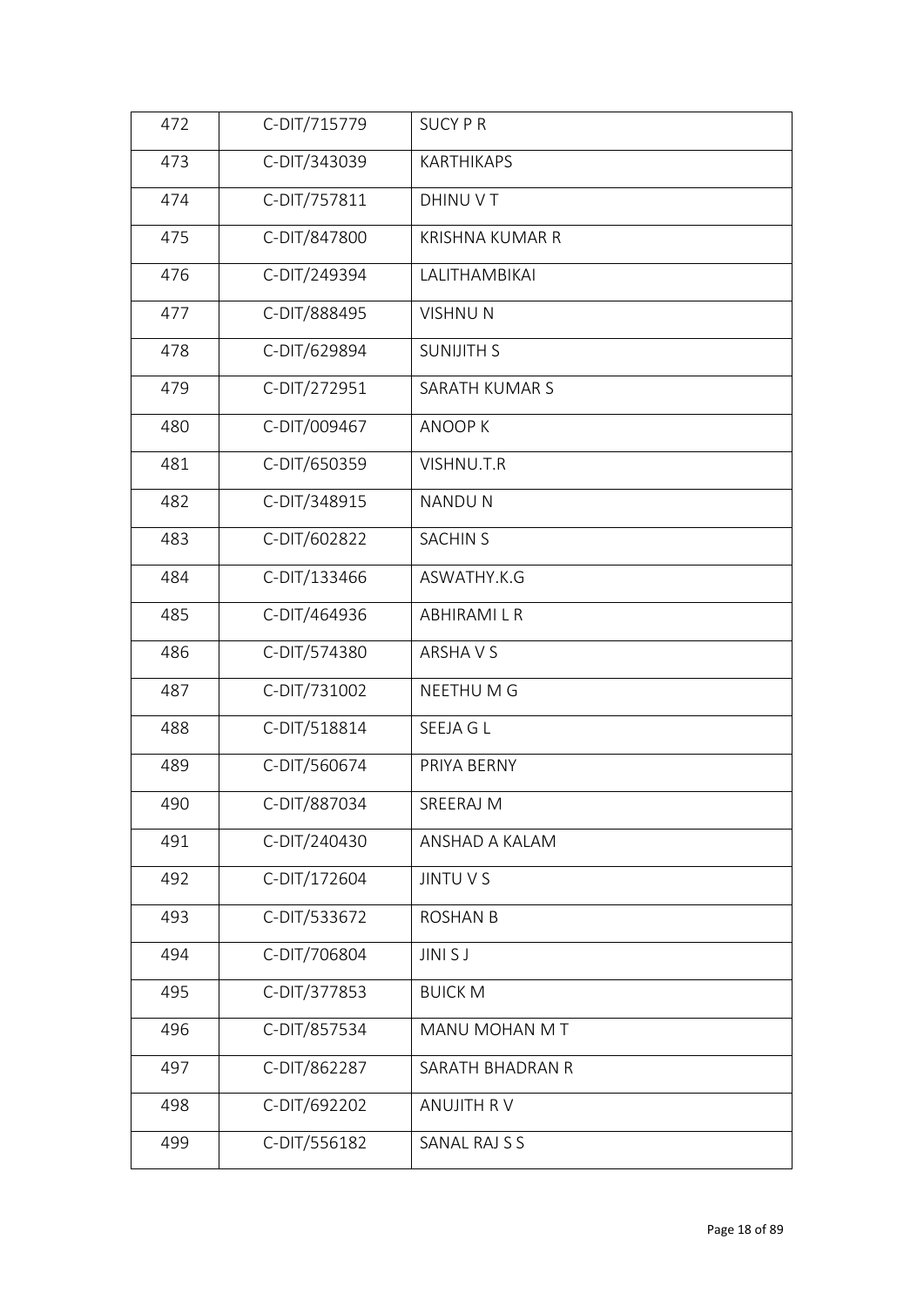| 500 | C-DIT/802925 | RADHIKA SV            |
|-----|--------------|-----------------------|
| 501 | C-DIT/521106 | SHILPA CHANDRAN       |
| 502 | C-DIT/791423 | MEGHA V V             |
| 503 | C-DIT/915148 | PRADEEP T             |
| 504 | C-DIT/506889 | <b>SUBINS</b>         |
| 505 | C-DIT/615429 | TINU LAL L A          |
| 506 | C-DIT/006986 | <b>ANANTHU P</b>      |
| 507 | C-DIT/227874 | <b>AZHARUDEEN S</b>   |
| 508 | C-DIT/409970 | <b>BINOY JOHN</b>     |
| 509 | C-DIT/760426 | <b>VYSAKH V S</b>     |
| 510 | C-DIT/399309 | <b>REMYAB</b>         |
| 511 | C-DIT/453432 | SUMI M.S              |
| 512 | C-DIT/997708 | GREESHMA N.C.         |
| 513 | C-DIT/326521 | SILPA L SASI          |
| 514 | C-DIT/092956 | <b>NEETHUSR</b>       |
| 515 | C-DIT/883738 | <b>RESHMA S</b>       |
| 516 | C-DIT/357727 | PUSHPARANI S          |
| 517 | C-DIT/213399 | <b>GEETHAU</b>        |
| 518 | C-DIT/361224 | PRASANTH B            |
| 519 | C-DIT/946612 | VISHNU V S            |
| 520 | C-DIT/014294 | SARATH CHANDRADEV J S |
| 521 | C-DIT/244552 | JAYALEKSHMI. U        |
| 522 | C-DIT/737174 | <b>ANJANA B</b>       |
| 523 | C-DIT/636026 | <b>JAYARAJI O</b>     |
| 524 | C-DIT/753948 | SANDHYA J R           |
| 525 | C-DIT/219670 | NITHA V               |
| 526 | C-DIT/582580 | <b>AZEER THAJ</b>     |
| 527 | C-DIT/005690 | <b>ASHISH RAJU</b>    |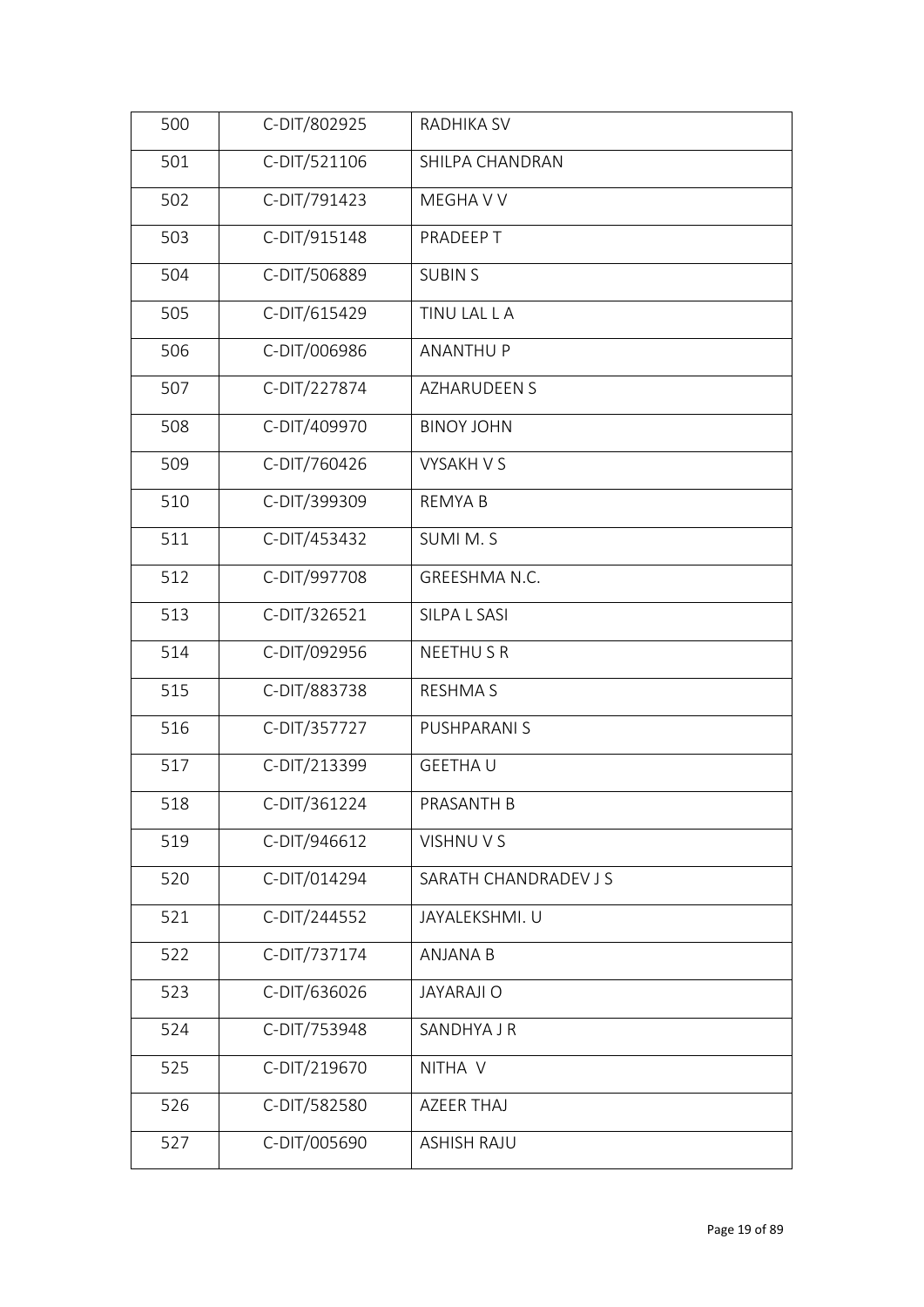| 528 | C-DIT/804930 | <b>AMBILI G</b>       |
|-----|--------------|-----------------------|
| 529 | C-DIT/695117 | <b>GINITHA G</b>      |
| 530 | C-DIT/220033 | <b>JYOTHISH MON B</b> |
| 531 | C-DIT/734374 | <b>BINILAL MS</b>     |
| 532 | C-DIT/144564 | <b>ABHIJITH RV</b>    |
| 533 | C-DIT/258446 | AKHILNATH R V         |
| 534 | C-DIT/575994 | MUHAMMAD ARIF A       |
| 535 | C-DIT/949578 | <b>ARUN JYOTHI</b>    |
| 536 | C-DIT/169322 | ALEX A                |
| 537 | C-DIT/118754 | <b>ABHISHEK B</b>     |
| 538 | C-DIT/962708 | <b>ASWATHY MJ</b>     |
| 539 | C-DIT/150185 | <b>ARUN RAJ S</b>     |
| 540 | C-DIT/495794 | PRASEETHA             |
| 541 | C-DIT/736569 | PREETHA M             |
| 542 | C-DIT/741158 | PRIYANKA D S          |
| 543 | C-DIT/261480 | SUGEESH G             |
| 544 | C-DIT/201349 | <b>VINODKUMAR V</b>   |
| 545 | C-DIT/629275 | ABDULLA JALAL         |
| 546 | C-DIT/189411 | <b>HARIKUMAR V</b>    |
| 547 | C-DIT/618095 | SANTHY KRISHNA V R    |
| 548 | C-DIT/358123 | RAJI. P               |
| 549 | C-DIT/772938 | PRAVEEN J             |
| 550 | C-DIT/639611 | UMA P M               |
| 551 | C-DIT/899219 | SANJU. R S            |
| 552 | C-DIT/827834 | JEEBAT                |
| 553 | C-DIT/249020 | ASHA M                |
| 554 | C-DIT/736286 | <b>VISHNU RAJ R</b>   |
| 555 | C-DIT/568009 | MOHAMMED SHAN B       |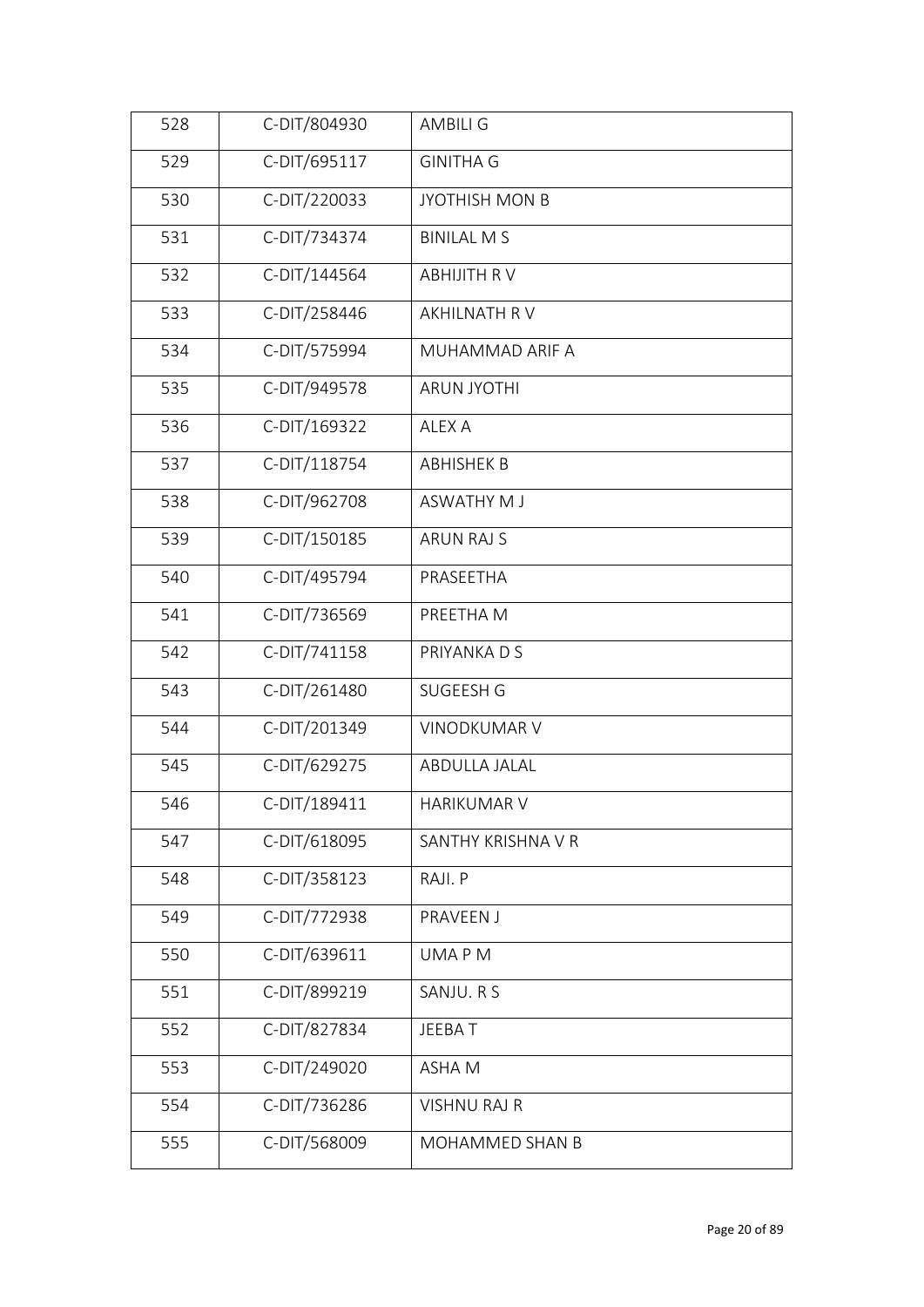| 556 | C-DIT/413928 | <b>GREESHMA RAVEENDRAN R S</b> |  |
|-----|--------------|--------------------------------|--|
| 557 | C-DIT/698251 | <b>SHIJUD</b>                  |  |
| 558 | C-DIT/675935 | DHANYA A P                     |  |
| 559 | C-DIT/158915 | ANJANA .G.S                    |  |
| 560 | C-DIT/372930 | <b>ANITHA P</b>                |  |
| 561 | C-DIT/643013 | MINI C JOHN JONEUIS            |  |
| 562 | C-DIT/624513 | <b>CHITHRA V P</b>             |  |
| 563 | C-DIT/486671 | ANITHA.V.S                     |  |
| 564 | C-DIT/888199 | <b>ASWATHY A</b>               |  |
| 565 | C-DIT/680090 | USHAS MITHRA A R               |  |
| 566 | C-DIT/366338 | <b>DEEPTHIR</b>                |  |
| 567 | C-DIT/764363 | <b>VINUR</b>                   |  |
| 568 | C-DIT/811734 | SIJU.S                         |  |
| 569 | C-DIT/637690 | SUNEESH C S                    |  |
| 570 | C-DIT/537776 | J AMBIKA                       |  |
| 571 | C-DIT/769824 | <b>RESHMA M R</b>              |  |
| 572 | C-DIT/390328 | ASHAU                          |  |
| 573 | C-DIT/751143 | ASHA S M                       |  |
| 574 | C-DIT/038384 | <b>BINUMON VS</b>              |  |
| 575 | C-DIT/104004 | SANTHOSH MON S                 |  |
| 576 | C-DIT/623633 | SIJI S                         |  |
| 577 | C-DIT/123806 | <b>JITHIN KRISHNAN G</b>       |  |
| 578 | C-DIT/708030 | <b>MANOJ S</b>                 |  |
| 579 | C-DIT/085751 | PRADEESH S                     |  |
| 580 | C-DIT/249253 | SREEJA V                       |  |
| 581 | C-DIT/385426 | SHARMILA .S                    |  |
| 582 | C-DIT/526225 | <b>SHAIN S</b>                 |  |
| 583 | C-DIT/981097 | <b>MAHEEN M</b>                |  |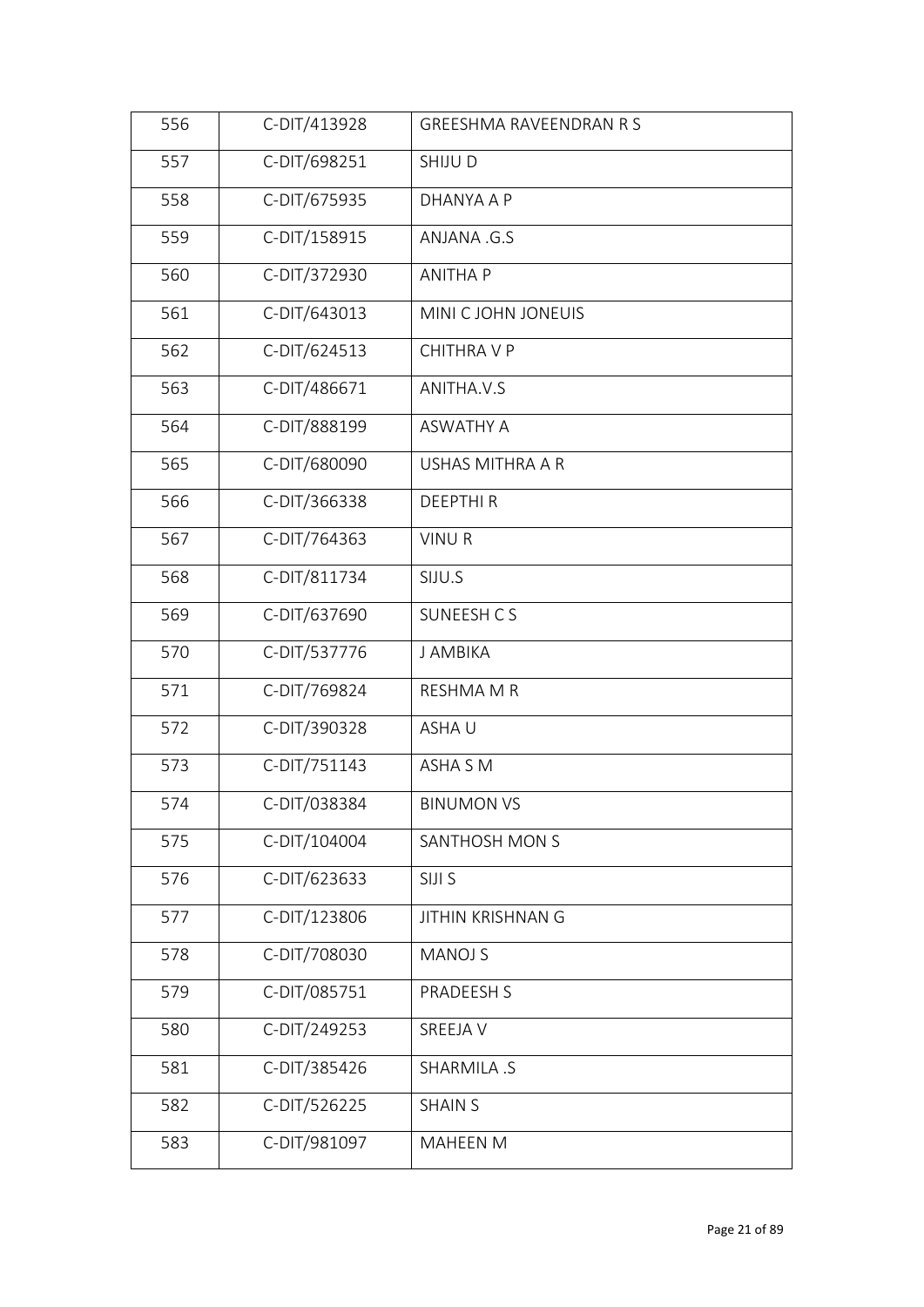| 584 | C-DIT/248171 | NAYANA NG              |
|-----|--------------|------------------------|
| 585 | C-DIT/630256 | PRIYANCA G S           |
| 586 | C-DIT/107261 | <b>KEERTHIKUMARI J</b> |
| 587 | C-DIT/553170 | RENJITH KUMAR S        |
| 588 | C-DIT/422425 | SIBI SURENDRAN         |
| 589 | C-DIT/450798 | SURYA.J                |
| 590 | C-DIT/873940 | SAJILAL J S            |
| 591 | C-DIT/394134 | <b>RAJANIL</b>         |
| 592 | C-DIT/221054 | <b>LEKHAP</b>          |
| 593 | C-DIT/523090 | <b>VIDYA V</b>         |
| 594 | C-DIT/828307 | <b>SUKANNYA S S</b>    |
| 595 | C-DIT/854538 | REKHA KS               |
| 596 | C-DIT/890904 | <b>AKHILESH VV</b>     |
| 597 | C-DIT/762344 | VIJI B V               |
| 598 | C-DIT/167847 | AISWARYA R             |
| 599 | C-DIT/480884 | VIDHYAKRISHNAN V       |
| 600 | C-DIT/189107 | SREE DEVI L            |
| 601 | C-DIT/360276 | RANJINI V L            |
| 602 | C-DIT/628430 | ANUSHA C               |
| 603 | C-DIT/175241 | DEEPIKA S M            |
| 604 | C-DIT/447070 | V K PRAJITHA KUMARI    |
| 605 | C-DIT/817092 | LALY MT                |
| 606 | C-DIT/830616 | DILIP CS               |
| 607 | C-DIT/449479 | <b>RAJESH R P</b>      |
| 608 | C-DIT/681244 | RADHIKA R E            |
| 609 | C-DIT/572097 | SYAM SANKAR            |
| 610 | C-DIT/585569 | <b>MANJUS</b>          |
| 611 | C-DIT/824754 | SMITHA S S             |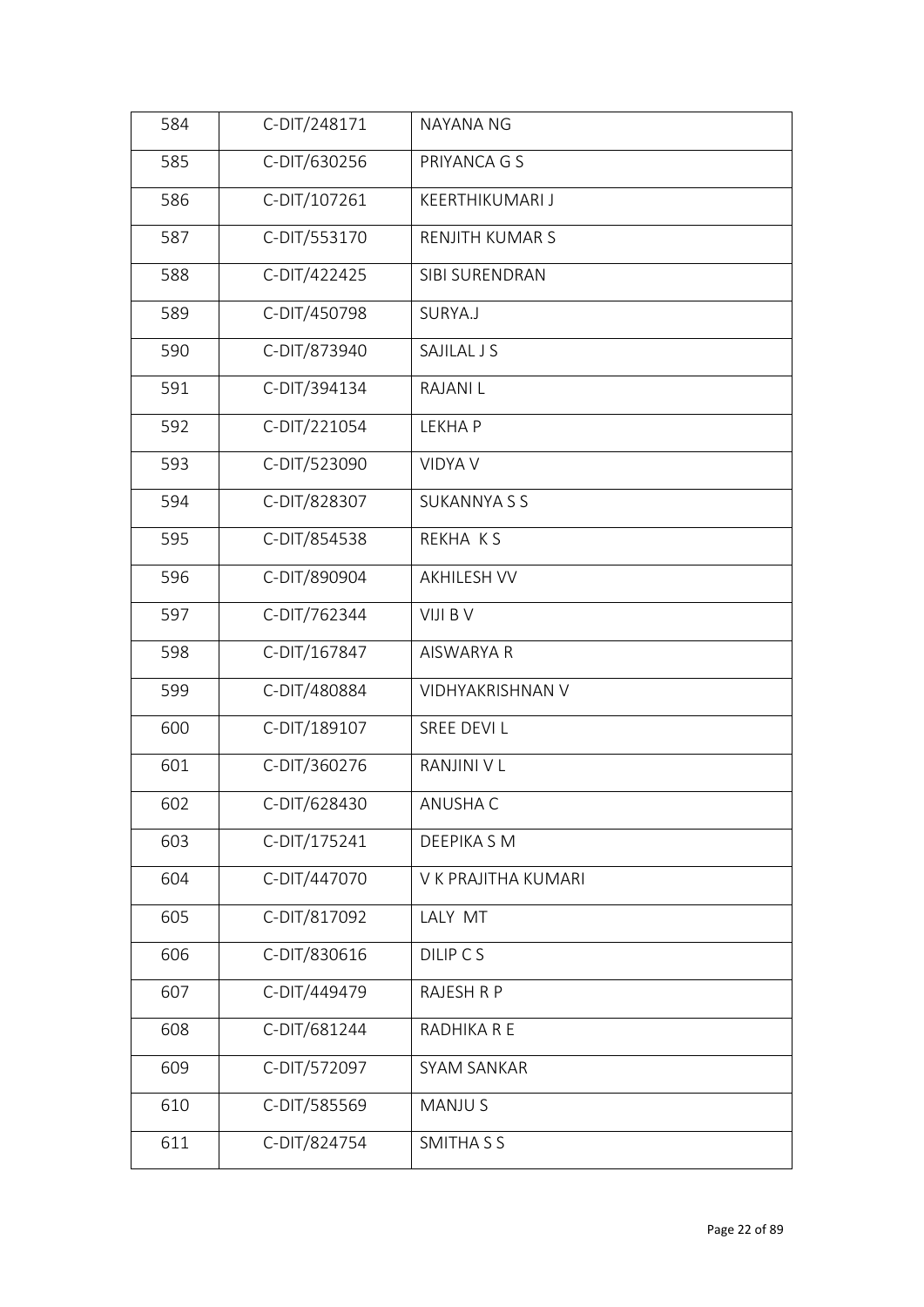| 612 | C-DIT/917464 | <b>ADHITHYAN ASHOK</b> |
|-----|--------------|------------------------|
| 613 | C-DIT/748582 | <b>GAYATHRI G H</b>    |
| 614 | C-DIT/144071 | BIVITHAKRISHNA.V.K     |
| 615 | C-DIT/956871 | JEEJA SR               |
| 616 | C-DIT/728426 | ANEESH V L             |
| 617 | C-DIT/364775 | REJANI RV              |
| 618 | C-DIT/086305 | <b>SUJA S B</b>        |
| 619 | C-DIT/878734 | <b>BINDUIR</b>         |
| 620 | C-DIT/536873 | SAJEER J               |
| 621 | C-DIT/004127 | SANDHYA M              |
| 622 | C-DIT/665951 | AYSWARYA G P           |
| 623 | C-DIT/021920 | <b>SUCHITHRA CK</b>    |
| 624 | C-DIT/517319 | SAJEESH A S            |
| 625 | C-DIT/215566 | <b>SUJITH H S</b>      |
| 626 | C-DIT/581157 | <b>ABHILASH GS</b>     |
| 627 | C-DIT/401778 | ANILA RANI O B         |
| 628 | C-DIT/506212 | DEEPAN                 |
| 629 | C-DIT/875934 | SHEEJA S               |
| 630 | C-DIT/698079 | SMITHAU                |
| 631 | C-DIT/300961 | <b>AKHIL S</b>         |
| 632 | C-DIT/907018 | <b>GIREESH KUMAR K</b> |
| 633 | C-DIT/888292 | RENJULS NAIR           |
| 634 | C-DIT/561960 | SHEENA KUMARI B K      |
| 635 | C-DIT/402961 | <b>BABU CHANDRAN C</b> |
| 636 | C-DIT/584053 | JAYAPRADEEP M S        |
| 637 | C-DIT/042622 | REEJAKUMARI R S        |
| 638 | C-DIT/989811 | DIYA S                 |
| 639 | C-DIT/340734 | <b>ASWATHY A S</b>     |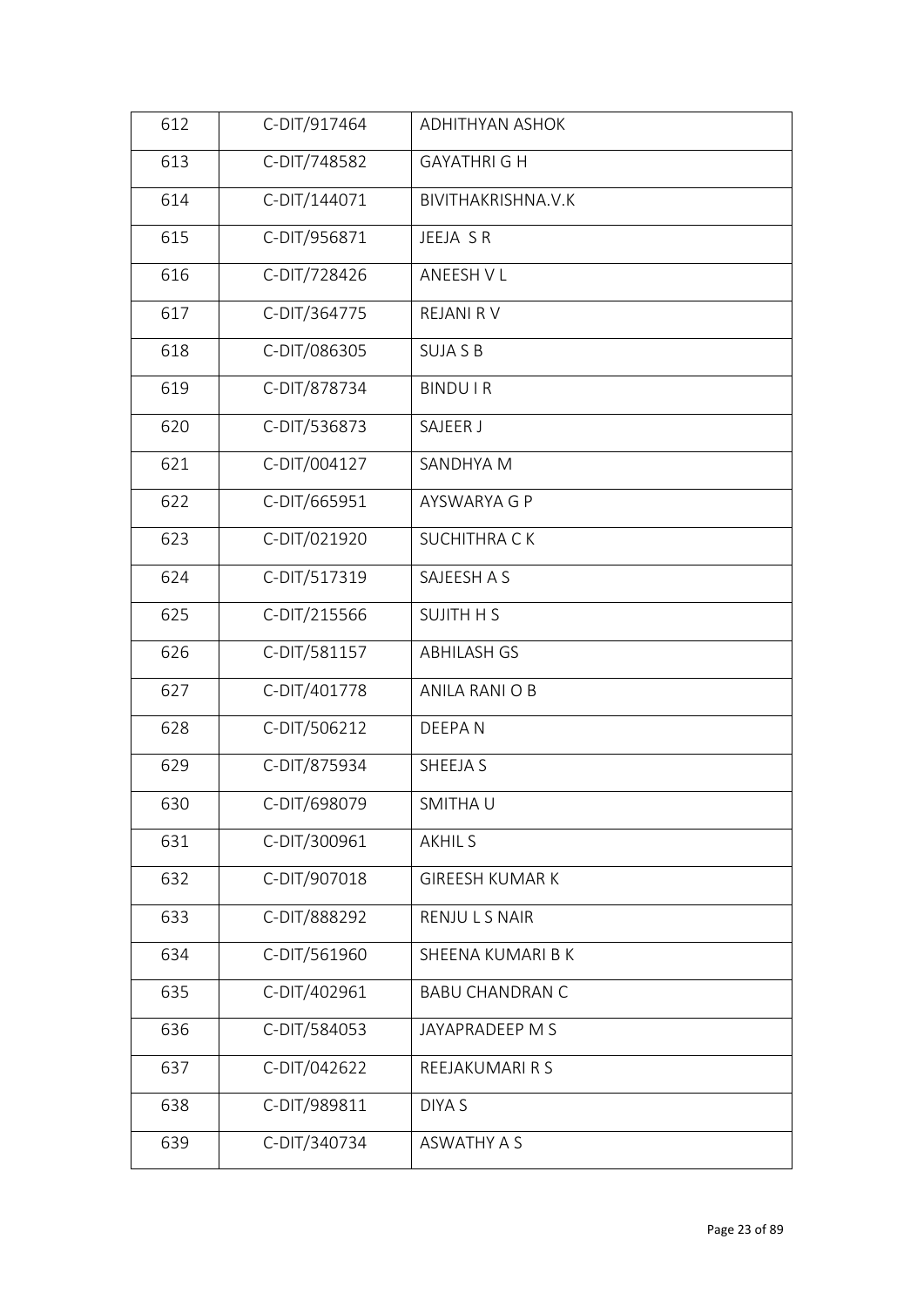| 640 | C-DIT/506742 | DIVYESWARI D S        |
|-----|--------------|-----------------------|
| 641 | C-DIT/930974 | VIMAL S S             |
| 642 | C-DIT/410694 | SHEBI MOL.A.P         |
| 643 | C-DIT/162733 | PREETHA KM            |
| 644 | C-DIT/146091 | <b>HARIKRISHNAN G</b> |
| 645 | C-DIT/453581 | LATHA KUMARI O        |
| 646 | C-DIT/968504 | PRIYA B               |
| 647 | C-DIT/507871 | PREETHA REGHUVARAN    |
| 648 | C-DIT/999473 | <b>SUNITHAVS</b>      |
| 649 | C-DIT/365743 | <b>NAJEED M</b>       |
| 650 | C-DIT/536125 | <b>SMITHAM</b>        |
| 651 | C-DIT/042716 | DIGILA D G            |
| 652 | C-DIT/064619 | <b>BINS A S</b>       |
| 653 | C-DIT/893259 | SHAJEELA BEEVI A      |
| 654 | C-DIT/695999 | <b>RESHMI R NAIR</b>  |
| 655 | C-DIT/216558 | <b>SWAPNA ND</b>      |
| 656 | C-DIT/059355 | <b>ASHA MOHAN S</b>   |
| 657 | C-DIT/118307 | RAMLAL C              |
| 658 | C-DIT/870124 | SANGEETHKUMAR S       |
| 659 | C-DIT/546216 | <b>VIDYAKS</b>        |
| 660 | C-DIT/829327 | <b>ABHILASH C.S</b>   |
| 661 | C-DIT/082882 | DEEPUSS               |
| 662 | C-DIT/768776 | CHITHRA KUMARI GO     |
| 663 | C-DIT/545885 | PIRYA A S             |
| 664 | C-DIT/639542 | VINITHA K VIJAYAN     |
| 665 | C-DIT/525244 | <b>DIBIT</b>          |
| 666 | C-DIT/871687 | SIVAPRABHAN.A         |
| 667 | C-DIT/410651 | RINIMOL A G           |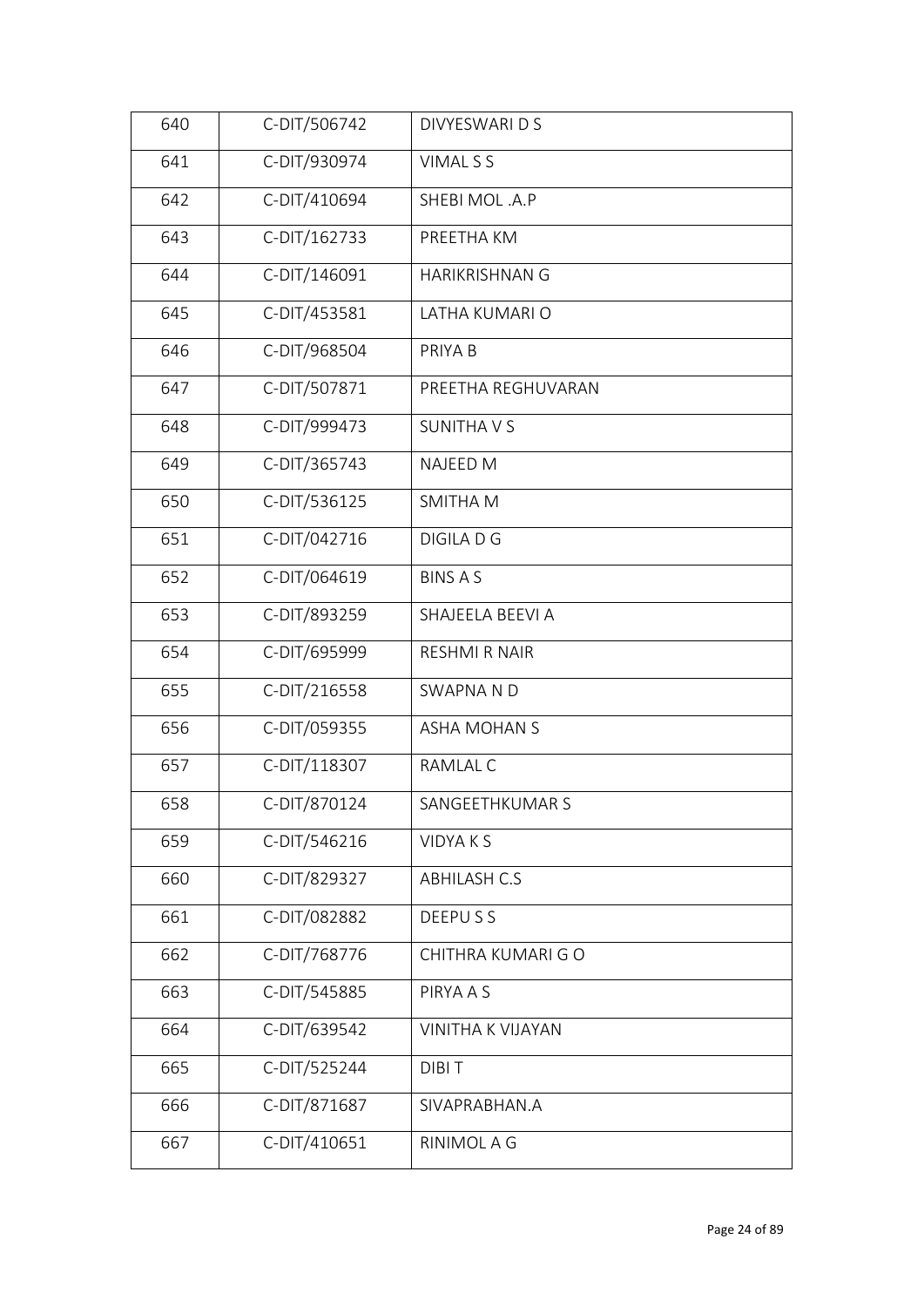## District : Kollam

| Rank           | Appln No     | Name of the applicant  |
|----------------|--------------|------------------------|
| $\mathbf{1}$   | C-DIT/649998 | MUHAMMAD SHAMMAS       |
| $\overline{2}$ | C-DIT/796353 | MANU CHANDRAN          |
| $\mathsf{3}$   | C-DIT/081322 | <b>AKHIL A</b>         |
| $\overline{4}$ | C-DIT/395422 | <b>AKBERSHAS</b>       |
| 5              | C-DIT/441260 | <b>RIYAS R</b>         |
| 6              | C-DIT/881984 | SREELEKSHMI J P        |
| $\overline{7}$ | C-DIT/211058 | <b>JULI JAMES</b>      |
| 8              | C-DIT/089196 | <b>AMEENAS</b>         |
| 9              | C-DIT/872473 | <b>MANOJ MK</b>        |
| 10             | C-DIT/864576 | <b>ACHU CHANDRAN</b>   |
| 11             | C-DIT/211599 | SREEJITH S KUMAR       |
| 12             | C-DIT/482199 | ANJU SUNDARESAN S      |
| 13             | C-DIT/398411 | SREELEKSHMI V          |
| 14             | C-DIT/047328 | AJMI HANEEF            |
| 15             | C-DIT/747372 | ARYA CHANDRAN          |
| 16             | C-DIT/697580 | <b>NAYANA S</b>        |
| 17             | C-DIT/323483 | PRANAV D               |
| 18             | C-DIT/053423 | HALEEMARS              |
| 19             | C-DIT/905152 | <b>SWATHI G</b>        |
| 20             | C-DIT/568319 | V M PARVINDAS          |
| 21             | C-DIT/864776 | <b>GANANATH V</b>      |
| 22             | C-DIT/443654 | SALMA SALIM            |
| 23             | C-DIT/610957 | MUHAMMAD SHA S         |
| 24             | C-DIT/835329 | <b>ASWATHY S KUMAR</b> |
| 25             | C-DIT/173647 | SHAHANA RAHIM          |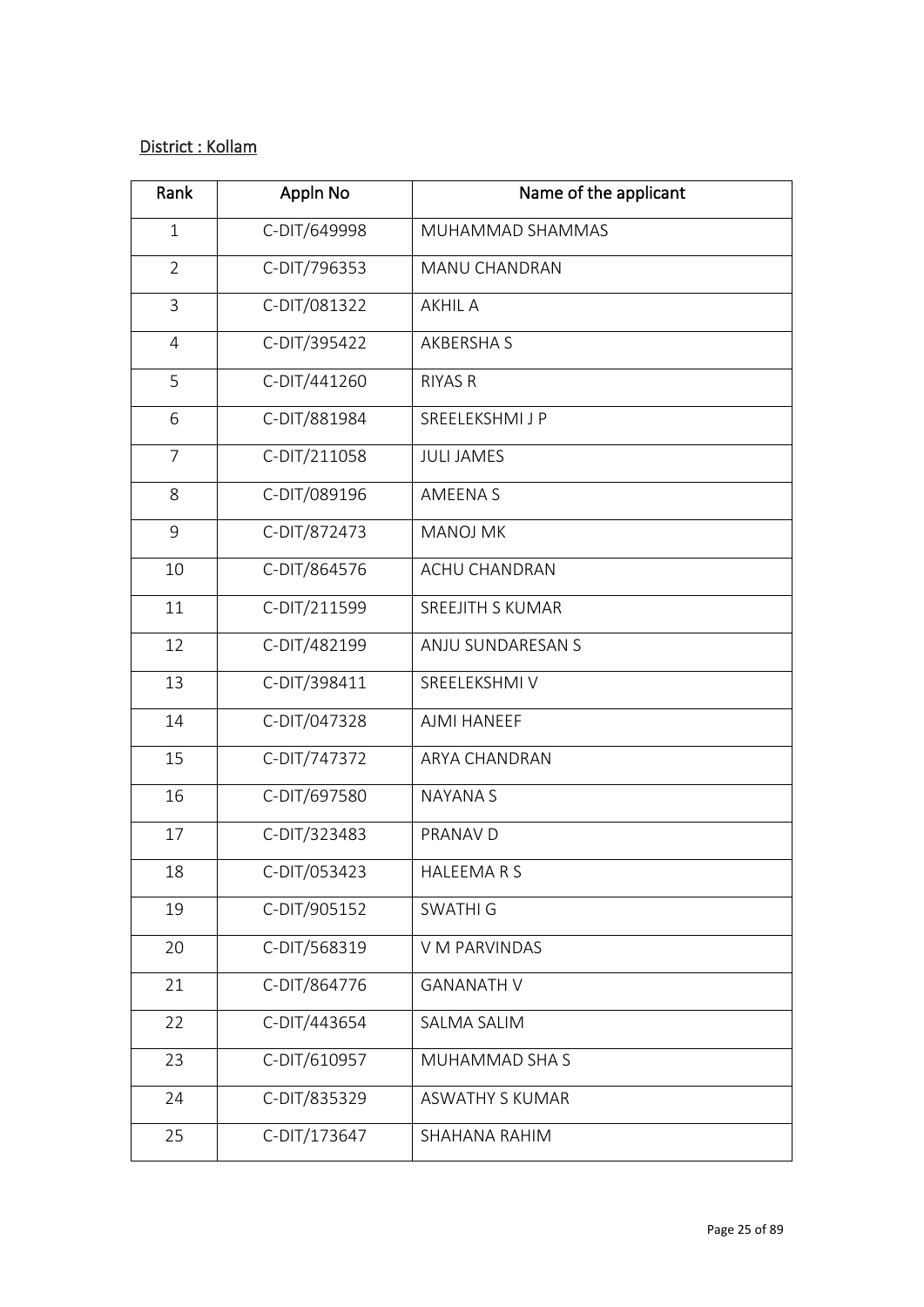| 26 | C-DIT/896482 | RAJANA M               |
|----|--------------|------------------------|
| 27 | C-DIT/323611 | RANAS RAHIM            |
| 28 | C-DIT/529189 | <b>ANUJITH A</b>       |
| 29 | C-DIT/490733 | SAHAL N.               |
| 30 | C-DIT/116796 | NITHU FRANCIS          |
| 31 | C-DIT/697712 | RIJO M REJI            |
| 32 | C-DIT/552196 | SARANYA M S            |
| 33 | C-DIT/741684 | <b>MAHESH M NAIR</b>   |
| 34 | C-DIT/539656 | PRIYANKA P             |
| 35 | C-DIT/296091 | <b>APARNA P</b>        |
| 36 | C-DIT/611257 | ANJU P                 |
| 37 | C-DIT/822662 | MUHAMMAD RAASHID S     |
| 38 | C-DIT/711094 | ATHUL T                |
| 39 | C-DIT/820323 | KAVYA PRASAD           |
| 40 | C-DIT/318872 | <b>BIJI MOL B</b>      |
| 41 | C-DIT/487260 | DEEPU CHANDRAN         |
| 42 | C-DIT/057867 | SREELEKSHMI A          |
| 43 | C-DIT/677756 | <b>SMITHAP</b>         |
| 44 | C-DIT/875654 | ANANDHU.H              |
| 45 | C-DIT/856486 | ARUNPRABHA             |
| 46 | C-DIT/468880 | <b>ANANDAN S NAIR</b>  |
| 47 | C-DIT/087880 | <b>KRITIK SARKAR</b>   |
| 48 | C-DIT/888496 | <b>ASWATHY GOPI</b>    |
| 49 | C-DIT/063085 | <b>MEGHA RAJENDRAN</b> |
| 50 | C-DIT/245433 | CHIPPY A S             |
| 51 | C-DIT/738231 | KAVERI. V              |
| 52 | C-DIT/332402 | <b>SYAMINI M S</b>     |
| 53 | C-DIT/458061 | JAYACHANDRAN JR        |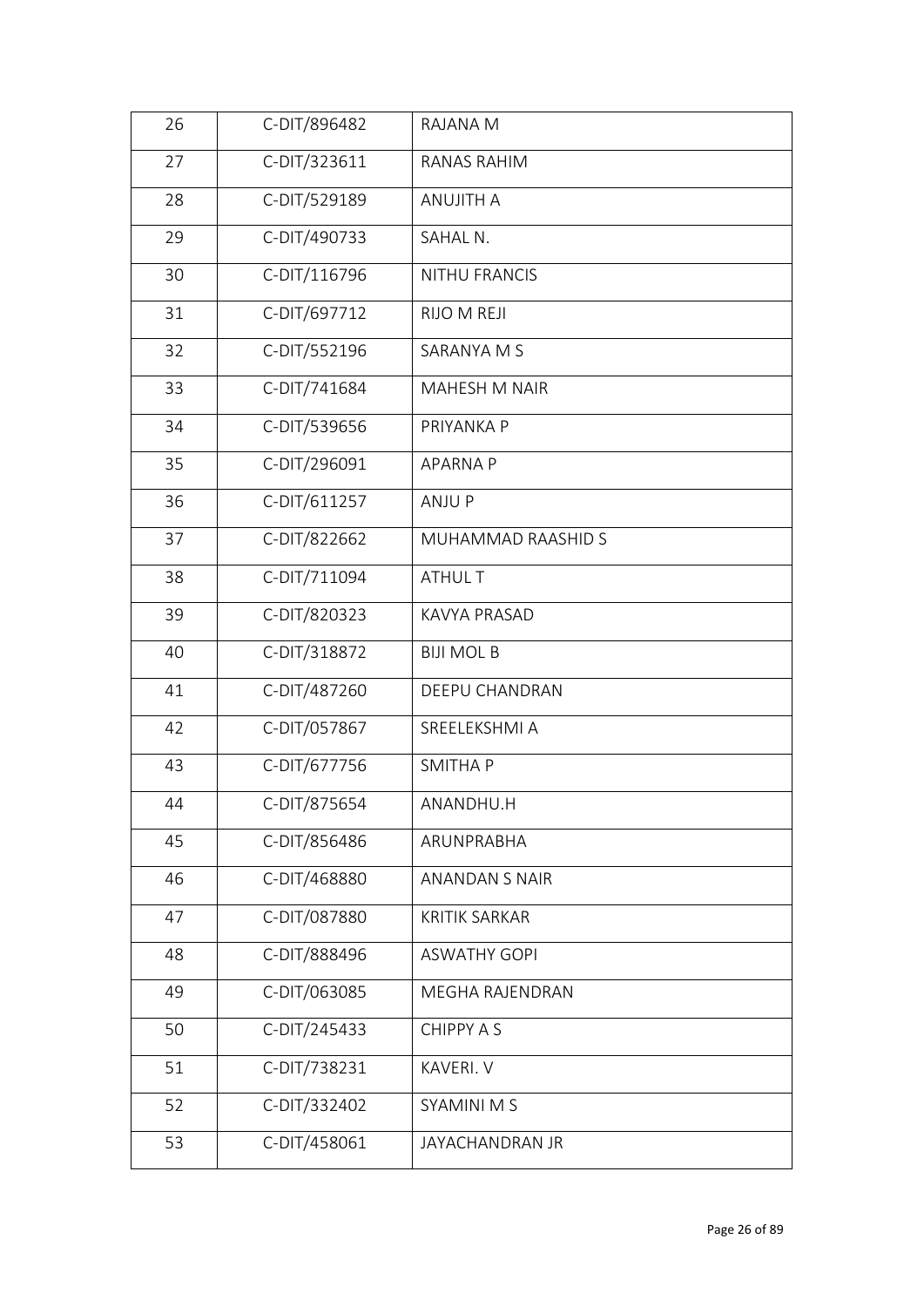| C-DIT/180199<br>55<br>AZEEM AHAMMED<br>56<br>C-DIT/446131<br>SARATH SIVAN<br>57<br>C-DIT/484993<br>APPU A<br>C-DIT/352449<br>58<br>RINTU JOHNSON<br>59<br>C-DIT/624511<br>SHEBA SOMAN<br>C-DIT/119177<br>60<br>PRAVEENA<br>61<br>C-DIT/472956<br><b>ADARSH L</b><br>C-DIT/085842<br><b>ABIJITH A V</b><br>62<br>C-DIT/632010<br>63<br>RESHMA. B. S<br>C-DIT/154939<br>64<br><b>ISWARYA.S</b><br>C-DIT/001916<br>65<br><b>SNEHA SM</b><br>C-DIT/424310<br>66<br><b>SUDHEESH S</b><br>67<br>C-DIT/417963<br>ARJUN DAS M A<br>C-DIT/089425<br>68<br>RAJEEV R S<br>69<br>C-DIT/163313<br>RIJUMON REJI<br>70<br>C-DIT/276520<br>SIJI J MATHEW<br>C-DIT/534730<br>71<br>ARUNA.A.RAJ<br>C-DIT/213850<br>72<br>AJILMANOJ<br>73<br>C-DIT/513128<br><b>VISHNU S NAIR</b><br>C-DIT/731303<br>74<br>AMITHABH A S<br>C-DIT/373617<br>75<br><b>ASWANI GOPI</b><br>76<br>C-DIT/773695<br><b>JIJI S.R</b><br>C-DIT/126904<br>77<br><b>HARILAL V S</b><br>78<br>C-DIT/299718<br>NITHINKUMAR J<br>79<br>C-DIT/317425<br><b>SYAMRAJ R</b><br>C-DIT/175056<br>80<br><b>AJMAL S</b><br>C-DIT/772252<br>81<br>AROMAL.P.S | 54 | C-DIT/024229 | <b>MANIKANDAN S</b> |
|----------------------------------------------------------------------------------------------------------------------------------------------------------------------------------------------------------------------------------------------------------------------------------------------------------------------------------------------------------------------------------------------------------------------------------------------------------------------------------------------------------------------------------------------------------------------------------------------------------------------------------------------------------------------------------------------------------------------------------------------------------------------------------------------------------------------------------------------------------------------------------------------------------------------------------------------------------------------------------------------------------------------------------------------------------------------------------------------------|----|--------------|---------------------|
|                                                                                                                                                                                                                                                                                                                                                                                                                                                                                                                                                                                                                                                                                                                                                                                                                                                                                                                                                                                                                                                                                                    |    |              |                     |
|                                                                                                                                                                                                                                                                                                                                                                                                                                                                                                                                                                                                                                                                                                                                                                                                                                                                                                                                                                                                                                                                                                    |    |              |                     |
|                                                                                                                                                                                                                                                                                                                                                                                                                                                                                                                                                                                                                                                                                                                                                                                                                                                                                                                                                                                                                                                                                                    |    |              |                     |
|                                                                                                                                                                                                                                                                                                                                                                                                                                                                                                                                                                                                                                                                                                                                                                                                                                                                                                                                                                                                                                                                                                    |    |              |                     |
|                                                                                                                                                                                                                                                                                                                                                                                                                                                                                                                                                                                                                                                                                                                                                                                                                                                                                                                                                                                                                                                                                                    |    |              |                     |
|                                                                                                                                                                                                                                                                                                                                                                                                                                                                                                                                                                                                                                                                                                                                                                                                                                                                                                                                                                                                                                                                                                    |    |              |                     |
|                                                                                                                                                                                                                                                                                                                                                                                                                                                                                                                                                                                                                                                                                                                                                                                                                                                                                                                                                                                                                                                                                                    |    |              |                     |
|                                                                                                                                                                                                                                                                                                                                                                                                                                                                                                                                                                                                                                                                                                                                                                                                                                                                                                                                                                                                                                                                                                    |    |              |                     |
|                                                                                                                                                                                                                                                                                                                                                                                                                                                                                                                                                                                                                                                                                                                                                                                                                                                                                                                                                                                                                                                                                                    |    |              |                     |
|                                                                                                                                                                                                                                                                                                                                                                                                                                                                                                                                                                                                                                                                                                                                                                                                                                                                                                                                                                                                                                                                                                    |    |              |                     |
|                                                                                                                                                                                                                                                                                                                                                                                                                                                                                                                                                                                                                                                                                                                                                                                                                                                                                                                                                                                                                                                                                                    |    |              |                     |
|                                                                                                                                                                                                                                                                                                                                                                                                                                                                                                                                                                                                                                                                                                                                                                                                                                                                                                                                                                                                                                                                                                    |    |              |                     |
|                                                                                                                                                                                                                                                                                                                                                                                                                                                                                                                                                                                                                                                                                                                                                                                                                                                                                                                                                                                                                                                                                                    |    |              |                     |
|                                                                                                                                                                                                                                                                                                                                                                                                                                                                                                                                                                                                                                                                                                                                                                                                                                                                                                                                                                                                                                                                                                    |    |              |                     |
|                                                                                                                                                                                                                                                                                                                                                                                                                                                                                                                                                                                                                                                                                                                                                                                                                                                                                                                                                                                                                                                                                                    |    |              |                     |
|                                                                                                                                                                                                                                                                                                                                                                                                                                                                                                                                                                                                                                                                                                                                                                                                                                                                                                                                                                                                                                                                                                    |    |              |                     |
|                                                                                                                                                                                                                                                                                                                                                                                                                                                                                                                                                                                                                                                                                                                                                                                                                                                                                                                                                                                                                                                                                                    |    |              |                     |
|                                                                                                                                                                                                                                                                                                                                                                                                                                                                                                                                                                                                                                                                                                                                                                                                                                                                                                                                                                                                                                                                                                    |    |              |                     |
|                                                                                                                                                                                                                                                                                                                                                                                                                                                                                                                                                                                                                                                                                                                                                                                                                                                                                                                                                                                                                                                                                                    |    |              |                     |
|                                                                                                                                                                                                                                                                                                                                                                                                                                                                                                                                                                                                                                                                                                                                                                                                                                                                                                                                                                                                                                                                                                    |    |              |                     |
|                                                                                                                                                                                                                                                                                                                                                                                                                                                                                                                                                                                                                                                                                                                                                                                                                                                                                                                                                                                                                                                                                                    |    |              |                     |
|                                                                                                                                                                                                                                                                                                                                                                                                                                                                                                                                                                                                                                                                                                                                                                                                                                                                                                                                                                                                                                                                                                    |    |              |                     |
|                                                                                                                                                                                                                                                                                                                                                                                                                                                                                                                                                                                                                                                                                                                                                                                                                                                                                                                                                                                                                                                                                                    |    |              |                     |
|                                                                                                                                                                                                                                                                                                                                                                                                                                                                                                                                                                                                                                                                                                                                                                                                                                                                                                                                                                                                                                                                                                    |    |              |                     |
|                                                                                                                                                                                                                                                                                                                                                                                                                                                                                                                                                                                                                                                                                                                                                                                                                                                                                                                                                                                                                                                                                                    |    |              |                     |
|                                                                                                                                                                                                                                                                                                                                                                                                                                                                                                                                                                                                                                                                                                                                                                                                                                                                                                                                                                                                                                                                                                    |    |              |                     |
|                                                                                                                                                                                                                                                                                                                                                                                                                                                                                                                                                                                                                                                                                                                                                                                                                                                                                                                                                                                                                                                                                                    |    |              |                     |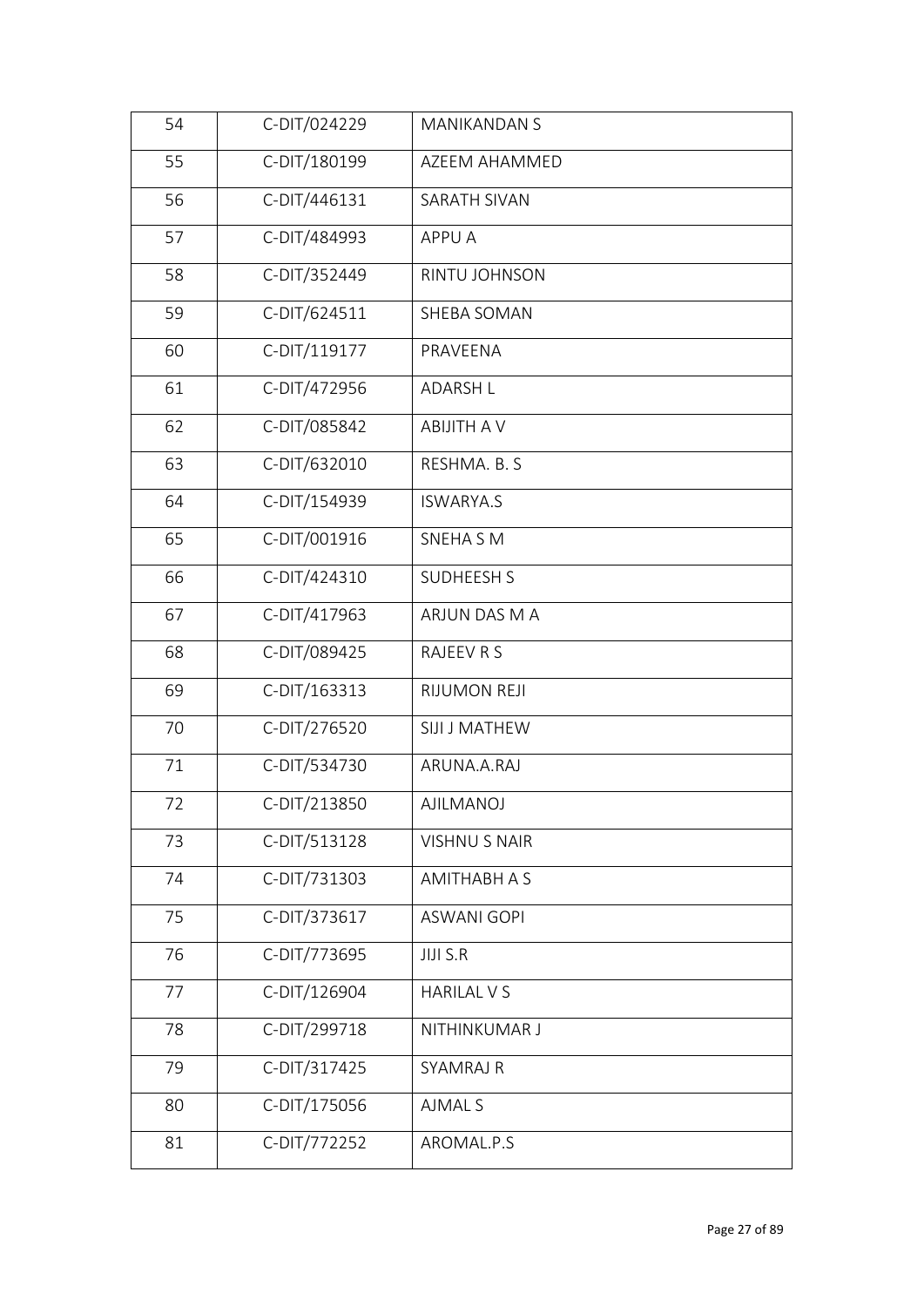| 82  | C-DIT/800368 | MITHUN CHANDRAN          |
|-----|--------------|--------------------------|
| 83  | C-DIT/441884 | HARIKRISHNAN R           |
| 84  | C-DIT/931020 | <b>HARITHA J J</b>       |
| 85  | C-DIT/560923 | MUHAMMED THANSEER T      |
| 86  | C-DIT/575575 | <b>VISHNUS</b>           |
| 87  | C-DIT/553192 | <b>SHABEER S</b>         |
| 88  | C-DIT/745015 | <b>AKHIL M</b>           |
| 89  | C-DIT/635231 | SHIBIN SHAJAHAN          |
| 90  | C-DIT/070784 | <b>YAINT OLIL</b>        |
| 91  | C-DIT/189426 | NIDHUN SUBASH            |
| 92  | C-DIT/251639 | <b>ALSHIFA SALIM</b>     |
| 93  | C-DIT/297016 | SREERAJ.R                |
| 94  | C-DIT/168518 | <b>SUDHIN S</b>          |
| 95  | C-DIT/372481 | ANZAL.A                  |
| 96  | C-DIT/298216 | <b>VINAYAK VIJAYAN</b>   |
| 97  | C-DIT/767499 | <b>BINIL B</b>           |
| 98  | C-DIT/445114 | PRIYA KUMARI P V         |
| 99  | C-DIT/863279 | ALFIYA.L                 |
| 100 | C-DIT/886058 | RAGENDU R                |
| 101 | C-DIT/114930 | <b>RUPESH R</b>          |
| 102 | C-DIT/819447 | <b>VIPIN S NAIR</b>      |
| 103 | C-DIT/228661 | <b>ARJUN J</b>           |
| 104 | C-DIT/043363 | <b>JOMON VARGHESE</b>    |
| 105 | C-DIT/062619 | <b>ABHISHEK M PILLAI</b> |
| 106 | C-DIT/814221 | HARIKRISHNAN.S           |
| 107 | C-DIT/296567 | SAJITH KUMAR S S         |
| 108 | C-DIT/353092 | <b>AJANA NAZAR</b>       |
| 109 | C-DIT/419113 | <b>MANUY</b>             |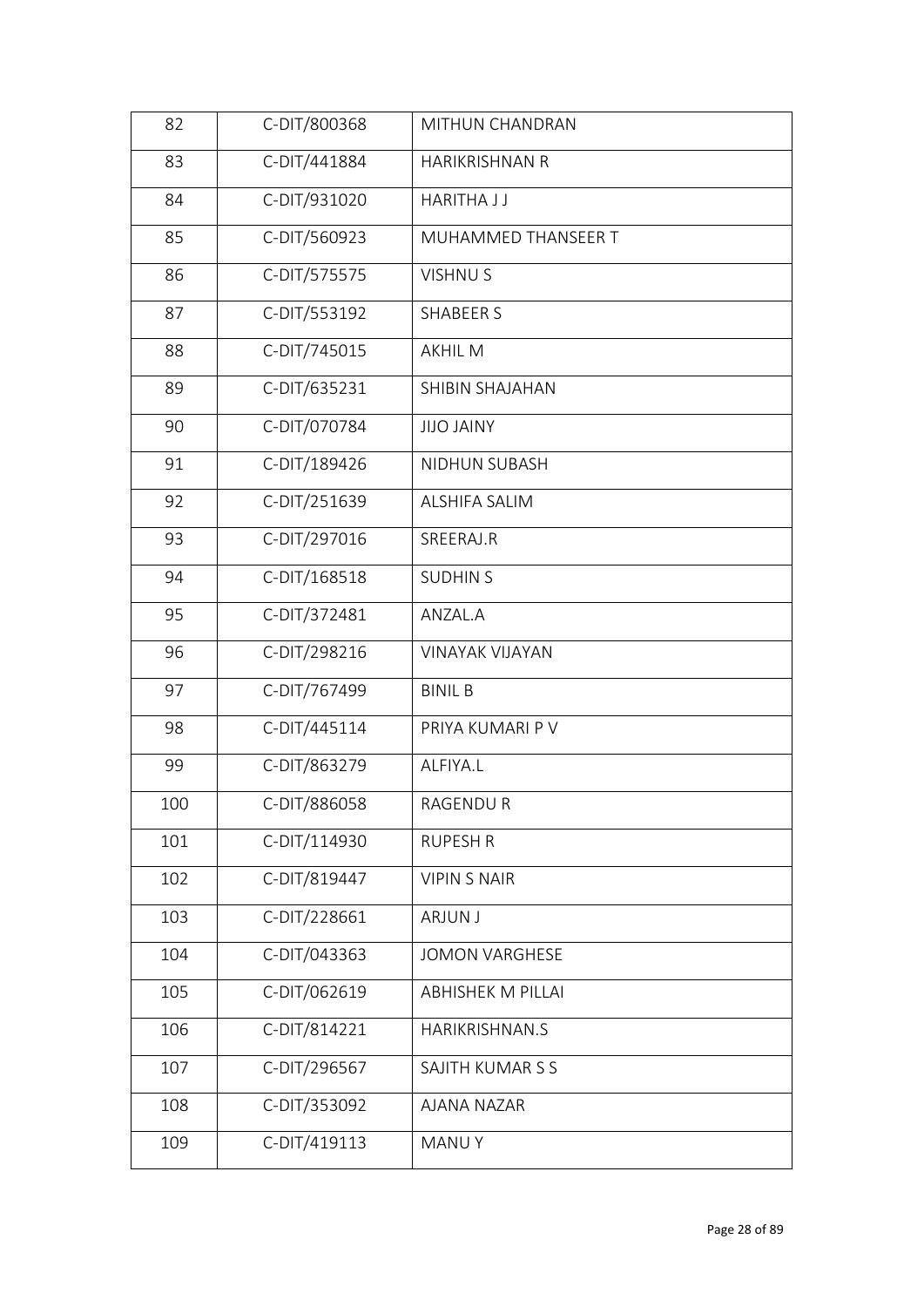| 110 | C-DIT/887579 | ANU MURALI             |
|-----|--------------|------------------------|
| 111 | C-DIT/439449 | <b>KARUNT</b>          |
| 112 | C-DIT/791367 | NITHIN R               |
| 113 | C-DIT/931338 | SARATH BABU            |
| 114 | C-DIT/816988 | <b>APARNAJS</b>        |
| 115 | C-DIT/581062 | PRAVEEN V P            |
| 116 | C-DIT/871265 | <b>ANVAR N</b>         |
| 117 | C-DIT/987696 | <b>BINESH B</b>        |
| 118 | C-DIT/490825 | MOHAMMED NOUFAL EN     |
| 119 | C-DIT/038953 | NEJEENA.S              |
| 120 | C-DIT/174915 | <b>SUBIMOL G S</b>     |
| 121 | C-DIT/037206 | SREELEKSHMI A          |
| 122 | C-DIT/862097 | SARATH M               |
| 123 | C-DIT/567815 | MAHESH M               |
| 124 | C-DIT/362023 | <b>JOSE B</b>          |
| 125 | C-DIT/865562 | REEJA GEORGE           |
| 126 | C-DIT/324043 | <b>SHILPA R A</b>      |
| 127 | C-DIT/635264 | ABDUL BASITH A         |
| 128 | C-DIT/873676 | ADARSH A L             |
| 129 | C-DIT/322902 | AKHIL M S              |
| 130 | C-DIT/772399 | PRAJEESH P             |
| 131 | C-DIT/589055 | REMYA MOHAN            |
| 132 | C-DIT/066350 | <b>ARATHY S PILLAI</b> |
| 133 | C-DIT/324198 | <b>ANAGHAP</b>         |
| 134 | C-DIT/948718 | <b>ADITHYA J S</b>     |
| 135 | C-DIT/198060 | <b>ANSHAD S</b>        |
| 136 | C-DIT/046481 | <b>AKHIL M</b>         |
| 137 | C-DIT/161376 | ANJU A                 |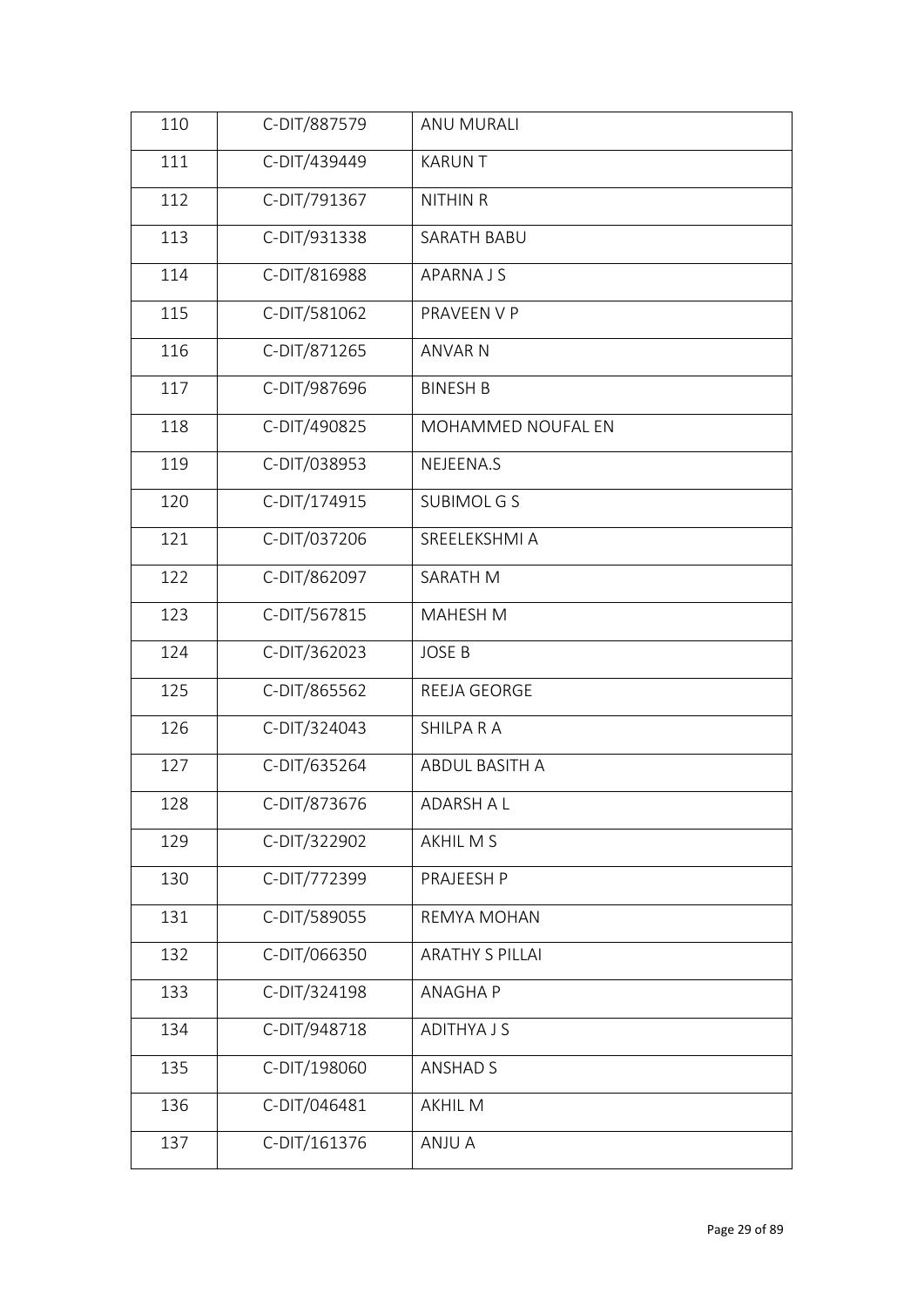| 138 | C-DIT/671200 | <b>ANJALI PILLAI P</b> |
|-----|--------------|------------------------|
| 139 | C-DIT/639894 | SHEKHINAMOLE K         |
| 140 | C-DIT/520941 | PRASANTH P S           |
| 141 | C-DIT/278827 | <b>VISHNU V</b>        |
| 142 | C-DIT/339299 | ANUSHA K ANIL          |
| 143 | C-DIT/197960 | ATHUL T S              |
| 144 | C-DIT/013232 | NANDHU M               |
| 145 | C-DIT/054832 | <b>DIVYA THOMAS</b>    |
| 146 | C-DIT/066366 | ANU P                  |
| 147 | C-DIT/926310 | <b>REMYAHARAN R</b>    |
| 148 | C-DIT/306595 | <b>NOUFALY</b>         |
| 149 | C-DIT/884232 | AJAY DEV V G           |
| 150 | C-DIT/159848 | <b>HARIKRISHNAN S</b>  |
| 151 | C-DIT/164277 | ARYA G C               |
| 152 | C-DIT/702357 | ANANTHU M S            |
| 153 | C-DIT/432740 | <b>ANAGHAR</b>         |
| 154 | C-DIT/187678 | SUNITHA S ANANDAN      |
| 155 | C-DIT/925464 | SOORAJ R S             |
| 156 | C-DIT/401028 | SANUJA P SATHYAN       |
| 157 | C-DIT/914452 | ANCY KUNJUMON          |
| 158 | C-DIT/844203 | <b>ARUN RAJ R</b>      |
| 159 | C-DIT/208363 | RAKHI RAJ R K          |
| 160 | C-DIT/598746 | <b>MANJU A</b>         |
| 161 | C-DIT/720219 | <b>AKHIL ARAVIND</b>   |
| 162 | C-DIT/444805 | <b>NIDHING</b>         |
| 163 | C-DIT/432274 | <b>ADARSH V JAYAN</b>  |
| 164 | C-DIT/887402 | <b>MANOJ D</b>         |
| 165 | C-DIT/096265 | ARJUN T RAJAN          |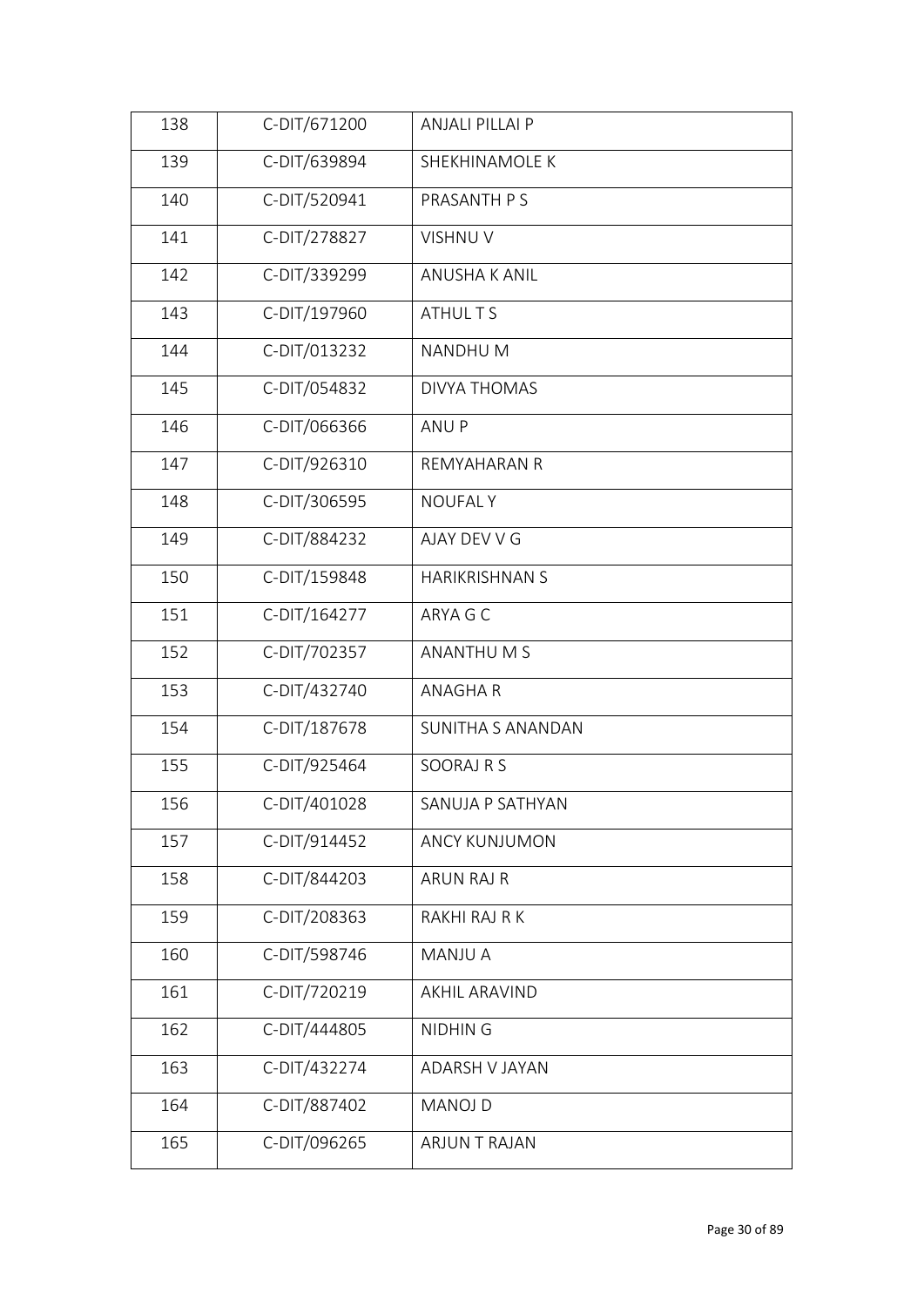| 166 | C-DIT/198677 | <b>GOPIKA B</b>      |  |
|-----|--------------|----------------------|--|
| 167 | C-DIT/037256 | SACHINZAKIR          |  |
| 168 | C-DIT/102887 | <b>SWAPNAS</b>       |  |
| 169 | C-DIT/660403 | SARANYA SOMAN L S    |  |
| 170 | C-DIT/887571 | <b>BICHUR</b>        |  |
| 171 | C-DIT/066178 | <b>MANISHA NAIR</b>  |  |
| 172 | C-DIT/737976 | RAJESH KUMAR. R      |  |
| 173 | C-DIT/402161 | NIZAR MUHAMMED.M     |  |
| 174 | C-DIT/747863 | <b>NASIMOL N</b>     |  |
| 175 | C-DIT/527750 | JAYAKUMAR.T          |  |
| 176 | C-DIT/038605 | <b>ANOOP KUMARS</b>  |  |
| 177 | C-DIT/726073 | MALU T S             |  |
| 178 | C-DIT/634747 | SHEEBA.V             |  |
| 179 | C-DIT/162680 | <b>VRINDARANI R</b>  |  |
| 180 | C-DIT/488068 | ASWATHI KRISHNAN I G |  |
| 181 | C-DIT/054095 | SARATH KUMAR P S     |  |
| 182 | C-DIT/463897 | ASHA S               |  |
| 183 | C-DIT/939433 | <b>ABIMON O S</b>    |  |
| 184 | C-DIT/552751 | RAHEELA NC           |  |
| 185 | C-DIT/677430 | <b>SHAJIRA Y</b>     |  |
| 186 | C-DIT/484128 | <b>HARIC NAIR</b>    |  |
| 187 | C-DIT/796312 | REJILA. B            |  |
| 188 | C-DIT/301848 | SAJITHA GOPI         |  |
| 189 | C-DIT/540610 | MADHU V              |  |
| 190 | C-DIT/889519 | <b>ASHA RANI R</b>   |  |
| 191 | C-DIT/472871 | <b>HARILAL D H</b>   |  |
| 192 | C-DIT/326324 | SHARATH B S          |  |
| 193 | C-DIT/513428 | SOUMYA DEVI M L      |  |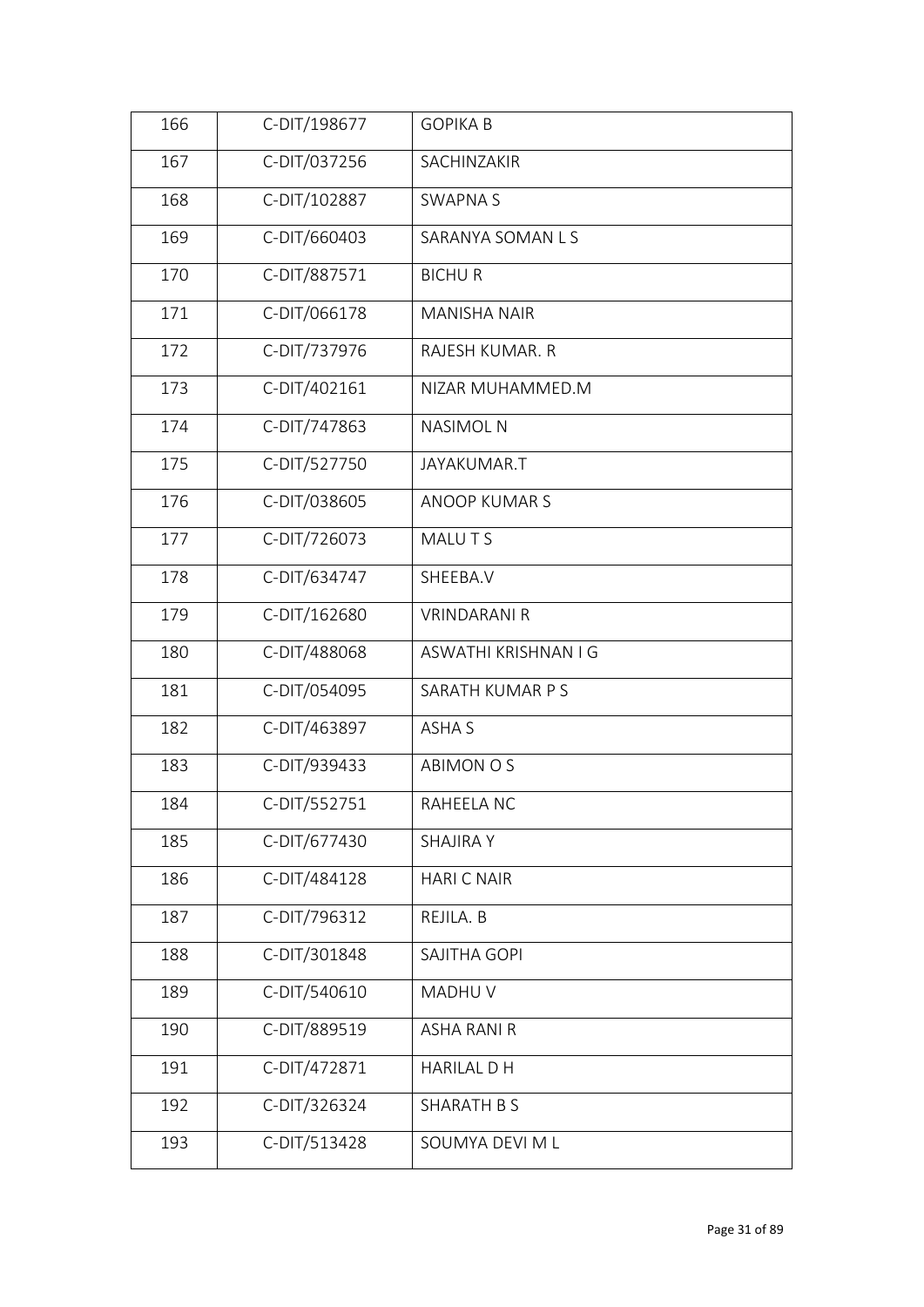| C-DIT/226927<br><b>RAMSIR</b><br>195<br>196<br>C-DIT/570809<br><b>BINDHUS</b><br>197<br>C-DIT/676523<br>DEEPTHI PRAHALATH<br>C-DIT/663252<br>ANOOP R S<br>198<br>C-DIT/506953<br>199<br>SAFEENA A S<br>C-DIT/128286<br>200<br><b>KAVITHA S</b><br>C-DIT/450125<br>201<br><b>VINOD R</b><br>202<br>C-DIT/823765<br>SHIJIMOL G S<br>203<br>C-DIT/785780<br>SAJEEV.A<br>204<br>C-DIT/179999<br>SIYAD.M<br>205<br>C-DIT/963586<br>PRIYA V<br>206<br>C-DIT/109064<br><b>REMYAS</b><br>207<br>C-DIT/117456<br><b>JOEBAI</b><br>208<br>C-DIT/905088<br>AKHILAKUMARI. M | 194 | C-DIT/746056 | SINDHU <sub>S</sub> |
|-----------------------------------------------------------------------------------------------------------------------------------------------------------------------------------------------------------------------------------------------------------------------------------------------------------------------------------------------------------------------------------------------------------------------------------------------------------------------------------------------------------------------------------------------------------------|-----|--------------|---------------------|
|                                                                                                                                                                                                                                                                                                                                                                                                                                                                                                                                                                 |     |              |                     |
|                                                                                                                                                                                                                                                                                                                                                                                                                                                                                                                                                                 |     |              |                     |
|                                                                                                                                                                                                                                                                                                                                                                                                                                                                                                                                                                 |     |              |                     |
|                                                                                                                                                                                                                                                                                                                                                                                                                                                                                                                                                                 |     |              |                     |
|                                                                                                                                                                                                                                                                                                                                                                                                                                                                                                                                                                 |     |              |                     |
|                                                                                                                                                                                                                                                                                                                                                                                                                                                                                                                                                                 |     |              |                     |
|                                                                                                                                                                                                                                                                                                                                                                                                                                                                                                                                                                 |     |              |                     |
|                                                                                                                                                                                                                                                                                                                                                                                                                                                                                                                                                                 |     |              |                     |
|                                                                                                                                                                                                                                                                                                                                                                                                                                                                                                                                                                 |     |              |                     |
|                                                                                                                                                                                                                                                                                                                                                                                                                                                                                                                                                                 |     |              |                     |
|                                                                                                                                                                                                                                                                                                                                                                                                                                                                                                                                                                 |     |              |                     |
|                                                                                                                                                                                                                                                                                                                                                                                                                                                                                                                                                                 |     |              |                     |
|                                                                                                                                                                                                                                                                                                                                                                                                                                                                                                                                                                 |     |              |                     |
|                                                                                                                                                                                                                                                                                                                                                                                                                                                                                                                                                                 |     |              |                     |

### District : Pathanamthitta

| Rank           | Appln No     | Name of the applicant |
|----------------|--------------|-----------------------|
| $\mathbf{1}$   | C-DIT/739806 | THEERTHA M ULLAS      |
| $\overline{2}$ | C-DIT/267210 | <b>KAHILESH K</b>     |
| 3              | C-DIT/627884 | UNNIMAYA M            |
| 4              | C-DIT/677476 | MEGHA SURESH          |
| 5              | C-DIT/823939 | <b>NISHAD N</b>       |
| 6              | C-DIT/260195 | AKHIL SUBHASH         |
| $\overline{7}$ | C-DIT/811371 | <b>GANESH, R</b>      |
| 8              | C-DIT/093112 | SUJITHA G NADASAN     |
| 9              | C-DIT/674468 | <b>SANI SUNNY</b>     |
| 10             | C-DIT/972852 | SARATH KRISHNA S      |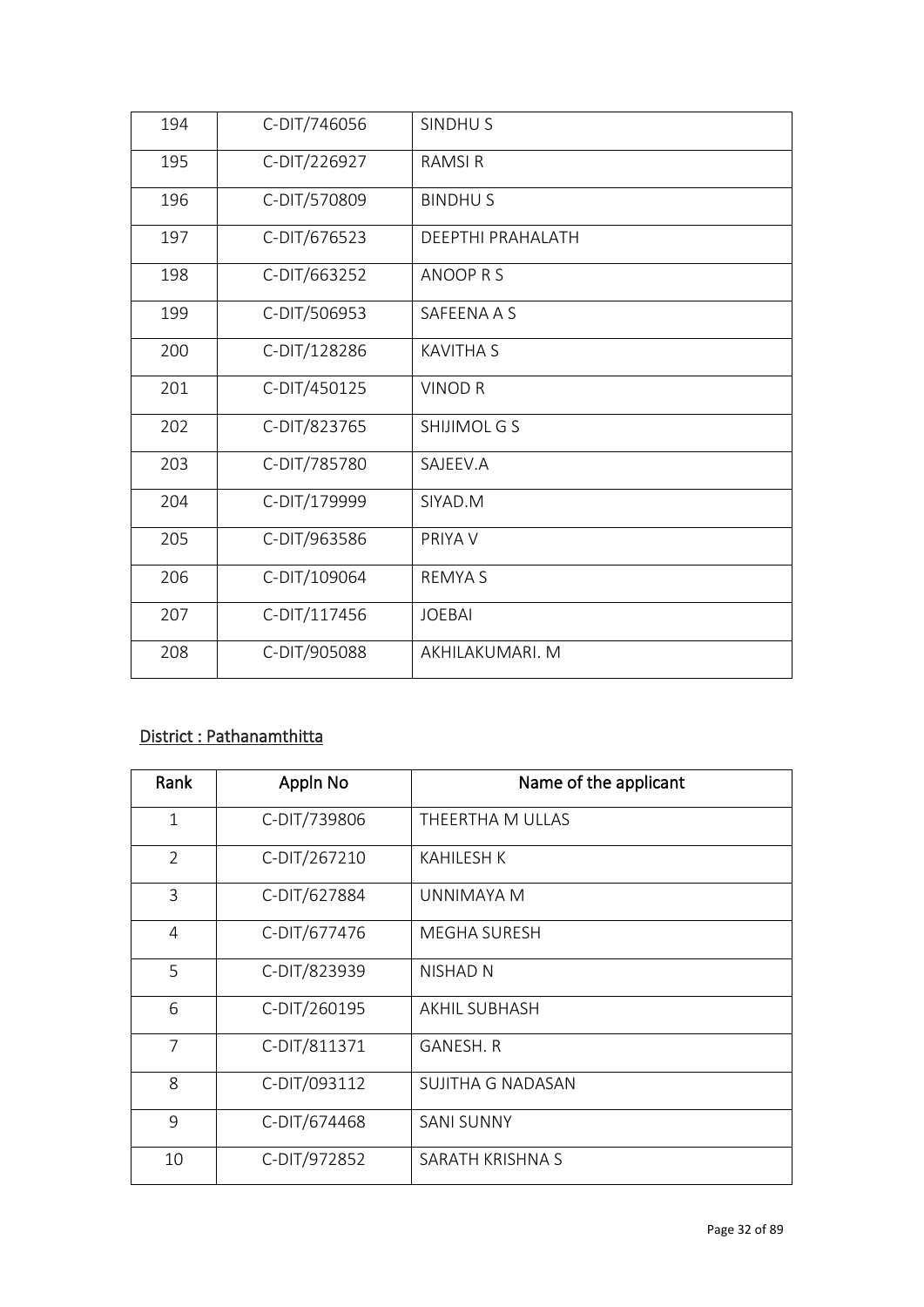| 11 | C-DIT/588021 | <b>JIJO DANIEL</b>     |
|----|--------------|------------------------|
| 12 | C-DIT/927663 | SNEHA MARY JOY         |
| 13 | C-DIT/568331 | <b>JINCY BRITTO BJ</b> |
| 14 | C-DIT/875473 | <b>JISHNU PRAKASH</b>  |
| 15 | C-DIT/128971 | <b>BLESSY BABU</b>     |
| 16 | C-DIT/985953 | <b>JUBY BABU</b>       |
| 17 | C-DIT/600498 | VISHNU V NAIR          |
| 18 | C-DIT/703370 | <b>AJAY REJI</b>       |
| 19 | C-DIT/960219 | APARNA PRASAD          |
| 20 | C-DIT/673987 | STEEFEN RAJU           |
| 21 | C-DIT/358924 | <b>ABHIJITH V</b>      |
| 22 | C-DIT/051061 | NIBIN MUHAMMED         |
| 23 | C-DIT/100227 | <b>NAVANEETH S</b>     |
| 24 | C-DIT/439667 | ASWATHY VISWAM         |
| 25 | C-DIT/941277 | RAHUL KRISHNAN         |
| 26 | C-DIT/684586 | <b>ANUVIND A</b>       |
| 27 | C-DIT/552648 | KARISHMA RAJAN F.T     |
| 28 | C-DIT/501482 | <b>ASHISH KUNJUMON</b> |
| 29 | C-DIT/545332 | VISHNU SANAKAR         |
| 30 | C-DIT/450184 | <b>MEGHA NAIR</b>      |
| 31 | C-DIT/541512 | <b>ARUN RAJ</b>        |
| 32 | C-DIT/554371 | SANGEETH SATHYAN       |
| 33 | C-DIT/139254 | <b>ANANTHU P NAIR</b>  |
| 34 | C-DIT/438357 | ARYA RAJ               |
| 35 | C-DIT/255673 | KIRAN KRISHNAN M G     |
| 36 | C-DIT/163447 | YASEEN P               |
| 37 | C-DIT/527767 | SANDEEP KUMAR S        |
| 38 | C-DIT/294947 | <b>ATHIRA S</b>        |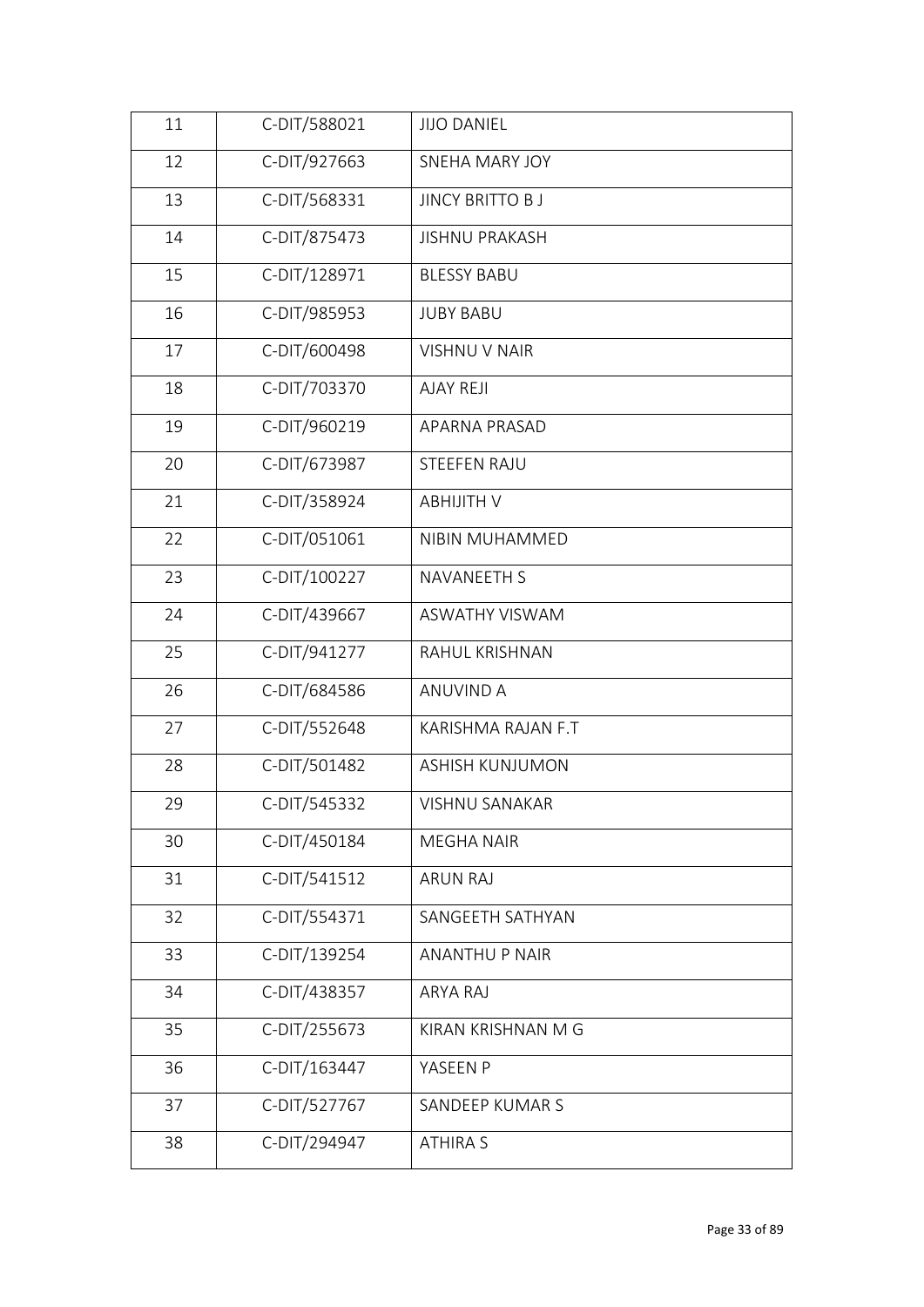| 39 | C-DIT/472519 | <b>VISAL MOHAN</b>      |
|----|--------------|-------------------------|
| 40 | C-DIT/276540 | ANUJA P. SUDAN          |
| 41 | C-DIT/998264 | <b>SURYA BABU P.S</b>   |
| 42 | C-DIT/375157 | <b>SIJO THOMAS</b>      |
| 43 | C-DIT/770114 | <b>ALBIN PAUL</b>       |
| 44 | C-DIT/513629 | <b>RAJESH R</b>         |
| 45 | C-DIT/786211 | <b>BLESSY JAISON</b>    |
| 46 | C-DIT/089714 | ANANTHU VISWANATH       |
| 47 | C-DIT/099784 | <b>BENCY S P</b>        |
| 48 | C-DIT/572770 | <b>DHANESH V K</b>      |
| 49 | C-DIT/604915 | VARUGHESE A J           |
| 50 | C-DIT/031731 | <b>ASWATHY R</b>        |
| 51 | C-DIT/524012 | <b>ABHIJITH S</b>       |
| 52 | C-DIT/116261 | <b>VIDYA V PANICKER</b> |
| 53 | C-DIT/591531 | <b>SRUTHY B</b>         |
| 54 | C-DIT/784273 | ANEESH PUSHPAN          |
| 55 | C-DIT/643274 | <b>GOKUL G</b>          |
| 56 | C-DIT/595758 | ATHIRA U                |
| 57 | C-DIT/701142 | SHAN K. J               |
| 58 | C-DIT/259093 | <b>SIJO SIMON</b>       |
| 59 | C-DIT/618611 | <b>ASWATHY M</b>        |
| 60 | C-DIT/042474 | <b>BHAGYA BHASKAR</b>   |
| 61 | C-DIT/345239 | <b>SUMESH PS</b>        |
| 62 | C-DIT/379123 | <b>AJITHKUMAR B</b>     |
| 63 | C-DIT/899685 | PRAJEETH SIVADAS        |
| 64 | C-DIT/412096 | NITHISH BALAN           |
| 65 | C-DIT/475819 | <b>ANEESH S</b>         |
| 66 | C-DIT/105455 | <b>GOKUL G NATH</b>     |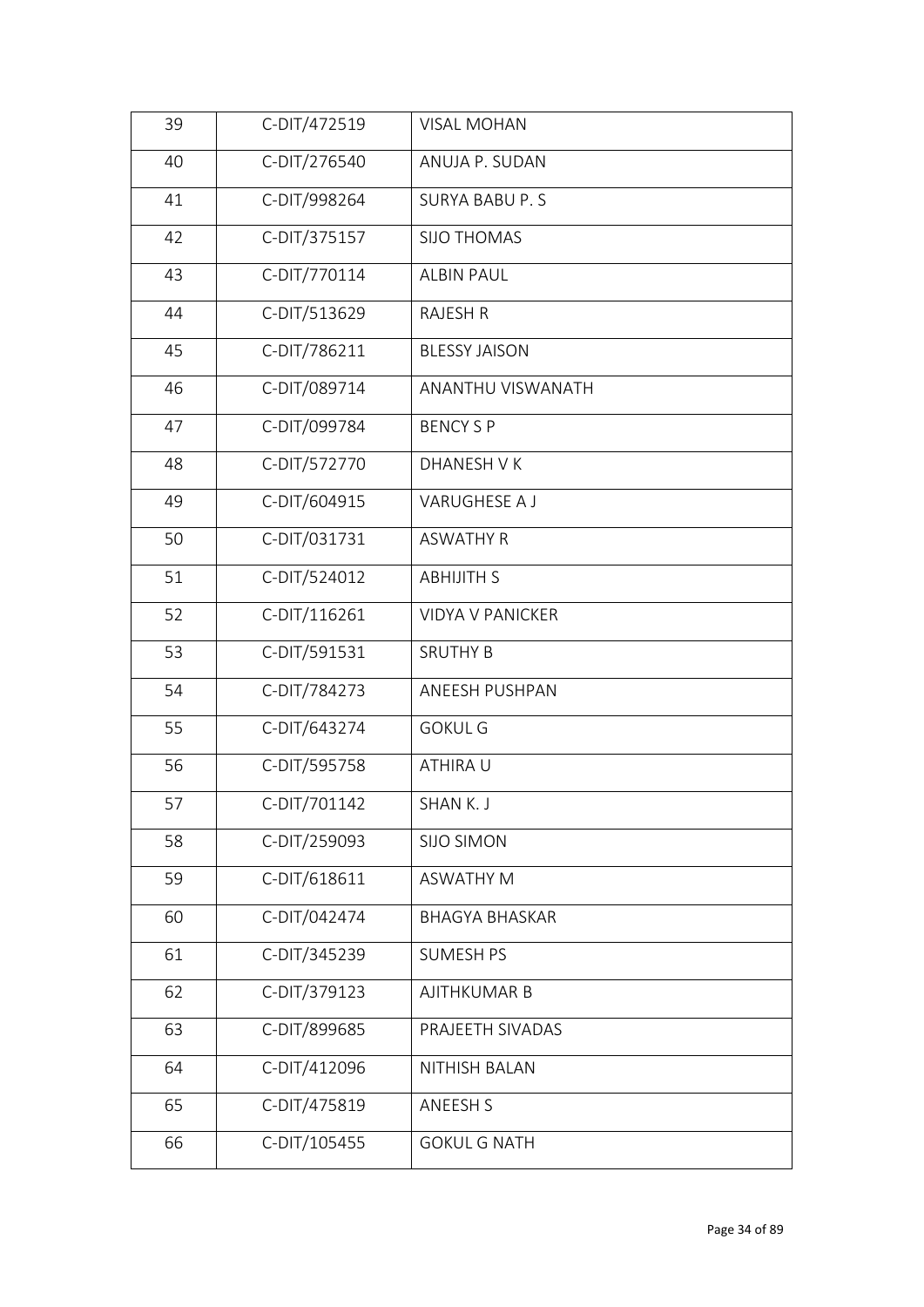| 67 | C-DIT/819771 | MINI E G            |
|----|--------------|---------------------|
| 68 | C-DIT/022722 | <b>RATHEESH T K</b> |
| 69 | C-DIT/952857 | SHAFEEK B           |
| 70 | C-DIT/789344 | SOUMYA B PILLAI     |
| 71 | C-DIT/861320 | MANJU M N           |
| 72 | C-DIT/195589 | SOUMYA R            |
| 73 | C-DIT/698111 | <b>DILEENAP</b>     |
| 74 | C-DIT/827114 | SHEEJA RAJAN        |
| 75 | C-DIT/979573 | SINI E G            |
| 76 | C-DIT/038757 | <b>MANJU J</b>      |

#### District : Alappuzha

| Rank           | Appln No     | Name of the applicant         |
|----------------|--------------|-------------------------------|
| $\mathbf{1}$   | C-DIT/113273 | <b>KRIPA KURIAN</b>           |
| $\overline{2}$ | C-DIT/915225 | <b>VISHNUR</b>                |
| $\overline{3}$ | C-DIT/095846 | <b>ABIJITH KUMAR</b>          |
| $\overline{4}$ | C-DIT/778050 | <b>ARUNRAJ R</b>              |
| 5              | C-DIT/091845 | <b>BABITHA B</b>              |
| 6              | C-DIT/411614 | <b>RUGMA M M</b>              |
| $\overline{7}$ | C-DIT/463480 | <b>GOKUL G</b>                |
| 8              | C-DIT/726839 | <b>JIVIN MATHEW ZACHARIAH</b> |
| 9              | C-DIT/547771 | SARATH KRISHNAN               |
| 10             | C-DIT/619026 | <b>KRISHNADEV S</b>           |
| 11             | C-DIT/964323 | <b>VIDYA S KUMAR</b>          |
| 12             | C-DIT/666004 | <b>MALAVIKA S</b>             |
| 13             | C-DIT/147413 | VARSHA T.P                    |
| 14             | C-DIT/563069 | <b>ANUKUTTY I</b>             |
| 15             | C-DIT/509593 | <b>FAWAS S</b>                |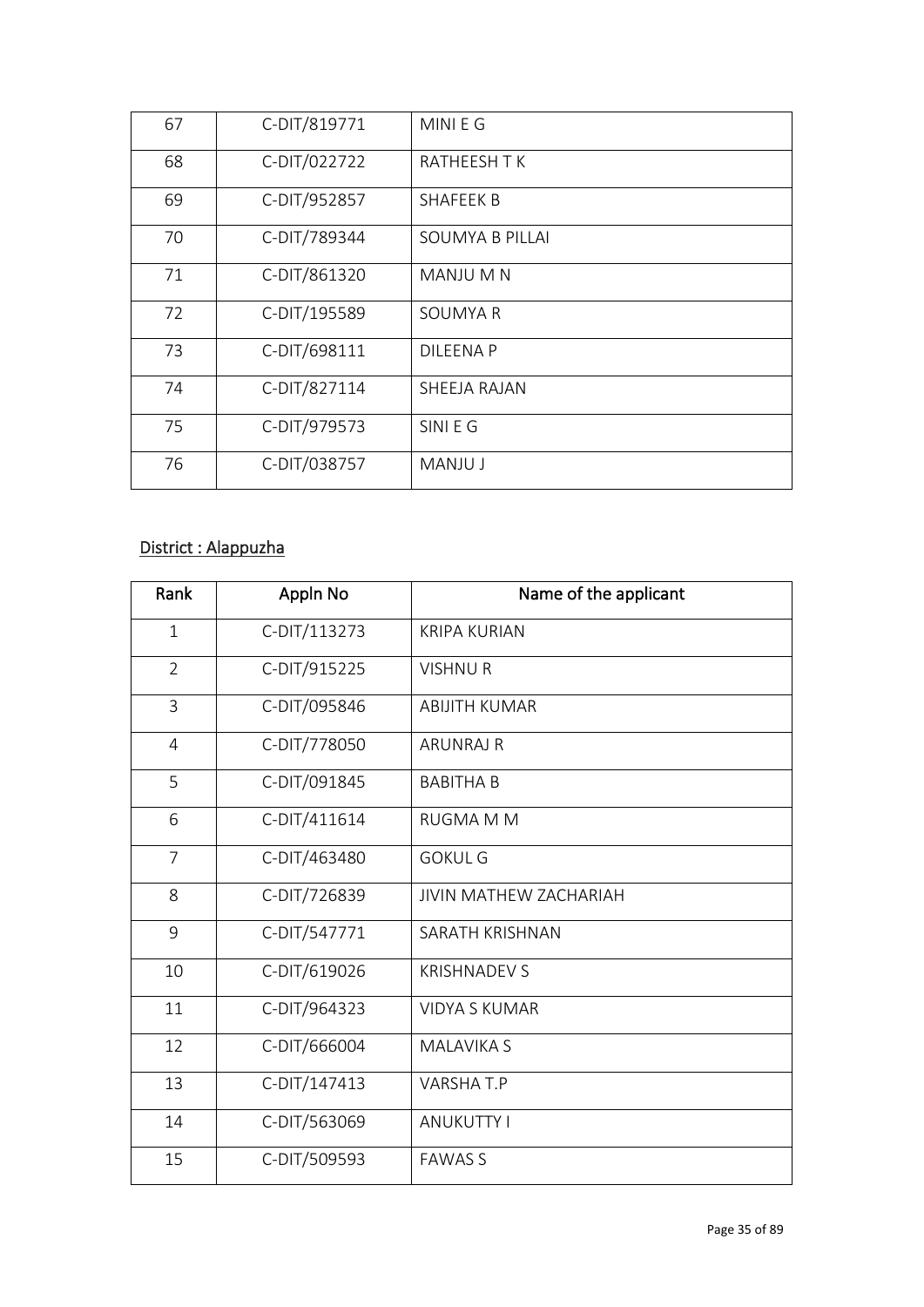| 16 | C-DIT/014805 | <b>ADVAITH KR</b>     |  |
|----|--------------|-----------------------|--|
| 17 | C-DIT/315355 | RENJITHA SURESH       |  |
| 18 | C-DIT/288813 | PREVEEN P KUMAR       |  |
| 19 | C-DIT/485883 | <b>ANANDHU B</b>      |  |
| 20 | C-DIT/891432 | <b>VINEETH G</b>      |  |
| 21 | C-DIT/529446 | SARATH KUMAR          |  |
| 22 | C-DIT/324432 | ARAVIND V KUMAR       |  |
| 23 | C-DIT/746367 | <b>JOSEPH VINCENT</b> |  |
| 24 | C-DIT/009667 | YADUKRISHNAN V A      |  |
| 25 | C-DIT/241227 | <b>UMADEVI</b>        |  |
| 26 | C-DIT/904493 | CHELZIA KUNJUMON      |  |
| 27 | C-DIT/095968 | CHILANKA RETHINAM     |  |
| 28 | C-DIT/291027 | SREELAKSHMI A         |  |
| 29 | C-DIT/322800 | SREEJA                |  |
| 30 | C-DIT/969227 | SADIQUE M             |  |
| 31 | C-DIT/647626 | <b>NIHAS M</b>        |  |
| 32 | C-DIT/896692 | RAJKUMAR M            |  |
| 33 | C-DIT/468640 | SONYMOL V K           |  |
| 34 | C-DIT/339814 | DIVYA KRISHNAN S      |  |
| 35 | C-DIT/972017 | ANANDHU PRAKASH       |  |
| 36 | C-DIT/118127 | ANANDHU M             |  |
| 37 | C-DIT/445818 | RESHMARS              |  |
| 38 | C-DIT/571599 | PRAVEENA V M          |  |
| 39 | C-DIT/603267 | SYAMA SANKAR          |  |
| 40 | C-DIT/407476 | SREELEKSHMI           |  |
| 41 | C-DIT/438569 | <b>KANNAN DINESAN</b> |  |
| 42 | C-DIT/876235 | <b>AKSHAY S KUMAR</b> |  |
| 43 | C-DIT/979056 | <b>AKHIL A</b>        |  |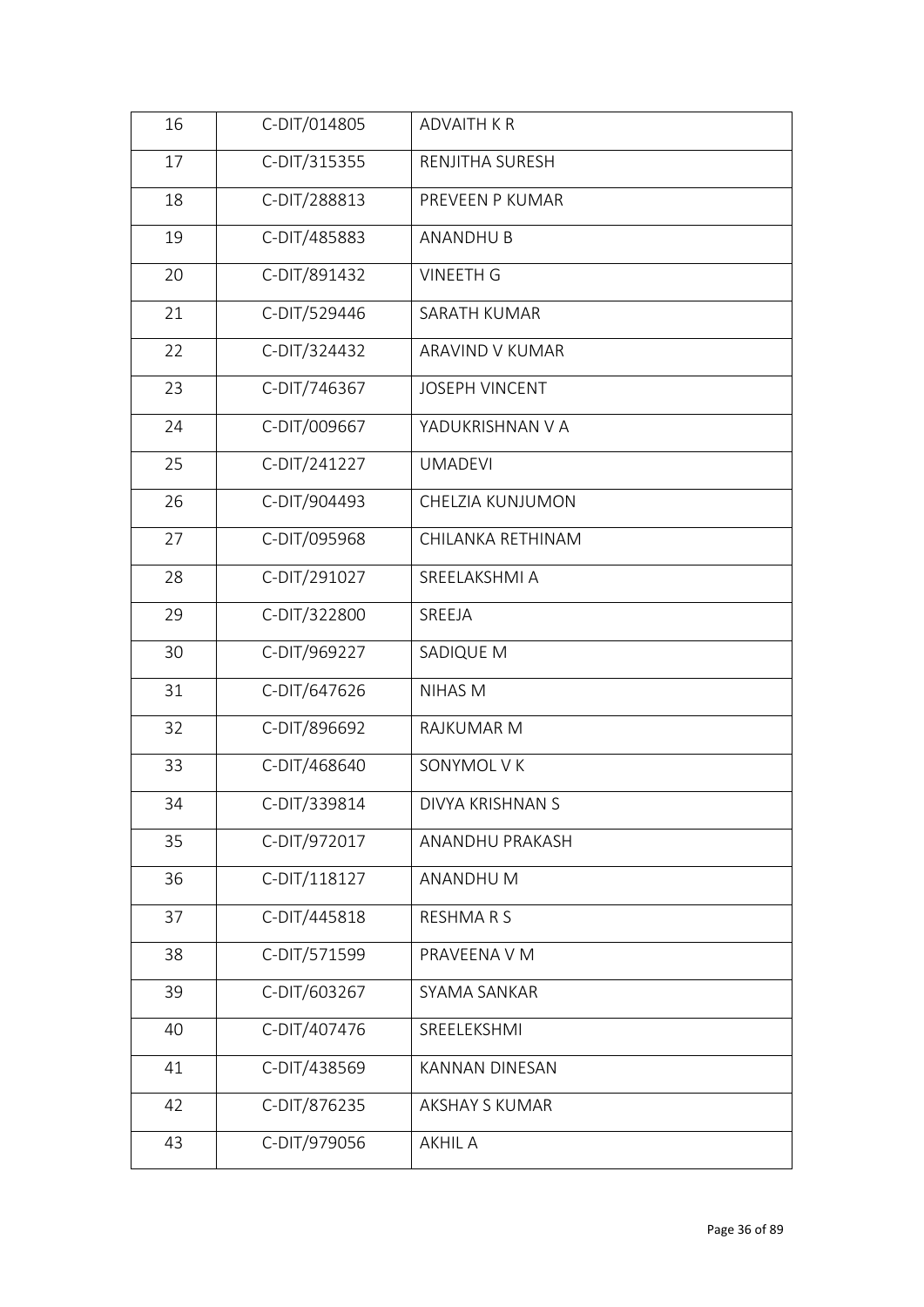| 44 | C-DIT/526266 | AQMAL HASSAN            |  |
|----|--------------|-------------------------|--|
| 45 | C-DIT/627677 | RENCHU D RAJ            |  |
| 46 | C-DIT/443796 | <b>ANJU R NAIR</b>      |  |
| 47 | C-DIT/057232 | CHIKKUMOL P.K           |  |
| 48 | C-DIT/762618 | <b>VISHNU S NATH</b>    |  |
| 49 | C-DIT/687664 | <b>JOMON JOSE</b>       |  |
| 50 | C-DIT/245226 | <b>KRISHNANAND H</b>    |  |
| 51 | C-DIT/140707 | <b>KRISHNAKUMAR C M</b> |  |
| 52 | C-DIT/016592 | SARANYA A               |  |
| 53 | C-DIT/802281 | <b>RESHMA RAMESH</b>    |  |
| 54 | C-DIT/976465 | SONIYAMOL M S           |  |
| 55 | C-DIT/575829 | APARNATB                |  |
| 56 | C-DIT/395959 | <b>MAHESH MURALI</b>    |  |
| 57 | C-DIT/280310 | AKASH K.P               |  |
| 58 | C-DIT/089356 | ANJU S                  |  |
| 59 | C-DIT/972222 | <b>RENJITH T</b>        |  |
| 60 | C-DIT/064886 | CHINNU M P              |  |
| 61 | C-DIT/379735 | <b>AKHIL G</b>          |  |
| 62 | C-DIT/071926 | AKHILAKRISHNAN C        |  |
| 63 | C-DIT/364299 | NISHA SATHYAN           |  |
| 64 | C-DIT/158192 | KARTHIKA SIVADAS        |  |
| 65 | C-DIT/736498 | <b>HARIS</b>            |  |
| 66 | C-DIT/376732 | HARI KRISHNAN H         |  |
| 67 | C-DIT/444665 | SUDINA.P                |  |
| 68 | C-DIT/299218 | <b>ABHIRAMI MOHAN</b>   |  |
| 69 | C-DIT/202303 | RAJALEKSHMI P S         |  |
| 70 | C-DIT/803903 | SILPA KRISHNAN          |  |
| 71 | C-DIT/838088 | <b>GOKUL DAS</b>        |  |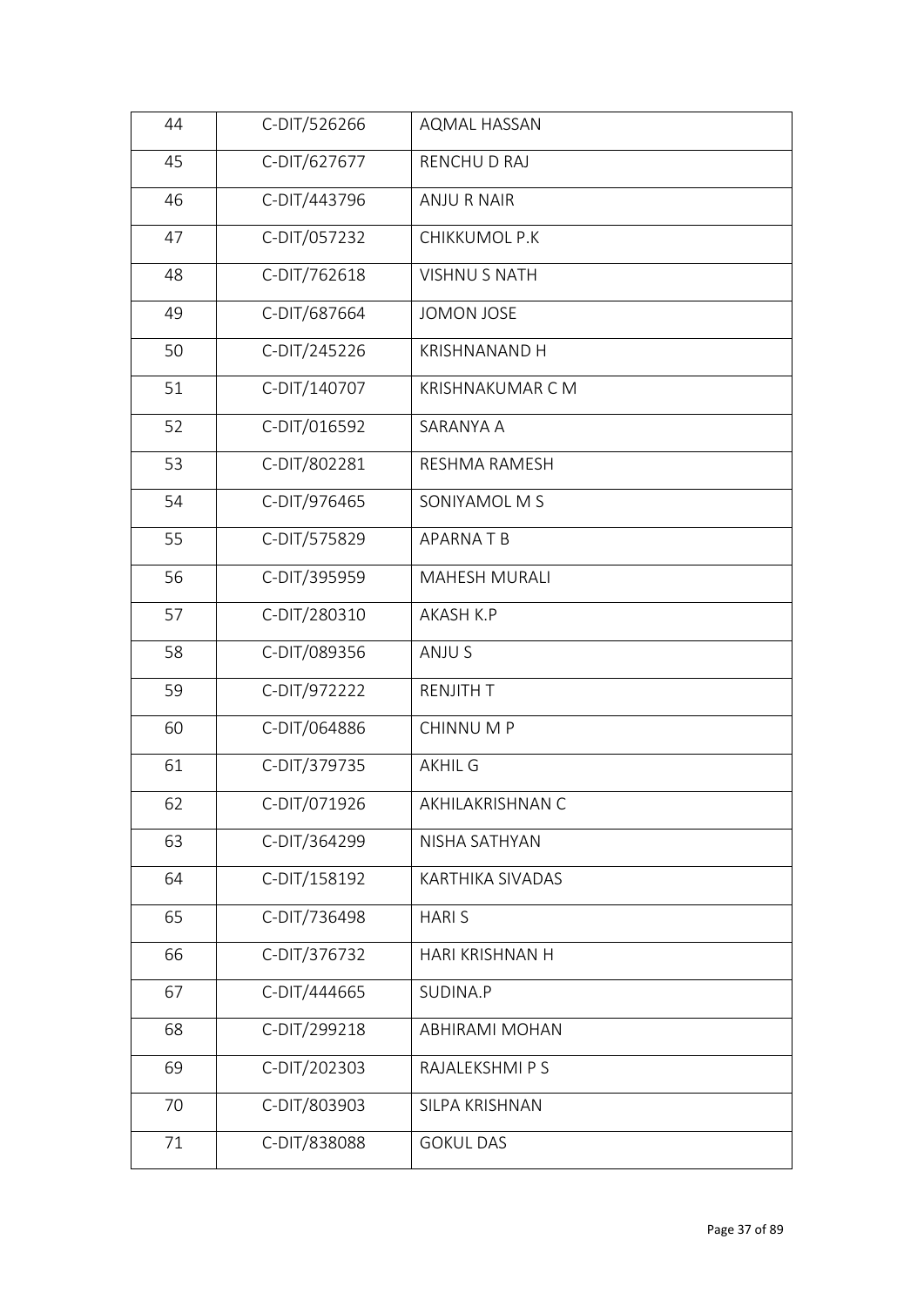| C-DIT/729231<br>73<br>SREELEKHA A<br>74<br>C-DIT/912752<br>ARYASREE<br>75<br>C-DIT/819649<br>NAISAM HUSSAIN U<br>C-DIT/678956<br>76<br>AKHIL MATHEW<br>C-DIT/257328<br>77<br><b>ASWIN THAMPI</b><br>C-DIT/017275<br>78<br>ATHUL S KEERTHI<br>C-DIT/307550<br>79<br><b>SUJITH KUMARR</b><br>C-DIT/415157<br>80<br><b>JISHNUP</b><br>C-DIT/789471<br>81<br>RIYAS MUHAMMAD<br>C-DIT/011070<br>82<br>SOORAJ S<br>C-DIT/023976<br>83<br>ARYA SOMAN<br>C-DIT/564761<br>84<br>LAYANA STEEPHEN<br>C-DIT/136650<br>85<br><b>ARUNKP</b><br>C-DIT/380324<br>86<br><b>DEVAN P</b><br>C-DIT/255520<br>87<br>ABHIJITH.M.S<br>C-DIT/410371<br>88<br><b>ASWATHY S</b><br>C-DIT/737789<br>89<br><b>ARYA SHAJI</b><br>90<br>C-DIT/883495<br><b>ARCHANA R</b><br>91<br>C-DIT/690658<br>NIMMY VS<br>C-DIT/787699<br>92<br>NIVYA V S<br>93<br>C-DIT/695339<br><b>RENJI R PILLAI</b><br>C-DIT/628974<br>94<br>SREEJA SASIKUMAR K<br>95<br>C-DIT/185399<br><b>ATHIN VIJAY P</b><br>C-DIT/639744<br>96<br><b>SAJITH S</b><br>C-DIT/629468<br>97<br>ANZIYA ANZARI<br>C-DIT/851159<br>98<br>MONISHKMAR.M<br>C-DIT/858492<br>99<br>SAJITH P | 72 | C-DIT/372285 | <b>ADERSH R</b> |
|------------------------------------------------------------------------------------------------------------------------------------------------------------------------------------------------------------------------------------------------------------------------------------------------------------------------------------------------------------------------------------------------------------------------------------------------------------------------------------------------------------------------------------------------------------------------------------------------------------------------------------------------------------------------------------------------------------------------------------------------------------------------------------------------------------------------------------------------------------------------------------------------------------------------------------------------------------------------------------------------------------------------------------------------------------------------------------------------------------------|----|--------------|-----------------|
|                                                                                                                                                                                                                                                                                                                                                                                                                                                                                                                                                                                                                                                                                                                                                                                                                                                                                                                                                                                                                                                                                                                  |    |              |                 |
|                                                                                                                                                                                                                                                                                                                                                                                                                                                                                                                                                                                                                                                                                                                                                                                                                                                                                                                                                                                                                                                                                                                  |    |              |                 |
|                                                                                                                                                                                                                                                                                                                                                                                                                                                                                                                                                                                                                                                                                                                                                                                                                                                                                                                                                                                                                                                                                                                  |    |              |                 |
|                                                                                                                                                                                                                                                                                                                                                                                                                                                                                                                                                                                                                                                                                                                                                                                                                                                                                                                                                                                                                                                                                                                  |    |              |                 |
|                                                                                                                                                                                                                                                                                                                                                                                                                                                                                                                                                                                                                                                                                                                                                                                                                                                                                                                                                                                                                                                                                                                  |    |              |                 |
|                                                                                                                                                                                                                                                                                                                                                                                                                                                                                                                                                                                                                                                                                                                                                                                                                                                                                                                                                                                                                                                                                                                  |    |              |                 |
|                                                                                                                                                                                                                                                                                                                                                                                                                                                                                                                                                                                                                                                                                                                                                                                                                                                                                                                                                                                                                                                                                                                  |    |              |                 |
|                                                                                                                                                                                                                                                                                                                                                                                                                                                                                                                                                                                                                                                                                                                                                                                                                                                                                                                                                                                                                                                                                                                  |    |              |                 |
|                                                                                                                                                                                                                                                                                                                                                                                                                                                                                                                                                                                                                                                                                                                                                                                                                                                                                                                                                                                                                                                                                                                  |    |              |                 |
|                                                                                                                                                                                                                                                                                                                                                                                                                                                                                                                                                                                                                                                                                                                                                                                                                                                                                                                                                                                                                                                                                                                  |    |              |                 |
|                                                                                                                                                                                                                                                                                                                                                                                                                                                                                                                                                                                                                                                                                                                                                                                                                                                                                                                                                                                                                                                                                                                  |    |              |                 |
|                                                                                                                                                                                                                                                                                                                                                                                                                                                                                                                                                                                                                                                                                                                                                                                                                                                                                                                                                                                                                                                                                                                  |    |              |                 |
|                                                                                                                                                                                                                                                                                                                                                                                                                                                                                                                                                                                                                                                                                                                                                                                                                                                                                                                                                                                                                                                                                                                  |    |              |                 |
|                                                                                                                                                                                                                                                                                                                                                                                                                                                                                                                                                                                                                                                                                                                                                                                                                                                                                                                                                                                                                                                                                                                  |    |              |                 |
|                                                                                                                                                                                                                                                                                                                                                                                                                                                                                                                                                                                                                                                                                                                                                                                                                                                                                                                                                                                                                                                                                                                  |    |              |                 |
|                                                                                                                                                                                                                                                                                                                                                                                                                                                                                                                                                                                                                                                                                                                                                                                                                                                                                                                                                                                                                                                                                                                  |    |              |                 |
|                                                                                                                                                                                                                                                                                                                                                                                                                                                                                                                                                                                                                                                                                                                                                                                                                                                                                                                                                                                                                                                                                                                  |    |              |                 |
|                                                                                                                                                                                                                                                                                                                                                                                                                                                                                                                                                                                                                                                                                                                                                                                                                                                                                                                                                                                                                                                                                                                  |    |              |                 |
|                                                                                                                                                                                                                                                                                                                                                                                                                                                                                                                                                                                                                                                                                                                                                                                                                                                                                                                                                                                                                                                                                                                  |    |              |                 |
|                                                                                                                                                                                                                                                                                                                                                                                                                                                                                                                                                                                                                                                                                                                                                                                                                                                                                                                                                                                                                                                                                                                  |    |              |                 |
|                                                                                                                                                                                                                                                                                                                                                                                                                                                                                                                                                                                                                                                                                                                                                                                                                                                                                                                                                                                                                                                                                                                  |    |              |                 |
|                                                                                                                                                                                                                                                                                                                                                                                                                                                                                                                                                                                                                                                                                                                                                                                                                                                                                                                                                                                                                                                                                                                  |    |              |                 |
|                                                                                                                                                                                                                                                                                                                                                                                                                                                                                                                                                                                                                                                                                                                                                                                                                                                                                                                                                                                                                                                                                                                  |    |              |                 |
|                                                                                                                                                                                                                                                                                                                                                                                                                                                                                                                                                                                                                                                                                                                                                                                                                                                                                                                                                                                                                                                                                                                  |    |              |                 |
|                                                                                                                                                                                                                                                                                                                                                                                                                                                                                                                                                                                                                                                                                                                                                                                                                                                                                                                                                                                                                                                                                                                  |    |              |                 |
|                                                                                                                                                                                                                                                                                                                                                                                                                                                                                                                                                                                                                                                                                                                                                                                                                                                                                                                                                                                                                                                                                                                  |    |              |                 |
|                                                                                                                                                                                                                                                                                                                                                                                                                                                                                                                                                                                                                                                                                                                                                                                                                                                                                                                                                                                                                                                                                                                  |    |              |                 |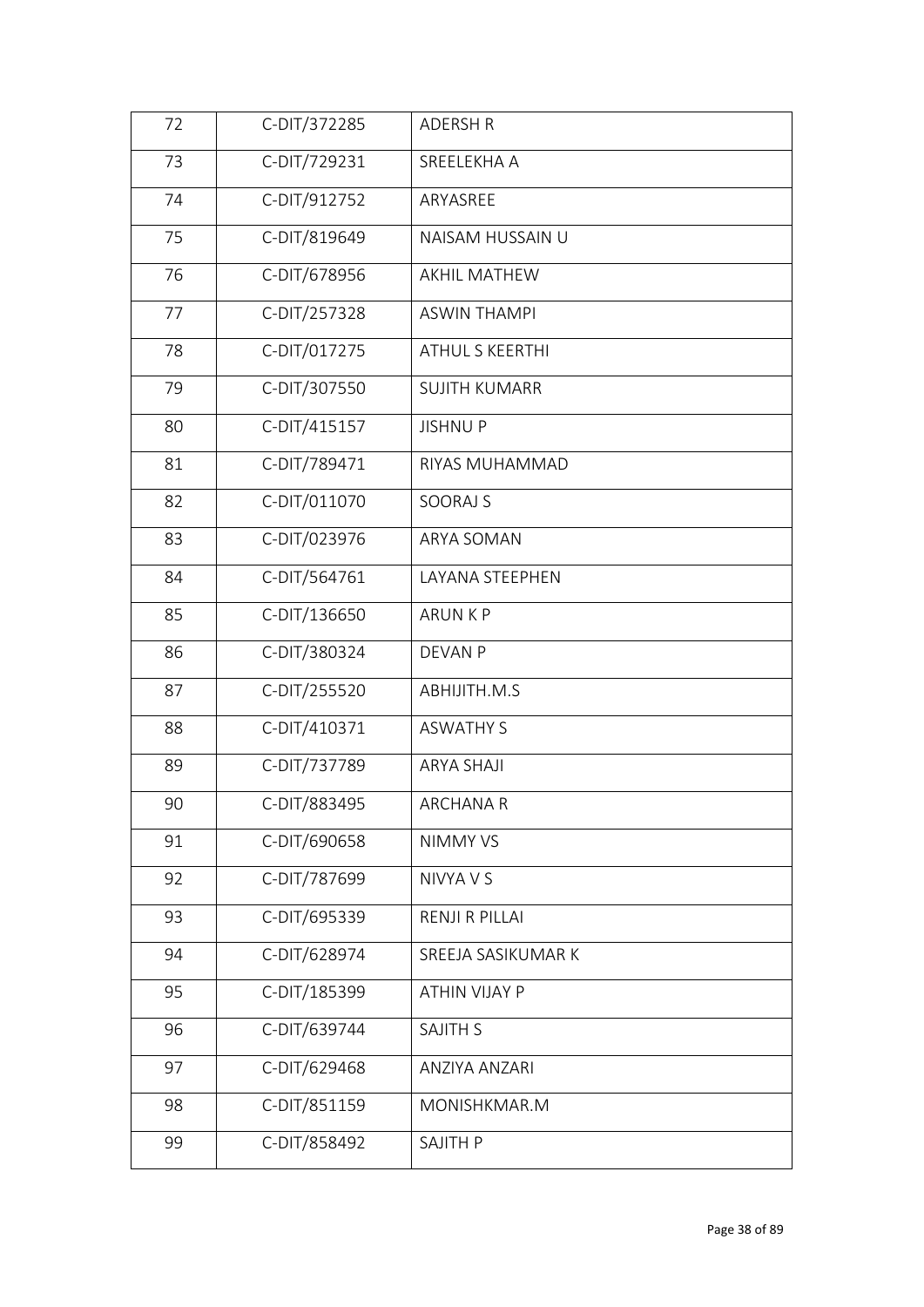| 100 | C-DIT/458332 | NEJMUDEEN.Y              |
|-----|--------------|--------------------------|
| 101 | C-DIT/288790 | <b>SARATH R</b>          |
| 102 | C-DIT/483852 | ATHIRA T G               |
| 103 | C-DIT/302011 | TONY KURIAKOSE P T       |
| 104 | C-DIT/367968 | CHANDAN MADHU            |
| 105 | C-DIT/145778 | <b>MIDHUN R</b>          |
| 106 | C-DIT/508887 | APARNA JAYARAJ           |
| 107 | C-DIT/958384 | <b>ATHULYA ANIL</b>      |
| 108 | C-DIT/069158 | <b>JINCY DEVASYA</b>     |
| 109 | C-DIT/632721 | PRASEETHA P M            |
| 110 | C-DIT/398476 | RASALUDHEEN S M          |
| 111 | C-DIT/984506 | NOUSEELA.S               |
| 112 | C-DIT/574518 | <b>SWAPNA S NAIR</b>     |
| 113 | C-DIT/514495 | SYAM ANTONY TX           |
| 114 | C-DIT/717402 | RAHUL CHANDRAN           |
| 115 | C-DIT/745199 | ALLEN GEORGE NINAN       |
| 116 | C-DIT/580854 | <b>ASHISH P VARGHESE</b> |
| 117 | C-DIT/062260 | AMEERKHAN ASHARAF A      |
| 118 | C-DIT/762896 | DINOOP M                 |
| 119 | C-DIT/346922 | LINU THOMAS              |
| 120 | C-DIT/127748 | <b>APARNAKP</b>          |
| 121 | C-DIT/595466 | PRAVEEN V                |
| 122 | C-DIT/649525 | <b>SHARON RICHARD</b>    |
| 123 | C-DIT/009156 | SAFEER S                 |
| 124 | C-DIT/066186 | <b>DERIC J FELIX</b>     |
| 125 | C-DIT/496836 | <b>ASWATHY P</b>         |
| 126 | C-DIT/279724 | VIJESH V                 |
| 127 | C-DIT/740061 | SEBASTIAN TY             |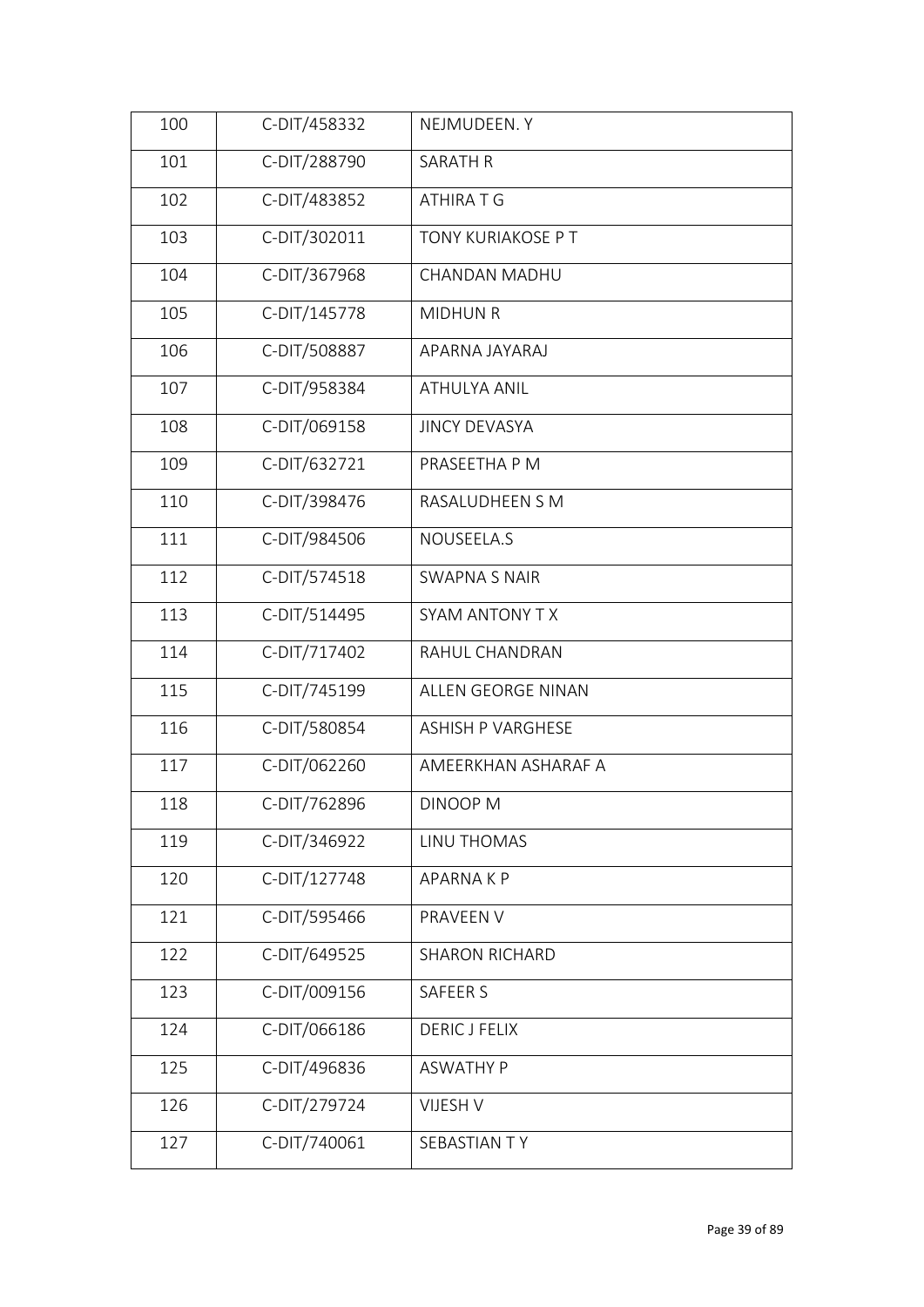| 128 | C-DIT/183741 | <b>VISHNUM</b>               |
|-----|--------------|------------------------------|
| 129 | C-DIT/717976 | <b>BIBIN WILLIAMS ANTONY</b> |
| 130 | C-DIT/792698 | APARNA VIJAYAKUMAR           |
| 131 | C-DIT/260928 | <b>SUMIK</b>                 |
| 132 | C-DIT/925315 | <b>NIDILA P S</b>            |
| 133 | C-DIT/859754 | <b>RESMY RV</b>              |
| 134 | C-DIT/884792 | VISHNU V                     |
| 135 | C-DIT/494324 | RAHUL.M                      |
| 136 | C-DIT/814925 | ANOOP.C                      |
| 137 | C-DIT/126968 | <b>ATHIRA R</b>              |
| 138 | C-DIT/034439 | VINJU V                      |
| 139 | C-DIT/089008 | SAMEENA SALI                 |
| 140 | C-DIT/628423 | <b>SHAHANA S</b>             |
| 141 | C-DIT/068077 | ARJUN R KRISHNAN             |
| 142 | C-DIT/452552 | <b>ANANTHU VS</b>            |
| 143 | C-DIT/285104 | ROSE MARY P J                |
| 144 | C-DIT/072203 | <b>SUJITHMON S</b>           |
| 145 | C-DIT/977083 | JEESHMA ULLAS R              |
| 146 | C-DIT/257278 | LIJU M                       |
| 147 | C-DIT/624227 | NEETHU RAJ P R               |
| 148 | C-DIT/624172 | <b>ASHIK A</b>               |
| 149 | C-DIT/728290 | <b>VISHNUS</b>               |
| 150 | C-DIT/700843 | MANU P M                     |
| 151 | C-DIT/691963 | REENAMMA G                   |
| 152 | C-DIT/560051 | <b>HAROON</b>                |
| 153 | C-DIT/217761 | <b>VISAKH V</b>              |
| 154 | C-DIT/212010 | THANZEEL CN                  |
| 155 | C-DIT/268469 | LIJEESH P G                  |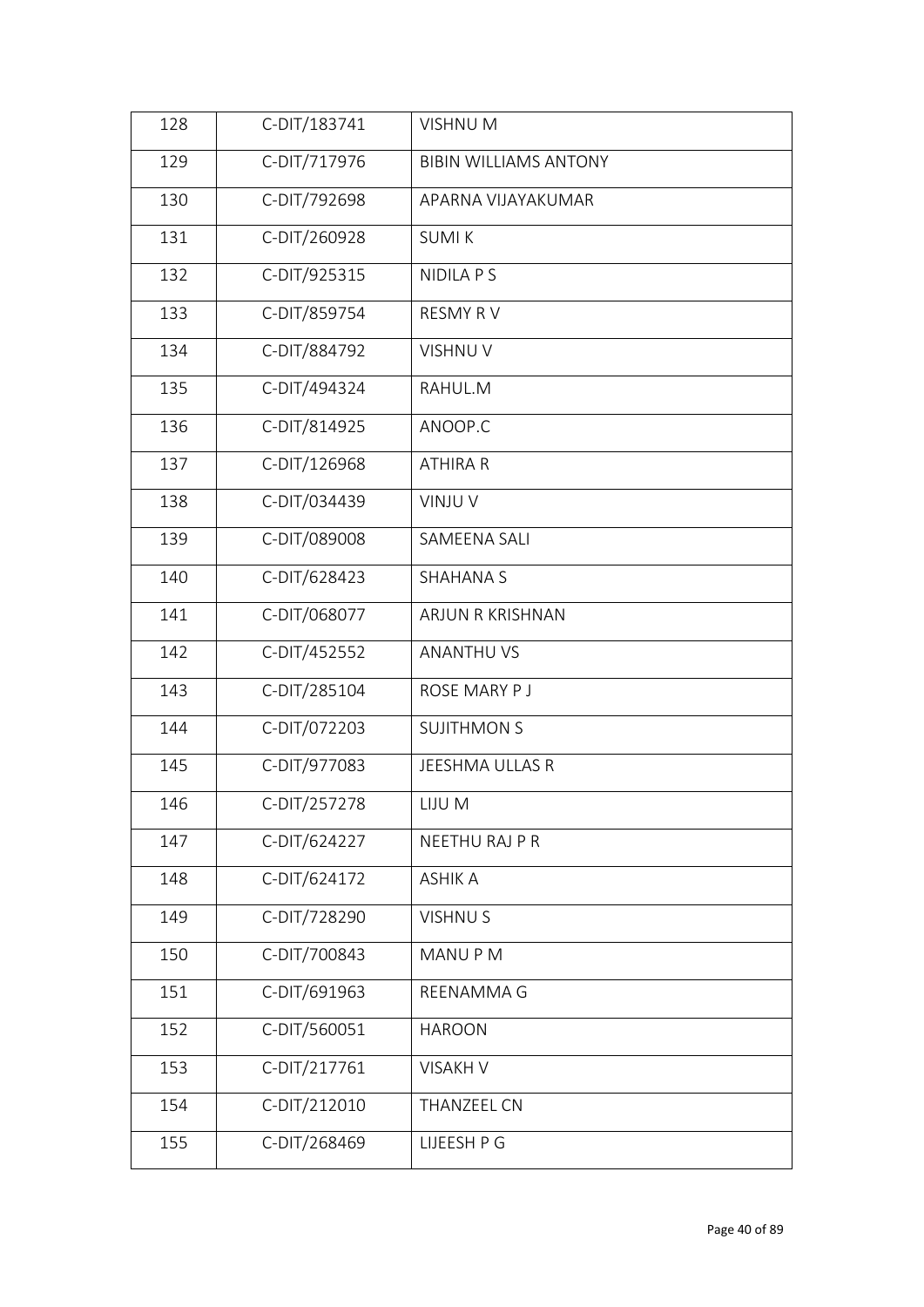| 156 | C-DIT/208105 | <b>KRISHNAKUMAR R</b>   |
|-----|--------------|-------------------------|
| 157 | C-DIT/635499 | <b>JOMON BABY</b>       |
| 158 | C-DIT/648420 | MELODY DOMINIC          |
| 159 | C-DIT/663915 | VIDYA V A               |
| 160 | C-DIT/269781 | ALWIN.S                 |
| 161 | C-DIT/390196 | NISHAD MB               |
| 162 | C-DIT/675039 | <b>FOUSIMOL B</b>       |
| 163 | C-DIT/925345 | <b>BAIJU KRISHNAN V</b> |
| 164 | C-DIT/457176 | <b>ANILA WILSON</b>     |
| 165 | C-DIT/763219 | JYOTHISH.C.S.           |
| 166 | C-DIT/366953 | SREEGITH.G              |
| 167 | C-DIT/266851 | ARUN BABU S             |
| 168 | C-DIT/160490 | <b>SRUTHI MOLKS</b>     |
| 169 | C-DIT/279593 | <b>APARNAS</b>          |
| 170 | C-DIT/459190 | <b>AMBILY A V</b>       |
| 171 | C-DIT/097921 | <b>KUNJUMON K K</b>     |
| 172 | C-DIT/979480 | <b>VIJI VISWAMBARAN</b> |
| 173 | C-DIT/359655 | RESMEE DEVI J           |
| 174 | C-DIT/784675 | <b>ASLAM H</b>          |
| 175 | C-DIT/512535 | RUKSANA A               |
| 176 | C-DIT/474055 | VISHNU.P                |
| 177 | C-DIT/060237 | NAMITHAMOL P N          |
| 178 | C-DIT/185100 | <b>SHYMA S</b>          |
| 179 | C-DIT/143800 | NEETHU KRISHNAN         |
| 180 | C-DIT/752730 | SANDHYA CHANDRAN        |
| 181 | C-DIT/008415 | NIRMALA VARGHESE P      |
| 182 | C-DIT/147056 | DHANUJA V S             |
| 183 | C-DIT/831354 | <b>AMBILI C</b>         |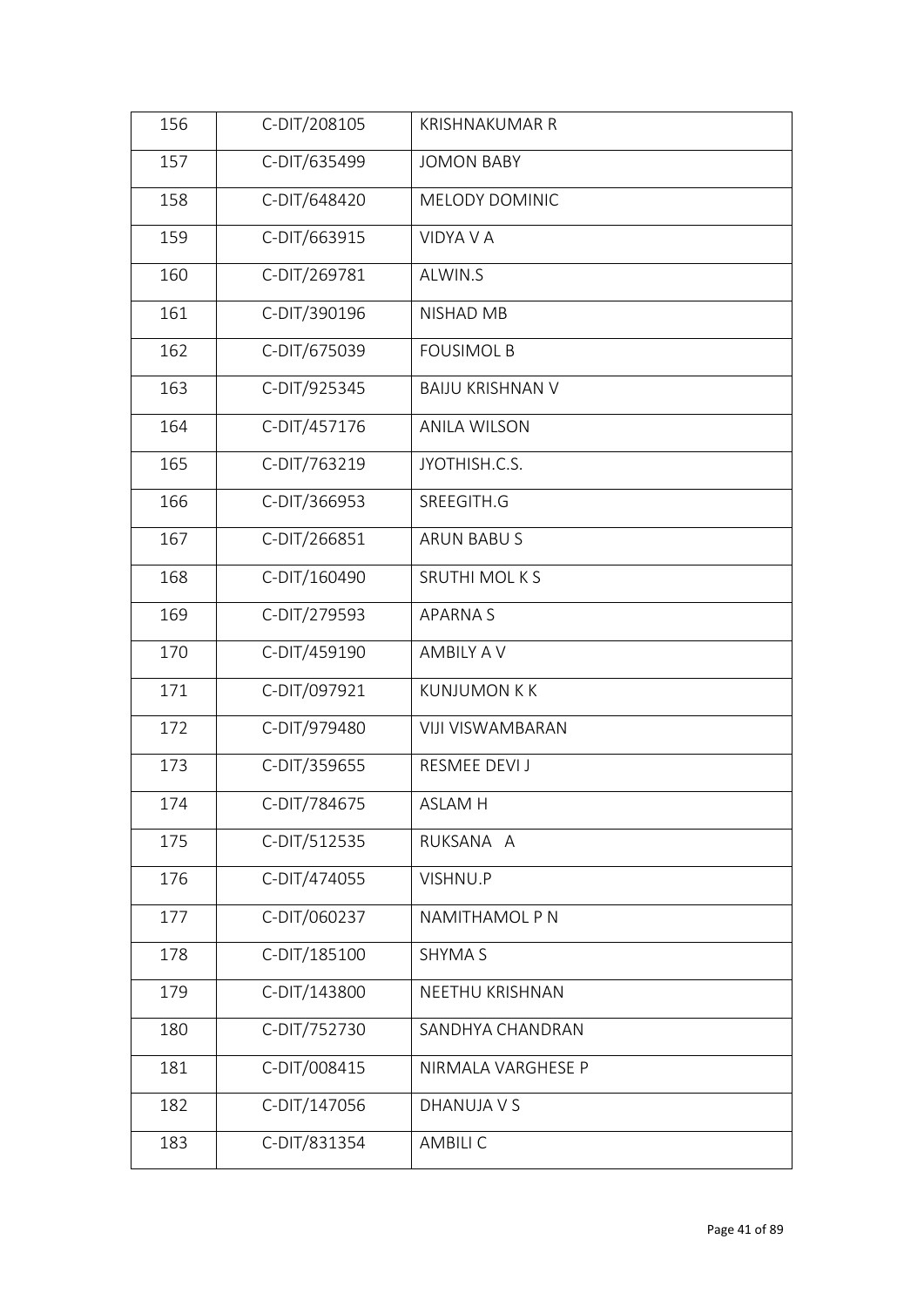| 184 | C-DIT/207970 | <b>MINIAS</b>       |
|-----|--------------|---------------------|
| 185 | C-DIT/890623 | SASIKUMAR S         |
| 186 | C-DIT/530890 | <b>SUMITHRA R</b>   |
| 187 | C-DIT/932077 | AFSAL A             |
| 188 | C-DIT/936473 | <b>AKHILESH V S</b> |
| 189 | C-DIT/821272 | SREEDEVI S          |
| 190 | C-DIT/694862 | SINDHUKR            |
| 191 | C-DIT/692539 | <b>NOUFALKS</b>     |
| 192 | C-DIT/826454 | <b>VINEESH V</b>    |
| 193 | C-DIT/775181 | <b>THANKAM C</b>    |
| 194 | C-DIT/257126 | <b>NANCY K S</b>    |
| 195 | C-DIT/780765 | <b>KURIAKOSE PT</b> |
| 196 | C-DIT/885277 | <b>SURAMYA P S</b>  |
| 197 | C-DIT/871249 | <b>SREEKALA P S</b> |
| 198 | C-DIT/164845 | <b>BEEBY P R</b>    |

#### District : Kottayam

| Rank           | Appln No     | Name of the applicant |
|----------------|--------------|-----------------------|
| $\mathbf{1}$   | C-DIT/960992 | AKHIL SOMAN           |
| $\overline{2}$ | C-DIT/817775 | <b>TOBIN KURIAN</b>   |
| $\overline{3}$ | C-DIT/290002 | ANAND N               |
| 4              | C-DIT/497556 | <b>HARIKRISHNAN R</b> |
| 5              | C-DIT/335776 | AMAL CHACKO           |
| 6              | C-DIT/041424 | <b>JIBIN GEORGE</b>   |
| $\overline{7}$ | C-DIT/040606 | I AKSHMI AJIKUMAR K   |
| 8              | C-DIT/948735 | NITHIN K VARGHESE     |
| 9              | C-DIT/124283 | AKHILA CHANDRAN       |
| 10             | C-DIT/435120 | <b>GISMON PHILIP</b>  |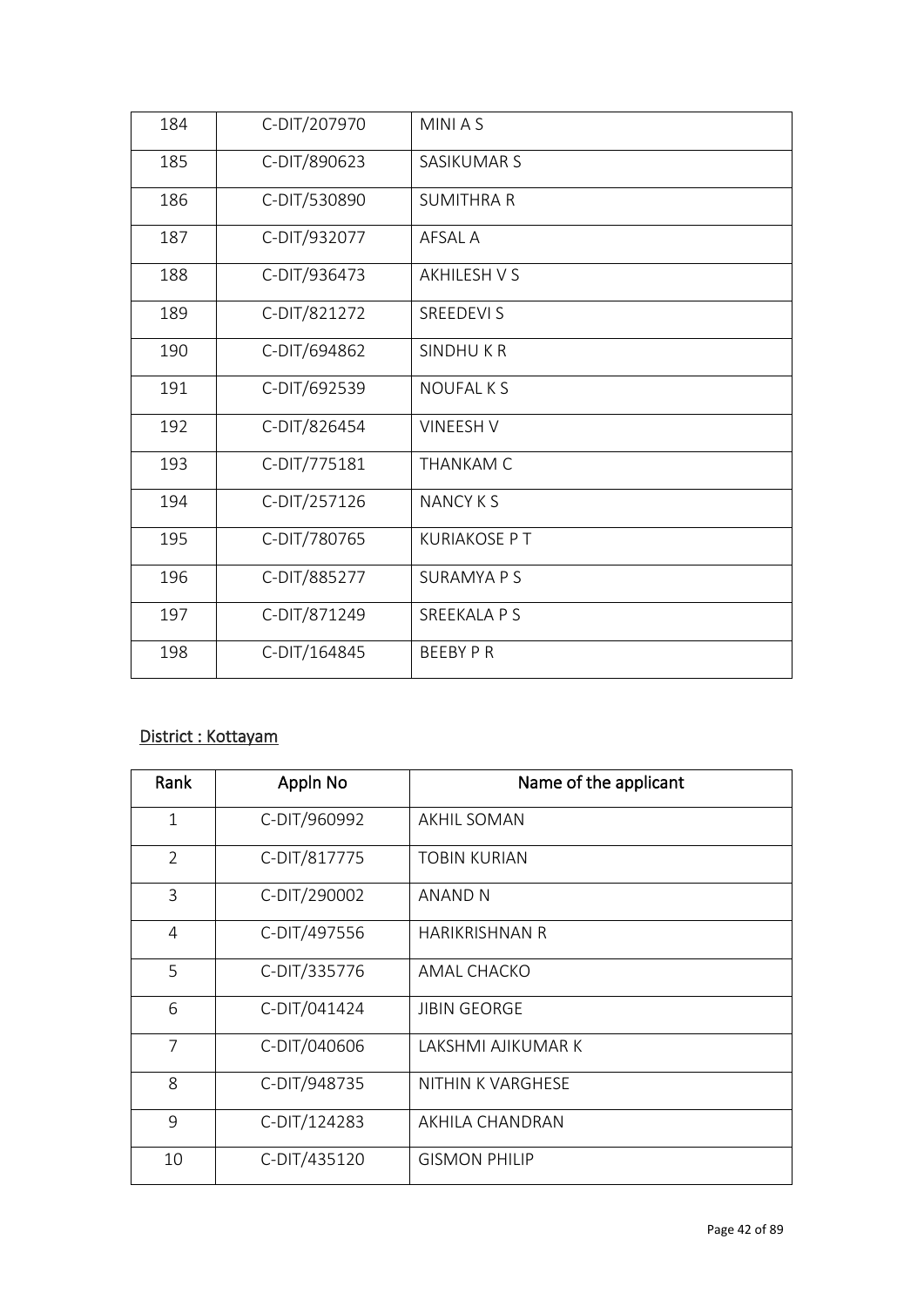| 11 | C-DIT/529942 | AJAY SANKAR K A         |
|----|--------------|-------------------------|
| 12 | C-DIT/354480 | ARUN JOY MOOLAYIL       |
| 13 | C-DIT/466615 | <b>TOJI JOSEPH</b>      |
| 14 | C-DIT/561983 | <b>JUSTYMOL JAMES</b>   |
| 15 | C-DIT/189507 | SONAMOL MATHEW          |
| 16 | C-DIT/722615 | ATHIRA THAMARAKSHAN     |
| 17 | C-DIT/996727 | <b>ANJANA BIJU</b>      |
| 18 | C-DIT/842393 | <b>AKASH C ROY</b>      |
| 19 | C-DIT/693077 | AMAL G KRISHNA          |
| 20 | C-DIT/638045 | ABIJITH K. A            |
| 21 | C-DIT/469939 | <b>NIDHIN FABIYAN</b>   |
| 22 | C-DIT/634358 | STEPHYMOL SEBASTIAN     |
| 23 | C-DIT/578840 | DIVYAMOL P V            |
| 24 | C-DIT/927239 | ARYAMOL K.S             |
| 25 | C-DIT/155680 | <b>GOPIKA JAYAKUMAR</b> |
| 26 | C-DIT/713920 | ASWATHY AJAYAKUMAR      |
| 27 | C-DIT/898825 | <b>ATHIRAKN</b>         |
| 28 | C-DIT/078603 | <b>CHIPPY</b>           |
| 29 | C-DIT/186568 | PARVATHY SAJIKUMAR      |
| 30 | C-DIT/149400 | <b>GOKUL S KUMAR</b>    |
| 31 | C-DIT/848389 | LIBIN RAJU              |
| 32 | C-DIT/005093 | <b>BHAVIN PUSHKARAN</b> |
| 33 | C-DIT/178641 | AMRITHA PRAKASH         |
| 34 | C-DIT/539552 | ANAND ROSHAN V S        |
| 35 | C-DIT/156199 | SREENATH N K            |
| 36 | C-DIT/751805 | AKHILA BABU             |
| 37 | C-DIT/305156 | NITHYA S PRADEEP        |
| 38 | C-DIT/128582 | <b>SUDHEESH S</b>       |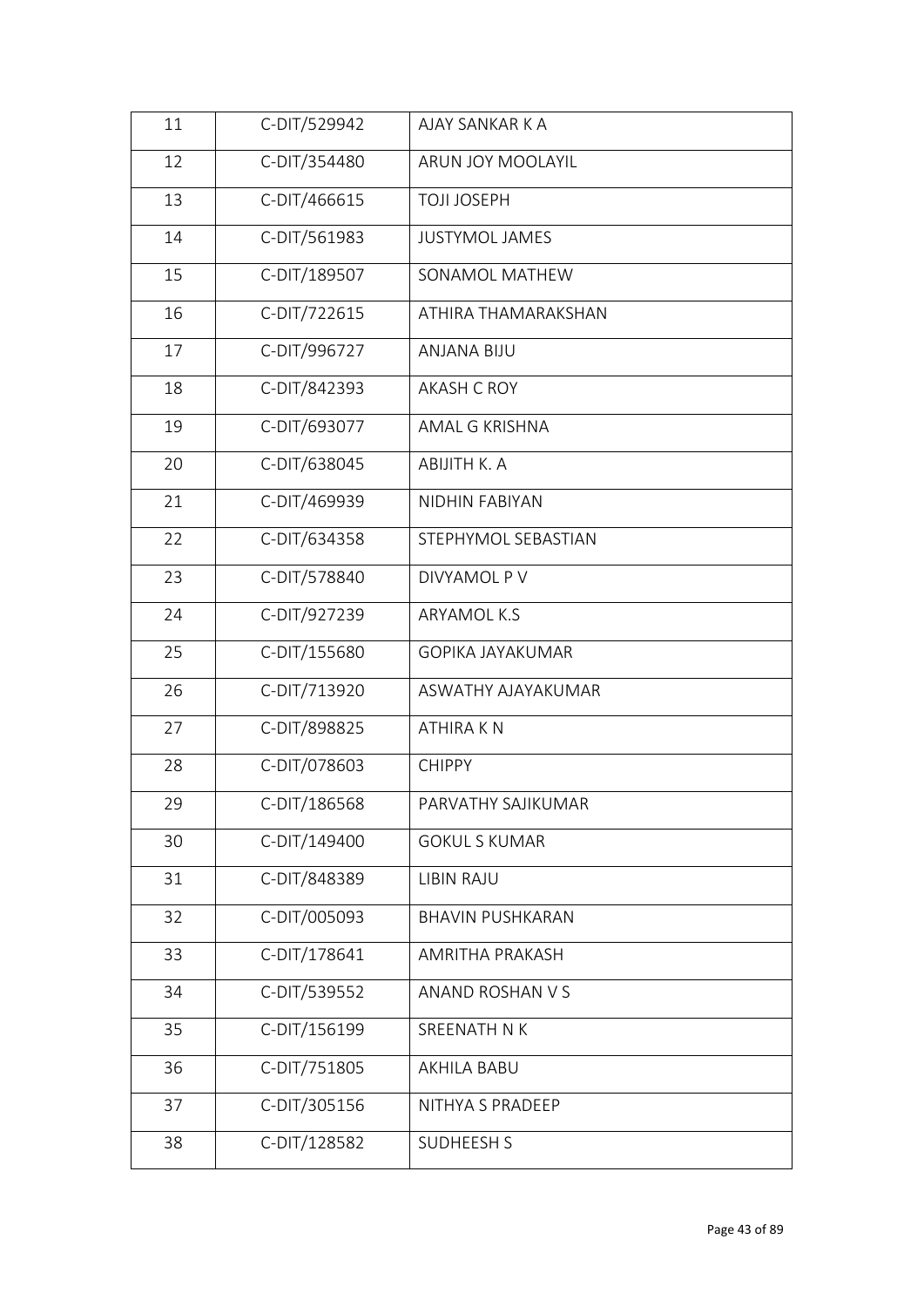| 39 | C-DIT/059944 | ELDHO J CHALAPURAM      |  |
|----|--------------|-------------------------|--|
| 40 | C-DIT/618853 | <b>REVATHY P</b>        |  |
| 41 | C-DIT/747906 | NEJEESH M M             |  |
| 42 | C-DIT/388532 | SIVALAL M               |  |
| 43 | C-DIT/746731 | <b>ARUN DEVAN</b>       |  |
| 44 | C-DIT/473770 | MUZAMMIL A KARIM        |  |
| 45 | C-DIT/659416 | <b>DEEPAK DAS</b>       |  |
| 46 | C-DIT/290447 | ANANDHAKRISHNAN S       |  |
| 47 | C-DIT/895303 | <b>VIDHYA P PRAKASH</b> |  |
| 48 | C-DIT/814733 | DEEJA ABRAHAM           |  |
| 49 | C-DIT/614823 | <b>JERIN MATHEW</b>     |  |
| 50 | C-DIT/064368 | AJITH PUSHPANGATHAN     |  |
| 51 | C-DIT/080562 | <b>KUMAR EG</b>         |  |
| 52 | C-DIT/539116 | ATHIRA V M              |  |
| 53 | C-DIT/111576 | SIVAPRIYA T S           |  |
| 54 | C-DIT/293995 | TIJO JOSEPH             |  |
| 55 | C-DIT/818316 | <b>ANULEKSHMIKR</b>     |  |
| 56 | C-DIT/494800 | ANOOP KV                |  |
| 57 | C-DIT/858997 | ABYRAJ P                |  |
| 58 | C-DIT/123398 | ASWIN G MUNDAPLACKAL    |  |
| 59 | C-DIT/626664 | <b>DURGA RAJMOHAN</b>   |  |
| 60 | C-DIT/886457 | <b>BINITHA FRANCIS</b>  |  |
| 61 | C-DIT/750841 | <b>VARUN ASHOK</b>      |  |
| 62 | C-DIT/421358 | PRIYA G KURUP           |  |
| 63 | C-DIT/498914 | STEPHY SUNNY            |  |
| 64 | C-DIT/563390 | <b>AKHIL MANOJ</b>      |  |
| 65 | C-DIT/967681 | <b>BIBIT B NAIR</b>     |  |
| 66 | C-DIT/987804 | <b>SAJIN KS</b>         |  |
|    |              |                         |  |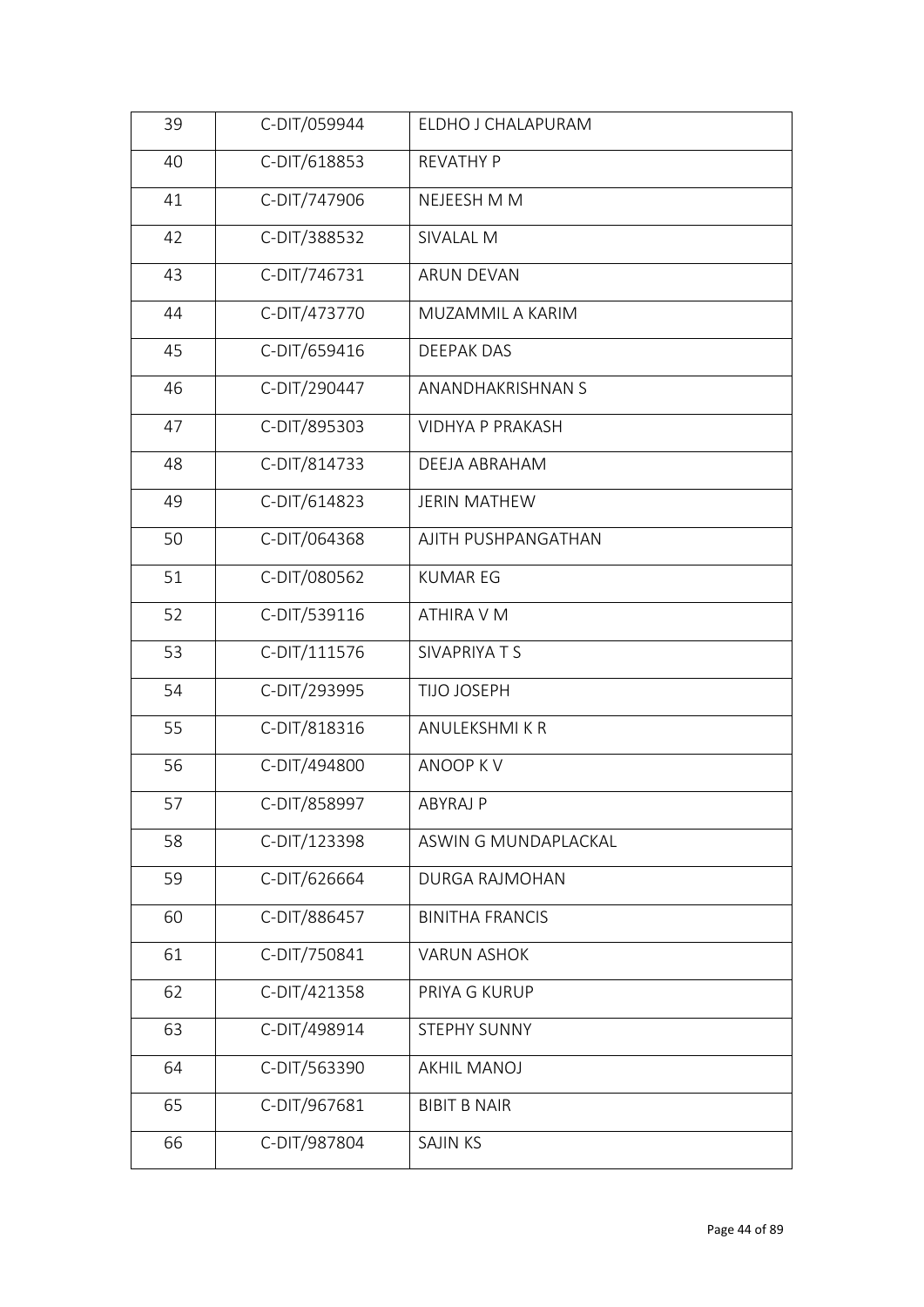| 67 | C-DIT/320410 | ASWATHY VIJAYAN        |
|----|--------------|------------------------|
| 68 | C-DIT/909734 | SAJIN SAVIYAN          |
| 69 | C-DIT/574071 | AHMED THAHA YASEEN P S |
| 70 | C-DIT/573617 | SREEJAYA .K.N          |
| 71 | C-DIT/305994 | <b>GEETHUMOL A</b>     |
| 72 | C-DIT/681582 | SYAMINI GOPAL          |
| 73 | C-DIT/477419 | MANOJ. P. S            |
| 74 | C-DIT/022632 | SEBIN M.M              |
| 75 | C-DIT/915751 | <b>GITH P ANIL</b>     |
| 76 | C-DIT/144887 | <b>HARIKUMAR G</b>     |
| 77 | C-DIT/075482 | ARATHY VISWAMBHARAN    |
| 78 | C-DIT/753158 | <b>VISHNU G KURUP</b>  |
| 79 | C-DIT/673692 | <b>RAHUL R</b>         |
| 80 | C-DIT/239275 | NIDHIN RAMACHANDRAN    |
| 81 | C-DIT/860326 | <b>SARANYA S</b>       |
| 82 | C-DIT/268383 | ANANDHU RAMESAN        |
| 83 | C-DIT/521207 | <b>NITHIN SABU</b>     |
| 84 | C-DIT/512206 | ANANTHAKRISHNAN.N      |
| 85 | C-DIT/037677 | KIRANJITH S S          |
| 86 | C-DIT/228916 | KAVYA ULLAS            |
| 87 | C-DIT/880325 | <b>HIJIMOL T M</b>     |
| 88 | C-DIT/357654 | <b>ALBIN JOSEPH</b>    |
| 89 | C-DIT/276962 | <b>AKHIL GOPI</b>      |
| 90 | C-DIT/422626 | <b>ARPPITHAKA</b>      |
| 91 | C-DIT/900537 | <b>ANCIAKN</b>         |
| 92 | C-DIT/564088 | <b>KRISHNADR</b>       |
| 93 | C-DIT/792339 | HONEYMOL SUNNY         |
| 94 | C-DIT/245422 | NIYAS JACOB MATHEW     |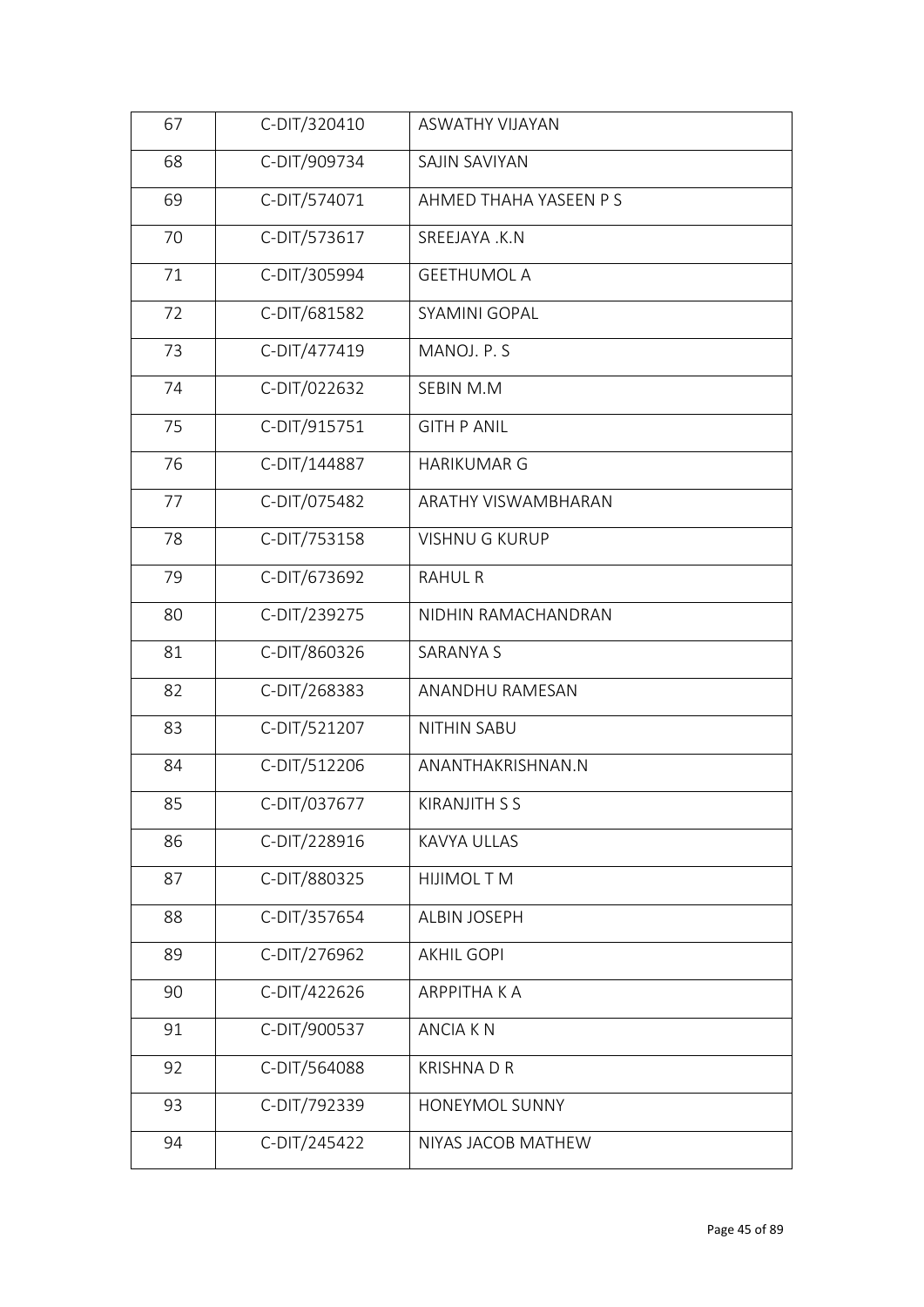| 95  | C-DIT/326077 | <b>ASHIK P A</b>      |  |
|-----|--------------|-----------------------|--|
| 96  | C-DIT/716633 | PRIYA CT              |  |
| 97  | C-DIT/185939 | VIBINJACOB            |  |
| 98  | C-DIT/247407 | VIGNESH P             |  |
| 99  | C-DIT/341002 | <b>ABHIJITH K.P</b>   |  |
| 100 | C-DIT/502905 | <b>SUMINA KA</b>      |  |
| 101 | C-DIT/309777 | <b>ARUN S</b>         |  |
| 102 | C-DIT/867241 | NIJESH MOHAN          |  |
| 103 | C-DIT/992940 | <b>DENNIS THOMAS</b>  |  |
| 104 | C-DIT/020581 | <b>KRISHNAPRIYA S</b> |  |
| 105 | C-DIT/940608 | <b>SUJITH TS</b>      |  |
| 106 | C-DIT/012305 | <b>AJITH ANIYAN</b>   |  |
| 107 | C-DIT/709239 | <b>AKHIL SUNNY</b>    |  |
| 108 | C-DIT/673956 | MERIN SASI KUMAR      |  |
| 109 | C-DIT/268868 | SARANYA S THANKAM     |  |
| 110 | C-DIT/448063 | <b>SMITHAMOL S</b>    |  |
| 111 | C-DIT/046235 | <b>SAJITH R</b>       |  |
| 112 | C-DIT/310042 | SANDEEP K DAMODARAN   |  |
| 113 | C-DIT/195706 | ABHILASH K A          |  |
| 114 | C-DIT/315445 | DHANYA P GOPI         |  |
| 115 | C-DIT/098434 | <b>ARUN R</b>         |  |
| 116 | C-DIT/199139 | RESHMAMOL V M         |  |
| 117 | C-DIT/250324 | DHANYAMOL SASI        |  |
| 118 | C-DIT/416858 | MANJU M               |  |
| 119 | C-DIT/542983 | RENJITHA KR           |  |
| 120 | C-DIT/082511 | BIMELSASI             |  |
| 121 | C-DIT/293206 | <b>VINU JACOB</b>     |  |
| 122 | C-DIT/859380 | <b>ABHILASH K S</b>   |  |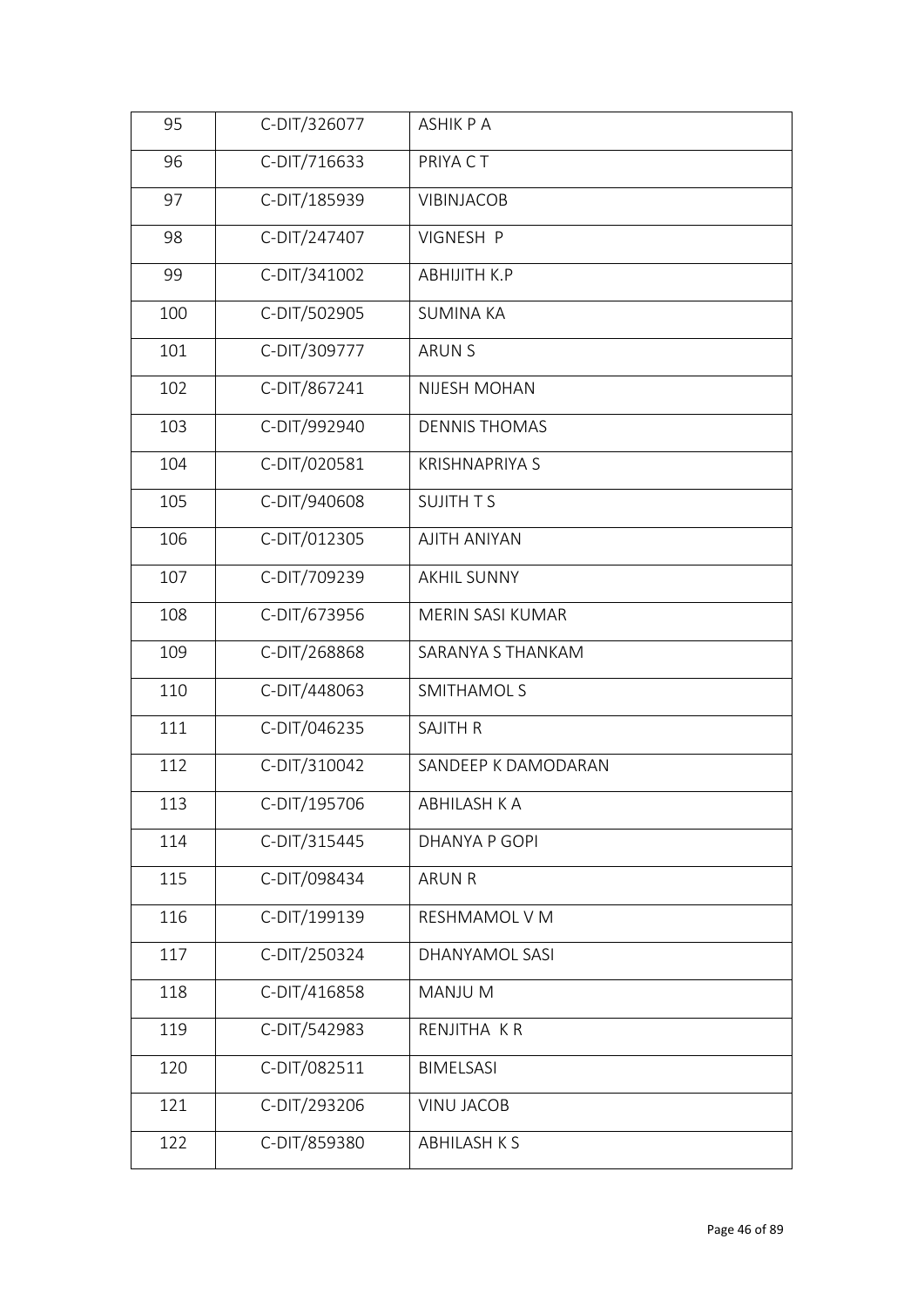| 123 | C-DIT/768246 | <b>BINHAS S</b>   |
|-----|--------------|-------------------|
| 124 | C-DIT/215922 | SARIKA K S        |
| 125 | C-DIT/158348 | ARCHANARAJ        |
| 126 | C-DIT/165425 | <b>MAYA MOHAN</b> |
| 127 | C-DIT/759632 | LISHAMOL CHACKO   |
| 128 | C-DIT/048990 | <b>JINCYMOL O</b> |
| 129 | C-DIT/222235 | THERESA JULIE     |
| 130 | C-DIT/174851 | ANNAMMA T C       |
| 131 | C-DIT/255222 | <b>ROHINI V</b>   |

# District : Idukki

| Rank           | Appln No     | Name of the applicant   |
|----------------|--------------|-------------------------|
| $\mathbf{1}$   | C-DIT/635032 | <b>JUNAID SHAHUL</b>    |
| $\overline{2}$ | C-DIT/682767 | <b>BONY FRANCIS</b>     |
| 3              | C-DIT/719164 | SAYANA BABY             |
| 4              | C-DIT/107476 | MANU MOHANAN VARIKATT   |
| 5              | C-DIT/977742 | RINIL C JOHN            |
| 6              | C-DIT/471161 | <b>VISHNU PRAKASH</b>   |
| $\overline{7}$ | C-DIT/066776 | <b>JEMSHID SHA ALI</b>  |
| 8              | C-DIT/578028 | <b>AJAYKRISHNAN K R</b> |
| 9              | C-DIT/527772 | ASWATHY NARAYANAN       |
| 10             | C-DIT/635844 | <b>ANKITHA CHACKO</b>   |
| 11             | C-DIT/826739 | <b>RAGA MURALI</b>      |
| 12             | C-DIT/709962 | <b>RIJIN EMMANUEL</b>   |
| 13             | C-DIT/593648 | <b>ANJITHA CHACKO</b>   |
| 14             | C-DIT/459771 | ANUSHA K AJITH          |
| 15             | C-DIT/049060 | <b>GANGA P S</b>        |
| 16             | C-DIT/484670 | <b>KARTHIKEYAN P S</b>  |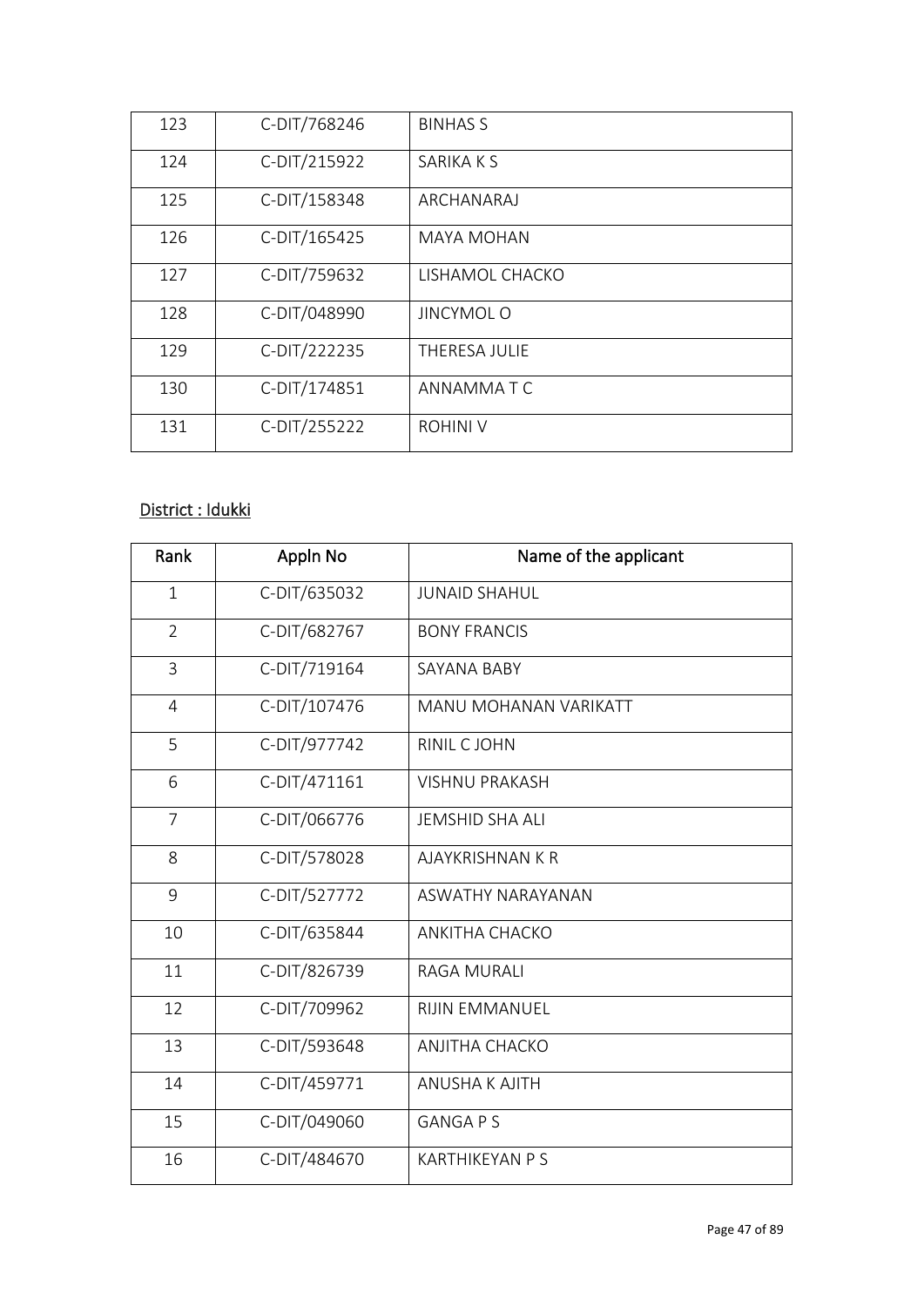| 17 | C-DIT/419679 | ARCHANA JOSE            |
|----|--------------|-------------------------|
| 18 | C-DIT/706048 | MUHAMMED MUHSIN K       |
| 19 | C-DIT/667247 | <b>AKHIL AB</b>         |
| 20 | C-DIT/374412 | <b>GOPIKA GOPI</b>      |
| 21 | C-DIT/396791 | DARSANAVENU             |
| 22 | C-DIT/586708 | <b>JITHINKR</b>         |
| 23 | C-DIT/482644 | <b>AJAL MATHEW</b>      |
| 24 | C-DIT/699474 | SARANYA S               |
| 25 | C-DIT/800869 | SANDRA HEMANTH K        |
| 26 | C-DIT/539353 | <b>VISHNU MOHANAN</b>   |
| 27 | C-DIT/639433 | <b>MEBIN GEORGE</b>     |
| 28 | C-DIT/595931 | <b>ARYA P S</b>         |
| 29 | C-DIT/476346 | <b>JITHIN SIJI</b>      |
| 30 | C-DIT/327473 | <b>ARUN K BIJU</b>      |
| 31 | C-DIT/545618 | <b>ABINKS</b>           |
| 32 | C-DIT/120908 | RAJESH RAMANAN          |
| 33 | C-DIT/153371 | <b>ABIN SHAJI</b>       |
| 34 | C-DIT/985118 | NISHU JOSEPH            |
| 35 | C-DIT/357957 | JESSY GEORGE            |
| 36 | C-DIT/950529 | PRAISEMON M J           |
| 37 | C-DIT/780059 | <b>GAYATHRI VINEETH</b> |
| 38 | C-DIT/399437 | <b>MIDHUNK</b>          |
| 39 | C-DIT/043382 | <b>VIBIN SEBASTIAN</b>  |
| 40 | C-DIT/039328 | DONA JOSEPH             |
| 41 | C-DIT/135916 | NIVYA JAMES             |
| 42 | C-DIT/515100 | ALEENA M J              |
| 43 | C-DIT/302229 | <b>GEORGEY JOMY</b>     |
| 44 | C-DIT/704957 | AKHIL RAJ K             |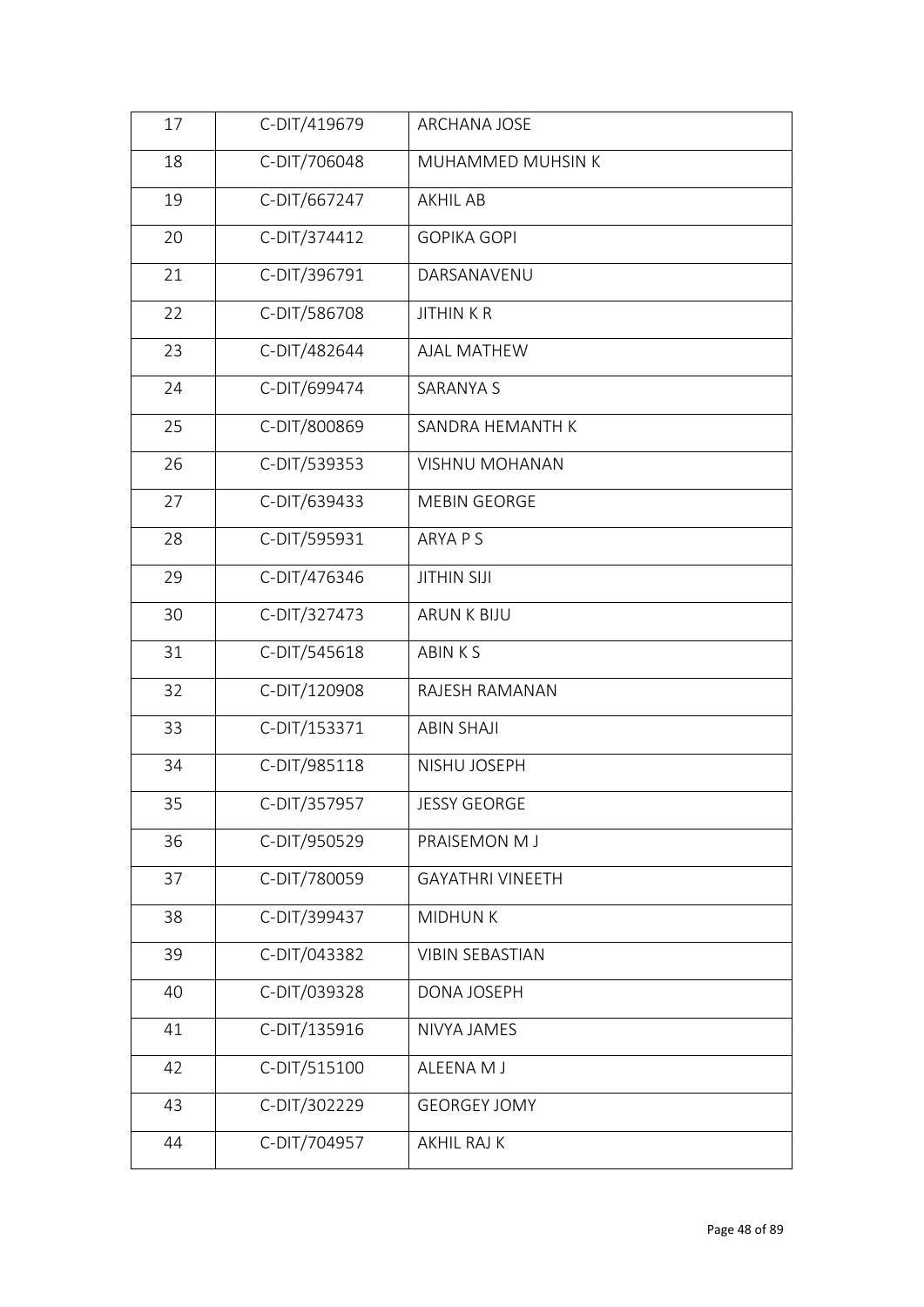| 45 | C-DIT/525679 | SAMJO ISSAC             |
|----|--------------|-------------------------|
| 46 | C-DIT/397349 | SARATH SASIKUMAR        |
| 47 | C-DIT/132689 | <b>BINISH MATHEW</b>    |
| 48 | C-DIT/500222 | <b>NOBLE MATHEW</b>     |
| 49 | C-DIT/953200 | SHIFAS ASHRAF           |
| 50 | C-DIT/227066 | <b>AMAL ROY</b>         |
| 51 | C-DIT/458972 | AKERSH BHASKAR          |
| 52 | C-DIT/419821 | <b>SREEVIDHYA S</b>     |
| 53 | C-DIT/777624 | <b>SUNIJAKS</b>         |
| 54 | C-DIT/952887 | <b>HARITHA RAJEEV</b>   |
| 55 | C-DIT/819295 | SAJEESH P               |
| 56 | C-DIT/064756 | HARIKRISHNAN KV         |
| 57 | C-DIT/816962 | <b>ABHIJITH K SHAJI</b> |
| 58 | C-DIT/718241 | NEIL ANDREW EDWARD      |
| 59 | C-DIT/312707 | <b>MANOHARAN S</b>      |
| 60 | C-DIT/922675 | <b>EDWIN A</b>          |
| 61 | C-DIT/853543 | <b>MURUGAN B</b>        |
| 62 | C-DIT/546369 | <b>LATHAS</b>           |
| 63 | C-DIT/678618 | SANISH SREEDHARAN       |
| 64 | C-DIT/732311 | DEEPTHY MOL R           |
| 65 | C-DIT/047713 | SREEJA P.V              |

### District : Ernakulam

| Rank | Appln No     | Name of the applicant |
|------|--------------|-----------------------|
|      | C-DIT/516666 | VISAKH SANKAR         |
| つ    | C-DIT/286410 | YADHUKRISHNAN M R     |
| 3    | C-DIT/399892 | LEENU THOMAS          |
|      | C-DIT/139905 | SONA KUNJUMON         |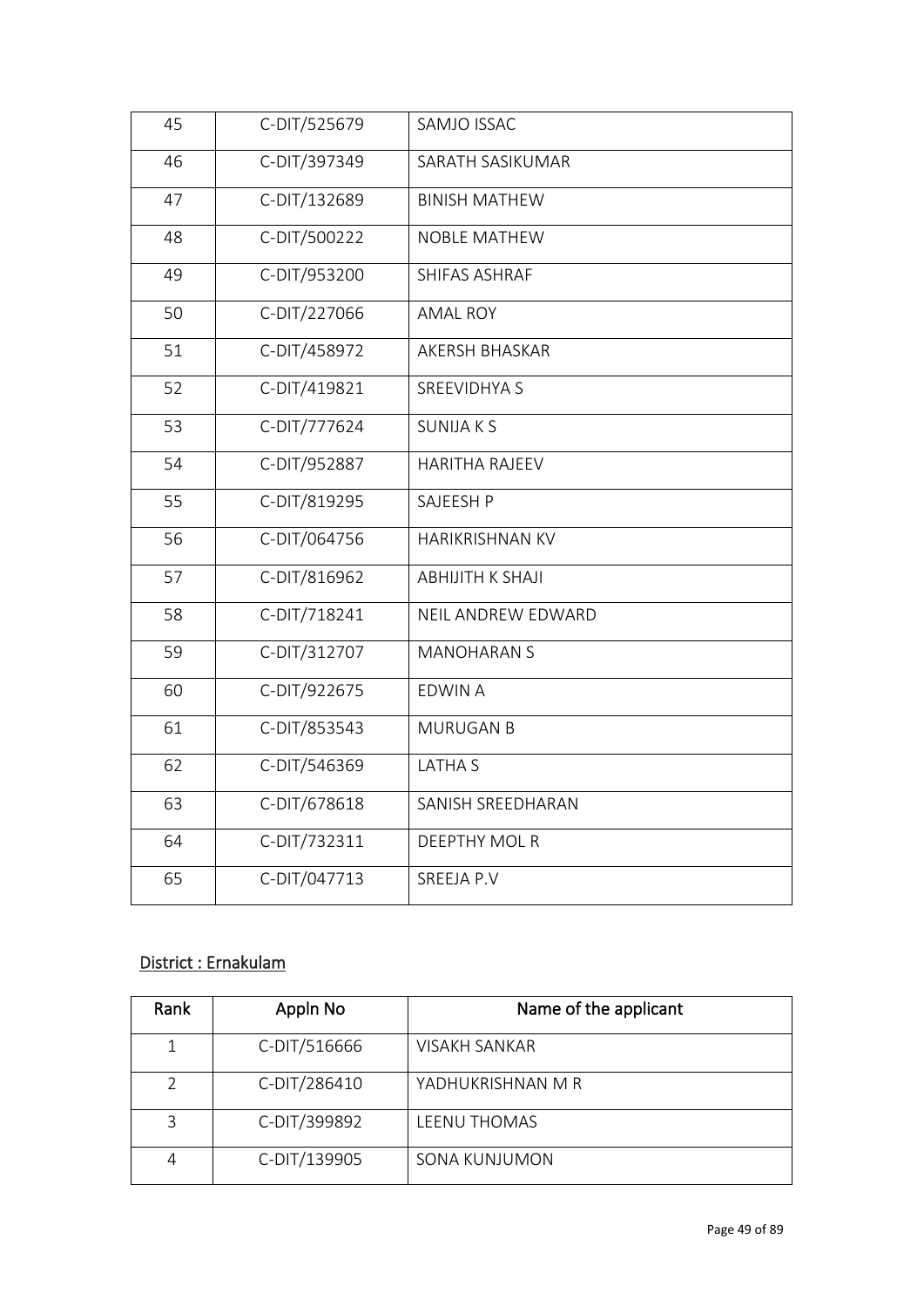| 5              | C-DIT/047240 | NIMNA BABU               |
|----------------|--------------|--------------------------|
| 6              | C-DIT/861569 | MELVIN JOSE              |
| $\overline{7}$ | C-DIT/923390 | ANWAR SADIQUE            |
| 8              | C-DIT/113523 | <b>JOEL GEORGE</b>       |
| 9              | C-DIT/552566 | APARNA P S               |
| 10             | C-DIT/833357 | <b>BINCY MARIA P.B</b>   |
| 11             | C-DIT/234407 | <b>ARYA MURALI</b>       |
| 12             | C-DIT/689926 | <b>GREESHMA THERESSA</b> |
| 13             | C-DIT/947256 | <b>AMAL C BINOY</b>      |
| 14             | C-DIT/394118 | ELDHOSE SAJU             |
| 15             | C-DIT/964923 | SINI <sub>CJ</sub>       |
| 16             | C-DIT/729045 | <b>ASHMIN YOUSAF</b>     |
| 17             | C-DIT/293614 | SREEKALA H               |
| 18             | C-DIT/388232 | <b>BENOY BABU</b>        |
| 19             | C-DIT/461484 | MUHSINA P M              |
| 20             | C-DIT/972601 | <b>ATHIRA ANTONY</b>     |
| 21             | C-DIT/531140 | FATHIMATH ZEENA RISWANA  |
| 22             | C-DIT/270328 | MEENU C. MANI            |
| 23             | C-DIT/408311 | THUSHARA CELINE          |
| 24             | C-DIT/185724 | <b>BASIL PIOUS</b>       |
| 25             | C-DIT/787843 | <b>JUSTIN C MATHEW</b>   |
| 26             | C-DIT/725417 | <b>NAHAS A</b>           |
| 27             | C-DIT/156385 | PAUL MATHEW              |
| 28             | C-DIT/224503 | ARYA N SASIDHARAN        |
| 29             | C-DIT/383799 | <b>HARISTA</b>           |
| 30             | C-DIT/329034 | <b>VINEETH GOPI</b>      |
| 31             | C-DIT/625831 | <b>AKHIL P.R</b>         |
| 32             | C-DIT/940004 | <b>ASWIN REMESH</b>      |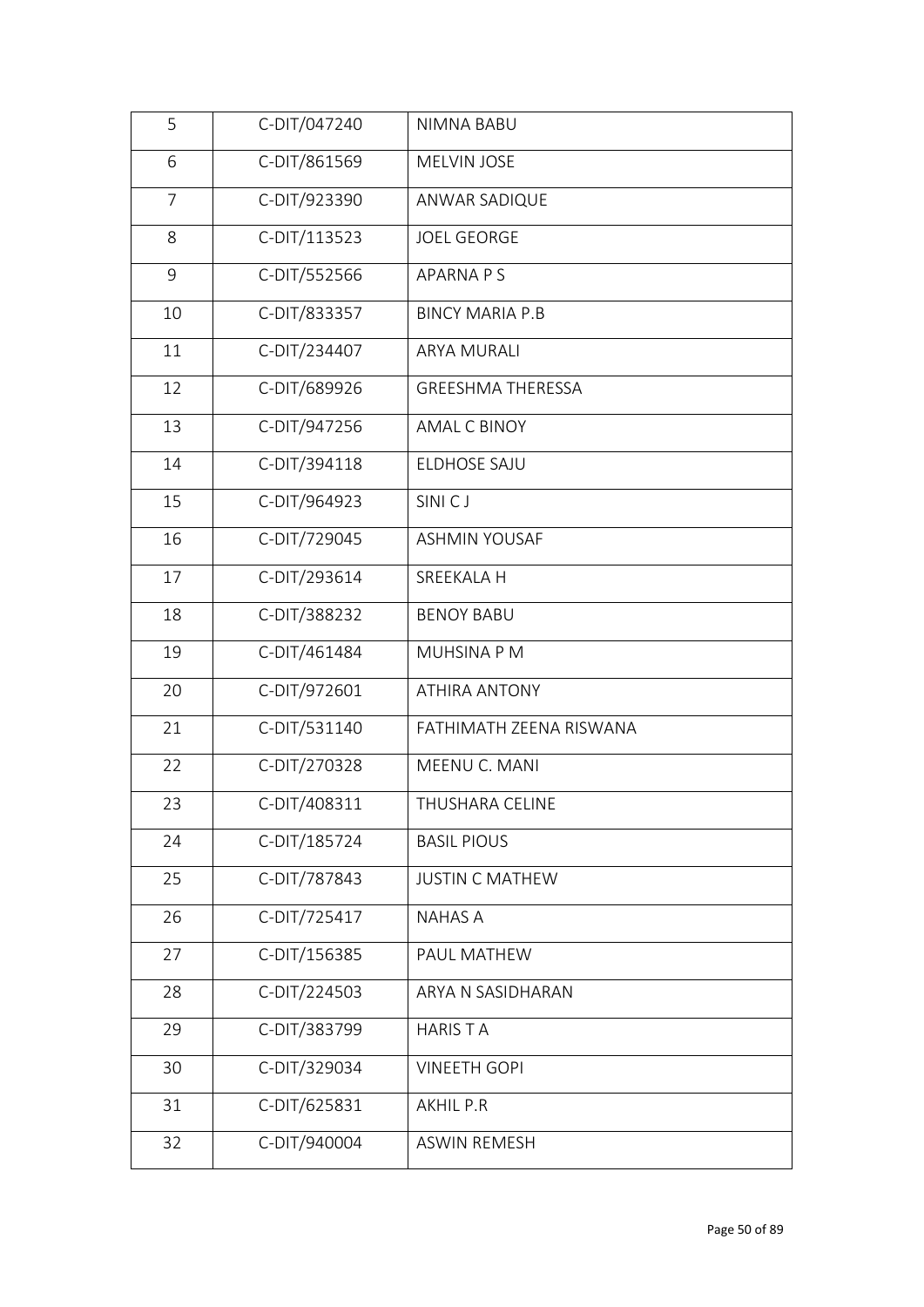| 33 | C-DIT/026298 | <b>VISHNUPRASAD T S</b> |
|----|--------------|-------------------------|
| 34 | C-DIT/676303 | PARVATHY K S            |
| 35 | C-DIT/284958 | NEERAJA NARAYANAN       |
| 36 | C-DIT/501657 | <b>SRUTHICS</b>         |
| 37 | C-DIT/618214 | SREERAJ P S             |
| 38 | C-DIT/853686 | ANANDHU NARAYANAN       |
| 39 | C-DIT/596144 | <b>JISHNU S RAJ</b>     |
| 40 | C-DIT/230730 | <b>AFRIN R</b>          |
| 41 | C-DIT/107318 | DHANYA M V              |
| 42 | C-DIT/295628 | <b>BLESSY GEORGE</b>    |
| 43 | C-DIT/248618 | APARNA AJAYAN           |
| 44 | C-DIT/777463 | ARUN S NAZAR            |
| 45 | C-DIT/503285 | <b>AKHIL P CYRIL</b>    |
| 46 | C-DIT/879291 | ALBIN CHACKO            |
| 47 | C-DIT/554633 | NEETHUNP                |
| 48 | C-DIT/616539 | LAKSHMY V S             |
| 49 | C-DIT/803114 | ANU PP                  |
| 50 | C-DIT/482533 | <b>KRISHNA PRIYA S</b>  |
| 51 | C-DIT/783439 | ARUN JOSE T             |
| 52 | C-DIT/319325 | SUDHEESH K G            |
| 53 | C-DIT/134379 | RAHUL KRISHNAN          |
| 54 | C-DIT/244039 | YADHUKR                 |
| 55 | C-DIT/367185 | NEESHMA. N              |
| 56 | C-DIT/643571 | ARYA A                  |
| 57 | C-DIT/595589 | MUHSINA M A             |
| 58 | C-DIT/472844 | <b>NICY SAJI</b>        |
| 59 | C-DIT/248411 | PRANAVU V               |
| 60 | C-DIT/661671 | <b>JESVIN JOSHY</b>     |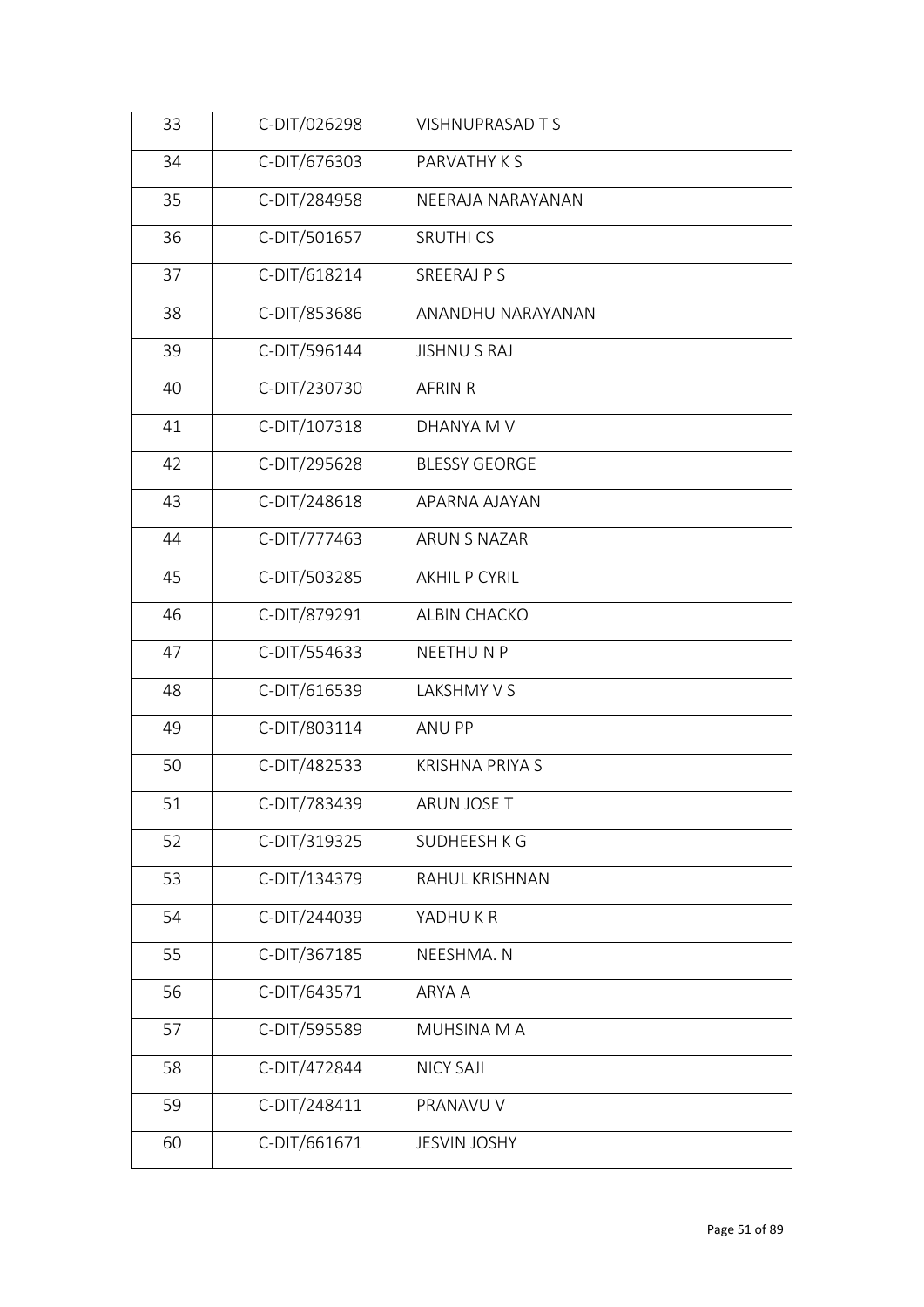| 61 | C-DIT/912605 | LISAT JAMES             |
|----|--------------|-------------------------|
| 62 | C-DIT/716718 | <b>KRISHNAKUMAR K.S</b> |
| 63 | C-DIT/294856 | S ADITHYA PRABHU        |
| 64 | C-DIT/311310 | SRIJI.S.KUMAR           |
| 65 | C-DIT/642252 | MUHAMMED SABIR          |
| 66 | C-DIT/010720 | MUHAMMED SABIR          |
| 67 | C-DIT/352625 | <b>NANDHUS</b>          |
| 68 | C-DIT/121522 | <b>BASIL JOSE</b>       |
| 69 | C-DIT/303150 | <b>ATHIRA M AJITH</b>   |
| 70 | C-DIT/323648 | <b>ELJY YOHANNAN</b>    |
| 71 | C-DIT/417726 | <b>RAKHIMOL R</b>       |
| 72 | C-DIT/584151 | <b>SRUTHY RAVI</b>      |
| 73 | C-DIT/829274 | DIVYA K.R               |
| 74 | C-DIT/633202 | SAFNA KU                |
| 75 | C-DIT/491347 | <b>ANILKUMARKS</b>      |
| 76 | C-DIT/484308 | SREEKUTTAN K R          |
| 77 | C-DIT/132839 | SIDDHARTH V S           |
| 78 | C-DIT/579644 | <b>JITHINRAJ J</b>      |
| 79 | C-DIT/589384 | JILS JOHN               |
| 80 | C-DIT/260505 | <b>CHANDRA KUMAR S</b>  |
| 81 | C-DIT/072457 | MOHAMMED SADIQUE M.A    |
| 82 | C-DIT/084063 | <b>FARHANKF</b>         |
| 83 | C-DIT/118354 | <b>JOJY GEORGE PX</b>   |
| 84 | C-DIT/552150 | RAMEEZ M R              |
| 85 | C-DIT/413918 | AMAL K J                |
| 86 | C-DIT/580849 | NAVEEN K G              |
| 87 | C-DIT/711159 | ANJU N SIVADAS          |
| 88 | C-DIT/947353 | SOYA KD                 |
|    |              |                         |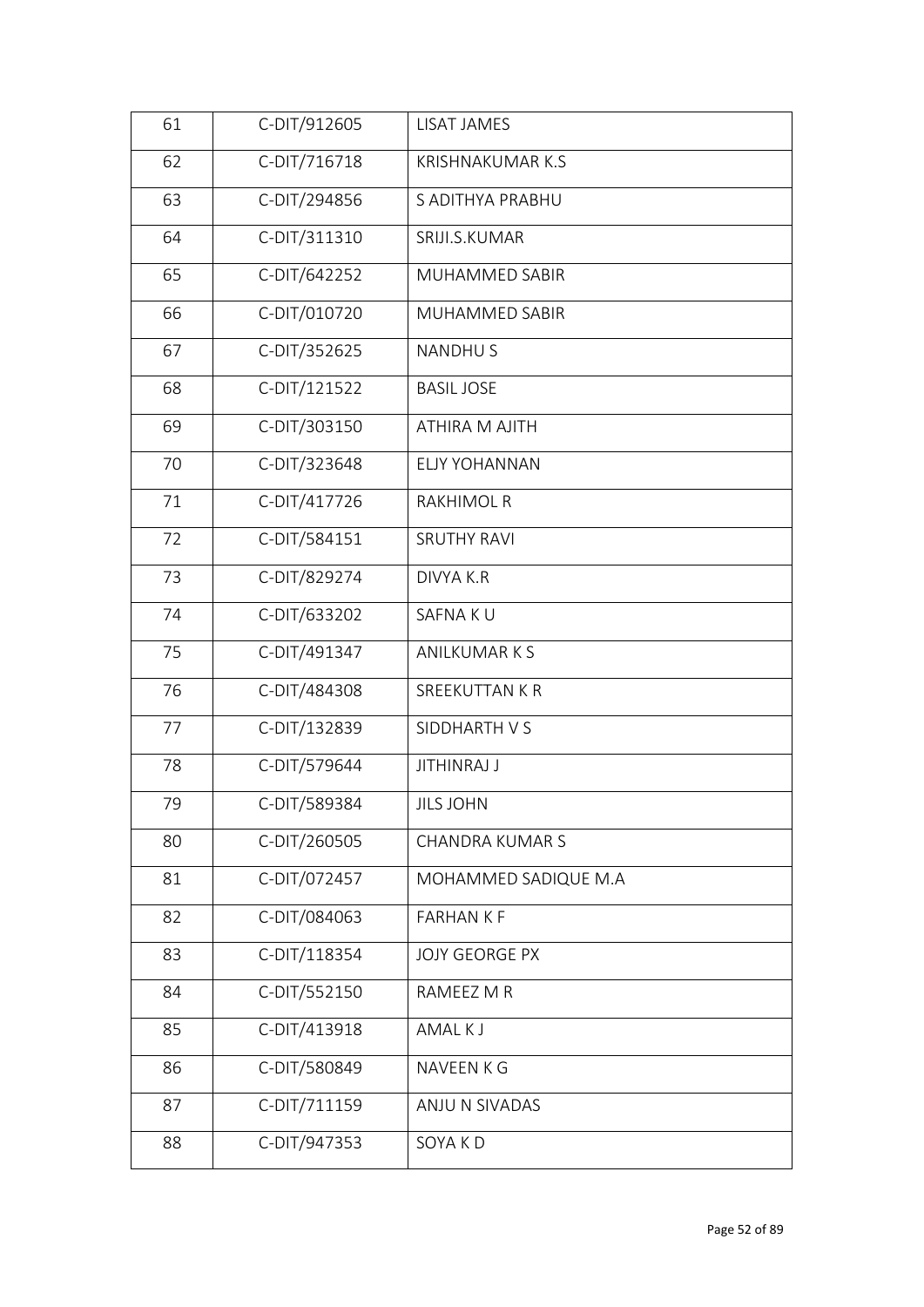| C-DIT/283487<br>90<br><b>VISHNUKA</b>       |  |
|---------------------------------------------|--|
|                                             |  |
| 91<br>C-DIT/584545<br>ANAND V S             |  |
| 92<br>C-DIT/435542<br>ALAN BRITTO PADUVA    |  |
| C-DIT/507590<br>93<br>LEEJA CICILLY         |  |
| C-DIT/464197<br>94<br><b>VARSHAKREGI</b>    |  |
| C-DIT/034601<br>95<br><b>JINU PAUL</b>      |  |
| C-DIT/990963<br>96<br>TERESA SAUMYA SAIMON  |  |
| C-DIT/252217<br>97<br>PRAVEEN P             |  |
| 98<br>C-DIT/901885<br><b>JOBY GEORGE</b>    |  |
| C-DIT/157609<br>99<br><b>BASIL BABY</b>     |  |
| C-DIT/156595<br>100<br>MAHESH CH            |  |
| 101<br>C-DIT/643565<br>SABAH C P            |  |
| C-DIT/911397<br>102<br>SAMUEL ELDHO         |  |
| 103<br>C-DIT/872148<br>ELDHOSE VARGHEESE.K  |  |
| 104<br>C-DIT/829632<br>AMAL S S             |  |
| 105<br>C-DIT/258058<br>ABDHUL HAKEEM C M    |  |
| 106<br>C-DIT/564926<br><b>BINIL ABRAHAM</b> |  |
| C-DIT/971213<br>107<br>REKHA                |  |
| C-DIT/293318<br>108<br>DEEPAKLAL K          |  |
| C-DIT/882414<br>109<br>VARGHESE P J         |  |
| C-DIT/310356<br>110<br><b>JINADEV SUNIL</b> |  |
| C-DIT/950755<br>111<br>AJOBIN K JOMON       |  |
| C-DIT/556074<br>112<br>ANAKHA M S           |  |
| 113<br>C-DIT/192989<br>SHAJIN SHAJAHAN      |  |
| C-DIT/382252<br>114<br>SANIL SATHYAN K      |  |
| 115<br>C-DIT/939059<br>AJITHKUMAR PP        |  |
| C-DIT/457735<br>116<br><b>JAISON JOSEPH</b> |  |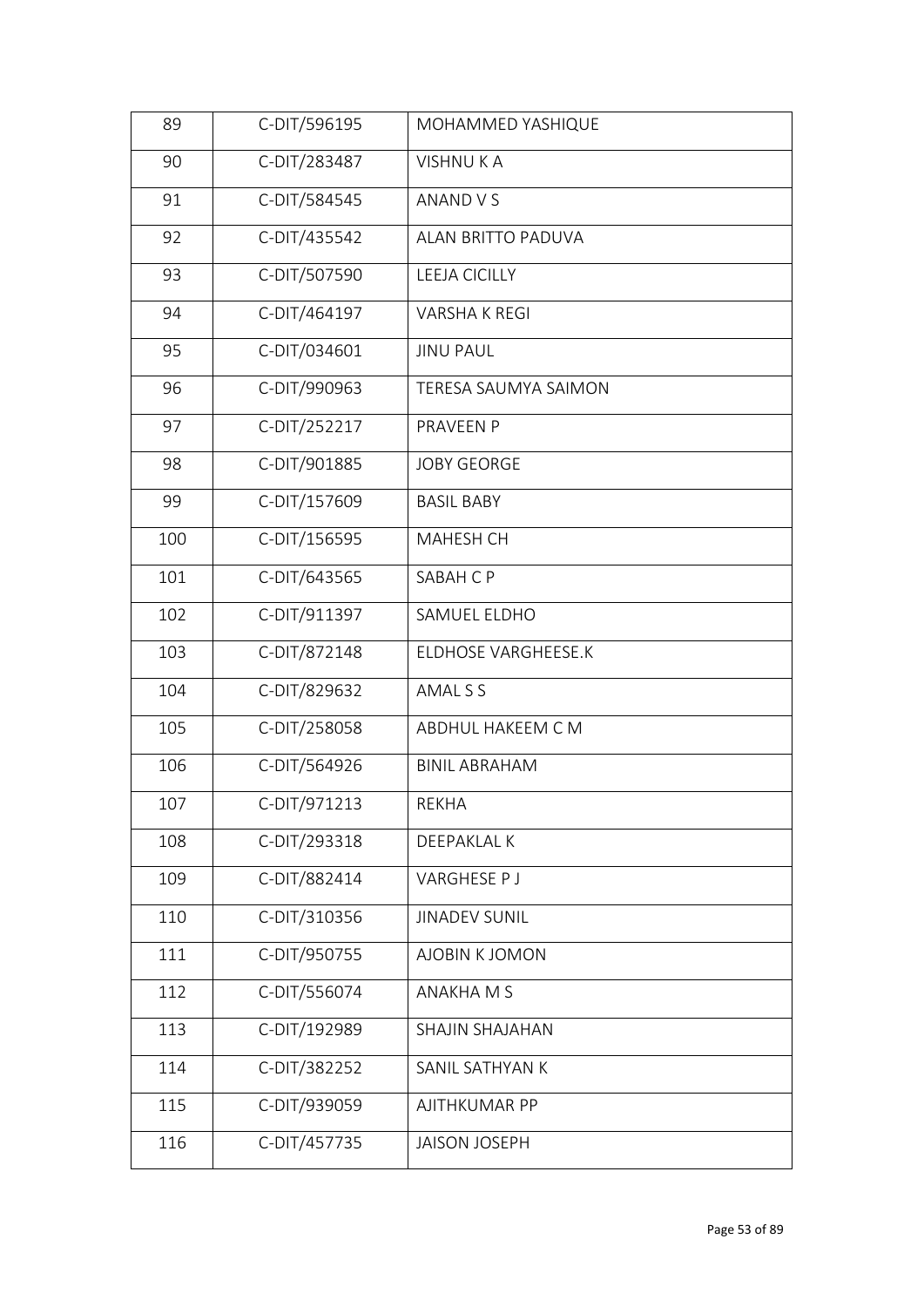| 117 | C-DIT/623097 | <b>VARUN VARGHESE</b>      |  |
|-----|--------------|----------------------------|--|
| 118 | C-DIT/200750 | AJESH HARIDAS              |  |
| 119 | C-DIT/570675 | C P KISHAN                 |  |
| 120 | C-DIT/242933 | VIJOY TV                   |  |
| 121 | C-DIT/316603 | NITHIN STEEPHEN            |  |
| 122 | C-DIT/855070 | SILPA RAJENDRAN            |  |
| 123 | C-DIT/982913 | <b>BINSIYA MAJEED K. S</b> |  |
| 124 | C-DIT/721669 | T P NEELIMA PRASANNAN      |  |
| 125 | C-DIT/094309 | <b>VINOD VARGHESE</b>      |  |
| 126 | C-DIT/482714 | SIVASHANKAR T C            |  |
| 127 | C-DIT/992547 | NIKHIL RAJAN K             |  |
| 128 | C-DIT/663139 | SOUMYA N D                 |  |
| 129 | C-DIT/032658 | <b>VISHNU PRASAD</b>       |  |
| 130 | C-DIT/153577 | DHANYATJ                   |  |
| 131 | C-DIT/446997 | <b>SRUTHIP</b>             |  |
| 132 | C-DIT/728026 | <b>VIDYESHWARI S</b>       |  |
| 133 | C-DIT/409253 | ANJU EVEREST               |  |
| 134 | C-DIT/308586 | RESHMA RAJAN               |  |
| 135 | C-DIT/940985 | <b>EMILY PAUL</b>          |  |
| 136 | C-DIT/061408 | ANAS M M                   |  |
| 137 | C-DIT/092014 | VINODKUMAR M G             |  |
| 138 | C-DIT/637748 | AKSHAY KUMAR AA            |  |
| 139 | C-DIT/434408 | <b>HANNA M X</b>           |  |
| 140 | C-DIT/423041 | <b>SYAMLAL T S</b>         |  |
| 141 | C-DIT/292863 | VISHNUM S                  |  |
| 142 | C-DIT/640550 | ANU DEVASSY                |  |
| 143 | C-DIT/350595 | <b>VIJAYAKUMARI CK</b>     |  |
| 144 | C-DIT/283071 | RIMNA MARY K J             |  |
|     |              |                            |  |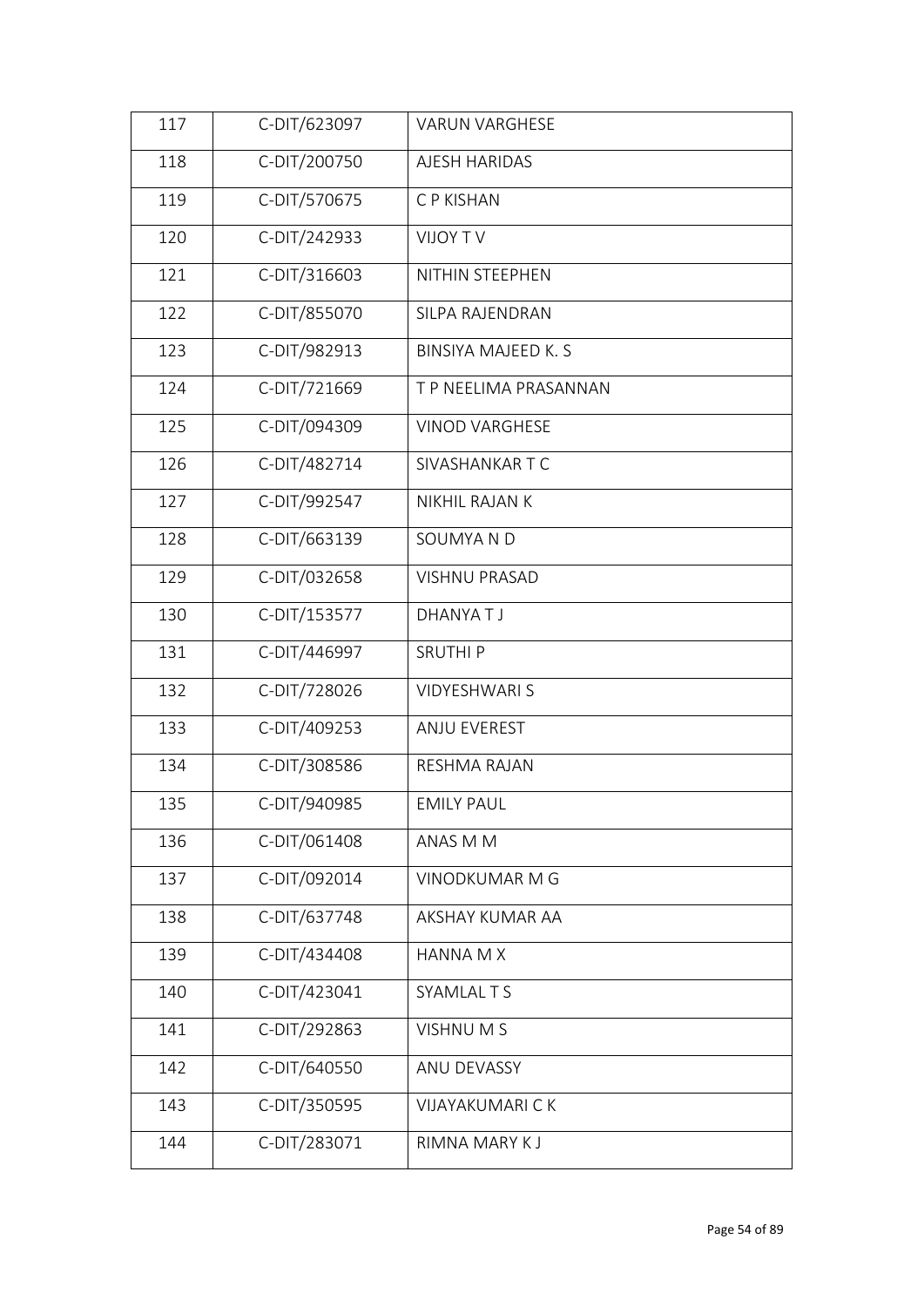| 145 | C-DIT/201514 | MUHAMMED ABDUL WAHAB  |
|-----|--------------|-----------------------|
| 146 | C-DIT/755110 | UMMER FAROOK N A      |
| 147 | C-DIT/951047 | NEETHU O C            |
| 148 | C-DIT/138883 | ALAN JOHN CS          |
| 149 | C-DIT/347083 | RIMEL TOMY M          |
| 150 | C-DIT/374156 | SOUMYA V A            |
| 151 | C-DIT/266655 | <b>MURALIPP</b>       |
| 152 | C-DIT/338126 | ANAND C A             |
| 153 | C-DIT/781200 | <b>GEETHUMV</b>       |
| 154 | C-DIT/975371 | <b>SUDEV PAI A</b>    |
| 155 | C-DIT/487131 | <b>HARI M BABU</b>    |
| 156 | C-DIT/338878 | RIYAZ P H             |
| 157 | C-DIT/535106 | <b>SAVITHA S</b>      |
| 158 | C-DIT/136724 | <b>ASWATHY S</b>      |
| 159 | C-DIT/416837 | DHANISHA V. V         |
| 160 | C-DIT/443634 | <b>REJINKS</b>        |
| 161 | C-DIT/945243 | <b>KRISHNADAS V S</b> |
| 162 | C-DIT/964645 | AMALJITH K A          |
| 163 | C-DIT/177028 | SANEESH V S           |
| 164 | C-DIT/670400 | REMYA K M             |
| 165 | C-DIT/070911 | NITHIN M S            |
| 166 | C-DIT/623136 | DINU TVARGHESE        |
| 167 | C-DIT/470505 | SREEKUTTAN.A.T        |
| 168 | C-DIT/639213 | <b>ATHIRAKS</b>       |
| 169 | C-DIT/782574 | <b>NISHA G</b>        |
| 170 | C-DIT/044475 | <b>NISHAD</b>         |
| 171 | C-DIT/217806 | UNNI P A              |
| 172 | C-DIT/113149 | MUHAMMED AFSAL M.A    |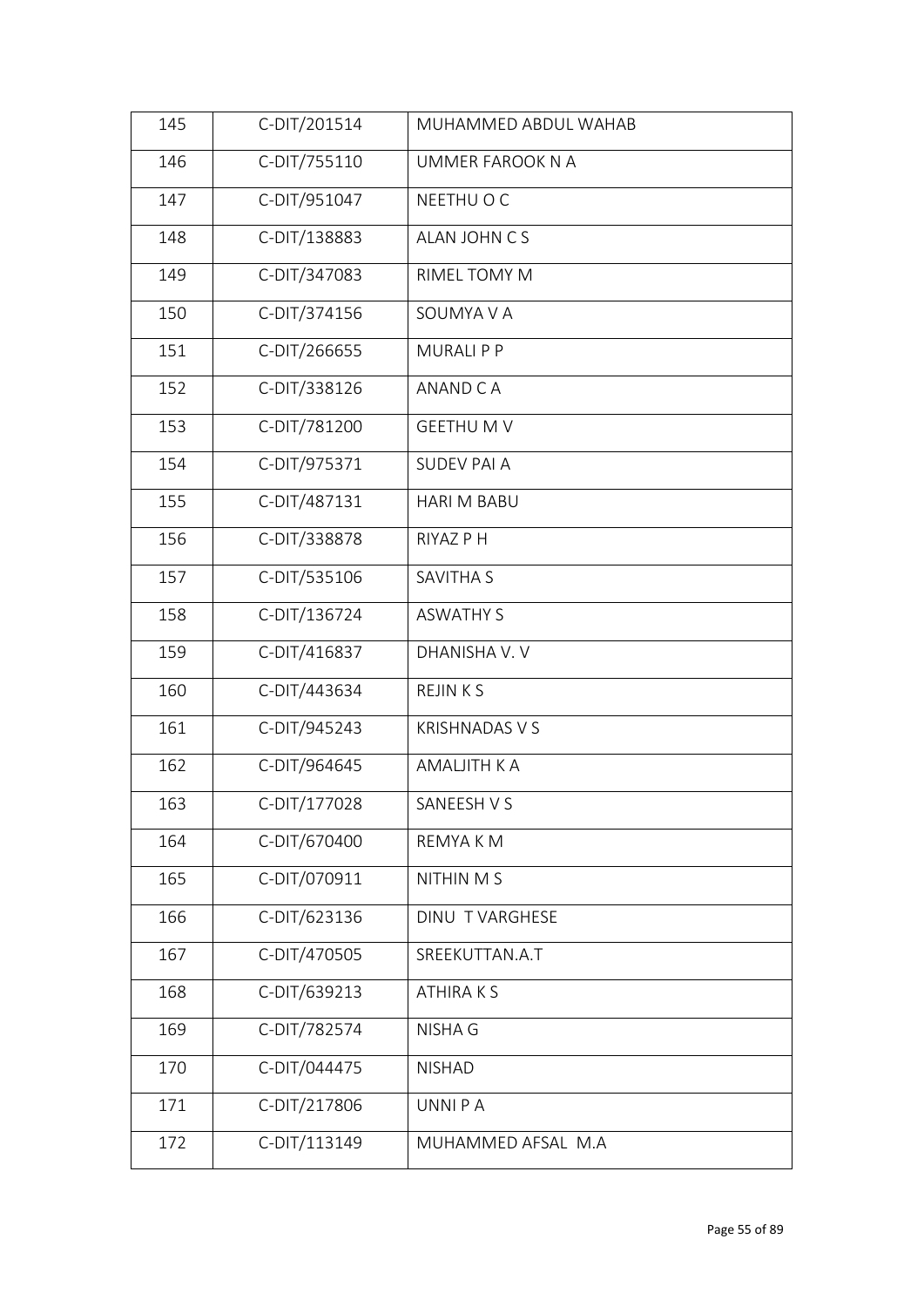| 173 | C-DIT/163645 | SYAMLAL                   |
|-----|--------------|---------------------------|
| 174 | C-DIT/583555 | <b>AKHIL AT</b>           |
| 175 | C-DIT/831941 | MADHUSOODANAMENON K P     |
| 176 | C-DIT/256876 | AADARSH O L               |
| 177 | C-DIT/738677 | ROSEMERRY ANTHONEY        |
| 178 | C-DIT/882615 | REMYA KRISHNAN R L        |
| 179 | C-DIT/297866 | <b>KAPILASINI TT</b>      |
| 180 | C-DIT/373338 | THUSHARA K M              |
| 181 | C-DIT/081500 | <b>MANU MOHAN</b>         |
| 182 | C-DIT/046633 | SANDHYA S PILLAI          |
| 183 | C-DIT/989350 | <b>GOKUL M V</b>          |
| 184 | C-DIT/523167 | SARANYA M M               |
| 185 | C-DIT/850835 | <b>ANUSREE A R</b>        |
| 186 | C-DIT/467231 | <b>BUVANESWARI N</b>      |
| 187 | C-DIT/972658 | <b>MARTIN MJ</b>          |
| 188 | C-DIT/148987 | <b>JISHAKV</b>            |
| 189 | C-DIT/130949 | <b>JACOB AKHIL ANTONY</b> |
| 190 | C-DIT/022359 | <b>HISHA G N</b>          |
| 191 | C-DIT/435888 | MANOJ JACOB               |
| 192 | C-DIT/999397 | JUDEN PV                  |
| 193 | C-DIT/953409 | SREEKUMAR P P             |
| 194 | C-DIT/248616 | ROSHNI RAJAN              |
| 195 | C-DIT/518291 | RIBY V S                  |
| 196 | C-DIT/228508 | <b>AMJITH V</b>           |
| 197 | C-DIT/582554 | <b>LIFIN AS</b>           |
| 198 | C-DIT/507794 | SURESH AV                 |
| 199 | C-DIT/600795 | SREELATHA KT              |
| 200 | C-DIT/267920 | <b>SHANI KS</b>           |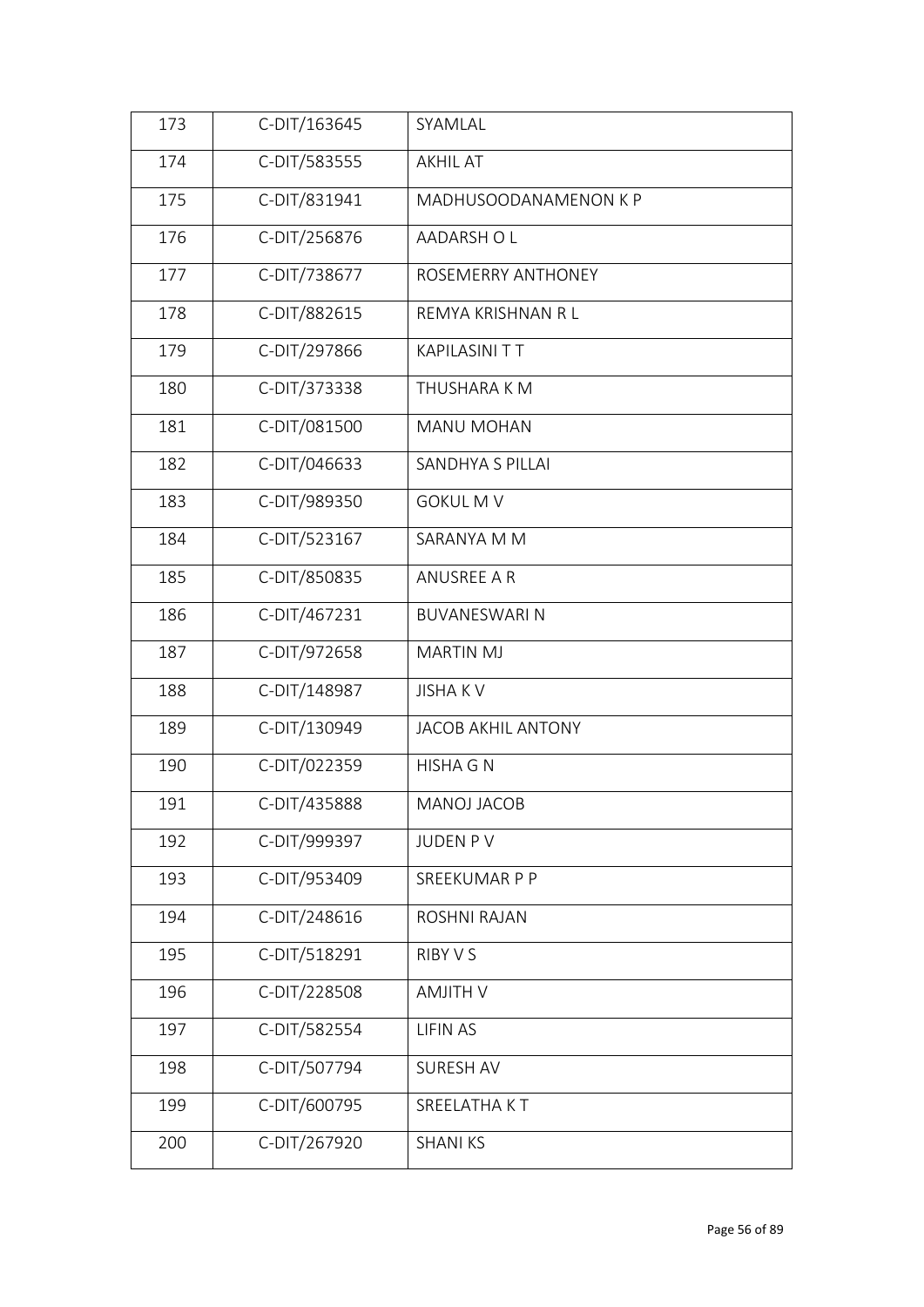| 201 | C-DIT/666915 | RAJI M K  |
|-----|--------------|-----------|
| 202 | C-DIT/815769 | ANSAR E A |

### District : Thrissur

| Rank           | Appln No     | Name of the applicant   |  |
|----------------|--------------|-------------------------|--|
| $\mathbf{1}$   | C-DIT/248620 | ARUN S SHARMA           |  |
| $\overline{2}$ | C-DIT/755280 | <b>GIPSON WILSON</b>    |  |
| $\overline{3}$ | C-DIT/546726 | ASWATH T ANAND          |  |
| $\overline{4}$ | C-DIT/977563 | <b>MARIYA DAVIS</b>     |  |
| 5              | C-DIT/411385 | <b>HARIPRASAD CM</b>    |  |
| 6              | C-DIT/072417 | FAIZAL.R.H              |  |
| $\overline{7}$ | C-DIT/881300 | RAMEESA P A             |  |
| 8              | C-DIT/576941 | <b>DILJITH CHANDRAN</b> |  |
| 9              | C-DIT/163907 | ANSON J ALAPPAT         |  |
| 10             | C-DIT/324880 | FASAL                   |  |
| 11             | C-DIT/151354 | RAHEESA P A             |  |
| 12             | C-DIT/671593 | <b>VISHNU MOHAN</b>     |  |
| 13             | C-DIT/854810 | <b>D S DEVIKA</b>       |  |
| 14             | C-DIT/515731 | SANIL KRISHNA A A       |  |
| 15             | C-DIT/346825 | <b>RITTA CK</b>         |  |
| 16             | C-DIT/445583 | <b>ABISHATA</b>         |  |
| 17             | C-DIT/385691 | <b>DIVINE MATHEW</b>    |  |
| 18             | C-DIT/206024 | DIDIRA REMENEN E        |  |
| 19             | C-DIT/271174 | AKSA RAJ.M.J            |  |
| 20             | C-DIT/201825 | <b>UMESH M NAIR</b>     |  |
| 21             | C-DIT/700060 | <b>LENISH LEON</b>      |  |
| 22             | C-DIT/899435 | SREEDHIKR               |  |
| 23             | C-DIT/348741 | <b>JISHNA RAJAN</b>     |  |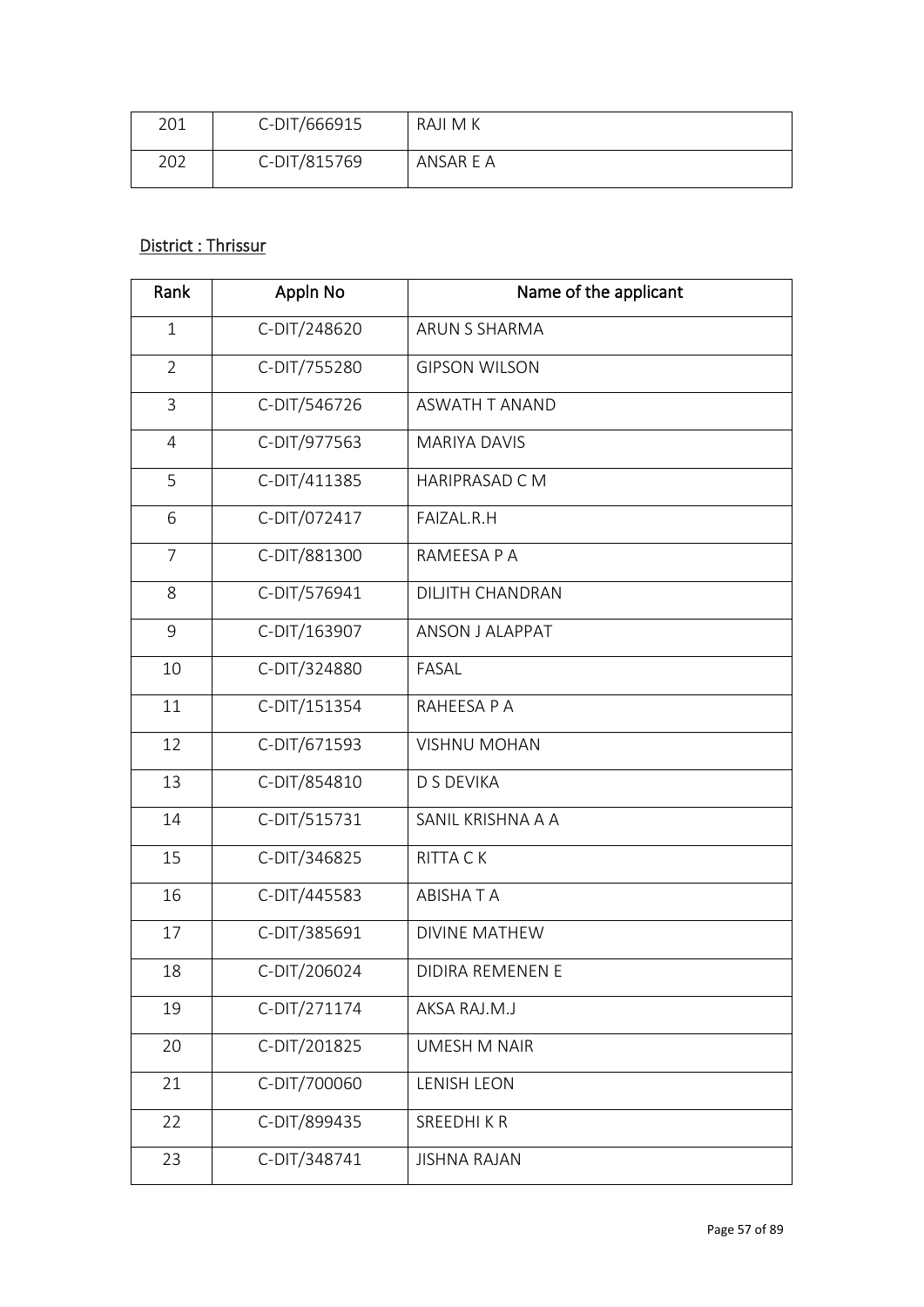| 24 | C-DIT/335796 | <b>ASWATHY S NAIR</b>      |  |
|----|--------------|----------------------------|--|
| 25 | C-DIT/434291 | AKSHARA P M                |  |
| 26 | C-DIT/098828 | AKSHAY KUMAR B M           |  |
| 27 | C-DIT/046219 | <b>JERIN JOSE</b>          |  |
| 28 | C-DIT/412677 | SAHAL M S                  |  |
| 29 | C-DIT/975693 | NIMISHA P B                |  |
| 30 | C-DIT/742083 | SWATHY PARVATHY SUDHAKARAN |  |
| 31 | C-DIT/845908 | FATHIMA NOUSHAD K N        |  |
| 32 | C-DIT/219964 | <b>SUSHASREE KS</b>        |  |
| 33 | C-DIT/820099 | <b>VINEESH</b>             |  |
| 34 | C-DIT/809293 | AKSHAY KRISHNA E P         |  |
| 35 | C-DIT/221444 | JAYASREE M G               |  |
| 36 | C-DIT/895248 | <b>KRISHNAPP</b>           |  |
| 37 | C-DIT/798138 | <b>ALEN JOSEPH</b>         |  |
| 38 | C-DIT/611143 | NITHINDAS U T              |  |
| 39 | C-DIT/387756 | AJITH TV                   |  |
| 40 | C-DIT/779390 | MELVIN K A                 |  |
| 41 | C-DIT/999898 | AKSHAY KRISHNA A R         |  |
| 42 | C-DIT/215075 | BHAGYASHA.P.B              |  |
| 43 | C-DIT/995111 | SALU M P                   |  |
| 44 | C-DIT/430420 | MIDHUN R S                 |  |
| 45 | C-DIT/656402 | SREELAL MD                 |  |
| 46 | C-DIT/024120 | <b>AJAY</b>                |  |
| 47 | C-DIT/204805 | NASINI M M                 |  |
| 48 | C-DIT/354865 | <b>ALMARIYA JAISON</b>     |  |
| 49 | C-DIT/678884 | SHIJITH CH                 |  |
| 50 | C-DIT/595270 | AJMAL K S                  |  |
| 51 | C-DIT/588870 | HARISHMA HARIDAS           |  |
|    |              |                            |  |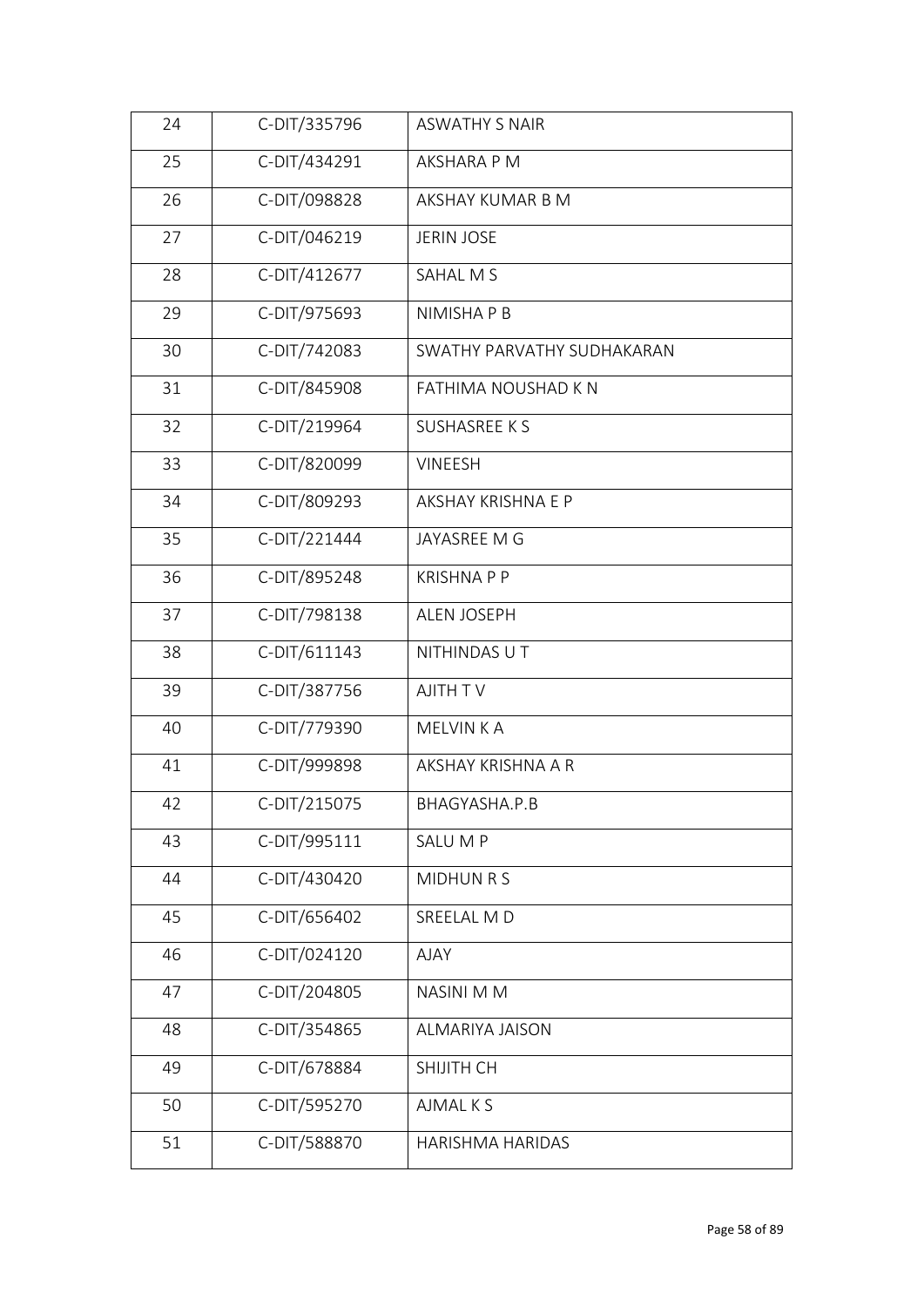| 52 | C-DIT/169128 | RAJI K R                   |
|----|--------------|----------------------------|
| 53 | C-DIT/019983 | <b>JOMON M M</b>           |
| 54 | C-DIT/278208 | <b>HARISANKARKS</b>        |
| 55 | C-DIT/208000 | <b>GOKUL M</b>             |
| 56 | C-DIT/020255 | <b>BHAGHYA LAKSHMI K K</b> |
| 57 | C-DIT/773957 | <b>SURYATR</b>             |
| 58 | C-DIT/007356 | ARUN KRISHNAN J            |
| 59 | C-DIT/363881 | SHARAFIYA K S              |
| 60 | C-DIT/603433 | <b>HARITHA CJ</b>          |
| 61 | C-DIT/861801 | NIMMY NY                   |
| 62 | C-DIT/368210 | <b>NITHIN T R</b>          |
| 63 | C-DIT/528993 | <b>FIBIN WILSON</b>        |
| 64 | C-DIT/532729 | SHITHI KT                  |
| 65 | C-DIT/302352 | SHANJALY SHANMUGHAN        |
| 66 | C-DIT/886138 | SAITHYA V B                |
| 67 | C-DIT/052886 | SIJO A C                   |
| 68 | C-DIT/430148 | VISHNU CHANDRAN            |
| 69 | C-DIT/670884 | <b>HANSHAN P.M</b>         |
| 70 | C-DIT/030576 | <b>FRANCIS JOSE</b>        |
| 71 | C-DIT/014197 | <b>ANURAG K</b>            |
| 72 | C-DIT/055886 | <b>DANY MARKOSE</b>        |
| 73 | C-DIT/977186 | ABHIJITH. P. A             |
| 74 | C-DIT/717822 | VIDYA CU                   |
| 75 | C-DIT/053745 | SREYA C JOB                |
| 76 | C-DIT/710251 | <b>BHAVYA M B</b>          |
| 77 | C-DIT/266297 | ANANDU KRISHNA             |
| 78 | C-DIT/260171 | MOHAMMED SWALIH K          |
| 79 | C-DIT/038900 | REMYA KRISHNA              |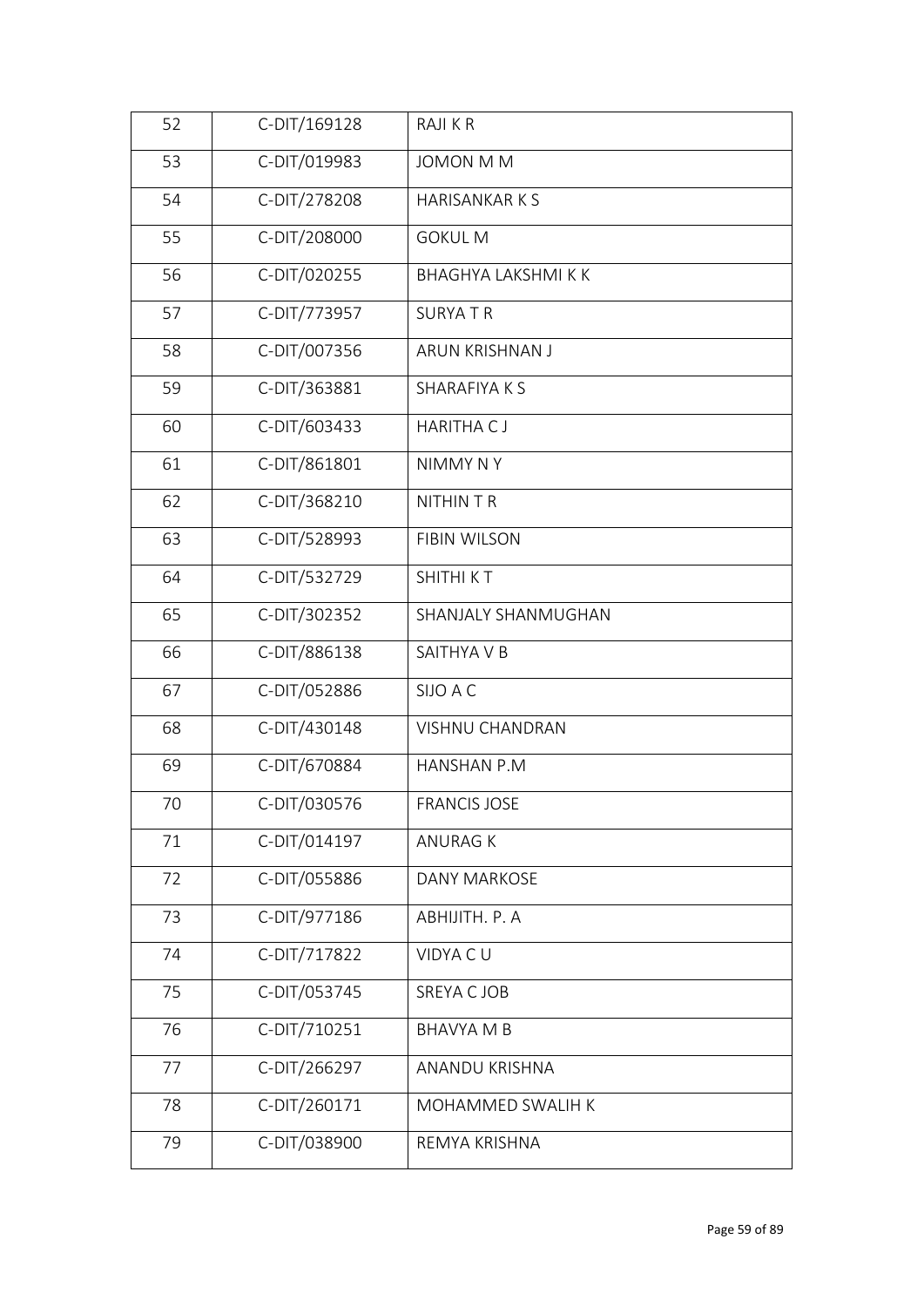| C-DIT/150110<br>LINDA T D<br>81<br>C-DIT/606961<br>82<br>KARTHIK PILLA V K<br>C-DIT/213689<br>83<br><b>UDHAY KRISHNA</b><br>C-DIT/191216<br>84<br>JAYARAM M K<br>C-DIT/170603<br>85<br><b>REKHAPR</b><br>C-DIT/857405<br>86<br><b>GIRISH V MOHAN</b><br>C-DIT/359788<br>87<br><b>RINSON DAVIS</b><br>C-DIT/299857<br>88<br><b>AKSHAY M S</b><br>C-DIT/067550<br>89<br>HARITHA JOHNS JOSEPH<br>C-DIT/684468<br>90<br><b>RESMI PR</b><br>C-DIT/772422<br>91<br><b>SUBIN THOMAS VARGHESE</b><br>C-DIT/636830<br>92<br>SARINKRISHNA TM<br>C-DIT/635021<br>93<br><b>AKHIL CR</b><br>94<br>C-DIT/586617<br>PRASANTH V<br>C-DIT/545299<br>95<br>PRATHEESH P<br>96<br>C-DIT/421805<br><b>AVINASH K</b><br>97<br>C-DIT/446841<br>ALEX PETER P<br>C-DIT/002553<br>98<br>LAKSHMIDEVI C G<br>C-DIT/405021<br><b>JINO K JOSE</b><br>99<br>C-DIT/820055<br>100<br><b>JOELPJ</b><br>C-DIT/232452<br>101<br><b>AISWARYA P</b><br>C-DIT/730760<br>102<br>LINDA A L<br>C-DIT/907767<br>103<br>EAIJOHN A J<br>104<br>C-DIT/703429<br><b>GRANVILLE STEVENSON</b><br>105<br>C-DIT/029668<br>AKHILA U<br>C-DIT/176931<br>106<br><b>JISHNUKV</b> | 80  | C-DIT/005515 | ANU TS      |  |
|---------------------------------------------------------------------------------------------------------------------------------------------------------------------------------------------------------------------------------------------------------------------------------------------------------------------------------------------------------------------------------------------------------------------------------------------------------------------------------------------------------------------------------------------------------------------------------------------------------------------------------------------------------------------------------------------------------------------------------------------------------------------------------------------------------------------------------------------------------------------------------------------------------------------------------------------------------------------------------------------------------------------------------------------------------------------------------------------------------------------------|-----|--------------|-------------|--|
|                                                                                                                                                                                                                                                                                                                                                                                                                                                                                                                                                                                                                                                                                                                                                                                                                                                                                                                                                                                                                                                                                                                           |     |              |             |  |
|                                                                                                                                                                                                                                                                                                                                                                                                                                                                                                                                                                                                                                                                                                                                                                                                                                                                                                                                                                                                                                                                                                                           |     |              |             |  |
|                                                                                                                                                                                                                                                                                                                                                                                                                                                                                                                                                                                                                                                                                                                                                                                                                                                                                                                                                                                                                                                                                                                           |     |              |             |  |
|                                                                                                                                                                                                                                                                                                                                                                                                                                                                                                                                                                                                                                                                                                                                                                                                                                                                                                                                                                                                                                                                                                                           |     |              |             |  |
|                                                                                                                                                                                                                                                                                                                                                                                                                                                                                                                                                                                                                                                                                                                                                                                                                                                                                                                                                                                                                                                                                                                           |     |              |             |  |
|                                                                                                                                                                                                                                                                                                                                                                                                                                                                                                                                                                                                                                                                                                                                                                                                                                                                                                                                                                                                                                                                                                                           |     |              |             |  |
|                                                                                                                                                                                                                                                                                                                                                                                                                                                                                                                                                                                                                                                                                                                                                                                                                                                                                                                                                                                                                                                                                                                           |     |              |             |  |
|                                                                                                                                                                                                                                                                                                                                                                                                                                                                                                                                                                                                                                                                                                                                                                                                                                                                                                                                                                                                                                                                                                                           |     |              |             |  |
|                                                                                                                                                                                                                                                                                                                                                                                                                                                                                                                                                                                                                                                                                                                                                                                                                                                                                                                                                                                                                                                                                                                           |     |              |             |  |
|                                                                                                                                                                                                                                                                                                                                                                                                                                                                                                                                                                                                                                                                                                                                                                                                                                                                                                                                                                                                                                                                                                                           |     |              |             |  |
|                                                                                                                                                                                                                                                                                                                                                                                                                                                                                                                                                                                                                                                                                                                                                                                                                                                                                                                                                                                                                                                                                                                           |     |              |             |  |
|                                                                                                                                                                                                                                                                                                                                                                                                                                                                                                                                                                                                                                                                                                                                                                                                                                                                                                                                                                                                                                                                                                                           |     |              |             |  |
|                                                                                                                                                                                                                                                                                                                                                                                                                                                                                                                                                                                                                                                                                                                                                                                                                                                                                                                                                                                                                                                                                                                           |     |              |             |  |
|                                                                                                                                                                                                                                                                                                                                                                                                                                                                                                                                                                                                                                                                                                                                                                                                                                                                                                                                                                                                                                                                                                                           |     |              |             |  |
|                                                                                                                                                                                                                                                                                                                                                                                                                                                                                                                                                                                                                                                                                                                                                                                                                                                                                                                                                                                                                                                                                                                           |     |              |             |  |
|                                                                                                                                                                                                                                                                                                                                                                                                                                                                                                                                                                                                                                                                                                                                                                                                                                                                                                                                                                                                                                                                                                                           |     |              |             |  |
|                                                                                                                                                                                                                                                                                                                                                                                                                                                                                                                                                                                                                                                                                                                                                                                                                                                                                                                                                                                                                                                                                                                           |     |              |             |  |
|                                                                                                                                                                                                                                                                                                                                                                                                                                                                                                                                                                                                                                                                                                                                                                                                                                                                                                                                                                                                                                                                                                                           |     |              |             |  |
|                                                                                                                                                                                                                                                                                                                                                                                                                                                                                                                                                                                                                                                                                                                                                                                                                                                                                                                                                                                                                                                                                                                           |     |              |             |  |
|                                                                                                                                                                                                                                                                                                                                                                                                                                                                                                                                                                                                                                                                                                                                                                                                                                                                                                                                                                                                                                                                                                                           |     |              |             |  |
|                                                                                                                                                                                                                                                                                                                                                                                                                                                                                                                                                                                                                                                                                                                                                                                                                                                                                                                                                                                                                                                                                                                           |     |              |             |  |
|                                                                                                                                                                                                                                                                                                                                                                                                                                                                                                                                                                                                                                                                                                                                                                                                                                                                                                                                                                                                                                                                                                                           |     |              |             |  |
|                                                                                                                                                                                                                                                                                                                                                                                                                                                                                                                                                                                                                                                                                                                                                                                                                                                                                                                                                                                                                                                                                                                           |     |              |             |  |
|                                                                                                                                                                                                                                                                                                                                                                                                                                                                                                                                                                                                                                                                                                                                                                                                                                                                                                                                                                                                                                                                                                                           |     |              |             |  |
|                                                                                                                                                                                                                                                                                                                                                                                                                                                                                                                                                                                                                                                                                                                                                                                                                                                                                                                                                                                                                                                                                                                           |     |              |             |  |
|                                                                                                                                                                                                                                                                                                                                                                                                                                                                                                                                                                                                                                                                                                                                                                                                                                                                                                                                                                                                                                                                                                                           |     |              |             |  |
|                                                                                                                                                                                                                                                                                                                                                                                                                                                                                                                                                                                                                                                                                                                                                                                                                                                                                                                                                                                                                                                                                                                           | 107 | C-DIT/428972 | SREELAL V M |  |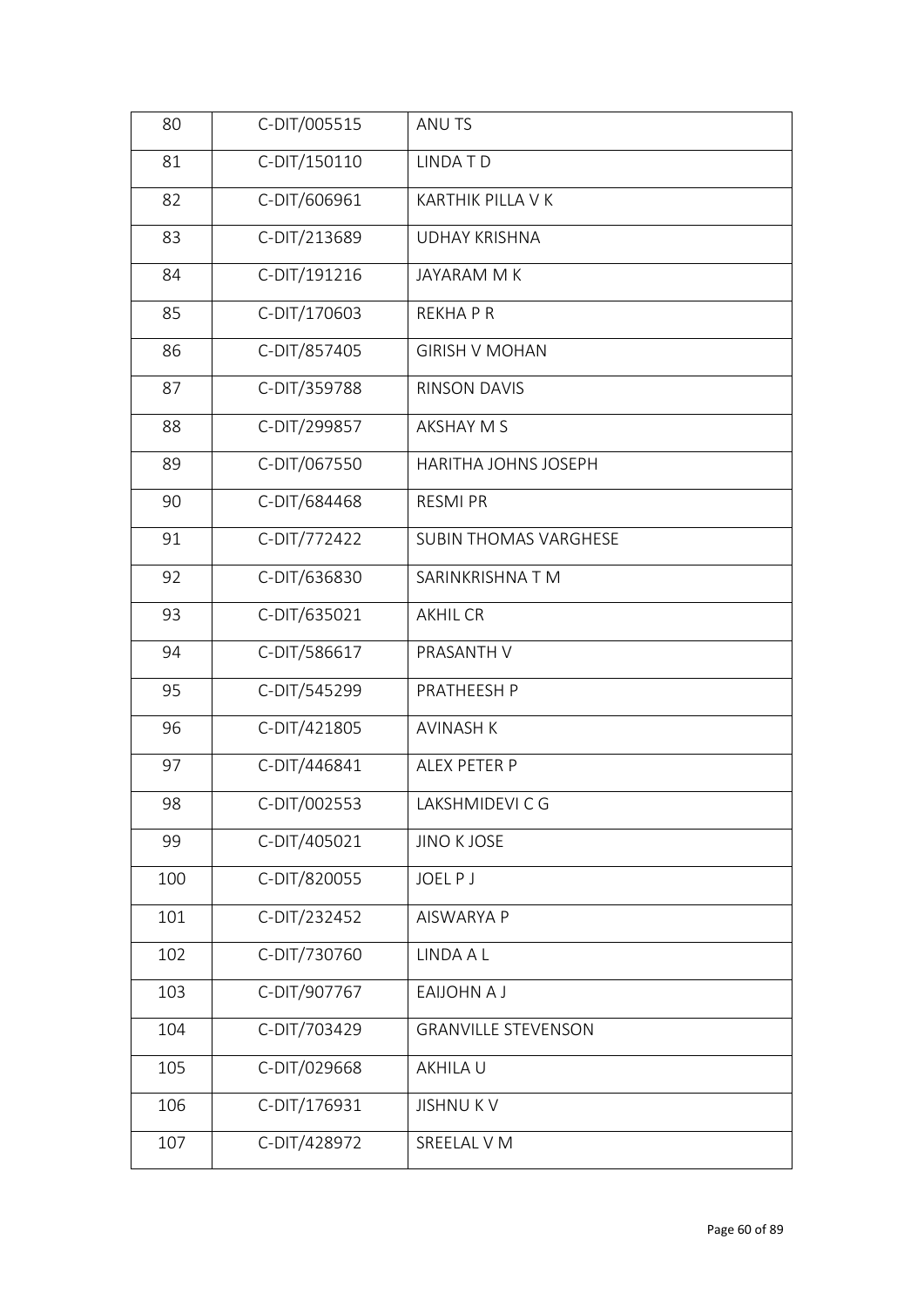| 108 | C-DIT/210547 | <b>VIPINDAS UT</b>         |
|-----|--------------|----------------------------|
| 109 | C-DIT/421442 | SNEHIN M G                 |
| 110 | C-DIT/695270 | NEETHU P S                 |
| 111 | C-DIT/914226 | JAYAKRISHNAN.K.J           |
| 112 | C-DIT/881440 | <b>BINISHA. PB</b>         |
| 113 | C-DIT/718278 | AKBAR RASHEED              |
| 114 | C-DIT/597051 | <b>HIMATA</b>              |
| 115 | C-DIT/442153 | SINUMOL.K.H                |
| 116 | C-DIT/187997 | SREELEKSHMI SREEKUMAR      |
| 117 | C-DIT/597214 | NEETHU RADHAKRISHNAN T     |
| 118 | C-DIT/257532 | <b>VISHNUDAS KM</b>        |
| 119 | C-DIT/606921 | <b>SUNITHA M S</b>         |
| 120 | C-DIT/817957 | NIRMAL K S                 |
| 121 | C-DIT/982272 | YOGESH CS                  |
| 122 | C-DIT/899114 | <b>BIJY ANTONY</b>         |
| 123 | C-DIT/285094 | SOFIYA CM                  |
| 124 | C-DIT/926439 | VAISAKH M C                |
| 125 | C-DIT/266339 | <b>CHANKKIGAL SREEJITH</b> |
| 126 | C-DIT/111202 | RAHANA TM                  |
| 127 | C-DIT/596807 | SREERAG HARIDAS            |
| 128 | C-DIT/866260 | ROSMI K B                  |
| 129 | C-DIT/324193 | LIJI N G                   |
| 130 | C-DIT/672306 | <b>SUMAKP</b>              |
| 131 | C-DIT/965351 | PRASOBH S                  |
| 132 | C-DIT/158842 | <b>SUBIN SK</b>            |
| 133 | C-DIT/902075 | VIJI M. G                  |
| 134 | C-DIT/759602 | ARUN ROY PANAKAL           |
| 135 | C-DIT/531695 | SARITHA V V                |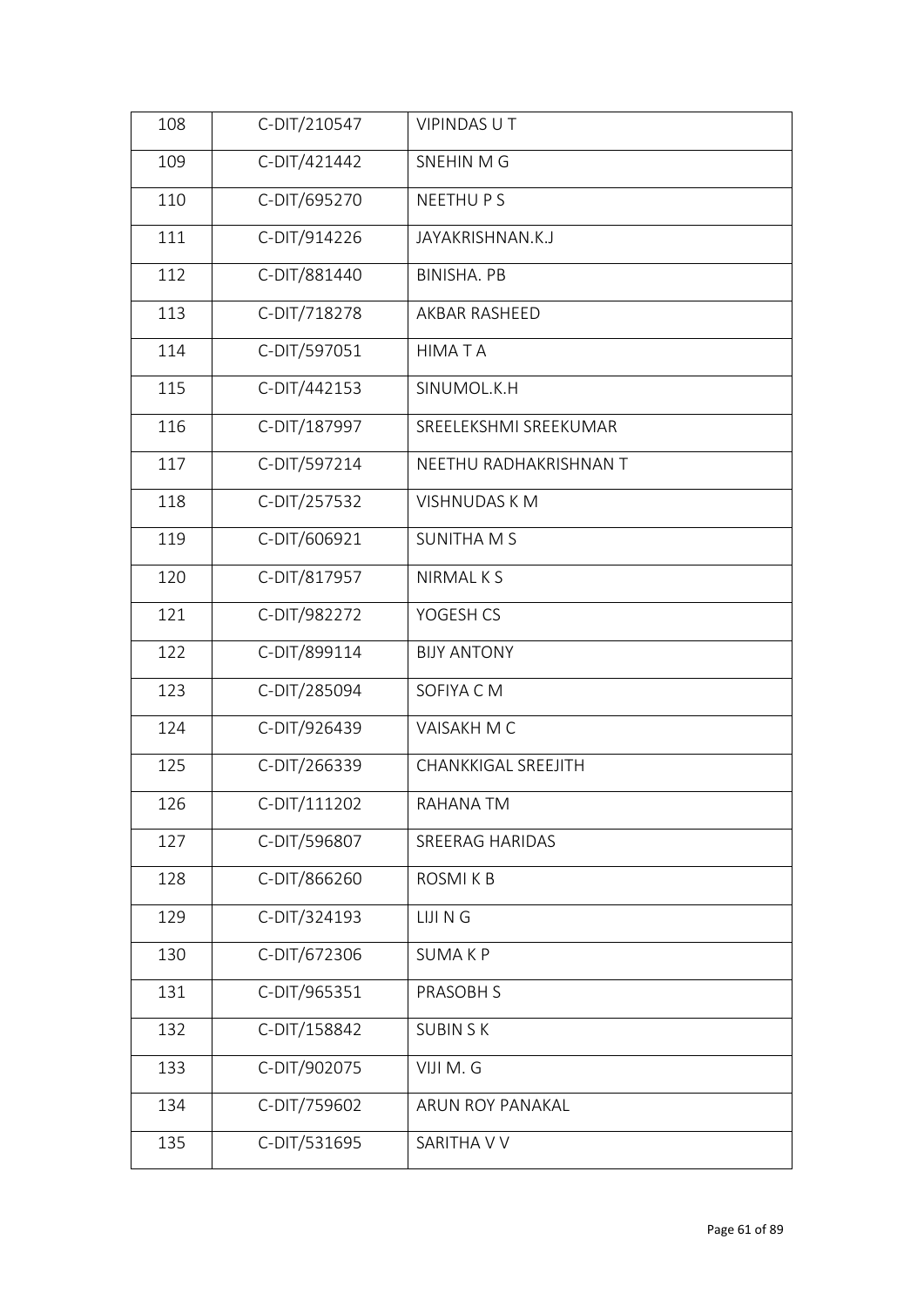| 136 | C-DIT/091672 | SAJINI E S                |
|-----|--------------|---------------------------|
| 137 | C-DIT/578234 | <b>NALINIEV</b>           |
| 138 | C-DIT/110050 | <b>VINESH VISWANATHAN</b> |
| 139 | C-DIT/230901 | <b>BINDUMV</b>            |
| 140 | C-DIT/211053 | PUSHPAMANI M P            |
| 141 | C-DIT/722181 | <b>MOLIKUTTY J</b>        |
| 142 | C-DIT/381960 | SAGIR                     |
| 143 | C-DIT/905950 | AFSAL                     |

# District : Palakkad

| Rank           | Appln No     | Name of the applicant     |
|----------------|--------------|---------------------------|
| $\mathbf{1}$   | C-DIT/133577 | SANJAY KUMAR PS           |
| $\overline{2}$ | C-DIT/171943 | <b>ANUSHAP</b>            |
| $\overline{3}$ | C-DIT/752639 | MUHAMMED AJMAL T          |
| $\overline{4}$ | C-DIT/137116 | ARUN GOPINATHAN KUNNATH   |
| 5              | C-DIT/146651 | MUHAMMAD SAVAD T P        |
| 6              | C-DIT/196694 | <b>JISHNUS</b>            |
| $\overline{7}$ | C-DIT/648604 | NIDHINDAS N               |
| 8              | C-DIT/668912 | <b>SANOOP S</b>           |
| 9              | C-DIT/917531 | <b>AKSHARAK</b>           |
| 10             | C-DIT/947880 | <b>ADARSH VK</b>          |
| 11             | C-DIT/348844 | <b>GOVIND V</b>           |
| 12             | C-DIT/676269 | <b>SREERAG K R</b>        |
| 13             | C-DIT/060294 | <b>BILU C BALAN</b>       |
| 14             | C-DIT/872101 | <b>ABDUL BASITH, K.K.</b> |
| 15             | C-DIT/093920 | <b>FAHIZ M</b>            |
| 16             | C-DIT/629256 | ABHIRAM MU                |
| 17             | C-DIT/901117 | RANJITHYA P C             |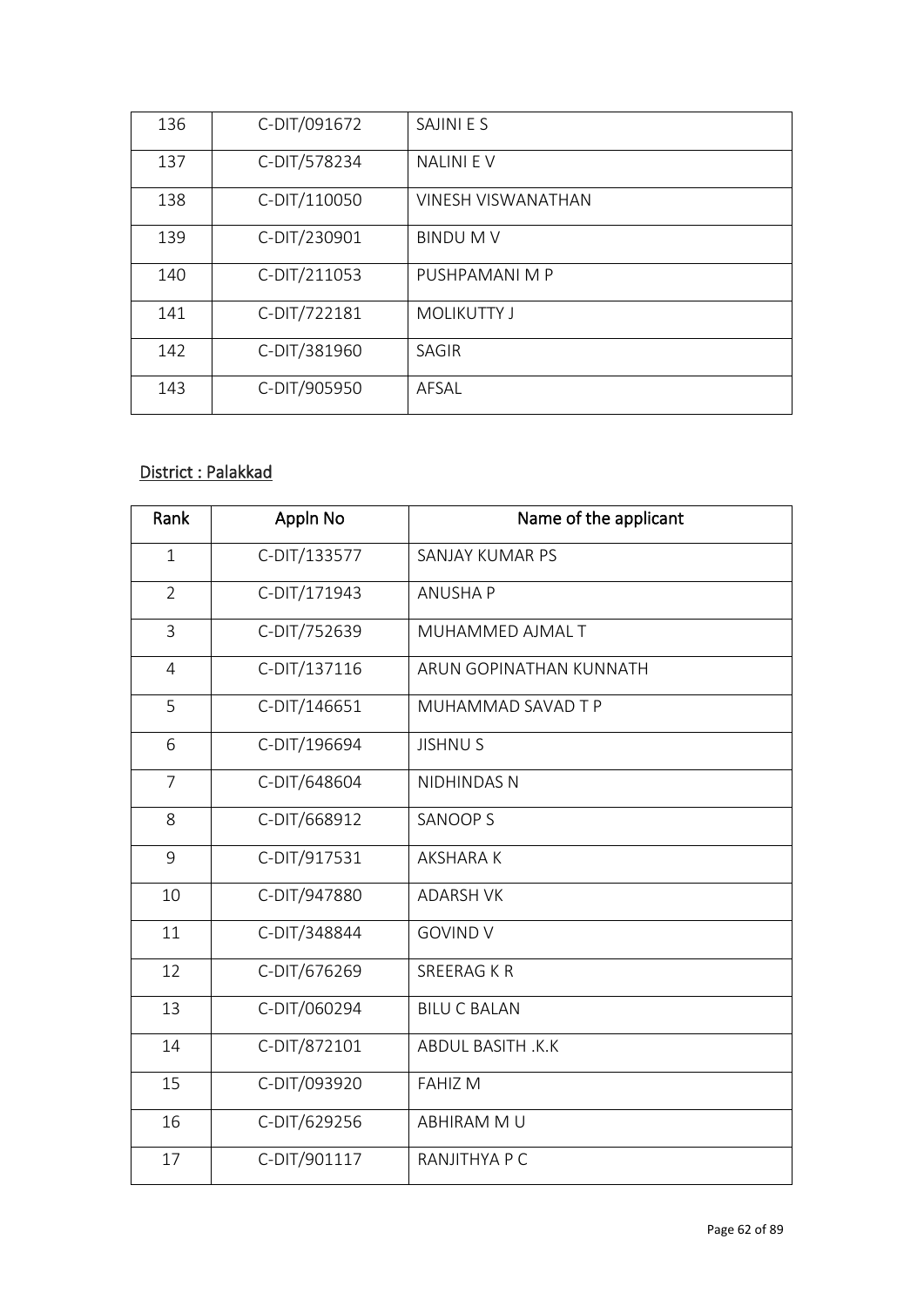| 18 | C-DIT/961942 | KEERTHANA C M           |
|----|--------------|-------------------------|
| 19 | C-DIT/427019 | ANAND KRISHNA K         |
| 20 | C-DIT/112645 | ASWANTH.N               |
| 21 | C-DIT/157191 | <b>VIJAY RAJAN</b>      |
| 22 | C-DIT/483783 | PARVATHY SASIDHARAN     |
| 23 | C-DIT/414019 | APSARA R                |
| 24 | C-DIT/822751 | GOPIKA.A                |
| 25 | C-DIT/013743 | ANAS.A.S                |
| 26 | C-DIT/759318 | <b>HARIN KRISHNA CV</b> |
| 27 | C-DIT/240646 | ANJU V                  |
| 28 | C-DIT/891871 | <b>VYSAKH S</b>         |
| 29 | C-DIT/693332 | <b>BINURAJ C</b>        |
| 30 | C-DIT/153971 | SANAL TR                |
| 31 | C-DIT/181248 | <b>RAHUL R</b>          |
| 32 | C-DIT/281546 | <b>RANJINI K</b>        |
| 33 | C-DIT/589829 | <b>SHILPAK</b>          |
| 34 | C-DIT/090657 | <b>SANAL KUMAR S</b>    |
| 35 | C-DIT/384471 | <b>SAJIMON V</b>        |
| 36 | C-DIT/795014 | AJITH K                 |
| 37 | C-DIT/479761 | MEGHA K H               |
| 38 | C-DIT/073252 | <b>ZUHAILA P P</b>      |
| 39 | C-DIT/138322 | SARATH RAJ R            |
| 40 | C-DIT/885617 | PRAJEESHA K             |
| 41 | C-DIT/689282 | SANDHYA P NAIR          |
| 42 | C-DIT/714805 | JAYESH P                |
| 43 | C-DIT/251349 | PRANAV. P               |
| 44 | C-DIT/646247 | SUDHEESH P P            |
| 45 | C-DIT/214603 | <b>VINEETH</b>          |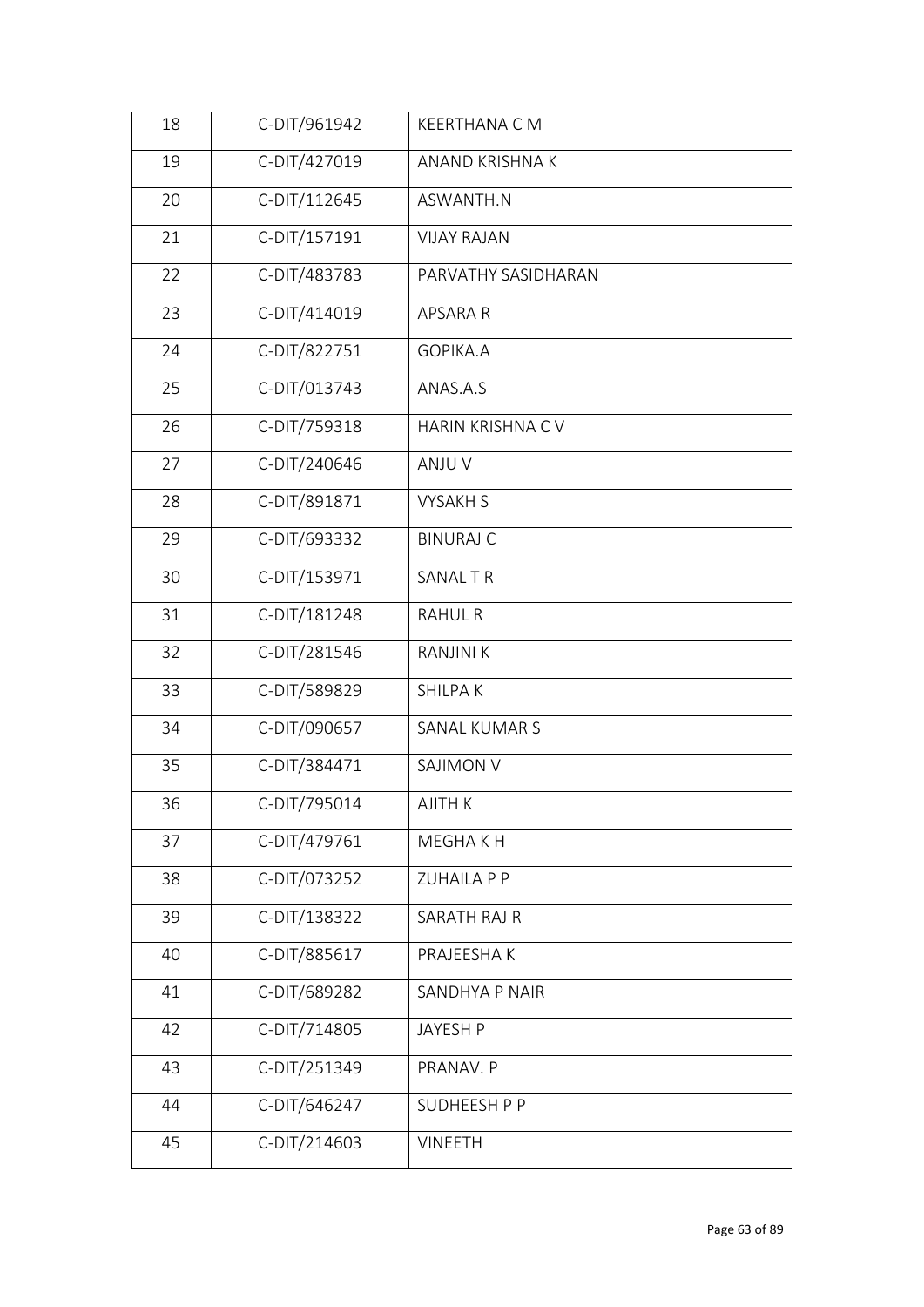| 46 | C-DIT/453090 | JASEEM              |
|----|--------------|---------------------|
| 47 | C-DIT/864831 | <b>RAHULK</b>       |
| 48 | C-DIT/025989 | AJAY P              |
| 49 | C-DIT/101245 | SREELEKSHMI R       |
| 50 | C-DIT/937834 | <b>SRUTHY G</b>     |
| 51 | C-DIT/266528 | <b>RAKESH R</b>     |
| 52 | C-DIT/621327 | <b>SANJUP</b>       |
| 53 | C-DIT/204184 | SOURAV.S.P          |
| 54 | C-DIT/406332 | SREEJITH.R          |
| 55 | C-DIT/046283 | <b>VIDHYAKV</b>     |
| 56 | C-DIT/264838 | <b>NOUFIYA S</b>    |
| 57 | C-DIT/618607 | NISAR K             |
| 58 | C-DIT/496817 | <b>VISAKH</b>       |
| 59 | C-DIT/332206 | AKHIL DEV. S        |
| 60 | C-DIT/273225 | NITHIN.A.P          |
| 61 | C-DIT/281824 | <b>KISHOR K</b>     |
| 62 | C-DIT/785123 | <b>SUDARSAN N</b>   |
| 63 | C-DIT/998705 | SREEJITH N          |
| 64 | C-DIT/853459 | <b>KRISHNADAS A</b> |
| 65 | C-DIT/533993 | SARADAMBAL P        |
| 66 | C-DIT/648619 | <b>JITHIN K</b>     |
| 67 | C-DIT/769448 | <b>SUSMITHAKS</b>   |
| 68 | C-DIT/688535 | <b>BINCY</b>        |
| 69 | C-DIT/036611 | <b>SRUTHIP</b>      |
| 70 | C-DIT/142051 | <b>SRUTHI K.P</b>   |
| 71 | C-DIT/377865 | <b>SALINI S</b>     |
| 72 | C-DIT/336939 | <b>ARJUN M</b>      |
| 73 | C-DIT/320812 | SOORAJ S            |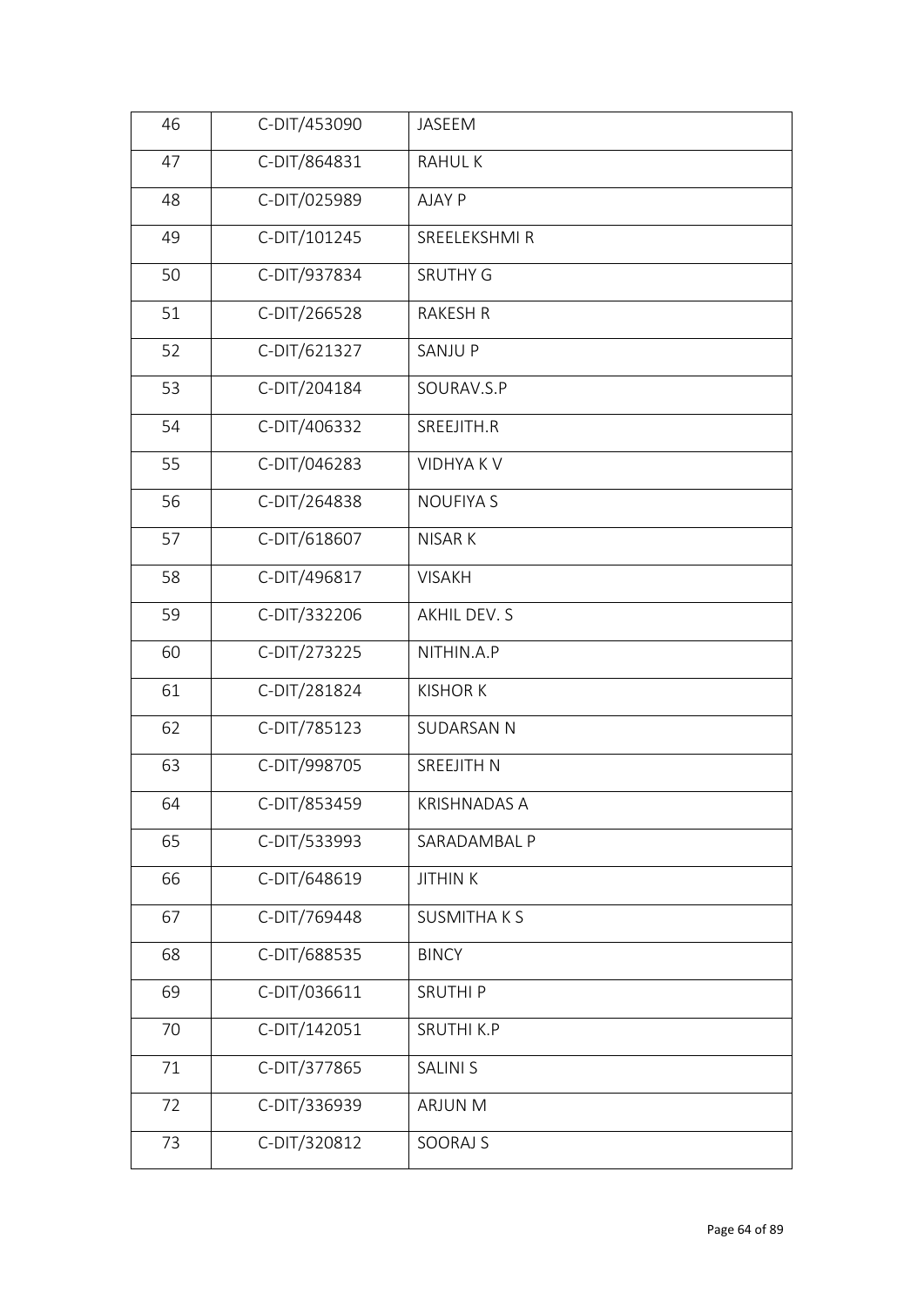| 74  | C-DIT/961829 | DEEPIKA R           |
|-----|--------------|---------------------|
| 75  | C-DIT/866196 | <b>ANJALIKR</b>     |
| 76  | C-DIT/343713 | <b>DEEPAKR</b>      |
| 77  | C-DIT/693280 | TINTOMON P.A        |
| 78  | C-DIT/230506 | <b>UDAYESH P K</b>  |
| 79  | C-DIT/583207 | RAMACHANDRAN A      |
| 80  | C-DIT/307774 | MEGESH V            |
| 81  | C-DIT/136679 | <b>ASWIN B</b>      |
| 82  | C-DIT/171325 | <b>MANJUPJ</b>      |
| 83  | C-DIT/561993 | RENEESH M K         |
| 84  | C-DIT/956858 | <b>VISHNUKR</b>     |
| 85  | C-DIT/601396 | ASHFAK.B            |
| 86  | C-DIT/018460 | PRASANTH.P          |
| 87  | C-DIT/375607 | SAJITHA B           |
| 88  | C-DIT/440609 | <b>JINSHAD</b>      |
| 89  | C-DIT/685601 | <b>ABHAY G NATH</b> |
| 90  | C-DIT/029641 | ANUREKHA M          |
| 91  | C-DIT/971490 | PRABIN P            |
| 92  | C-DIT/141489 | SIYAD A.M           |
| 93  | C-DIT/316218 | <b>JOEL K SASI</b>  |
| 94  | C-DIT/121427 | VISHNU M            |
| 95  | C-DIT/148198 | ANSHAD A            |
| 96  | C-DIT/337847 | PRAKASH M           |
| 97  | C-DIT/760628 | <b>SUNEERAK</b>     |
| 98  | C-DIT/923489 | PRAVEEN ABRAHAM     |
| 99  | C-DIT/354747 | NAVAS P M           |
| 100 | C-DIT/130368 | DHANYA D            |
| 101 | C-DIT/988258 | ABIN C B            |
|     |              |                     |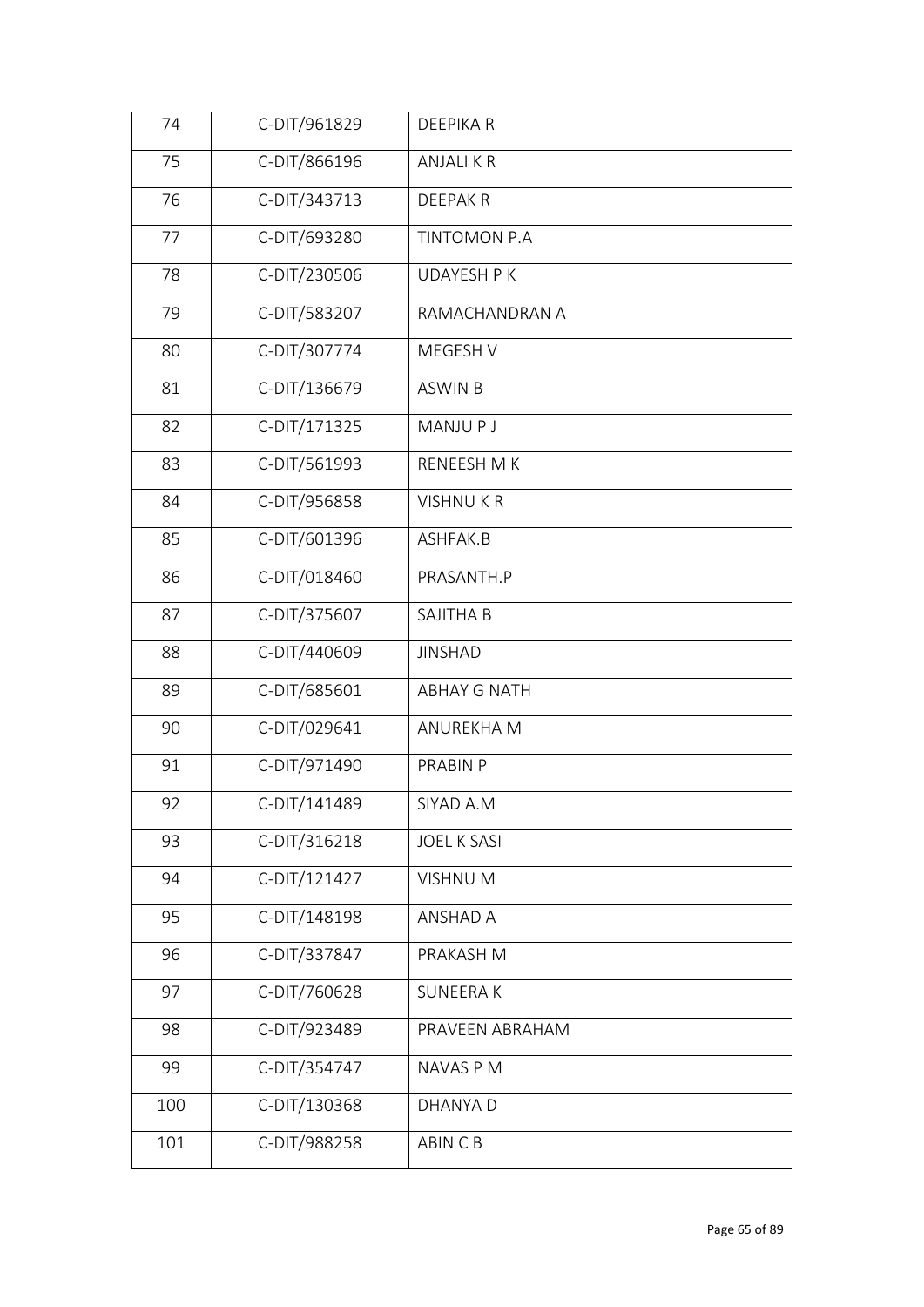| 102 | C-DIT/742356 | <b>KIRAN V</b>         |
|-----|--------------|------------------------|
| 103 | C-DIT/086337 | <b>SUDHARANI HS</b>    |
| 104 | C-DIT/967710 | <b>SWAPNA PK</b>       |
| 105 | C-DIT/958146 | <b>SUJITH S</b>        |
| 106 | C-DIT/907455 | <b>SUMESH K K</b>      |
| 107 | C-DIT/479525 | <b>KRISHNAPRASAD S</b> |
| 108 | C-DIT/168137 | <b>JAYESH N</b>        |
| 109 | C-DIT/330189 | SATHEESH C             |
| 110 | C-DIT/296073 | LALY O                 |
| 111 | C-DIT/654562 | <b>ASKAR ALI K</b>     |
| 112 | C-DIT/342624 | REKHA K M              |
| 113 | C-DIT/930723 | SANTHIKRISHNA CK       |
| 114 | C-DIT/842285 | <b>SANIL S</b>         |
| 115 | C-DIT/924387 | SOORAJ C               |
| 116 | C-DIT/919689 | PRANAV                 |
| 117 | C-DIT/427347 | SUDHEESH D             |
| 118 | C-DIT/211688 | <b>SUJITHAK</b>        |
| 119 | C-DIT/506266 | JESSY G                |
| 120 | C-DIT/389862 | <b>VIJAY</b>           |
| 121 | C-DIT/548317 | <b>SUNIL KUMAR S</b>   |
| 122 | C-DIT/868392 | SAJITHA R              |
| 123 | C-DIT/074811 | SAHBANATH K P          |
| 124 | C-DIT/984176 | RAJESH B               |
| 125 | C-DIT/401037 | <b>KRISHNADAS MV</b>   |
| 126 | C-DIT/896288 | <b>SUPRIYAK</b>        |
| 127 | C-DIT/399836 | JAYAPRAKASH M P        |
| 128 | C-DIT/684456 | PRIYA.A.S              |
| 129 | C-DIT/200996 | SHAMEER                |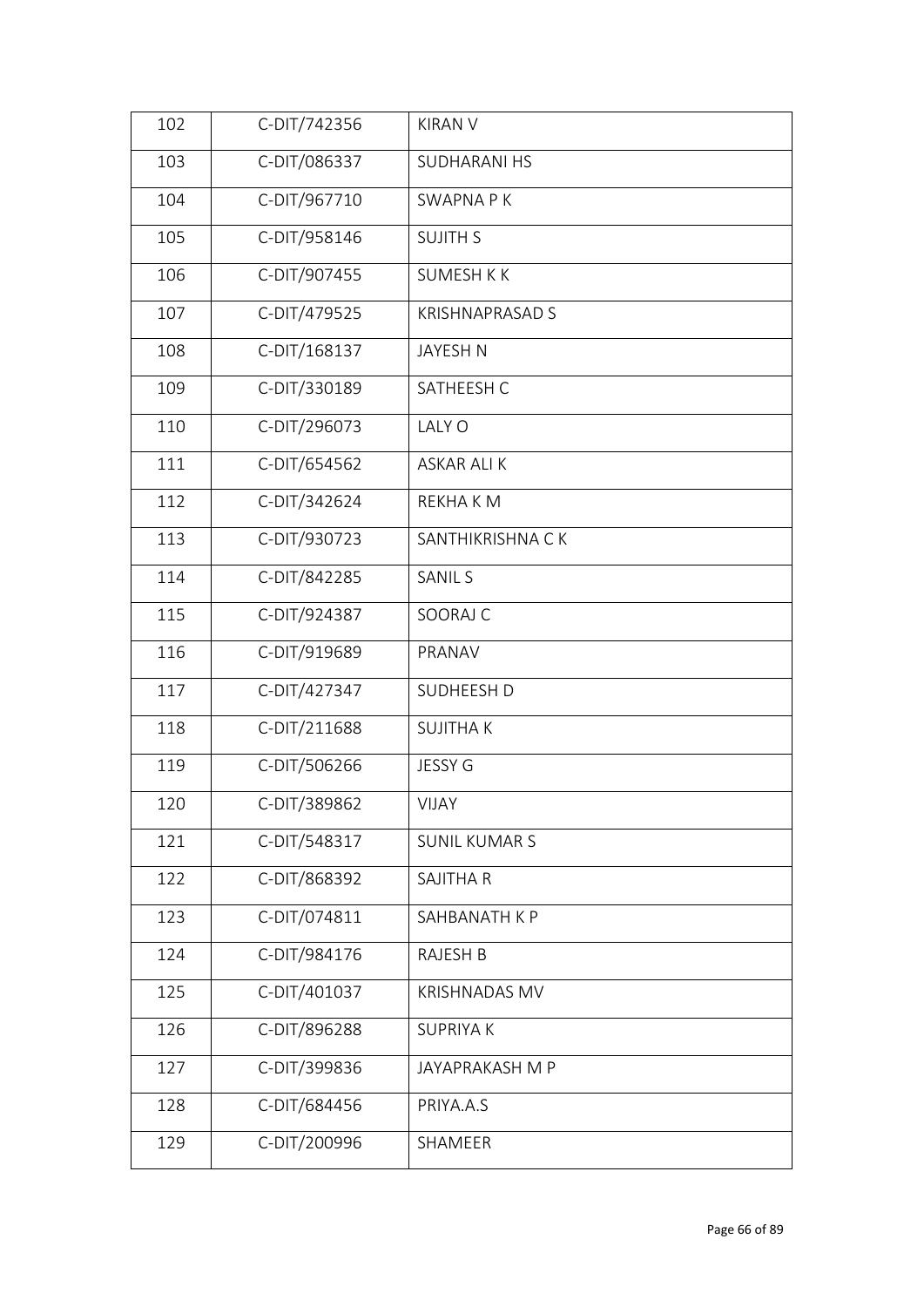| י ה<br>ISU | - -<br>~ ~ <sub>"</sub> | D D<br>. Ni<br>JNNIKRISHNA. |
|------------|-------------------------|-----------------------------|
|            |                         |                             |

# District : Malappuram

| Rank           | Appln No     | Name of the applicant     |  |
|----------------|--------------|---------------------------|--|
| $\mathbf{1}$   | C-DIT/250853 | SAFEERA                   |  |
| $\overline{2}$ | C-DIT/612189 | <b>SIDHARTH K</b>         |  |
| $\overline{3}$ | C-DIT/088647 | SINESH P                  |  |
| $\overline{4}$ | C-DIT/080089 | <b>SUDHEEBH K</b>         |  |
| 5              | C-DIT/948236 | <b>ASWIN S</b>            |  |
| 6              | C-DIT/284682 | <b>JAMSHIYA K</b>         |  |
| $\overline{7}$ | C-DIT/262990 | <b>ADHILK</b>             |  |
| 8              | C-DIT/196237 | MUHAMMED NAFIH HASSAN P   |  |
| 9              | C-DIT/826029 | ANAS MUBARAK PT           |  |
| 10             | C-DIT/356275 | MUHAMMED FUHAD K A        |  |
| 11             | C-DIT/018357 | REBIN RIYAS A T           |  |
| 12             | C-DIT/889677 | NASEEHA KM                |  |
| 13             | C-DIT/068005 | RISHAB.C.P                |  |
| 14             | C-DIT/169127 | ARUN R KRISHNAN           |  |
| 15             | C-DIT/878642 | RISLA EDAKKADAN           |  |
| 16             | C-DIT/074051 | MOHAMED IQBAL P           |  |
| 17             | C-DIT/377559 | DILSHAD ALI KOKKAPARAMBAN |  |
| 18             | C-DIT/766767 | NIDHIN P                  |  |
| 19             | C-DIT/262723 | <b>FAYIZ VP</b>           |  |
| 20             | C-DIT/419321 | AKSHAY RAJ M              |  |
| 21             | C-DIT/717088 | <b>SIDHUNK</b>            |  |
| 22             | C-DIT/041359 | VISHNU.E.S                |  |
| 23             | C-DIT/027563 | MUHAMMED MAHROOF KHAN. K  |  |
| 24             | C-DIT/627796 | MANJUSHA.M                |  |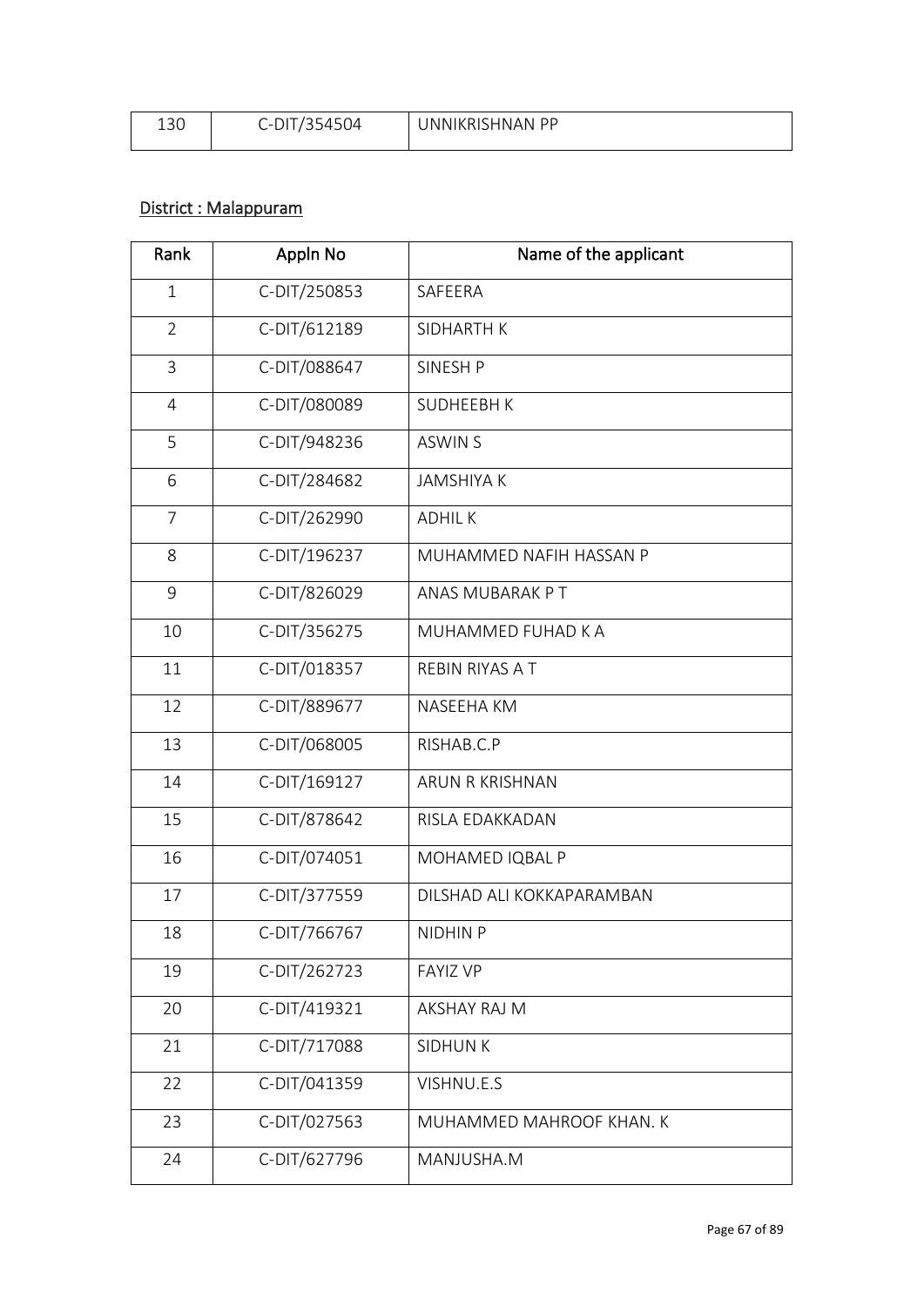| 26<br>C-DIT/942323<br><b>VISHNUP</b><br>C-DIT/583129<br>27<br>HARIKUMAR M<br>C-DIT/442194<br>28<br>MOHAMMED FAIZAL VARIKODAN<br>C-DIT/328182<br>ANSIYA T<br>29<br>C-DIT/743908<br>30<br>MASHHOOR AHAMMED KM<br>C-DIT/047684<br>31<br>NIMYA KAZHUNGAMPALLI |  |
|-----------------------------------------------------------------------------------------------------------------------------------------------------------------------------------------------------------------------------------------------------------|--|
|                                                                                                                                                                                                                                                           |  |
|                                                                                                                                                                                                                                                           |  |
|                                                                                                                                                                                                                                                           |  |
|                                                                                                                                                                                                                                                           |  |
|                                                                                                                                                                                                                                                           |  |
|                                                                                                                                                                                                                                                           |  |
| C-DIT/051443<br>32<br>ANJU M                                                                                                                                                                                                                              |  |
| C-DIT/369516<br>33<br>AISWARYA K P                                                                                                                                                                                                                        |  |
| C-DIT/325218<br>34<br>NADEEM C                                                                                                                                                                                                                            |  |
| C-DIT/772718<br>35<br>MOHAMMAD SHIBIL P                                                                                                                                                                                                                   |  |
| C-DIT/400692<br>36<br>SAJINDAS. K                                                                                                                                                                                                                         |  |
| C-DIT/839311<br>37<br>MUHAMMED ERFAN P V                                                                                                                                                                                                                  |  |
| C-DIT/831812<br><b>SRUTHI KV</b><br>38                                                                                                                                                                                                                    |  |
| C-DIT/589812<br>39<br>AKSHAYA DAS VP                                                                                                                                                                                                                      |  |
| C-DIT/121338<br>40<br>SANDEEP CHALIYATH                                                                                                                                                                                                                   |  |
| C-DIT/381376<br>41<br><b>RABEEHT</b>                                                                                                                                                                                                                      |  |
| C-DIT/407629<br>42<br>MUHAMMED RAFI M                                                                                                                                                                                                                     |  |
| C-DIT/263807<br>43<br>SHIHAB MP                                                                                                                                                                                                                           |  |
| C-DIT/211094<br>SADIKALI AK<br>44                                                                                                                                                                                                                         |  |
| C-DIT/496208<br>MOHAMED IRSHAD P P<br>45                                                                                                                                                                                                                  |  |
| C-DIT/636032<br>46<br>RABEEH P                                                                                                                                                                                                                            |  |
| C-DIT/966927<br>PRAVEEN M<br>47                                                                                                                                                                                                                           |  |
| C-DIT/962744<br>ARSHAD MT<br>48                                                                                                                                                                                                                           |  |
| C-DIT/771809<br>49<br><b>SUBITH K</b>                                                                                                                                                                                                                     |  |
| C-DIT/123916<br>50<br>SAYYID SUHAIL KP                                                                                                                                                                                                                    |  |
| C-DIT/493839<br>51<br>MUHAMMED RASHIF K                                                                                                                                                                                                                   |  |
| C-DIT/591258<br>52<br>MOHAMMED SHIBILI.PT                                                                                                                                                                                                                 |  |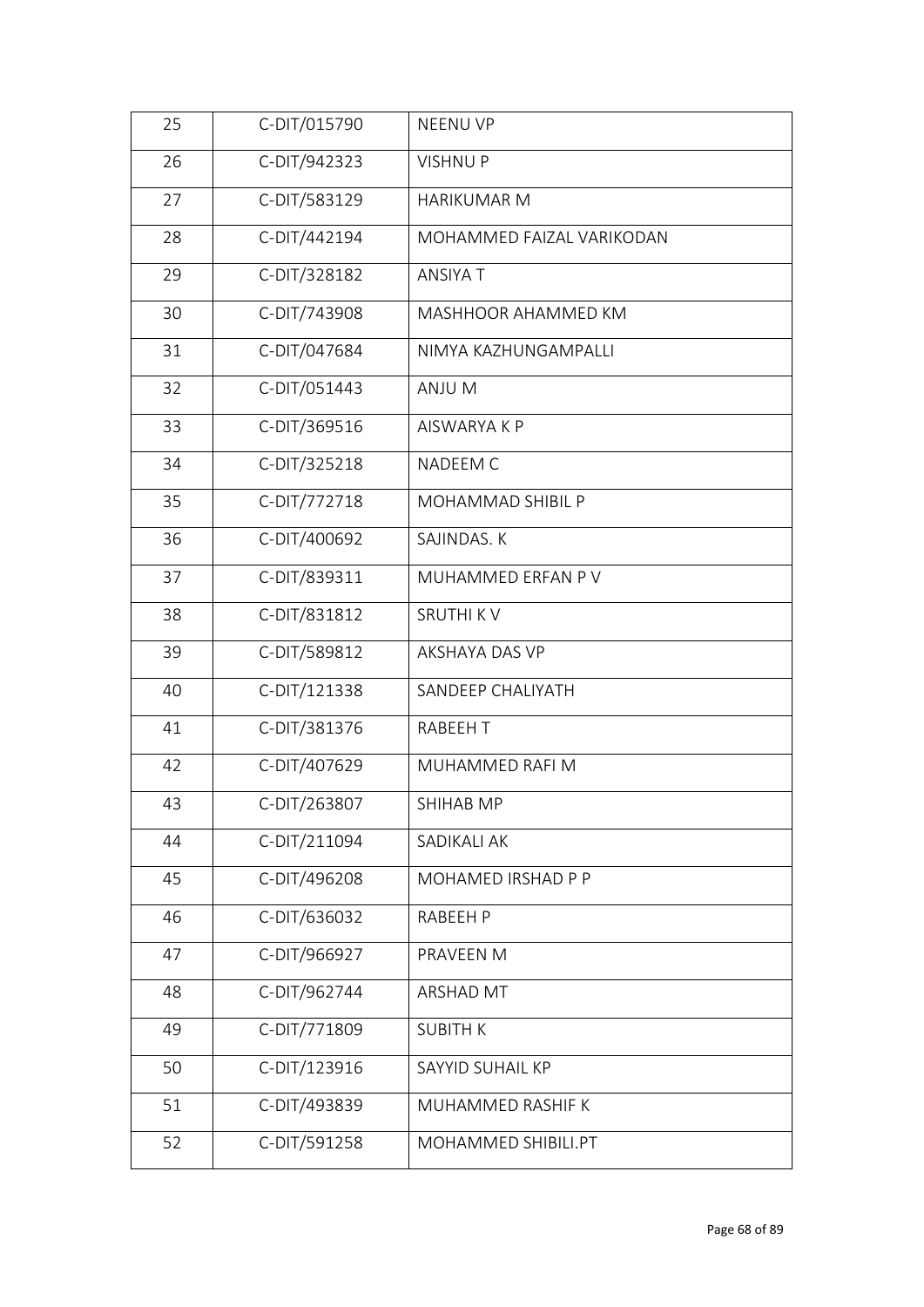| 53<br>C-DIT/925017<br>SREERAM K P           |  |
|---------------------------------------------|--|
| C-DIT/441058<br>54<br>MOHAMED HAKIF P       |  |
| C-DIT/344494<br>55<br><b>VISHNUS NAIR</b>   |  |
| 56<br>C-DIT/275768<br><b>SHINOJ KV</b>      |  |
| 57<br>C-DIT/567407<br>VISHNU .A. P          |  |
| 58<br>C-DIT/599961<br>NASEEF.K              |  |
| C-DIT/861079<br>59<br>RAJITHRA              |  |
| C-DIT/159566<br>60<br>ABDU SHAMEEM P P      |  |
| C-DIT/417359<br>61<br>FAYIS MOHAMMED P      |  |
| C-DIT/701736<br>62<br><b>ANJU UNNI</b>      |  |
| C-DIT/738967<br>63<br>MUHAMMED SHAREEF PT   |  |
| C-DIT/400175<br>64<br>AMEER P               |  |
| C-DIT/965913<br>65<br>SHAMEER AHAMMED P E   |  |
| C-DIT/326469<br>66<br>NAEEMUL AHASSAN C     |  |
| C-DIT/094546<br>67<br>HAMEEM IRSHAD P       |  |
| C-DIT/534409<br>68<br>SHYAM KUMAR K         |  |
| C-DIT/764960<br>69<br>SAKKIRALI P K         |  |
| C-DIT/484161<br>70<br>ABDUL NIZAR. K.V      |  |
| 71<br>C-DIT/021929<br>RATHEESH BABU M       |  |
| C-DIT/315391<br>72<br>NIRNESH K             |  |
| C-DIT/068306<br>73<br>ABDUL GAFOOR MK       |  |
| C-DIT/929029<br>74<br>ALI ASKAR C           |  |
| C-DIT/828117<br>75<br>SALAHUDHEEN KAMBRATH  |  |
| C-DIT/451183<br>76<br><b>VIVEK A</b>        |  |
| C-DIT/196874<br>77<br>ABHILASH SASIDHARAN M |  |
| C-DIT/012079<br>78<br>MOHAMMED THASLIM M    |  |
| C-DIT/629581<br>79<br>RAJESH.P              |  |
| C-DIT/697473<br>80<br>MOHAMMED NUSAIF E     |  |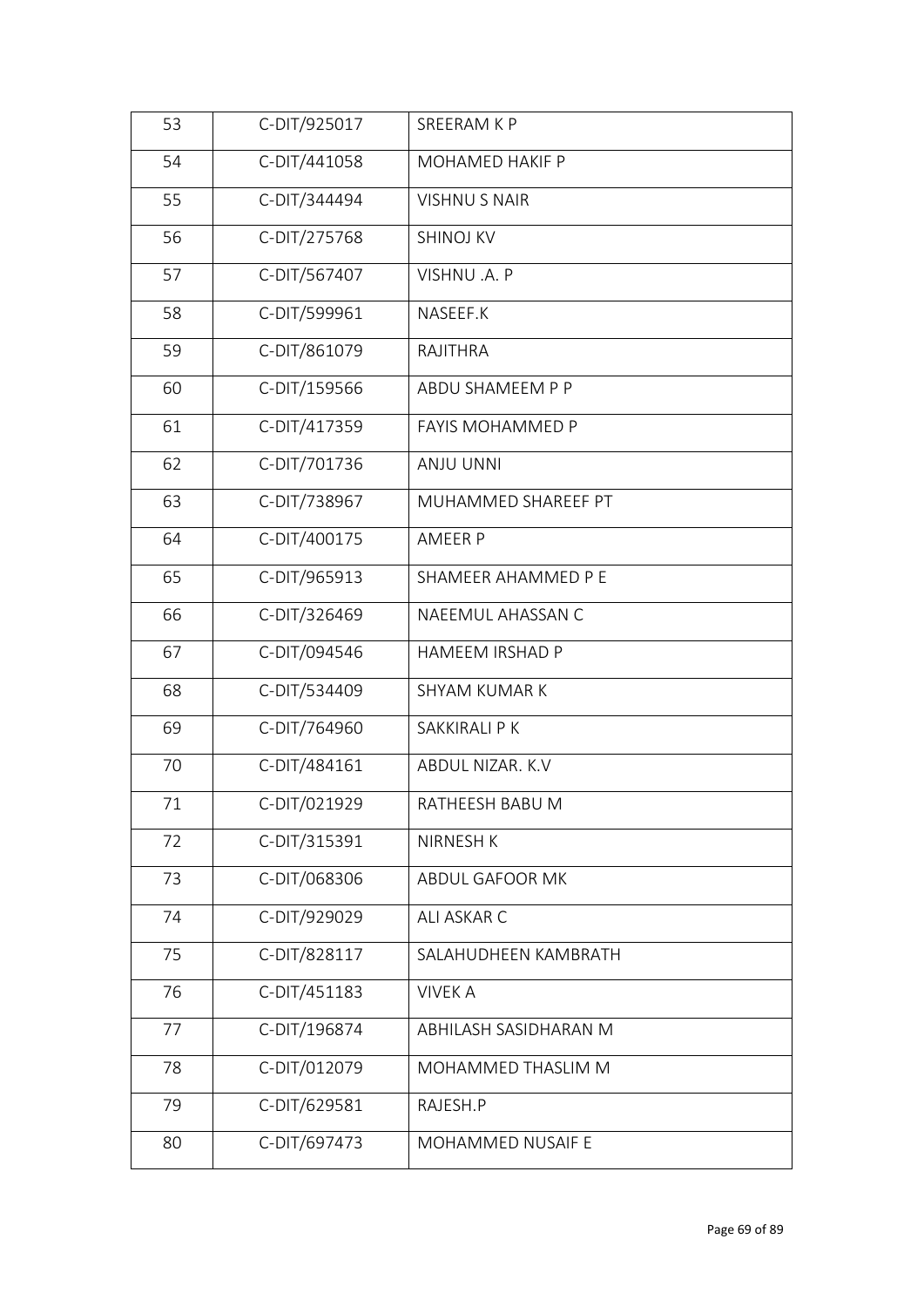| 81  | C-DIT/738571 | ANUGRAHA PEETHAMBARAN  |  |
|-----|--------------|------------------------|--|
| 82  | C-DIT/116131 | DANYA JANARDHANAN      |  |
| 83  | C-DIT/292516 | <b>SUHAIL T</b>        |  |
| 84  | C-DIT/308147 | <b>JASIR V</b>         |  |
| 85  | C-DIT/067512 | <b>AMAL V</b>          |  |
| 86  | C-DIT/753911 | MUHAMMED SAFEEL V A    |  |
| 87  | C-DIT/812260 | <b>MUBASSIR N</b>      |  |
| 88  | C-DIT/246243 | NEETHU C               |  |
| 89  | C-DIT/869853 | SHYAMA M               |  |
| 90  | C-DIT/723548 | NAEEM NAHID K          |  |
| 91  | C-DIT/530794 | RAKESH CV              |  |
| 92  | C-DIT/933010 | SACHINRAG C            |  |
| 93  | C-DIT/269319 | MUHAMMED NAWAS KT      |  |
| 94  | C-DIT/738712 | SRUDHIN. C             |  |
| 95  | C-DIT/363204 | <b>VYSHNAV P</b>       |  |
| 96  | C-DIT/092945 | NINSHI K               |  |
| 97  | C-DIT/475592 | <b>VIPIN N P</b>       |  |
| 98  | C-DIT/333805 | SHAMDAS KP             |  |
| 99  | C-DIT/985063 | <b>FAYAS MC</b>        |  |
| 100 | C-DIT/527738 | SADAKATHULLA E K       |  |
| 101 | C-DIT/160425 | MOHAMMED JASEEM E      |  |
| 102 | C-DIT/075191 | <b>RAHULKN</b>         |  |
| 103 | C-DIT/037180 | MUHAMMED SALAHUDHEEN P |  |
| 104 | C-DIT/434792 | MUHAMMED SHAMEEM       |  |
| 105 | C-DIT/977695 | RISHVAN A P            |  |
| 106 | C-DIT/167927 | <b>RAHUL S</b>         |  |
| 107 | C-DIT/618346 | SOORAJ V               |  |
| 108 | C-DIT/825172 | SOJISH SUNDAR VP       |  |
|     |              |                        |  |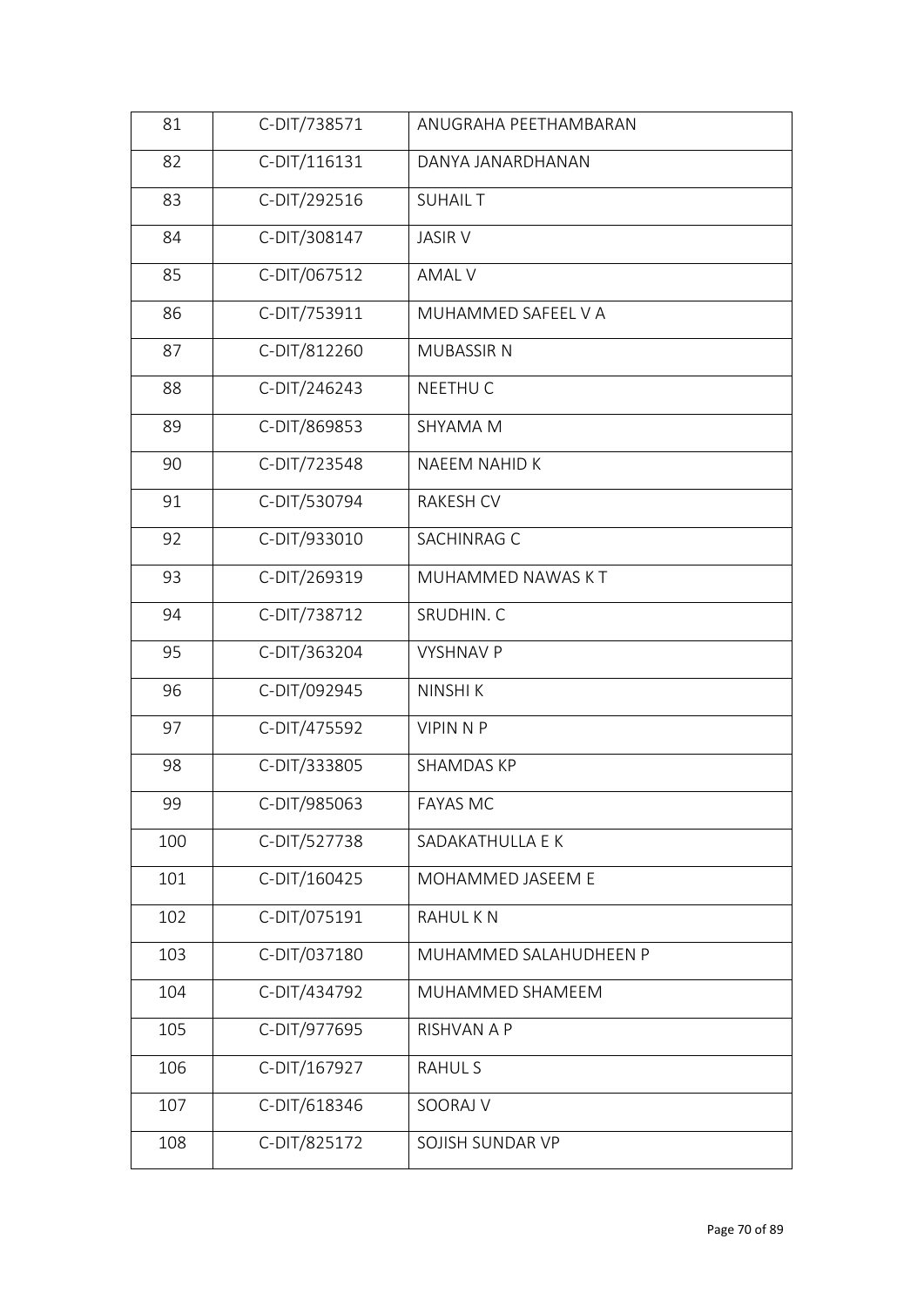| 109 | C-DIT/064430 | <b>GIREESH U</b>       |
|-----|--------------|------------------------|
| 110 | C-DIT/420492 | ANAS K                 |
| 111 | C-DIT/372651 | AKHIL THAZHATHEPURAKAL |
| 112 | C-DIT/523716 | MUHAMMAD AFREEN P P    |
| 113 | C-DIT/647473 | BIJILA.P.C             |
| 114 | C-DIT/665630 | <b>BHAVIN K</b>        |
| 115 | C-DIT/787101 | MOHAMMED SALIM KT      |
| 116 | C-DIT/098585 | <b>VISHAK A</b>        |
| 117 | C-DIT/274581 | MUHAMMED SAHAJAL TK    |
| 118 | C-DIT/771852 | <b>VISAKH</b>          |
| 119 | C-DIT/025503 | <b>IRSHAD. K</b>       |
| 120 | C-DIT/344032 | HASHIM LUKMAN P        |
| 121 | C-DIT/325769 | <b>HAFIS P</b>         |
| 122 | C-DIT/826523 | <b>VRINDAP</b>         |
| 123 | C-DIT/492245 | <b>VIPINA</b>          |
| 124 | C-DIT/680436 | <b>KAMARUDHEEN CN</b>  |
| 125 | C-DIT/916314 | DEEPAK K S             |
| 126 | C-DIT/076518 | <b>VYSHAK V</b>        |
| 127 | C-DIT/206722 | YASEEN M               |
| 128 | C-DIT/180407 | ABDU RAHEEM. C         |
| 129 | C-DIT/490359 | <b>JITHIN P</b>        |
| 130 | C-DIT/802803 | ANSHID K P             |
| 131 | C-DIT/208099 | RAHUL M                |
| 132 | C-DIT/872528 | <b>VISHNUP</b>         |
| 133 | C-DIT/706041 | FASEELA MULLAPPALLI    |
| 134 | C-DIT/417126 | <b>SINDHUK</b>         |
| 135 | C-DIT/244022 | PRINCY A               |
| 136 | C-DIT/052112 | <b>SUNIL KUMAR</b>     |
|     |              |                        |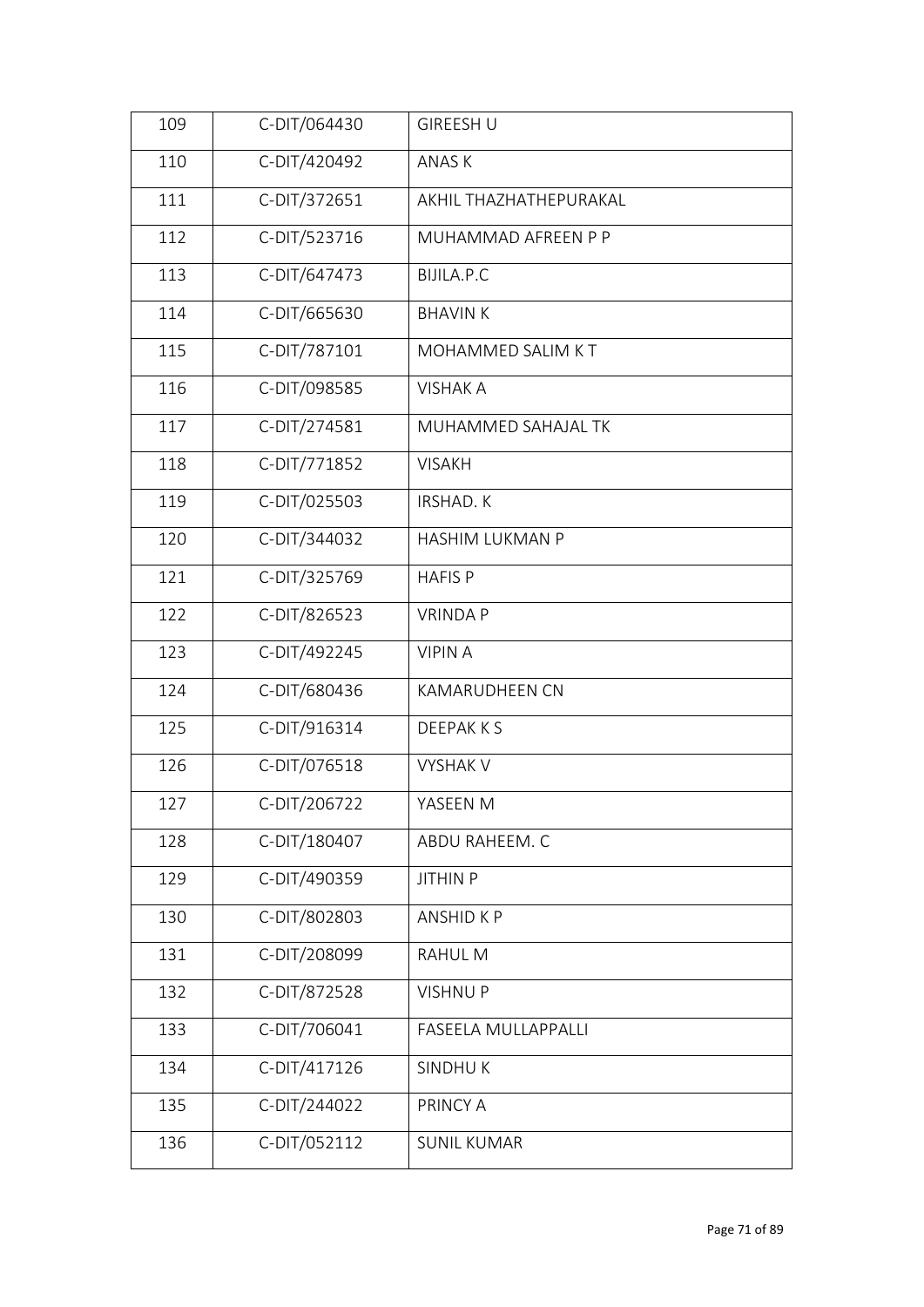| 137 | C-DIT/881372 | PREETHA P                       |
|-----|--------------|---------------------------------|
| 138 | C-DIT/522531 | ADIL UMMER FARUQUI.K            |
| 139 | C-DIT/857714 | <b>VINESH K</b>                 |
| 140 | C-DIT/215289 | FAMEER.K M                      |
| 141 | C-DIT/423139 | MOHAMMED RAFI CK                |
| 142 | C-DIT/579256 | SAIDUL AMEEN                    |
| 143 | C-DIT/975249 | SALMATHBEEVI VC                 |
| 144 | C-DIT/435592 | RATHEESH AT                     |
| 145 | C-DIT/063319 | <b>RANJITH K</b>                |
| 146 | C-DIT/723916 | MOHAMMED BASHEER.A.K.           |
| 147 | C-DIT/807345 | ABDUL SALAM MUHAMMED            |
| 148 | C-DIT/045827 | NIMESH V                        |
| 149 | C-DIT/848297 | <b>VIPIN TV</b>                 |
| 150 | C-DIT/917486 | <b>BIJESH P</b>                 |
| 151 | C-DIT/917933 | AMEERUDHEEN A                   |
| 152 | C-DIT/965443 | SAITHU P                        |
| 153 | C-DIT/381085 | <b>JEMSHIMON P</b>              |
| 154 | C-DIT/013676 | MUHAMMED SHABEER M P            |
| 155 | C-DIT/388107 | SAYYID MUHAMMED KOYA THANGAL MP |
| 156 | C-DIT/860075 | SHIMNA N K                      |
| 157 | C-DIT/912612 | MUBASHIRALI KT                  |
| 158 | C-DIT/666145 | JESSY K P                       |
| 159 | C-DIT/678123 | <b>BUSHRA KAKKADAN</b>          |
| 160 | C-DIT/607794 | PRAJITHA K P                    |
| 161 | C-DIT/169145 | MOHAMMED KAUSAR T               |
| 162 | C-DIT/168763 | RANJINI M                       |
| 163 | C-DIT/995364 | ABOOBACKER SIDDEEK P P          |
| 164 | C-DIT/968087 | SATHEESH KARIMBIL               |
|     |              |                                 |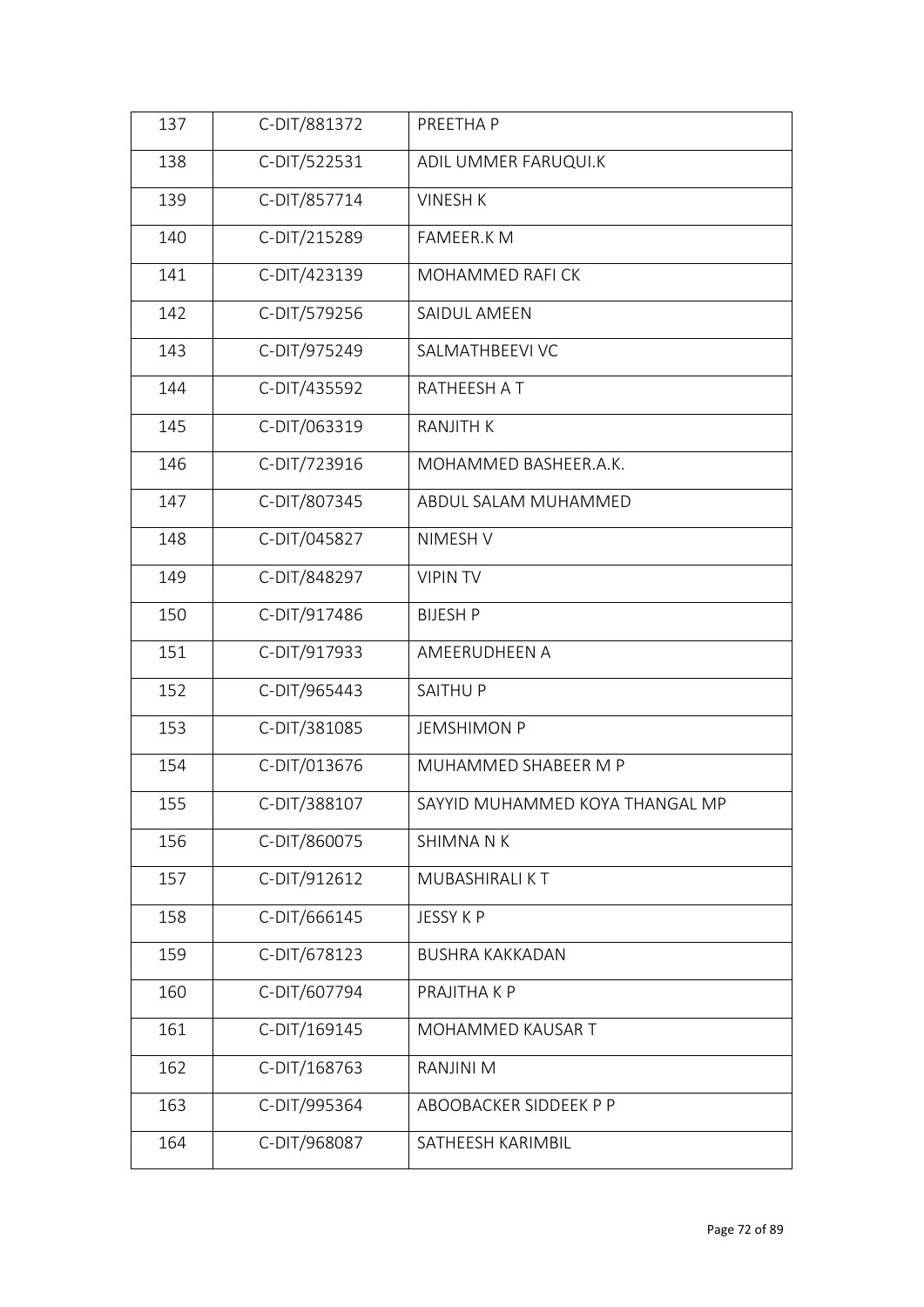| 165 | C-DIT/507053 | NAJEEB A         |  |
|-----|--------------|------------------|--|
| 166 | C-DIT/651144 | SANOOP V         |  |
| 167 | C-DIT/742529 | ANEES BABU       |  |
| 168 | C-DIT/612944 | RATHEESH ON      |  |
| 169 | C-DIT/132301 | SANTHOSH KUMAR M |  |
| 170 | C-DIT/083438 | AJEESH M         |  |
| 171 | C-DIT/122038 | SAVITHRI A T     |  |
| 172 | C-DIT/109848 | YASIR NK         |  |
| 173 | C-DIT/233259 | ABDUL JALEEL M   |  |
| 174 | C-DIT/380702 | <b>LAILA P</b>   |  |

## District : Kozhikode

| Rank           | Appln No     | Name of the applicant |
|----------------|--------------|-----------------------|
| $\mathbf{1}$   | C-DIT/026921 | <b>FIJAS K</b>        |
| $\overline{2}$ | C-DIT/753119 | AMJED FAROOK K        |
| 3              | C-DIT/386025 | SREESHANTH V S        |
| $\overline{4}$ | C-DIT/555972 | AMAL SWABAH E P       |
| 5              | C-DIT/151551 | <b>ANUSREE P</b>      |
| 6              | C-DIT/519191 | <b>AVINASH P K</b>    |
| $\overline{7}$ | C-DIT/217335 | <b>THOMSON PERIA</b>  |
| 8              | C-DIT/873805 | <b>ABHIJITH K K</b>   |
| 9              | C-DIT/089919 | <b>SARATH K</b>       |
| 10             | C-DIT/263673 | <b>SACHING NAIR</b>   |
| 11             | C-DIT/627685 | ANJANA M H            |
| 12             | C-DIT/337107 | SREEJITHA T P         |
| 13             | C-DIT/639012 | <b>FAHAD P</b>        |
| 14             | C-DIT/918974 | SREERAJ. N            |
| 15             | C-DIT/490374 | <b>JITHIN.K</b>       |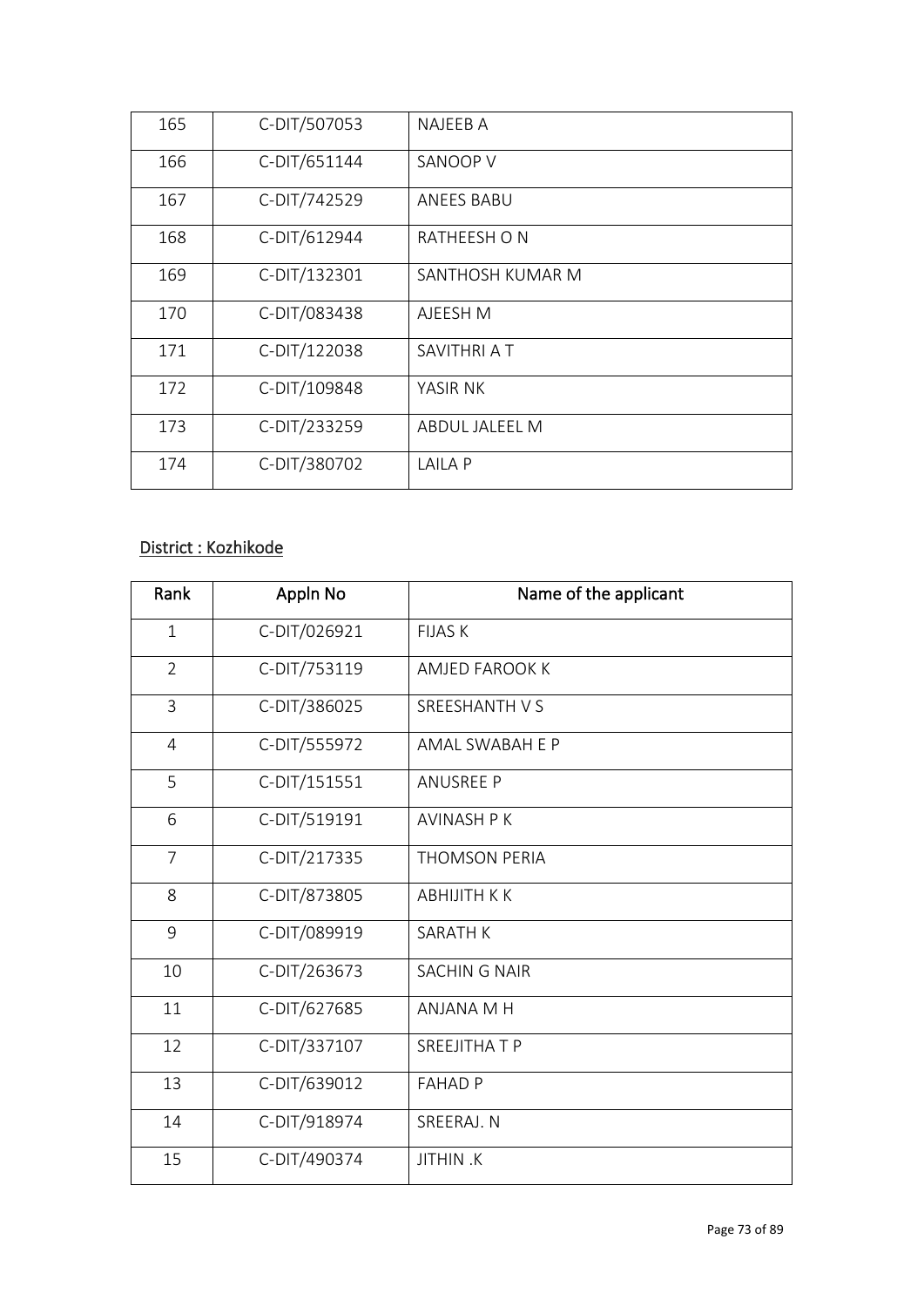| 16 | C-DIT/893303 | AMALJITH E C        |
|----|--------------|---------------------|
| 17 | C-DIT/734778 | <b>ARCHANA VK</b>   |
| 18 | C-DIT/395835 | AMAYA P K           |
| 19 | C-DIT/515500 | ATHIRA A            |
| 20 | C-DIT/162460 | MIDHUN U P          |
| 21 | C-DIT/550256 | SARATH .A.K         |
| 22 | C-DIT/892366 | NIDHEESH V          |
| 23 | C-DIT/978880 | ANOOP K             |
| 24 | C-DIT/048817 | <b>ABHAY LALU</b>   |
| 25 | C-DIT/531715 | <b>DEEPUAP</b>      |
| 26 | C-DIT/074088 | SHALOL A M          |
| 27 | C-DIT/741640 | <b>ABHIRAM K</b>    |
| 28 | C-DIT/289822 | HARISHMA.K          |
| 29 | C-DIT/577646 | <b>JIJIL K</b>      |
| 30 | C-DIT/965048 | JISHNU PRADEEP M K  |
| 31 | C-DIT/929036 | ABHINAND MOHAN      |
| 32 | C-DIT/556992 | ANUSHA.E            |
| 33 | C-DIT/314305 | MUNEEB JT           |
| 34 | C-DIT/047691 | RENJITH B           |
| 35 | C-DIT/032743 | SANTHI.T. P         |
| 36 | C-DIT/481377 | <b>SRUTHIP</b>      |
| 37 | C-DIT/897186 | SUPRIYA M C         |
| 38 | C-DIT/412229 | <b>ANJALIP</b>      |
| 39 | C-DIT/973921 | ANUSREE ASHOKAN T.P |
| 40 | C-DIT/159965 | <b>ADITHYA G</b>    |
| 41 | C-DIT/965166 | <b>VIDYAN</b>       |
| 42 | C-DIT/867306 | NIKHIL K P          |
| 43 | C-DIT/370806 | NAVEENDAS OV        |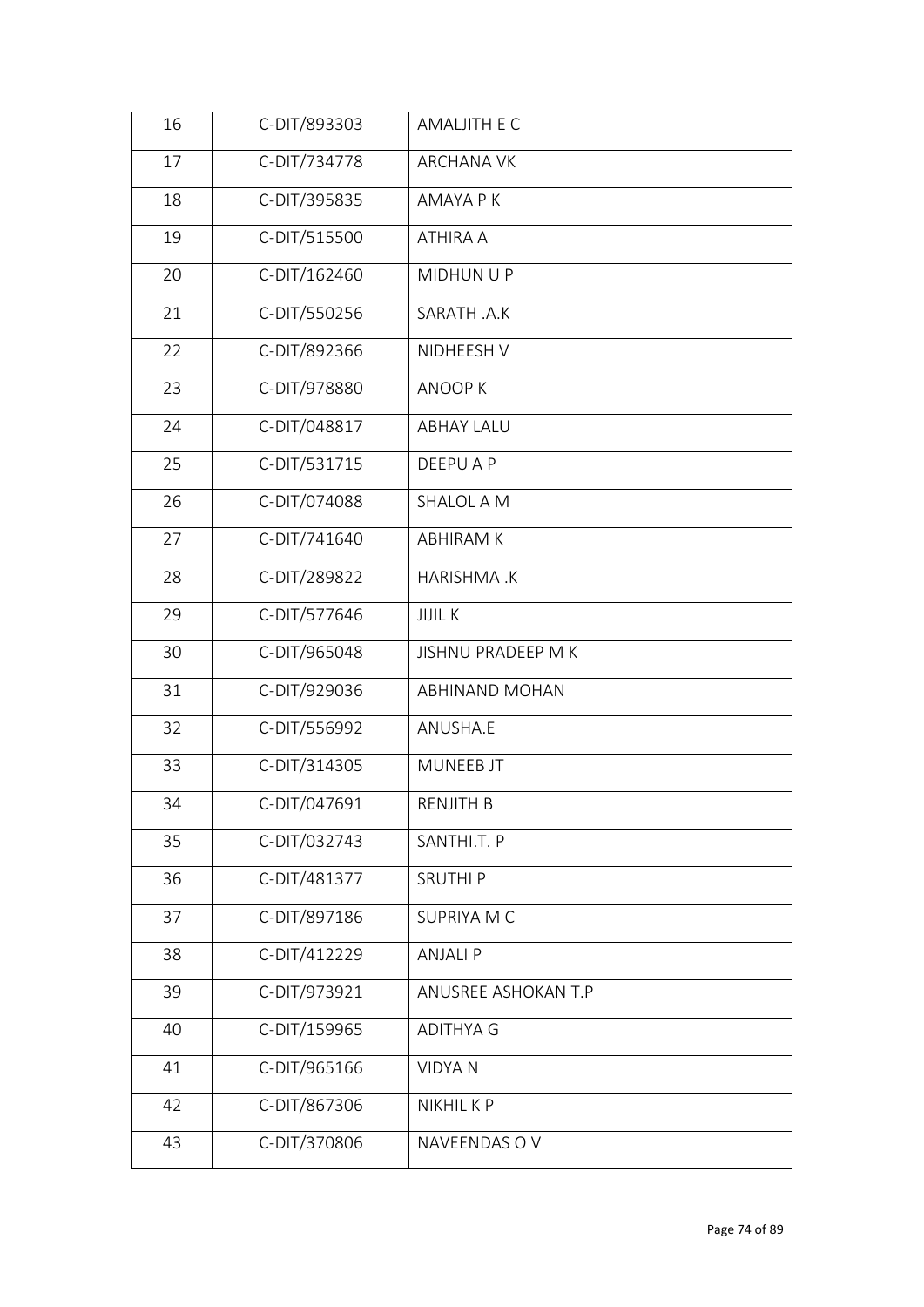| 44 | C-DIT/444654 | MOHAMMED AFZAL A     |  |
|----|--------------|----------------------|--|
| 45 | C-DIT/102183 | SREERAG SK           |  |
| 46 | C-DIT/376223 | AHAMMAD VAZEEM P     |  |
| 47 | C-DIT/965490 | <b>ANOOPK</b>        |  |
| 48 | C-DIT/834277 | ALI ANAS S N         |  |
| 49 | C-DIT/875287 | ARUNPRASAD M         |  |
| 50 | C-DIT/222512 | <b>ARSHAD KT</b>     |  |
| 51 | C-DIT/198017 | SANITHA C            |  |
| 52 | C-DIT/145317 | YADHU KRISHNAN       |  |
| 53 | C-DIT/398461 | <b>ANURAG PC</b>     |  |
| 54 | C-DIT/048762 | ANSHAD U K           |  |
| 55 | C-DIT/098461 | ANANTHU VIJAYAN      |  |
| 56 | C-DIT/116148 | <b>ASHRAF PM</b>     |  |
| 57 | C-DIT/048310 | <b>ANUSHAK</b>       |  |
| 58 | C-DIT/488585 | <b>SREYA CK</b>      |  |
| 59 | C-DIT/959804 | ANJANA M             |  |
| 60 | C-DIT/660199 | NIVED MAHENDRAN      |  |
| 61 | C-DIT/736004 | <b>ABITHAK</b>       |  |
| 62 | C-DIT/341803 | ANUSREE RAJAN.V.M    |  |
| 63 | C-DIT/514287 | SHILPANP             |  |
| 64 | C-DIT/082859 | MANULAL K M          |  |
| 65 | C-DIT/092941 | <b>ANSHINKP</b>      |  |
| 66 | C-DIT/211807 | <b>VIPINA</b>        |  |
| 67 | C-DIT/789872 | MUHAMMED AMEEN V     |  |
| 68 | C-DIT/177656 | <b>DILNAE</b>        |  |
| 69 | C-DIT/335764 | SABARIDAS M R        |  |
| 70 | C-DIT/366547 | <b>ASWIN E</b>       |  |
| 71 | C-DIT/255802 | <b>ABDUL RAHIMAN</b> |  |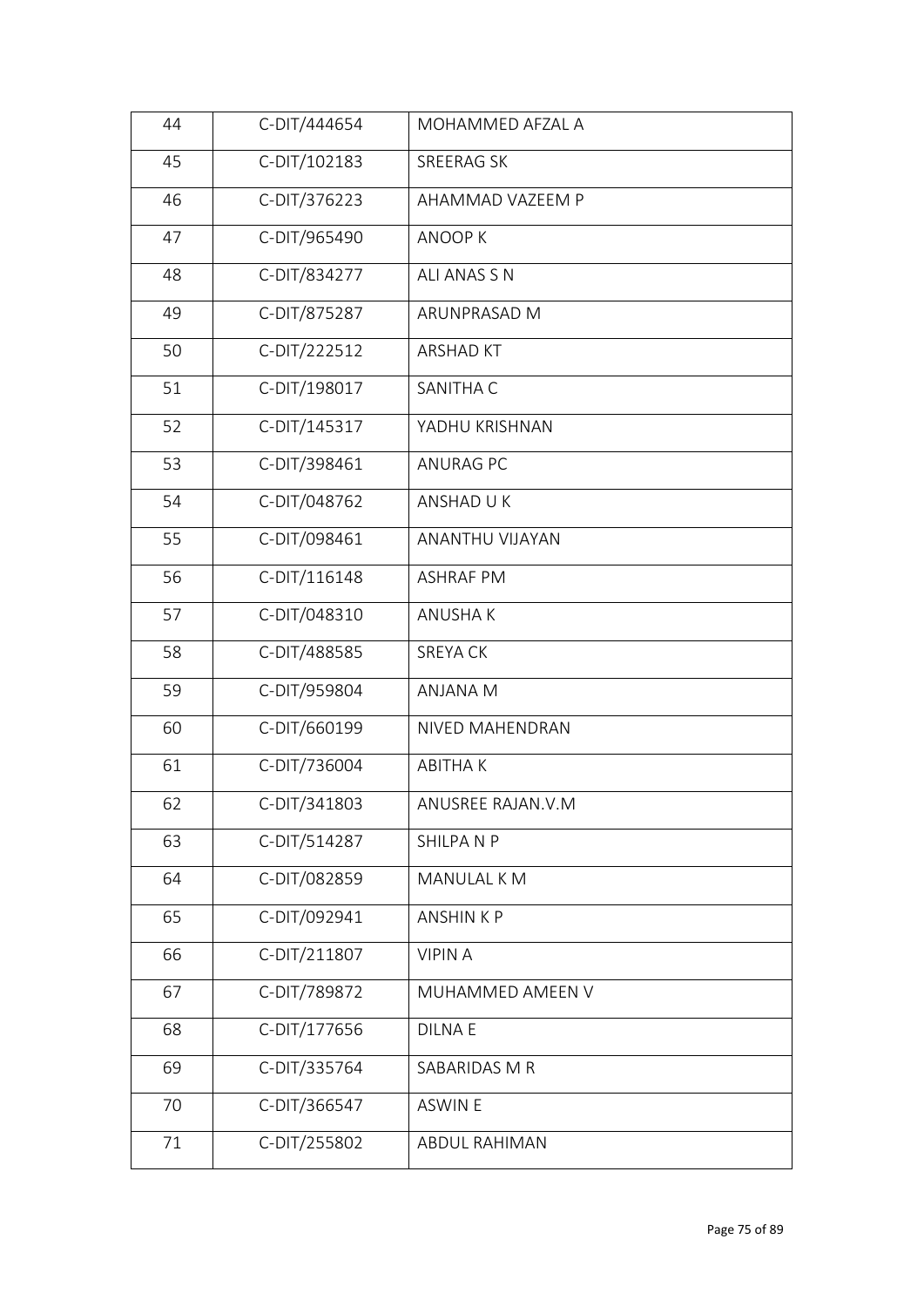| 72 | C-DIT/897267 | <b>ADHARSH PK</b>    |
|----|--------------|----------------------|
| 73 | C-DIT/473235 | <b>ANKITHA PT</b>    |
| 74 | C-DIT/764736 | <b>VARUNDAS M</b>    |
| 75 | C-DIT/101877 | WASITH AHAMMED K     |
| 76 | C-DIT/469345 | <b>ABITH B</b>       |
| 77 | C-DIT/246462 | <b>SALJAS NM</b>     |
| 78 | C-DIT/564176 | <b>AMALJITH T P</b>  |
| 79 | C-DIT/945208 | SREEJITH P           |
| 80 | C-DIT/858126 | AMEER SHAHIN K       |
| 81 | C-DIT/005539 | <b>SURYA M K</b>     |
| 82 | C-DIT/286941 | <b>NISANTH K</b>     |
| 83 | C-DIT/218302 | <b>BIPINE</b>        |
| 84 | C-DIT/608024 | SIBINA M             |
| 85 | C-DIT/678343 | ANJUMOL N.M          |
| 86 | C-DIT/563855 | <b>BINJAKP</b>       |
| 87 | C-DIT/881182 | <b>RAHULP</b>        |
| 88 | C-DIT/918854 | <b>BINOY S KUMAR</b> |
| 89 | C-DIT/325857 | MOHAMMAD RAFI A      |
| 90 | C-DIT/019771 | ASWIN K              |
| 91 | C-DIT/903278 | <b>AKSHAY P</b>      |
| 92 | C-DIT/861657 | MANJUSHA P           |
| 93 | C-DIT/263865 | <b>AKHIL SURESH</b>  |
| 94 | C-DIT/659168 | <b>VYSHNAV K</b>     |
| 95 | C-DIT/461806 | <b>AKHIL PM</b>      |
| 96 | C-DIT/849185 | <b>GOKUL GIREESH</b> |
| 97 | C-DIT/675524 | RAHIL BASHEER NK     |
| 98 | C-DIT/397721 | <b>ANUSREE K</b>     |
| 99 | C-DIT/108235 | SANDRA S S           |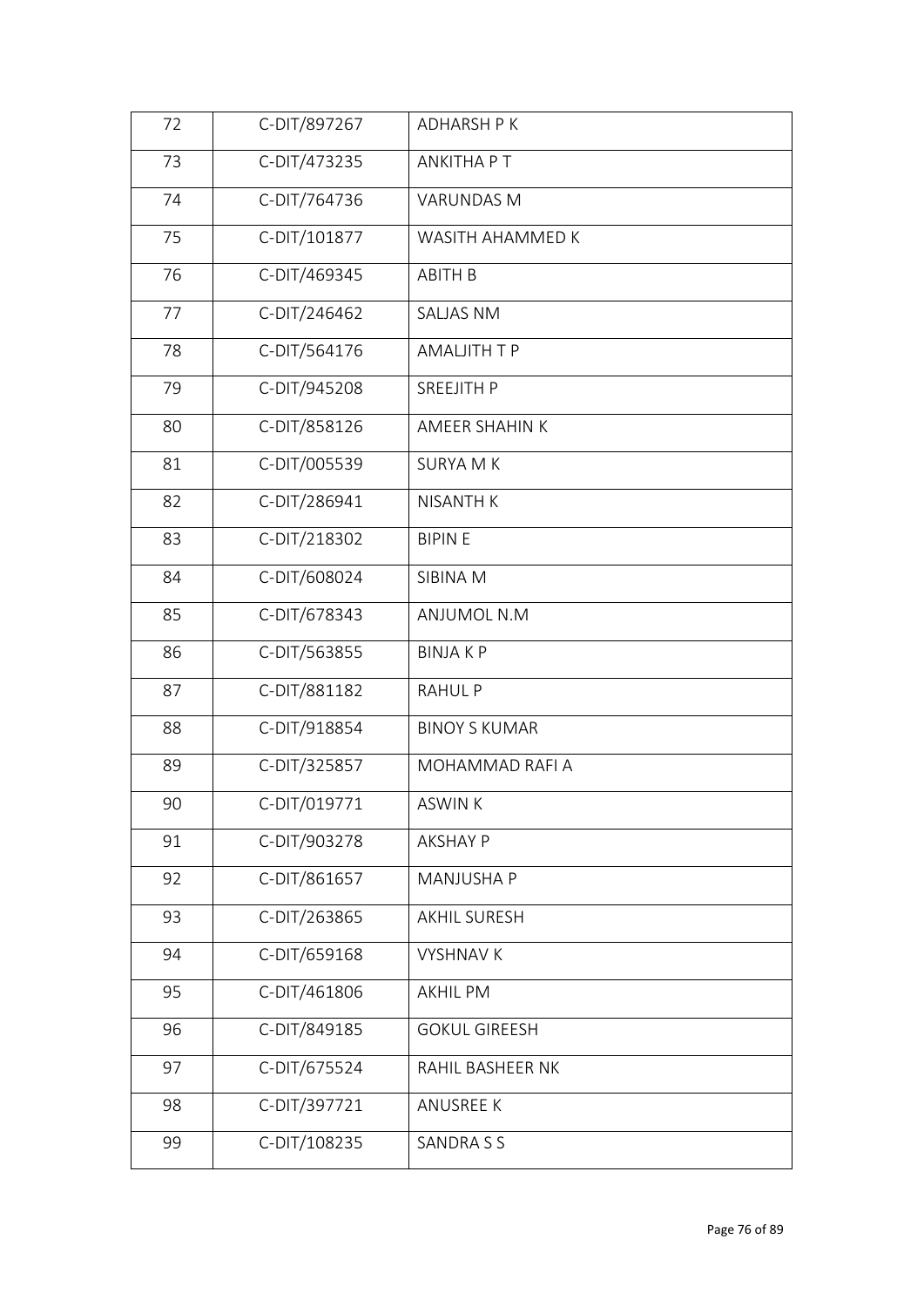| 100 | C-DIT/780185 | ANANDHA KRISHNAN           |
|-----|--------------|----------------------------|
| 101 | C-DIT/457872 | SHAHANA JABIN T            |
| 102 | C-DIT/148872 | ANJALI KRISHNA P C         |
| 103 | C-DIT/546594 | GOPIKRISHNAN K VARMA       |
| 104 | C-DIT/123204 | ANJU N M                   |
| 105 | C-DIT/519664 | MIDHULYA M                 |
| 106 | C-DIT/462386 | RAJEENA N P                |
| 107 | C-DIT/447647 | <b>ASWANI JAYAN</b>        |
| 108 | C-DIT/821480 | <b>VINU G RAJU</b>         |
| 109 | C-DIT/428393 | <b>NIGESHKP</b>            |
| 110 | C-DIT/804427 | PREBIN K P                 |
| 111 | C-DIT/397150 | SHYAM LAL P S              |
| 112 | C-DIT/376027 | SHYAMJITH.A.P              |
| 113 | C-DIT/213666 | <b>ASWATHY B S</b>         |
| 114 | C-DIT/784758 | ABHILASH PUTHAN PEEDIKAYIL |
| 115 | C-DIT/685440 | <b>FIJILESH CK</b>         |
| 116 | C-DIT/123585 | <b>LEENAPS</b>             |
| 117 | C-DIT/704918 | SREENATH E                 |
| 118 | C-DIT/398164 | MIDHUN DAS CK              |
| 119 | C-DIT/011289 | <b>FOUZAN SALIH K P</b>    |
| 120 | C-DIT/318928 | RIYAS BASHEER              |
| 121 | C-DIT/530515 | <b>CHAITHRA PP</b>         |
| 122 | C-DIT/663623 | <b>AKSHAY CK</b>           |
| 123 | C-DIT/083086 | MUHAMMED SINAN CK          |
| 124 | C-DIT/203397 | <b>VISHNUDAS K</b>         |
| 125 | C-DIT/690955 | <b>VISHNU PRASAD P</b>     |
| 126 | C-DIT/326161 | <b>VISMAYA M M</b>         |
| 127 | C-DIT/151102 | SHABAB K M                 |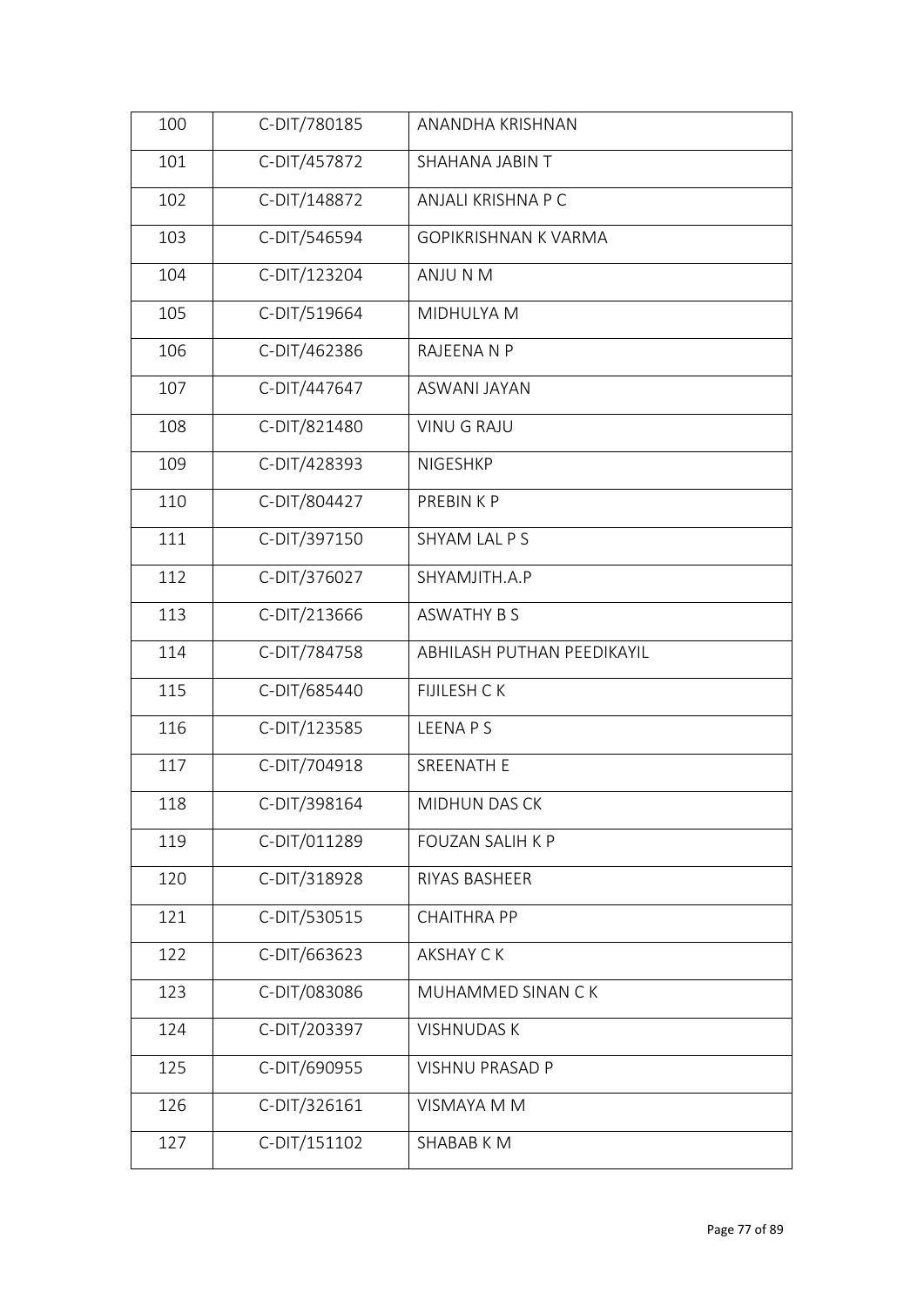| 128 | C-DIT/972586 | ANULAL P S             |
|-----|--------------|------------------------|
| 129 | C-DIT/689725 | <b>JITHISHA M</b>      |
| 130 | C-DIT/113560 | <b>VAISAKH MP</b>      |
| 131 | C-DIT/334907 | ATHUL KRISHNAN P       |
| 132 | C-DIT/879347 | PRABHISHA P PARAYIL    |
| 133 | C-DIT/751977 | SHEENAKP               |
| 134 | C-DIT/001800 | JAYESH C               |
| 135 | C-DIT/087918 | MUHAMMAD TT            |
| 136 | C-DIT/501460 | NIKHILRAJ K P          |
| 137 | C-DIT/461429 | <b>ABUTHAHIR S</b>     |
| 138 | C-DIT/373707 | SARANYA M              |
| 139 | C-DIT/402743 | <b>FASIL K C</b>       |
| 140 | C-DIT/907899 | <b>ANUJITH K C</b>     |
| 141 | C-DIT/715294 | <b>FIDHAV</b>          |
| 142 | C-DIT/647449 | MUNEEB AHAMED T        |
| 143 | C-DIT/217563 | <b>SHARON P</b>        |
| 144 | C-DIT/980783 | RAHMAN M               |
| 145 | C-DIT/660737 | NIDHIN M               |
| 146 | C-DIT/624616 | ATHULKRISHNA A P       |
| 147 | C-DIT/518265 | MIDHUNRAJ B            |
| 148 | C-DIT/695278 | MUHAMMED MANSOOR TT    |
| 149 | C-DIT/766594 | FARISA .P              |
| 150 | C-DIT/605999 | <b>MIDHUN P</b>        |
| 151 | C-DIT/889169 | <b>BHAVYA B RAJ</b>    |
| 152 | C-DIT/244204 | MOIDEEN. KV            |
| 153 | C-DIT/250895 | AHISHMA RAVEENDRAN T P |
| 154 | C-DIT/009951 | JASEENA P V            |
| 155 | C-DIT/635309 | SHYBHIA P              |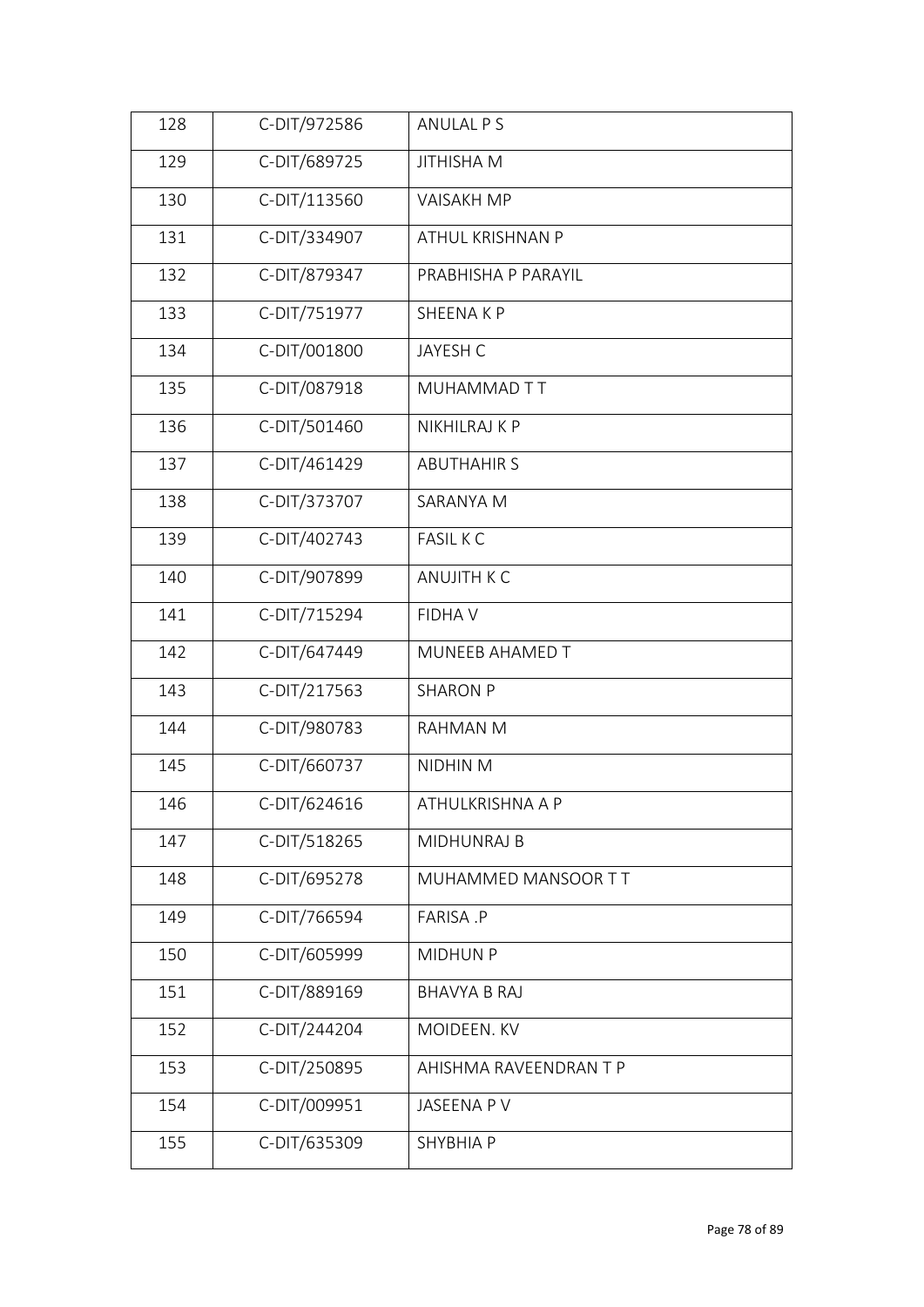| 156 | C-DIT/076128 | <b>REJINI P</b>       |
|-----|--------------|-----------------------|
| 157 | C-DIT/724248 | <b>JITHIN THOMAS</b>  |
| 158 | C-DIT/870807 | <b>GEORLIN MATHEW</b> |
| 159 | C-DIT/224280 | RENJU KRISHNA T       |
| 160 | C-DIT/389232 | <b>SWAPNA A</b>       |
| 161 | C-DIT/344724 | <b>DHANYAKK</b>       |
| 162 | C-DIT/088431 | SANDEEP C K           |
| 163 | C-DIT/136747 | SREEJITH PV           |
| 164 | C-DIT/504590 | SHITHA.M.P            |
| 165 | C-DIT/016734 | <b>SHABNA P</b>       |
| 166 | C-DIT/087532 | <b>ASHWIN S</b>       |
| 167 | C-DIT/209139 | PRABITHA K M          |
| 168 | C-DIT/017506 | RAMYA.M.C.            |
| 169 | C-DIT/010814 | <b>JOBIN RECOLD M</b> |
| 170 | C-DIT/820928 | MOHEENUDHEEN MV       |
| 171 | C-DIT/608851 | PRAJITHA P            |
| 172 | C-DIT/560462 | SHYMA K K             |
| 173 | C-DIT/542636 | SABARIKP              |
| 174 | C-DIT/854651 | NISHIL KUMAR O M      |
| 175 | C-DIT/823424 | <b>BINDUPK</b>        |
|     |              |                       |

## District : Wayanad

| Rank | Appln No     | Name of the applicant |
|------|--------------|-----------------------|
| 1    | C-DIT/038424 | SACHINDS              |
| V    | C-DIT/178211 | <b>SURJITH SURESH</b> |
| 3    | C-DIT/832301 | MUHAMMED ASLAM CM     |
| 4    | C-DIT/434875 | SOORYA KR             |
|      | C-DIT/265239 | LITTISHA THANKACHAN   |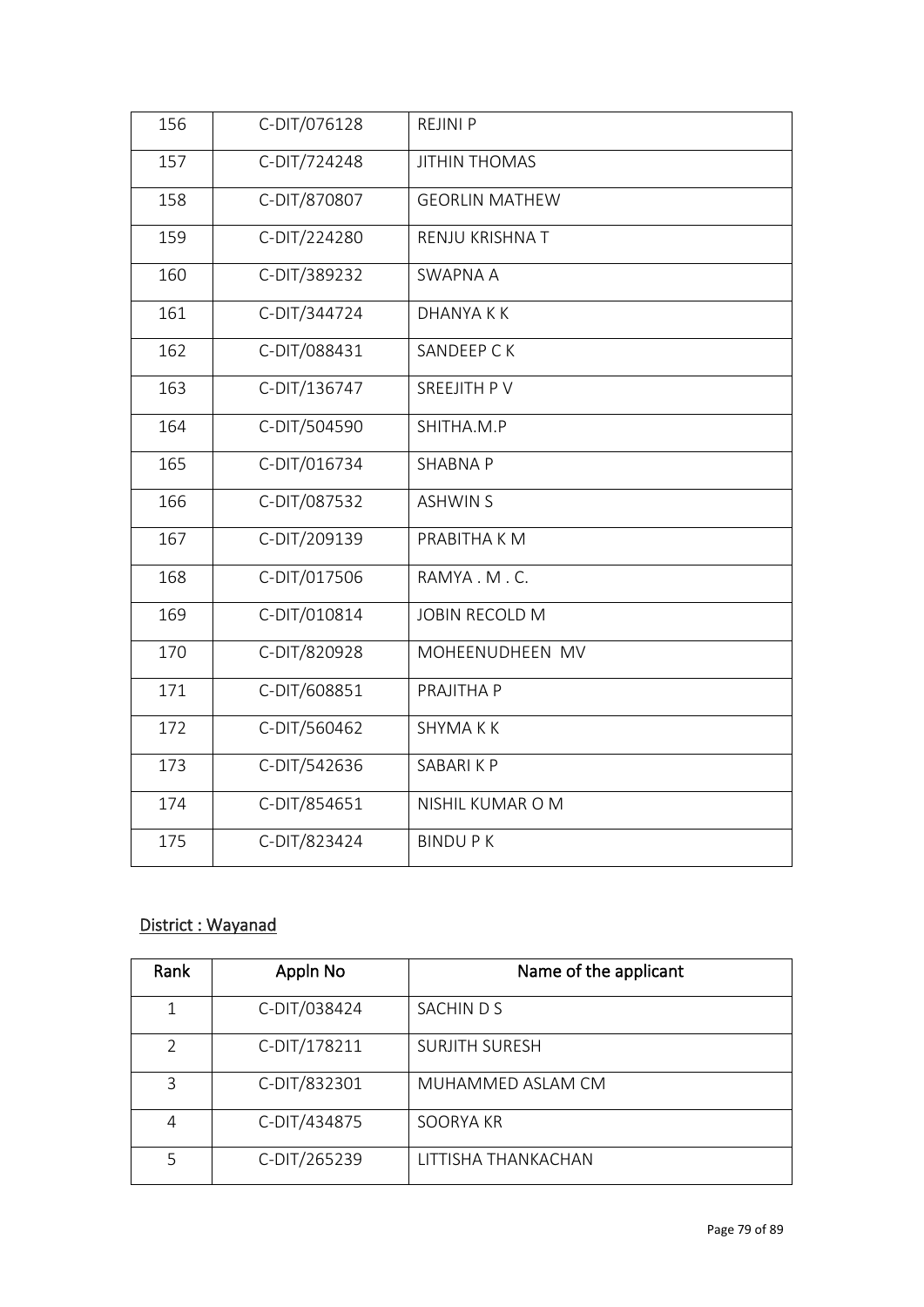| 6  | C-DIT/139463 | NITHIN S SNAIR            |
|----|--------------|---------------------------|
| 7  | C-DIT/736655 | <b>SHOUFILA K K</b>       |
| 8  | C-DIT/249867 | LIJO CHERIYAN             |
| 9  | C-DIT/174025 | <b>SHAMIL UMAR</b>        |
| 10 | C-DIT/717468 | <b>VINEETHA V</b>         |
| 11 | C-DIT/794496 | <b>VISHNUT</b>            |
| 12 | C-DIT/771418 | AMAL P M                  |
| 13 | C-DIT/375373 | <b>SWAROOP N P</b>        |
| 14 | C-DIT/399464 | SUHAIL BASITH ES          |
| 15 | C-DIT/321165 | <b>BINCY A P</b>          |
| 16 | C-DIT/314972 | NIDHIN JOSE               |
| 17 | C-DIT/045785 | SHABNA SHOUKATH           |
| 18 | C-DIT/304098 | <b>BINEESH P A</b>        |
| 19 | C-DIT/339399 | AKHIL P D                 |
| 20 | C-DIT/711614 | NIKETH T                  |
| 21 | C-DIT/648639 | RASEENA P                 |
| 22 | C-DIT/465168 | NAINASREE V V             |
| 23 | C-DIT/671764 | <b>NAVEEN BABU</b>        |
| 24 | C-DIT/254712 | ARUN M V                  |
| 25 | C-DIT/836508 | <b>SHANID PP</b>          |
| 26 | C-DIT/993809 | AKHILESH M V              |
| 27 | C-DIT/163813 | <b>SUJITH V SURESH</b>    |
| 28 | C-DIT/482370 | VANDHANA E C              |
| 29 | C-DIT/793460 | JERY V                    |
| 30 | C-DIT/138869 | <b>JISHNU E DIVAKARAN</b> |
| 31 | C-DIT/945855 | <b>SUKANYA N M</b>        |
| 32 | C-DIT/925077 | <b>ASWATHI VC</b>         |
| 33 | C-DIT/547208 | <b>NIDHIN N S</b>         |
|    |              |                           |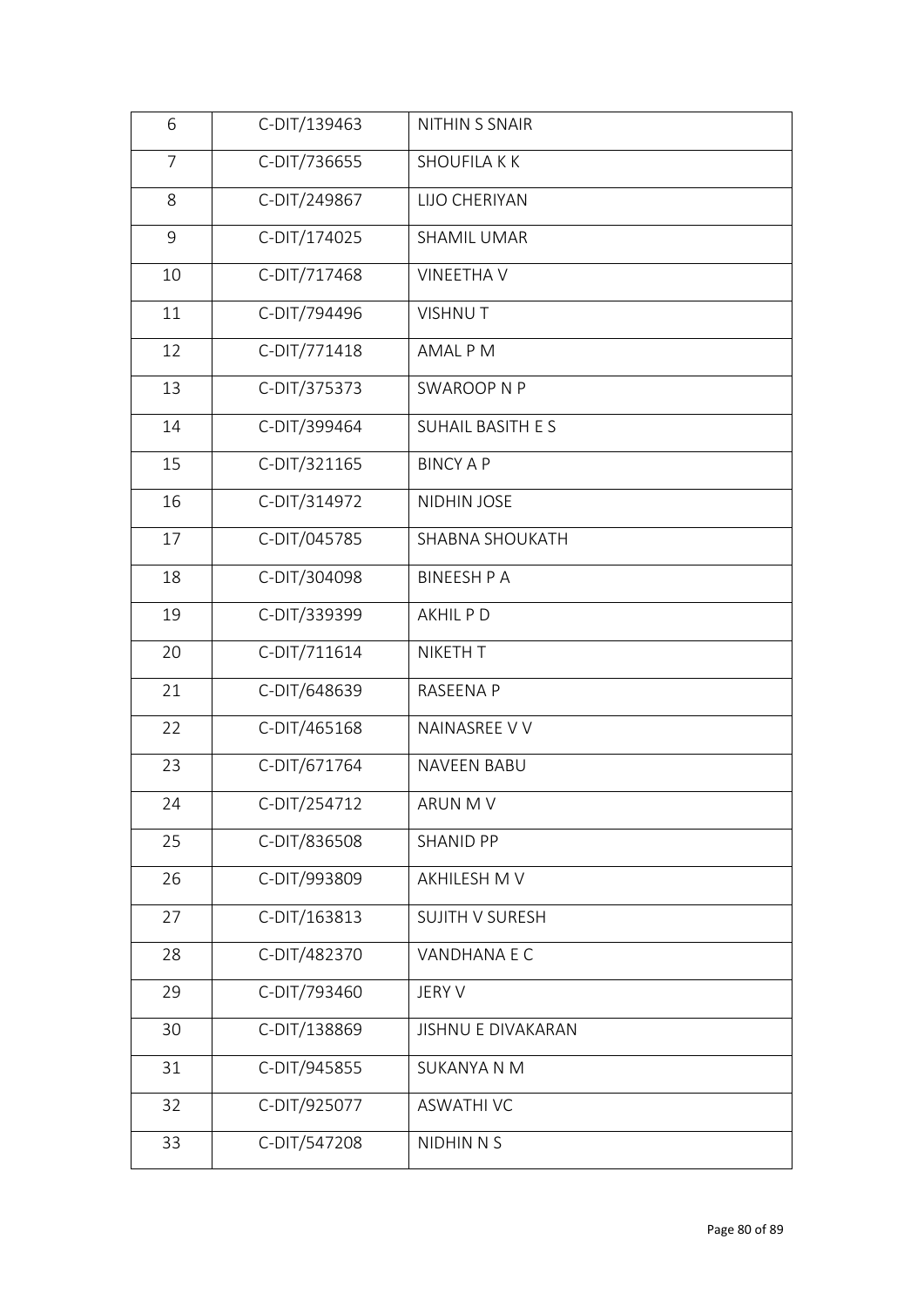| 34 | C-DIT/886994 | <b>FOUSIYA P</b>   |
|----|--------------|--------------------|
| 35 | C-DIT/715115 | <b>SHYAM S</b>     |
| 36 | C-DIT/469272 | RADHIKA GOPI       |
| 37 | C-DIT/670054 | MUHAMMAD SAKIR P   |
| 38 | C-DIT/176080 | PRIYA D            |
| 39 | C-DIT/422284 | <b>ARUN KK</b>     |
| 40 | C-DIT/014561 | ARJUN RAJ V S      |
| 41 | C-DIT/151870 | DINESH V K         |
| 42 | C-DIT/931147 | <b>RAMYAKV</b>     |
| 43 | C-DIT/001054 | DIVYA K P          |
| 44 | C-DIT/351619 | VINOD V G          |
| 45 | C-DIT/741539 | FAISAL, K. A       |
| 46 | C-DIT/618852 | <b>GIRISH MK</b>   |
| 47 | C-DIT/708526 | <b>SREEJITH KR</b> |
| 48 | C-DIT/372768 | <b>ASMABIM</b>     |

## District : Kannur

| Rank           | Appln No     | Name of the applicant |
|----------------|--------------|-----------------------|
| 1              | C-DIT/089001 | PRINCE THOMAS         |
| $\overline{2}$ | C-DIT/564659 | PRINCE JULIOUS        |
| 3              | C-DIT/542758 | <b>ADARSH K</b>       |
| 4              | C-DIT/266766 | DEEPTHI M V           |
| 5              | C-DIT/450019 | <b>MERIN MATHEW</b>   |
| 6              | C-DIT/090094 | SARANYA T H           |
| $\overline{7}$ | C-DIT/915755 | SANTHI KRISHNA N M    |
| 8              | C-DIT/120297 | <b>ARUN P B</b>       |
| 9              | C-DIT/221932 | <b>AMRITH P</b>       |
| 10             | C-DIT/187155 | ADARSH MATHEW T       |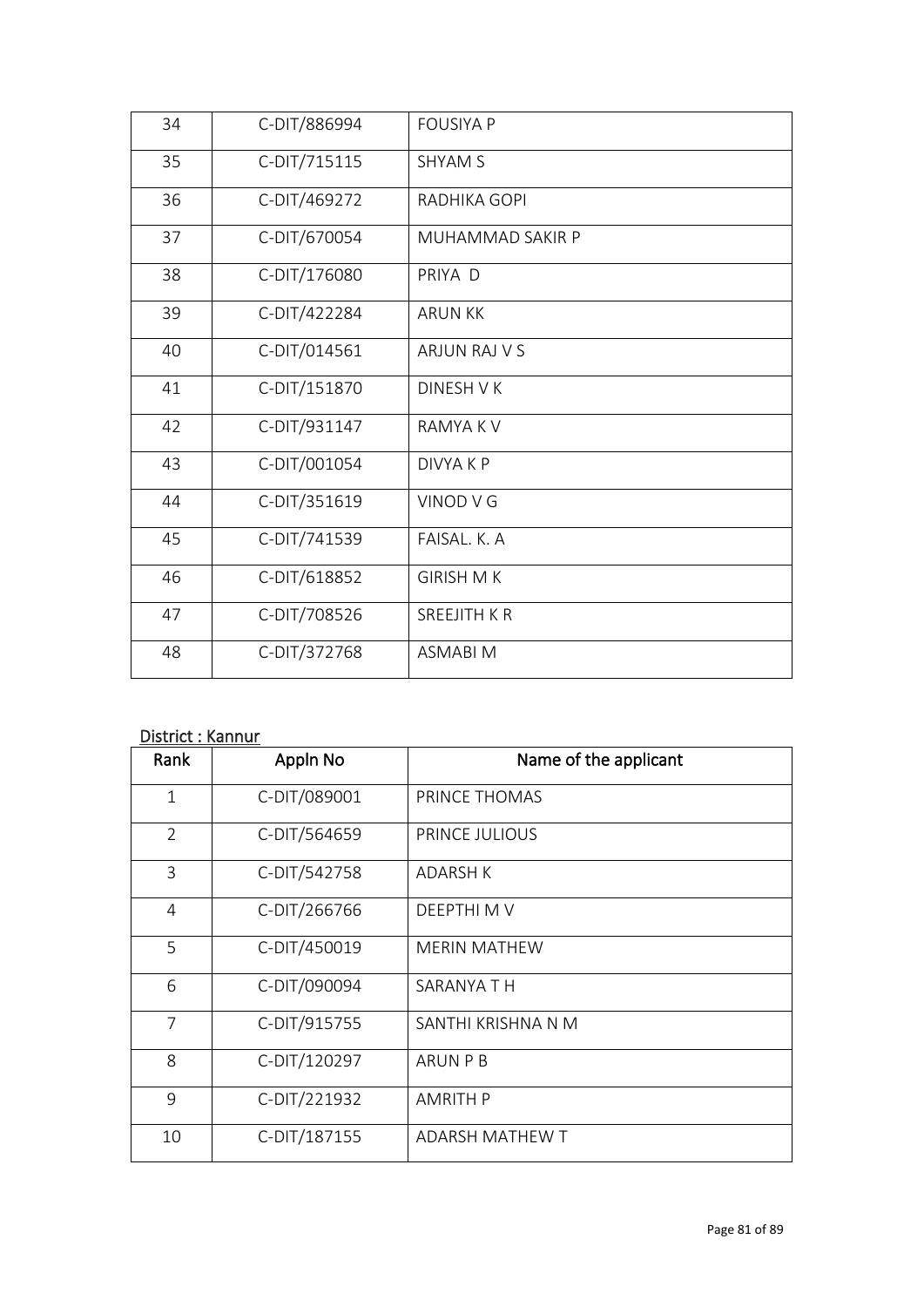| 11 | C-DIT/601981 | VAISHNAV R              |  |
|----|--------------|-------------------------|--|
| 12 | C-DIT/990606 | LAKSHMI ARAVIND         |  |
| 13 | C-DIT/286220 | ABHISHEK E K            |  |
| 14 | C-DIT/475109 | ANAGHA P P              |  |
| 15 | C-DIT/164170 | AJULDAS K C             |  |
| 16 | C-DIT/252015 | ANASWARA.M.C            |  |
| 17 | C-DIT/133917 | SHIBUKISHOR N V         |  |
| 18 | C-DIT/645986 | <b>KEERTHIK</b>         |  |
| 19 | C-DIT/445533 | <b>JISHNU N BABU</b>    |  |
| 20 | C-DIT/049227 | <b>ADARSH TV</b>        |  |
| 21 | C-DIT/952308 | ANANDAKRISHNAN M K      |  |
| 22 | C-DIT/502336 | <b>JESINI K</b>         |  |
| 23 | C-DIT/514098 | SANVEERA.P              |  |
| 24 | C-DIT/812054 | <b>BINIMOL SIBI</b>     |  |
| 25 | C-DIT/761437 | ARYA M                  |  |
| 26 | C-DIT/981996 | SHIYAS HUSSAIN          |  |
| 27 | C-DIT/987690 | <b>ARJUN RAJEEV</b>     |  |
| 28 | C-DIT/520339 | ATHIRA CV               |  |
| 29 | C-DIT/008669 | NAMITHA P               |  |
| 30 | C-DIT/641129 | JITHIN BALAKRISHNAN K C |  |
| 31 | C-DIT/487495 | JISHNU.V.V              |  |
| 32 | C-DIT/367892 | <b>KAVYA B</b>          |  |
| 33 | C-DIT/237450 | NEETHU C                |  |
| 34 | C-DIT/072149 | SREEJITH P              |  |
| 35 | C-DIT/196439 | V P SAVAD               |  |
| 36 | C-DIT/201905 | AMAYA K                 |  |
| 37 | C-DIT/986818 | ABHIMANYU PV            |  |
| 38 | C-DIT/855976 | NAMITHA DEVASIA         |  |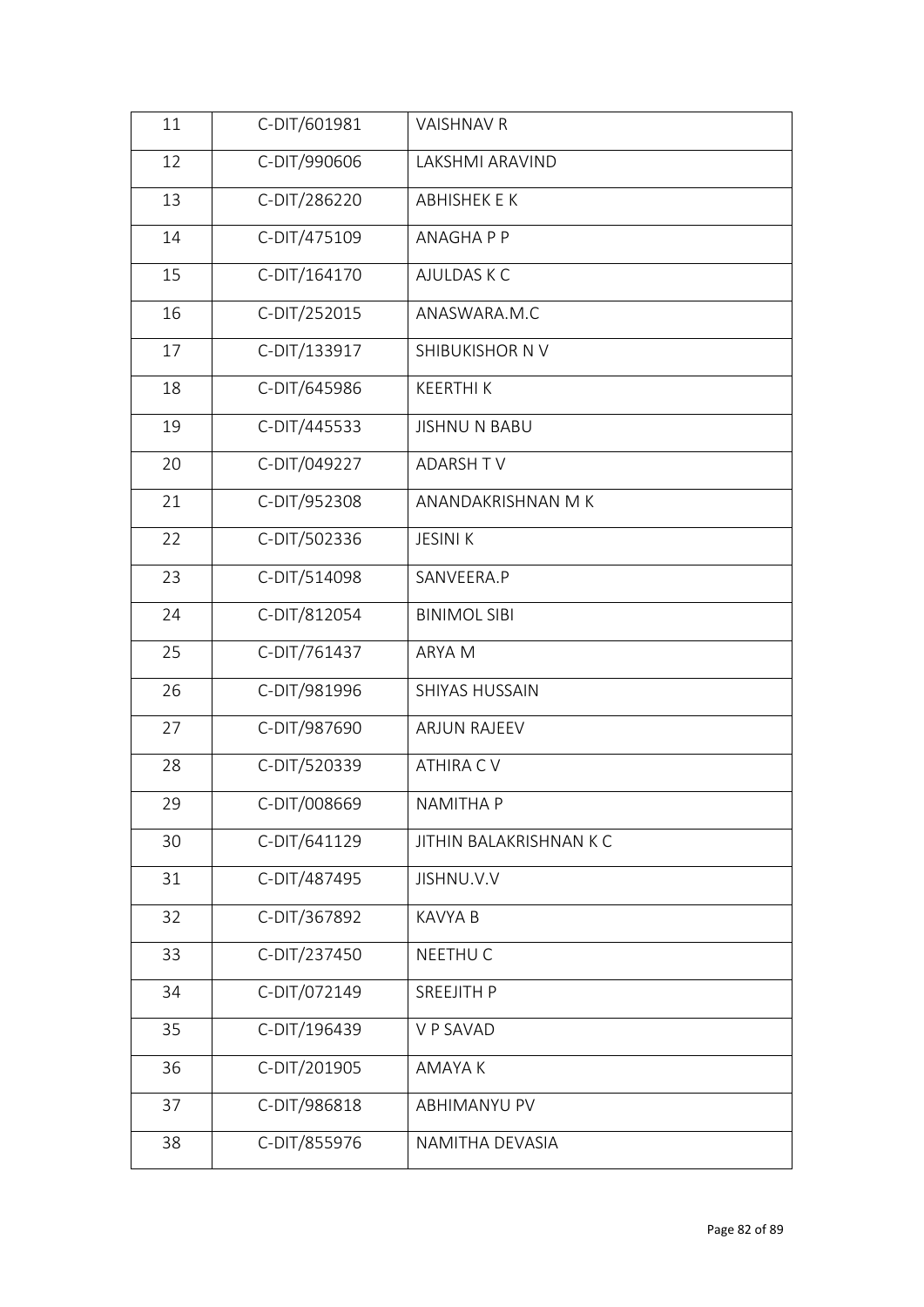| 39 | C-DIT/900291 | SAPTHA K K                 |
|----|--------------|----------------------------|
| 40 | C-DIT/851938 | <b>ARJUN P</b>             |
| 41 | C-DIT/637370 | SWATHI GANGAN              |
| 42 | C-DIT/926834 | <b>ASWATHIP</b>            |
| 43 | C-DIT/126496 | <b>ASWATHIP</b>            |
| 44 | C-DIT/177612 | RAJATH M                   |
| 45 | C-DIT/629258 | SACHINRAJ CP               |
| 46 | C-DIT/187571 | <b>ADWAITH K</b>           |
| 47 | C-DIT/337473 | SIMNA SURENDRAN            |
| 48 | C-DIT/545356 | <b>SUSINA A</b>            |
| 49 | C-DIT/124593 | <b>ANURAJ M</b>            |
| 50 | C-DIT/629576 | NIRMAL DAVIS               |
| 51 | C-DIT/714724 | MUHAMMED SINAN C C         |
| 52 | C-DIT/392793 | <b>DILNAP</b>              |
| 53 | C-DIT/972084 | PRAVEENA P                 |
| 54 | C-DIT/606417 | SRUTHI M                   |
| 55 | C-DIT/584039 | <b>BLESSON SHAJI</b>       |
| 56 | C-DIT/538876 | ZAINUL ABID P              |
| 57 | C-DIT/751516 | ANJANA VINOD MK            |
| 58 | C-DIT/550855 | MIDHUN CHANDRAN A P        |
| 59 | C-DIT/486249 | SANOOP T                   |
| 60 | C-DIT/360988 | SACHIN PV                  |
| 61 | C-DIT/614725 | <b>BHARATH KRISHNAN UB</b> |
| 62 | C-DIT/844076 | ANJUSHARIKA K              |
| 63 | C-DIT/597647 | VISHNUPRIYA M              |
| 64 | C-DIT/970898 | <b>BIJUT</b>               |
| 65 | C-DIT/901013 | NIKHIL P P                 |
| 66 | C-DIT/094785 | NEETHI K                   |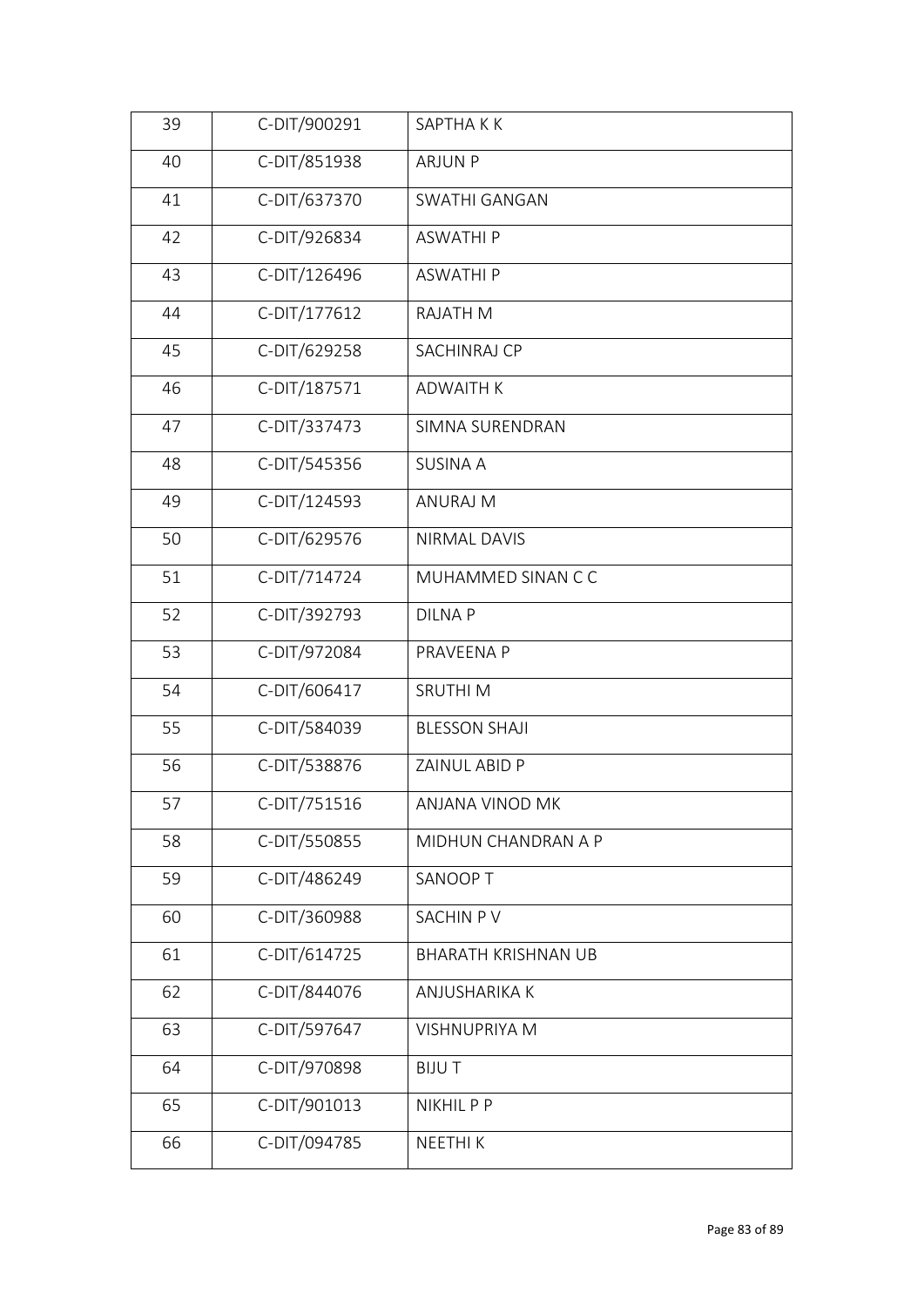| 67 | C-DIT/708283 | <b>SHYNIK</b>         |
|----|--------------|-----------------------|
| 68 | C-DIT/086892 | MUHAMMED A P K        |
| 69 | C-DIT/226951 | <b>AKASH P</b>        |
| 70 | C-DIT/549234 | <b>MIDHUNK</b>        |
| 71 | C-DIT/302481 | MUHAMMED SHAHID.C.P   |
| 72 | C-DIT/160528 | MANU T                |
| 73 | C-DIT/062118 | RITHWIRAJ             |
| 74 | C-DIT/131317 | MUHAMMED SHARUKKE K   |
| 75 | C-DIT/748432 | <b>VYSHNAV K K</b>    |
| 76 | C-DIT/717525 | LIJINA A              |
| 77 | C-DIT/573321 | <b>APARNAS</b>        |
| 78 | C-DIT/243504 | MANEESH KV            |
| 79 | C-DIT/022759 | <b>ADWAITH S NAIR</b> |
| 80 | C-DIT/799895 | ABHINAV               |
| 81 | C-DIT/844667 | <b>DIVINA P</b>       |
| 82 | C-DIT/229892 | ABIJITH. P            |
| 83 | C-DIT/462347 | SHREEJA A P           |
| 84 | C-DIT/215408 | AKMAL                 |
| 85 | C-DIT/970452 | <b>SUDINK</b>         |
| 86 | C-DIT/547790 | ATHIRA A              |
| 87 | C-DIT/690369 | <b>ANARGHA VIVEK</b>  |
| 88 | C-DIT/170959 | REESHA RAJAN          |
| 89 | C-DIT/233085 | <b>ROSHNAP</b>        |
| 90 | C-DIT/260297 | MIDHUN V              |
| 91 | C-DIT/224369 | ATHULRAJ K V          |
| 92 | C-DIT/583539 | ATHIRA U              |
| 93 | C-DIT/380319 | NAYANTHARA P V        |
| 94 | C-DIT/780859 | VARSHAK               |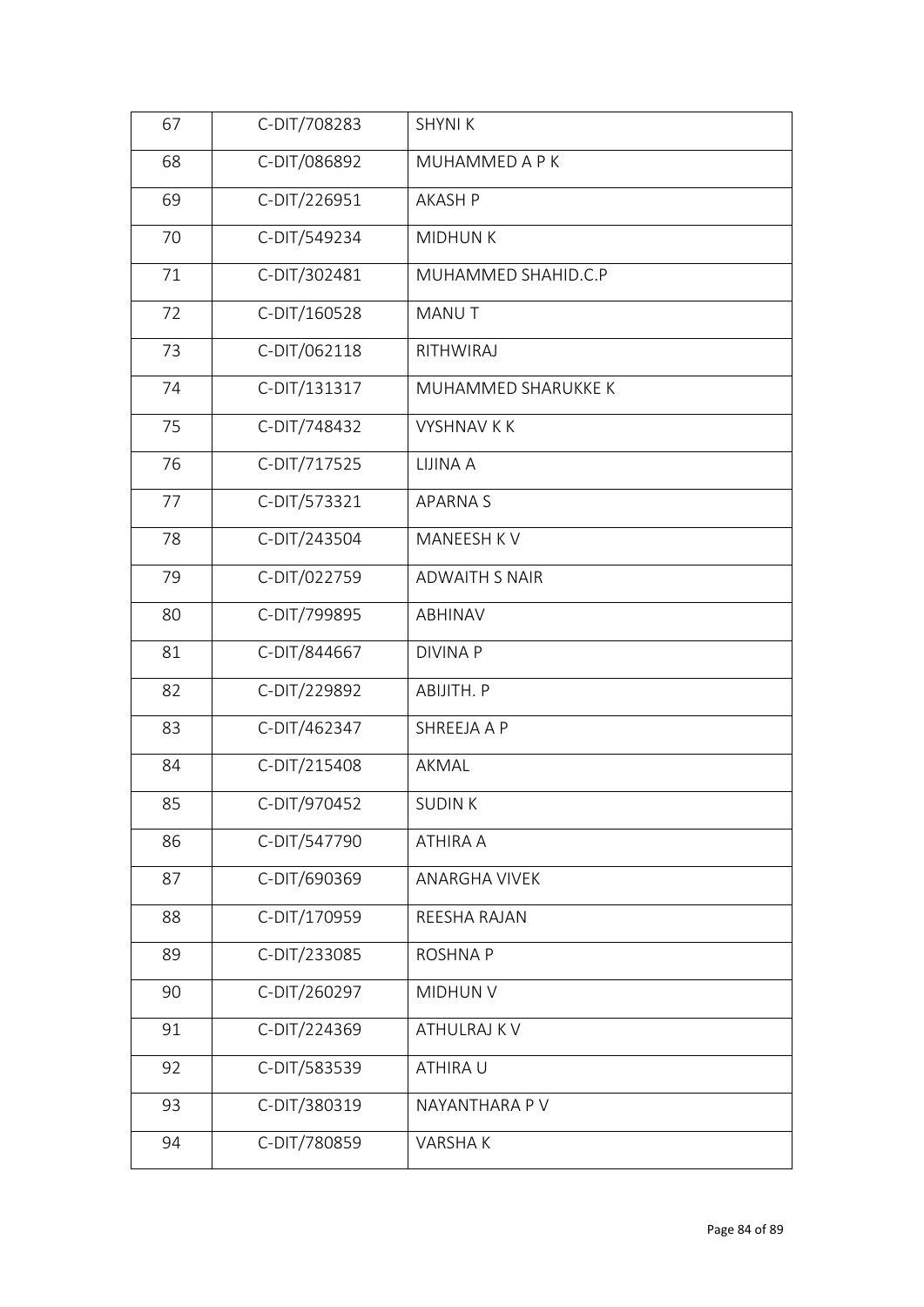| 95  | C-DIT/435053 | <b>KIRAN KM</b>               |
|-----|--------------|-------------------------------|
| 96  | C-DIT/927830 | <b>MENAKATS</b>               |
| 97  | C-DIT/723715 | DARSANA K P                   |
| 98  | C-DIT/533010 | RAJIL MM                      |
| 99  | C-DIT/027391 | <b>SHARON V BABU</b>          |
| 100 | C-DIT/385756 | <b>SHAHIM V A</b>             |
| 101 | C-DIT/429717 | SREERAAG EV                   |
| 102 | C-DIT/431700 | POOJA KRISHNAN R              |
| 103 | C-DIT/937501 | <b>DHARSANA PK</b>            |
| 104 | C-DIT/096962 | FATHIMA HABEEBA .A.V          |
| 105 | C-DIT/825170 | NEETHU C M                    |
| 106 | C-DIT/084084 | <b>VAISAKH E</b>              |
| 107 | C-DIT/305887 | PRASEETHA A                   |
| 108 | C-DIT/577278 | <b>ROSHNAT</b>                |
| 109 | C-DIT/362831 | MUHAMMAD ASHIR.V              |
| 110 | C-DIT/718731 | <b>ANCY ANTONY</b>            |
| 111 | C-DIT/755806 | <b>JITHINK</b>                |
| 112 | C-DIT/559984 | SOORAJ DAS CP                 |
| 113 | C-DIT/975085 | JISHNU C P                    |
| 114 | C-DIT/489544 | KIRAN.T M                     |
| 115 | C-DIT/636128 | PRATHIUSH                     |
| 116 | C-DIT/295953 | <b>REEMAS</b>                 |
| 117 | C-DIT/616884 | <b>RASHMIP</b>                |
| 118 | C-DIT/744388 | RAGESH V V                    |
| 119 | C-DIT/939883 | NIVED THAIVALAPPIL            |
| 120 | C-DIT/973638 | HARI RAGHAVAN T K             |
| 121 | C-DIT/567573 | MURSHID A                     |
| 122 | C-DIT/440722 | ABHISHEK RAJAN KOOLIVATHUKKAL |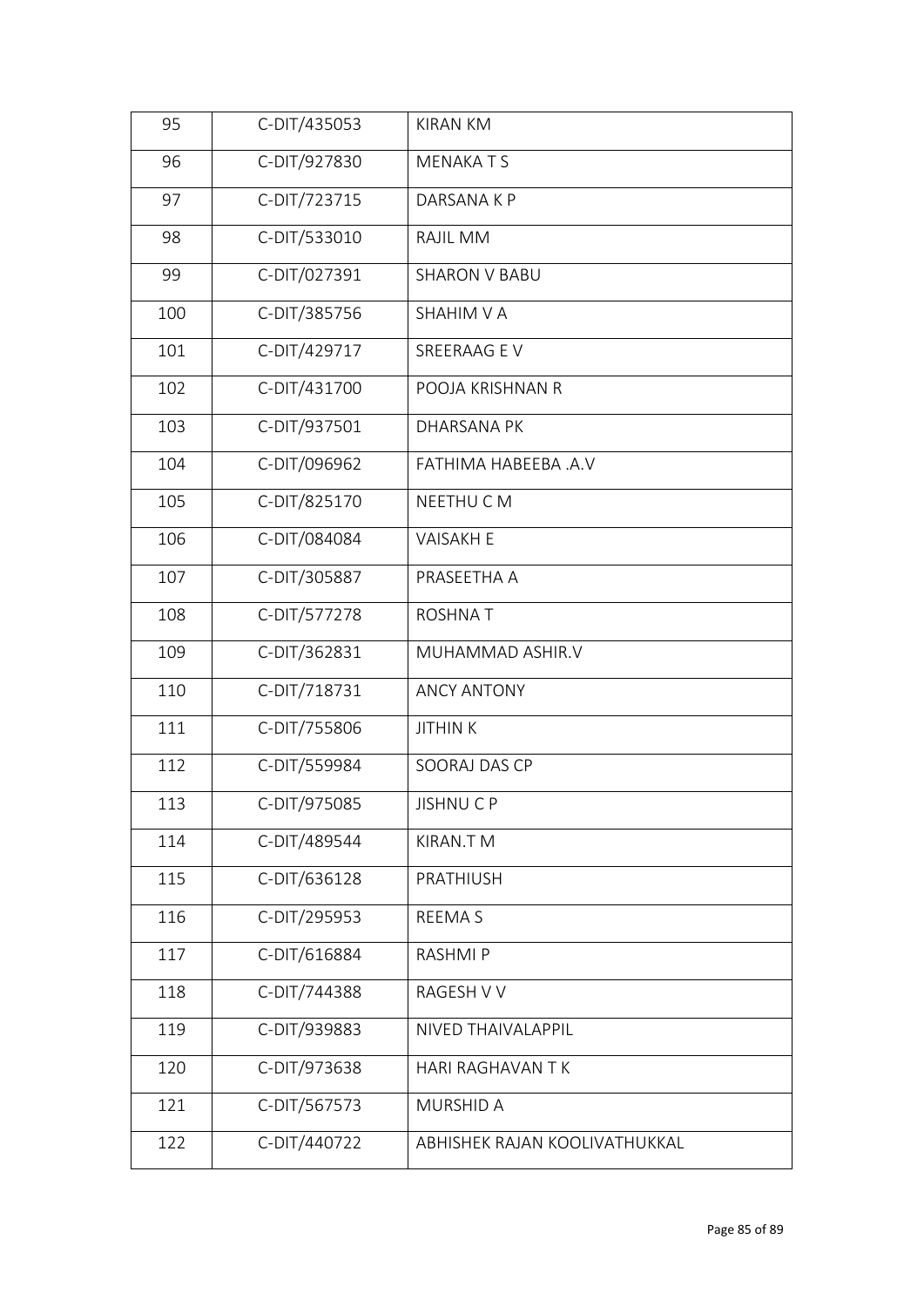| 123 | C-DIT/959246 | <b>SUNANDH K K</b>     |
|-----|--------------|------------------------|
| 124 | C-DIT/530230 | APARNA L PETER         |
| 125 | C-DIT/662170 | POORNIMA P             |
| 126 | C-DIT/381976 | <b>VIJINA P</b>        |
| 127 | C-DIT/927326 | <b>REJITHA E</b>       |
| 128 | C-DIT/960794 | SILVIYA BABY D         |
| 129 | C-DIT/362611 | <b>ABHIJITH P P</b>    |
| 130 | C-DIT/383086 | SHEEBAC                |
| 131 | C-DIT/875427 | SRISHA.A.P             |
| 132 | C-DIT/757462 | SHAMJITH.P             |
| 133 | C-DIT/936726 | <b>ANAS TK</b>         |
| 134 | C-DIT/916558 | <b>RENJU RAJAN</b>     |
| 135 | C-DIT/188694 | MAYA NARAYANAN         |
| 136 | C-DIT/832355 | RAHEEM                 |
| 137 | C-DIT/827139 | SAJESH K               |
| 138 | C-DIT/975773 | RAJITHA.M              |
| 139 | C-DIT/593016 | PRADEEPAN K K          |
| 140 | C-DIT/200714 | SINDHUK.               |
| 141 | C-DIT/643043 | NISHAD P K             |
| 142 | C-DIT/765282 | MINI V J               |
| 143 | C-DIT/851119 | <b>SUSHIN RANJAN</b>   |
| 144 | C-DIT/330810 | SAJILA M               |
| 145 | C-DIT/399065 | <b>NANCY JAISON</b>    |
| 146 | C-DIT/967371 | <b>SMITHA PR</b>       |
| 147 | C-DIT/174606 | ABDUL LATHEEF K C      |
| 148 | C-DIT/016603 | <b>SRUTHIN K</b>       |
| 149 | C-DIT/470551 | SHALIMOL J             |
| 150 | C-DIT/691071 | <b>BALAKRISHNAN. A</b> |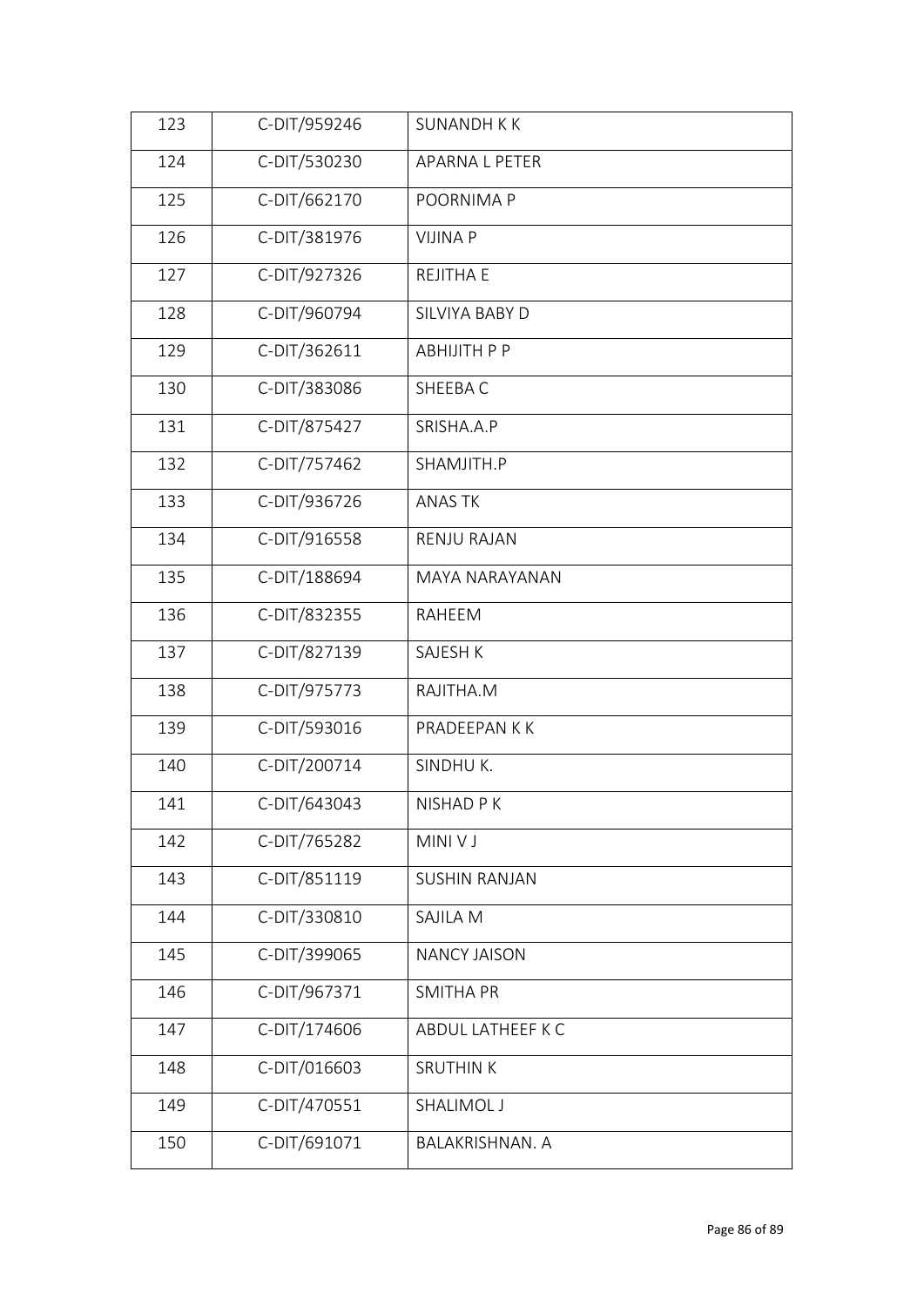| 151 | C-DIT/047976 | SAJITH.N              |
|-----|--------------|-----------------------|
| 152 | C-DIT/834745 | SMITHA P              |
| 153 | C-DIT/610297 | <b>VINITHA C</b>      |
| 154 | C-DIT/164121 | ANIL KUMAR C          |
| 155 | C-DIT/504943 | LAJEESH K             |
| 156 | C-DIT/982635 | <b>MUNIR MUSTHAFA</b> |

## District : Kasargod

| Rank           | Appln No     | Name of the applicant |
|----------------|--------------|-----------------------|
| $\mathbf{1}$   | C-DIT/155399 | <b>RAHULK</b>         |
| $\overline{2}$ | C-DIT/822932 | <b>DIVYA M</b>        |
| 3              | C-DIT/321875 | VISHNU RAJ C          |
| $\overline{4}$ | C-DIT/434806 | SHYAMA DINESHAN       |
| 5              | C-DIT/434257 | <b>HAREESH V R</b>    |
| 6              | C-DIT/831662 | <b>BIJUMON B</b>      |
| $\overline{7}$ | C-DIT/365140 | <b>JEENA MOL P</b>    |
| 8              | C-DIT/091023 | <b>MITHUN A</b>       |
| 9              | C-DIT/815251 | <b>SWATHI S</b>       |
| 10             | C-DIT/632500 | <b>GIJITH P</b>       |
| 11             | C-DIT/611302 | <b>DIVYATK</b>        |
| 12             | C-DIT/124698 | SANJAYA KUMAR K       |
| 13             | C-DIT/862934 | <b>JAISE THOMAS</b>   |
| 14             | C-DIT/301070 | SREERAG TV            |
| 15             | C-DIT/755680 | <b>VIJITH A</b>       |
| 16             | C-DIT/860416 | PRASAD                |
| 17             | C-DIT/817283 | AJITH. R P            |
| 18             | C-DIT/087511 | <b>VIJINAK</b>        |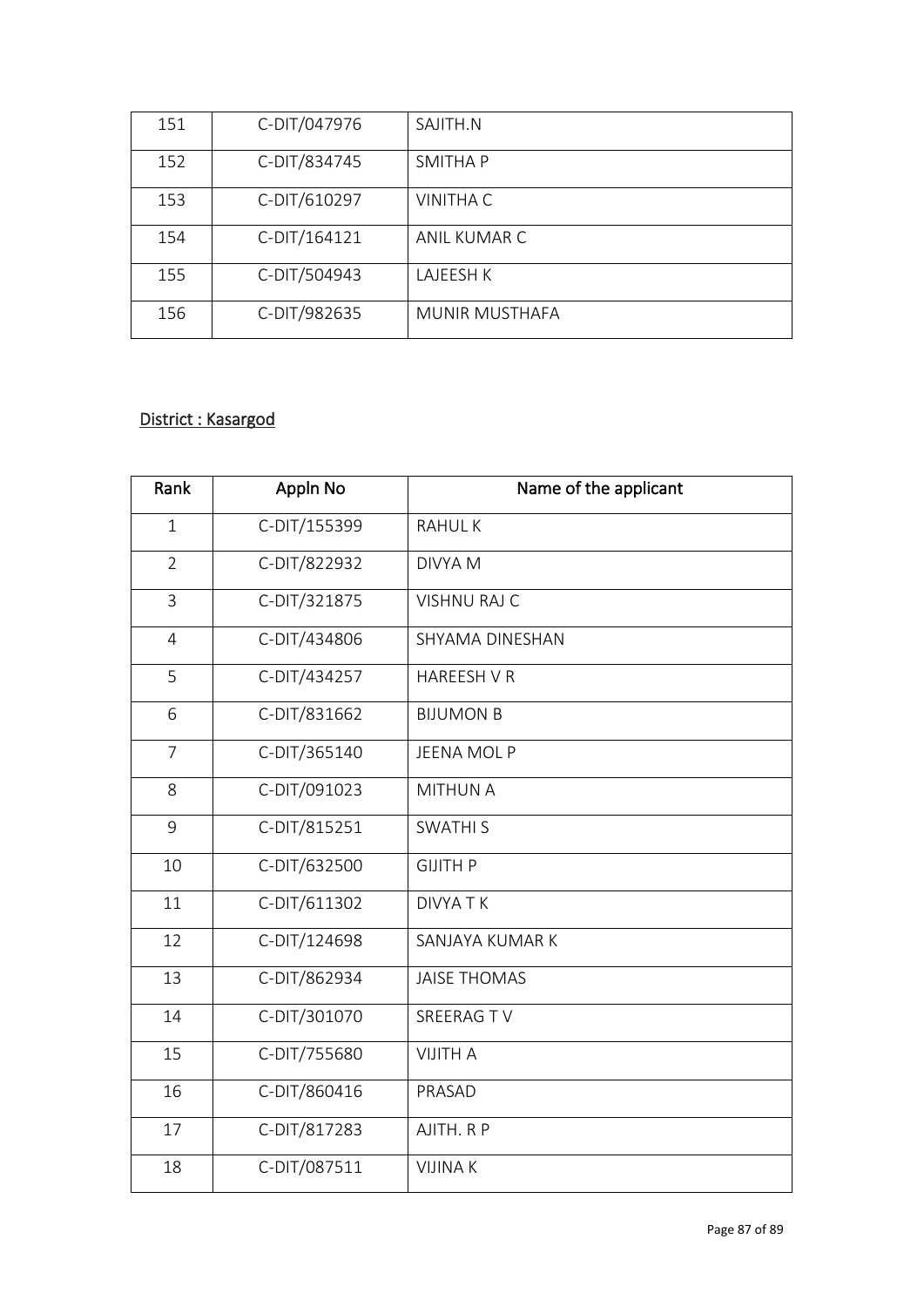| 19 | C-DIT/876410 | <b>VISHNURAJ A</b>   |  |
|----|--------------|----------------------|--|
| 20 | C-DIT/641087 | PRAJWAL P            |  |
| 21 | C-DIT/490139 | <b>SURAYYA PP</b>    |  |
| 22 | C-DIT/965226 | AMBILI G K           |  |
| 23 | C-DIT/839245 | SHANET MB            |  |
| 24 | C-DIT/410532 | SHERIN SHAHANA M M   |  |
| 25 | C-DIT/357336 | SNEHA KRISHNA K      |  |
| 26 | C-DIT/543363 | <b>SHARATH B</b>     |  |
| 27 | C-DIT/230071 | <b>SINDHUP NAIR</b>  |  |
| 28 | C-DIT/810587 | <b>ARUN P NAIR</b>   |  |
| 29 | C-DIT/629143 | SUDHEESH KUMAR       |  |
| 30 | C-DIT/094970 | <b>BIJINAPP</b>      |  |
| 31 | C-DIT/260528 | AJMAL M M            |  |
| 32 | C-DIT/662738 | VISHNUPRASAD C       |  |
| 33 | C-DIT/388595 | ABHILASH KUMAR CK    |  |
| 34 | C-DIT/017894 | <b>ASHWATH V</b>     |  |
| 35 | C-DIT/869234 | SHINI D SOUZA        |  |
| 36 | C-DIT/340250 | SANGEETHA HL         |  |
| 37 | C-DIT/551960 | VISMAYA C            |  |
| 38 | C-DIT/549205 | POORNIMA M           |  |
| 39 | C-DIT/120418 | SHARANYA TV          |  |
| 40 | C-DIT/751556 | <b>KEERTHANA JOY</b> |  |
| 41 | C-DIT/383054 | SREEDEVI S K         |  |
| 42 | C-DIT/840716 | <b>LIJINT</b>        |  |
| 43 | C-DIT/307361 | <b>CHETHAN Y</b>     |  |
| 44 | C-DIT/704066 | PRAMOD KRISHNA M K   |  |
| 45 | C-DIT/530312 | <b>ABHIJITH V</b>    |  |
| 46 | C-DIT/323217 | <b>HARSHARAJ K</b>   |  |